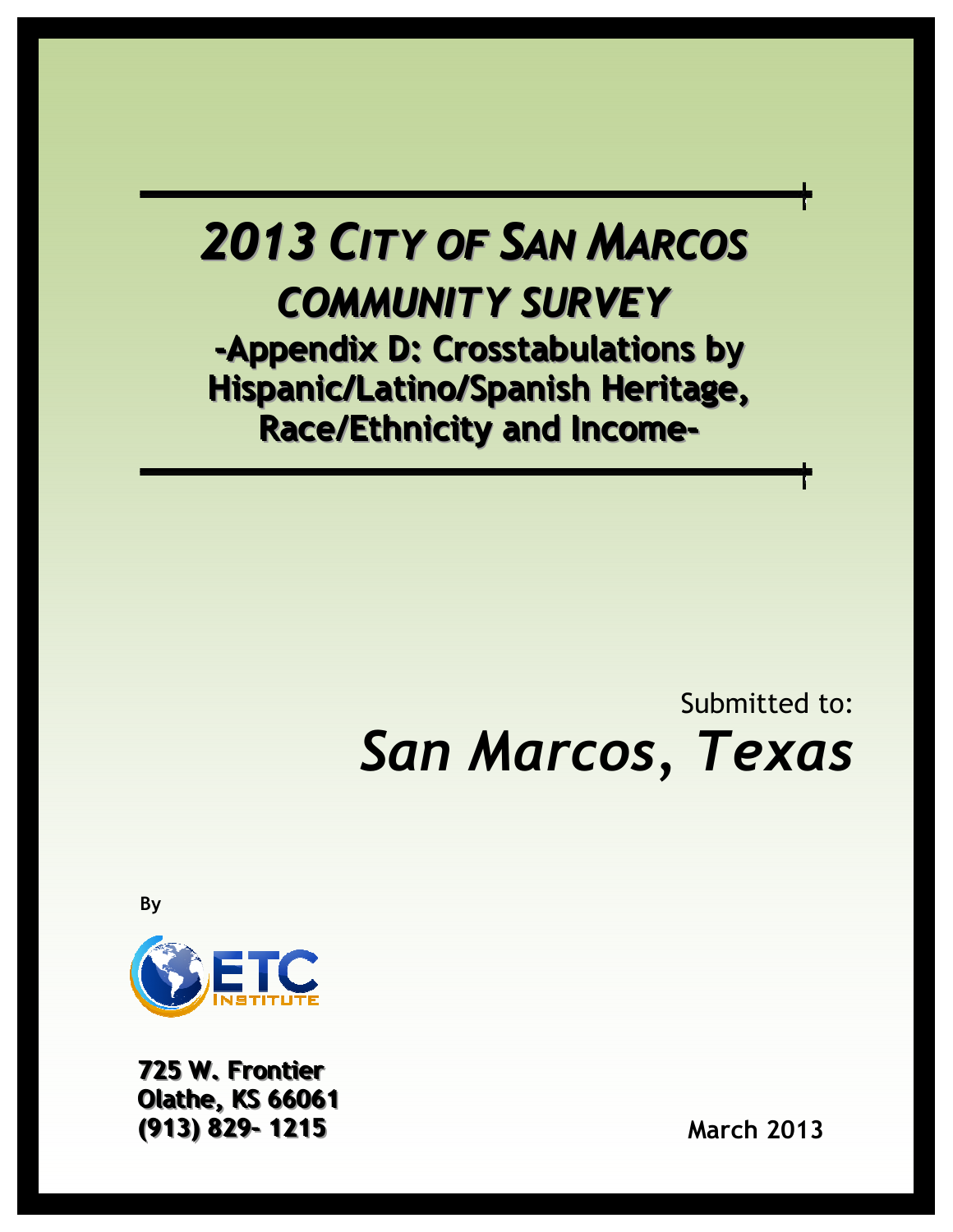| $N = 405$                              | O <sub>26</sub> Are you<br>Hispanic/Latino/<br>Spanish |         |                    |       |                   |                        | Q28 Total household income |                       |             |
|----------------------------------------|--------------------------------------------------------|---------|--------------------|-------|-------------------|------------------------|----------------------------|-----------------------|-------------|
|                                        |                                                        |         | Q27 Race/ethnicity |       |                   |                        |                            |                       |             |
|                                        | Yes                                                    | No.     | White              | Other | Under<br>\$25,000 | $$25,000-$<br>\$49,999 | \$50,000-<br>\$74,999      | \$75,000-<br>\$99,999 | $$100,000+$ |
| Q1a City parks and recreation programs |                                                        |         |                    |       |                   |                        |                            |                       |             |
| Very Satisfied                         | 23.6%                                                  | 26.5%   | 27.0%              | 20.5% | 26.9%             | 25.0%                  | 21.5%                      | 22.0%                 | 29.8%       |
| Satisfied                              | 42.4%                                                  | 47.9%   | 44.3%              | 50.8% | 42.3%             | 51.2%                  | 48.1%                      | 48.0%                 | 38.1%       |
| Neutral                                | 21.5%                                                  | 21.0%   | 22.5%              | 18.9% | $23.1\%$          | 19.0%                  | 24.1%                      | 18.0%                 | 21.4%       |
| Dissatisfied                           | 9.7%                                                   | 3.7%    | 5.3%               | 8.2%  | $7.7\%$           | $3.6\%$                | 3.8%                       | 12.0%                 | 7.1%        |
| Very Dissatisfied                      | $2.8\%$                                                | $0.9\%$ | $0.8\%$            | 1.6%  | $0.0\%$           | $1.2\%$                | 2.5%                       | $0.0\%$               | 3.6%        |
|                                        |                                                        |         |                    |       |                   |                        |                            |                       |             |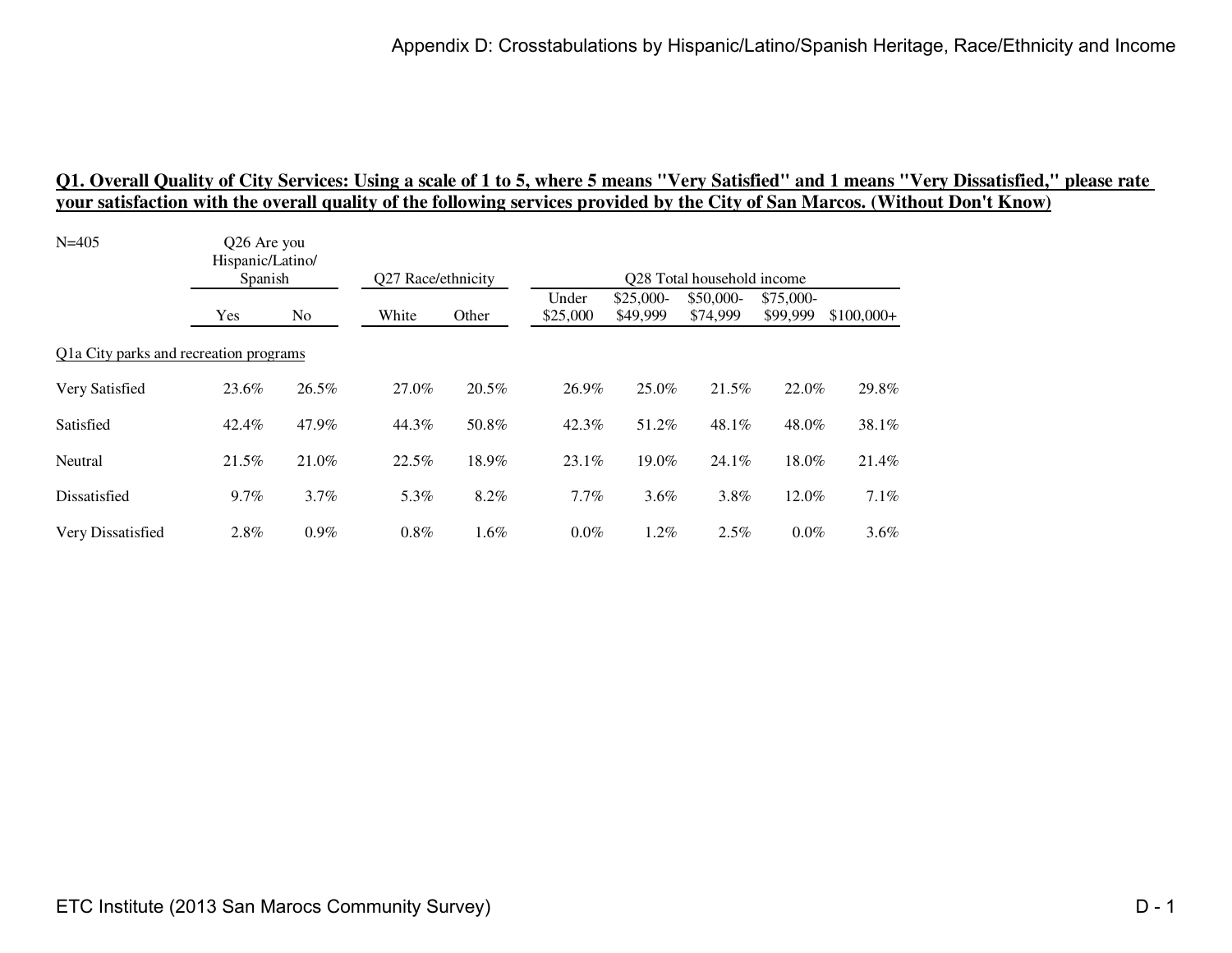| O <sub>26</sub> Are you<br>Hispanic/Latino/<br>Spanish |         |                                        |         |                    |                        |                       |                       |                            |
|--------------------------------------------------------|---------|----------------------------------------|---------|--------------------|------------------------|-----------------------|-----------------------|----------------------------|
| Yes                                                    | No      | White                                  | Other   | Under<br>\$25,000  | $$25,000-$<br>\$49,999 | \$50,000-<br>\$74,999 | \$75,000-<br>\$99,999 | $$100,000+$                |
|                                                        |         |                                        |         |                    |                        |                       |                       |                            |
| 20.0%                                                  | 18.9%   | 19.4%                                  | 19.7%   | 22.4%              | 16.3%                  | 15.4%                 | 16.0%                 | 26.1%                      |
| 42.0%                                                  | 49.8%   | 48.6%                                  | 43.3%   | 46.6%              | 47.7%                  | 48.7%                 | 46.0%                 | 44.3%                      |
| 27.3%                                                  | 21.6%   | 21.7%                                  | 26.8%   | 20.7%              | 24.4%                  | 29.5%                 | 26.0%                 | 19.3%                      |
| 7.3%                                                   | $6.6\%$ | $7.1\%$                                | 7.9%    | $6.9\%$            | $7.0\%$                | 5.1%                  | $8.0\%$               | 6.8%                       |
| $3.3\%$                                                | $3.1\%$ | $3.2\%$                                | $2.4\%$ | $3.4\%$            | $4.7\%$                | $1.3\%$               | $4.0\%$               | 3.4%                       |
|                                                        |         | Q1b City water and wastewater services |         | Q27 Race/ethnicity |                        |                       |                       | Q28 Total household income |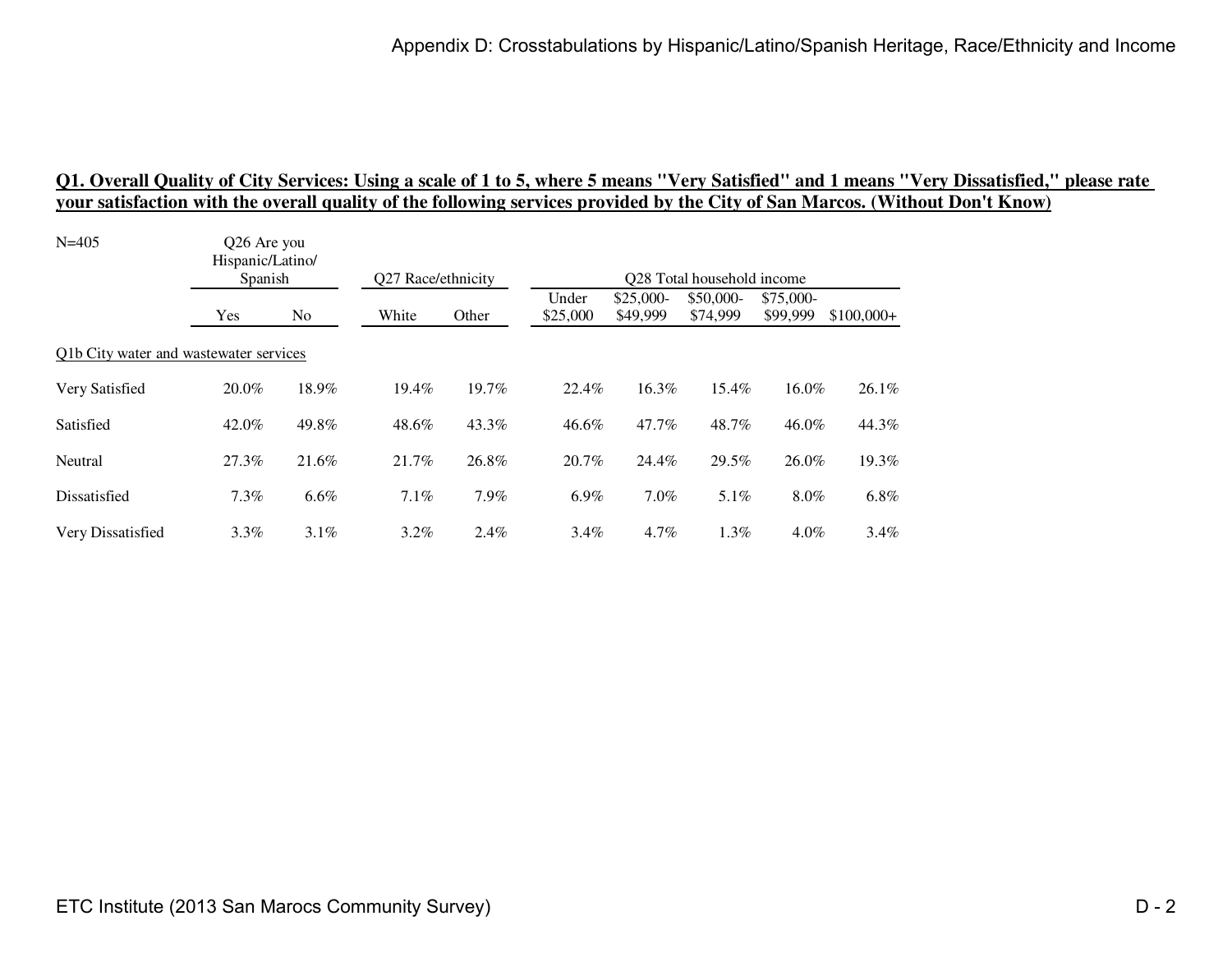# <u>01. Overall Quality of City Services: Using a scale of 1 to 5, where 5 means ''Very Satisfied'' and 1 means ''Very Dissatisfied,'' please rate<br>your satisfaction with the overall quality of the following services provided </u>

| $N = 405$                      | Q26 Are you<br>Hispanic/Latino/<br>Spanish |                |                    |       |                            |                        |                       |                       |             |  |  |
|--------------------------------|--------------------------------------------|----------------|--------------------|-------|----------------------------|------------------------|-----------------------|-----------------------|-------------|--|--|
|                                |                                            |                | Q27 Race/ethnicity |       | Q28 Total household income |                        |                       |                       |             |  |  |
|                                | Yes                                        | N <sub>o</sub> | White              | Other | Under<br>\$25,000          | $$25,000-$<br>\$49,999 | \$50,000-<br>\$74,999 | \$75,000-<br>\$99,999 | $$100,000+$ |  |  |
| Q1c Emergency medical services |                                            |                |                    |       |                            |                        |                       |                       |             |  |  |
| Very Satisfied                 | 31.3%                                      | 26.0%          | 28.6%              | 27.7% | 34.0%                      | 21.6%                  | 33.3%                 | 28.6%                 | 24.2%       |  |  |
| Satisfied                      | 37.5%                                      | 50.3%          | 46.7%              | 37.6% | 38.0%                      | 54.1%                  | $40.0\%$              | 45.2%                 | 46.8%       |  |  |
| Neutral                        | 25.8%                                      | 21.4%          | 22.1%              | 27.7% | 22.0%                      | 18.9%                  | 21.7%                 | 26.2%                 | 27.4%       |  |  |
| Dissatisfied                   | 3.1%                                       | 2.3%           | 2.0%               | 5.0%  | $4.0\%$                    | 2.7%                   | 5.0%                  | $0.0\%$               | $1.6\%$     |  |  |
| Very Dissatisfied              | 2.3%                                       | $0.0\%$        | $0.5\%$            | 2.0%  | $2.0\%$                    | 2.7%                   | 0.0%                  | $0.0\%$               | $0.0\%$     |  |  |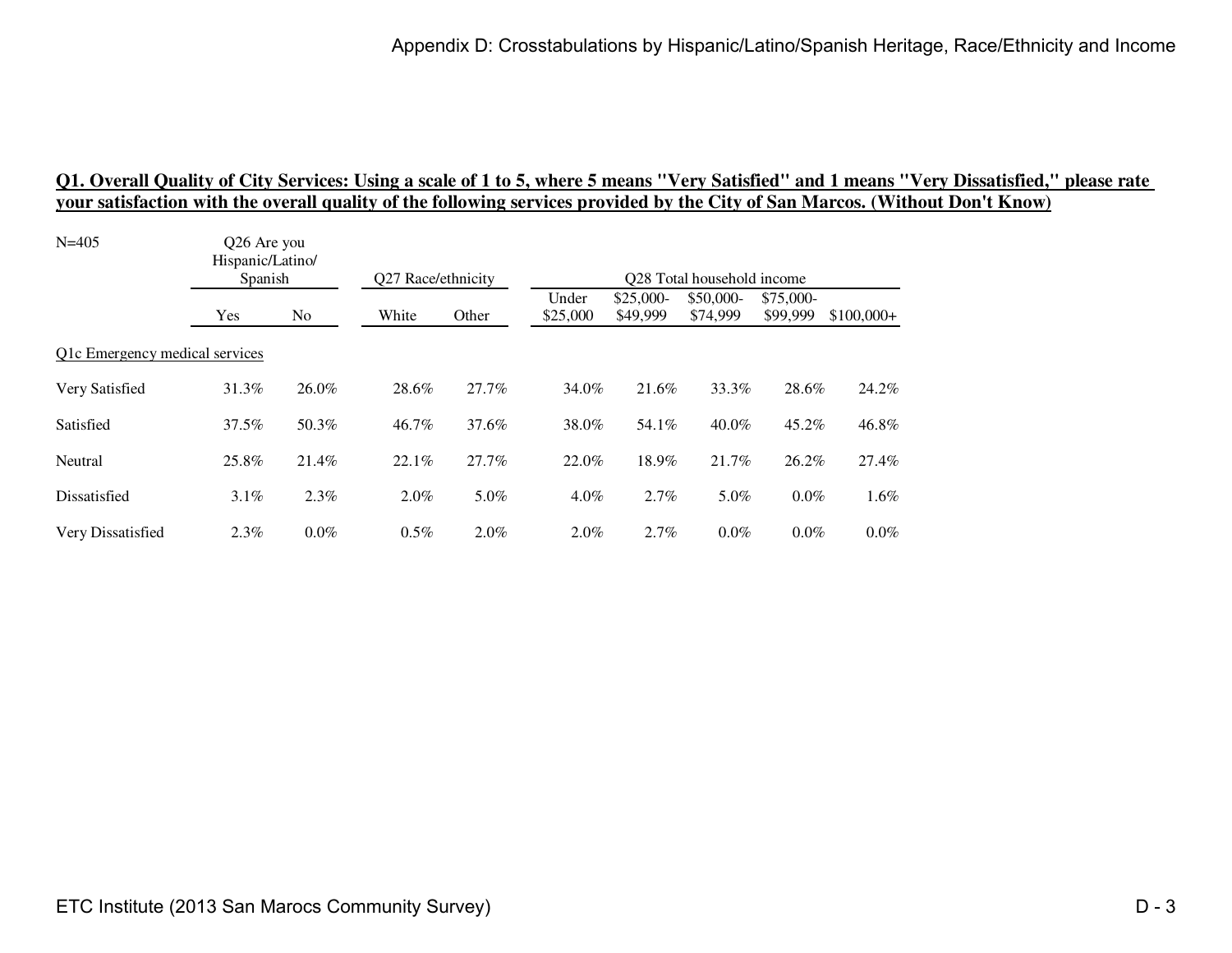| $N = 405$                                | Q26 Are you<br>Hispanic/Latino/<br>Spanish |       | Q27 Race/ethnicity |       | Q28 Total household income |                        |                       |                       |             |
|------------------------------------------|--------------------------------------------|-------|--------------------|-------|----------------------------|------------------------|-----------------------|-----------------------|-------------|
|                                          | Yes                                        | No    | White              | Other | Under<br>\$25,000          | $$25,000-$<br>\$49,999 | \$50,000-<br>\$74,999 | \$75,000-<br>\$99,999 | $$100,000+$ |
| Q1d Enforcement of city codes/ordinances |                                            |       |                    |       |                            |                        |                       |                       |             |
| Very Satisfied                           | 14.3%                                      | 6.4%  | $9.2\%$            | 11.3% | 13.7%                      | 11.7%                  | 5.7%                  | 12.8%                 | 7.4%        |
| Satisfied                                | 26.4%                                      | 26.7% | 27.6%              | 25.2% | $25.5\%$                   | 32.5%                  | 27.1%                 | 25.5%                 | 25.9%       |
| Neutral                                  | $32.1\%$                                   | 29.7% | 28.5%              | 33.9% | 29.4%                      | 26.0%                  | 32.9%                 | 27.7%                 | 33.3%       |
| Dissatisfied                             | $20.0\%$                                   | 20.8% | 19.7%              | 21.7% | 23.5%                      | 22.1%                  | 18.6%                 | 19.1%                 | 16.0%       |
| Very Dissatisfied                        | $7.1\%$                                    | 16.3% | 14.9%              | 7.8%  | $7.8\%$                    | 7.8%                   | 15.7%                 | 14.9%                 | 17.3%       |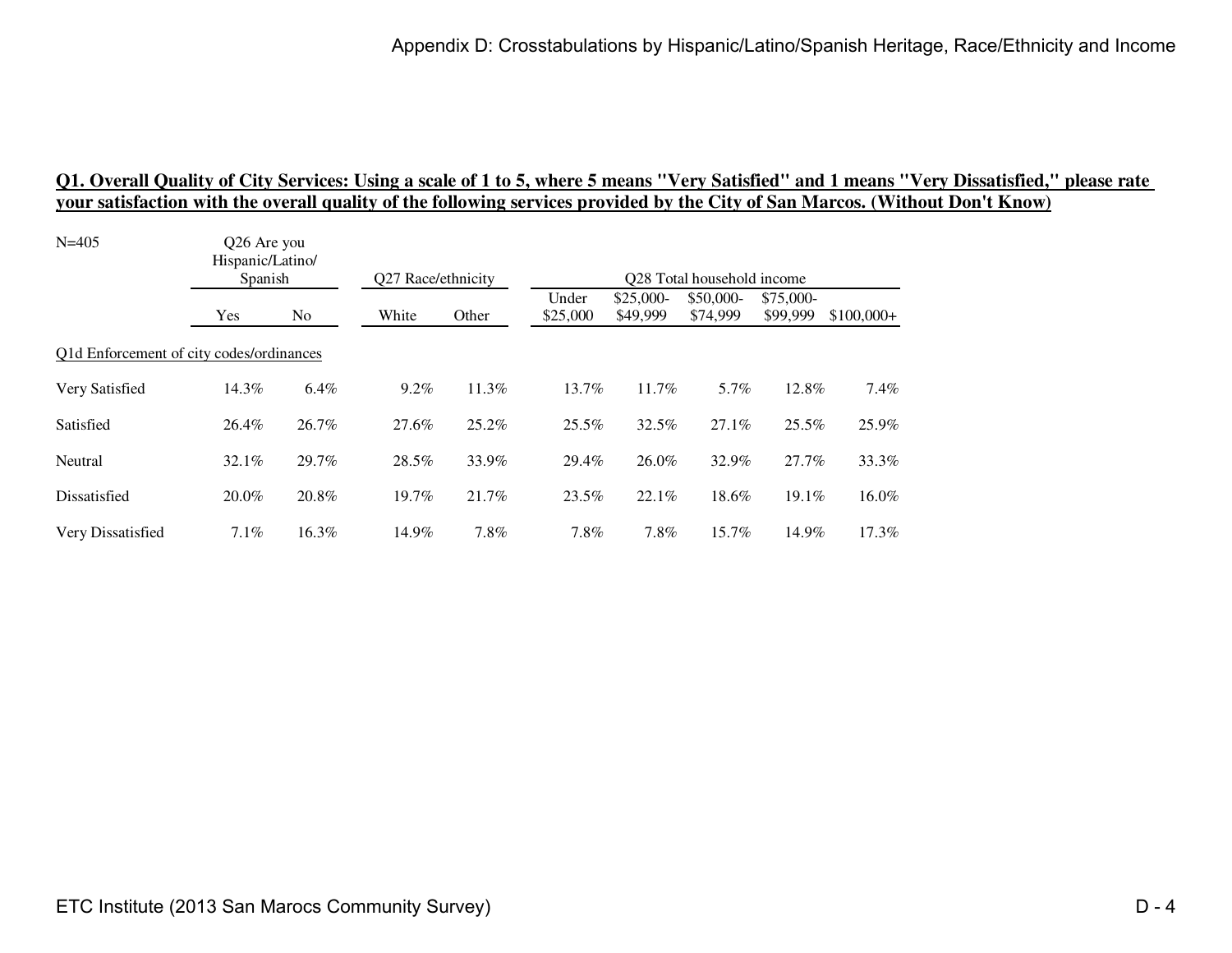# <u>01. Overall Quality of City Services: Using a scale of 1 to 5, where 5 means ''Very Satisfied'' and 1 means ''Very Dissatisfied,'' please rate<br>your satisfaction with the overall quality of the following services provided </u>

| $N = 405$         | Q26 Are you<br>Hispanic/Latino/ |                |                    |       |                            |                       |                       |                       |             |  |  |
|-------------------|---------------------------------|----------------|--------------------|-------|----------------------------|-----------------------|-----------------------|-----------------------|-------------|--|--|
|                   | Spanish                         |                | Q27 Race/ethnicity |       | Q28 Total household income |                       |                       |                       |             |  |  |
|                   | Yes                             | N <sub>o</sub> | White              | Other | Under<br>\$25,000          | \$25,000-<br>\$49,999 | \$50,000-<br>\$74,999 | \$75,000-<br>\$99,999 | $$100,000+$ |  |  |
| Q1e Fire services |                                 |                |                    |       |                            |                       |                       |                       |             |  |  |
| Very Satisfied    | 36.6%                           | 33.3%          | 34.0%              | 34.9% | 35.8%                      | 33.8%                 | 37.5%                 | 32.6%                 | 32.9%       |  |  |
| Satisfied         | 50.4%                           | 50.8%          | 50.2%              | 50.9% | 50.9%                      | 54.9%                 | 53.1%                 | 46.5%                 | 48.7%       |  |  |
| Neutral           | 13.0%                           | 14.3%          | 14.4%              | 14.2% | 13.2%                      | 11.3%                 | 9.4%                  | 20.9%                 | 14.5%       |  |  |
| Dissatisfied      | $0.0\%$                         | 1.1%           | $0.9\%$            | 0.0%  | $0.0\%$                    | $0.0\%$               | 0.0%                  | $0.0\%$               | 2.6%        |  |  |
| Very Dissatisfied | $0.0\%$                         | 0.5%           | 0.5%               | 0.0%  | $0.0\%$                    | $0.0\%$               | 0.0%                  | $0.0\%$               | 1.3%        |  |  |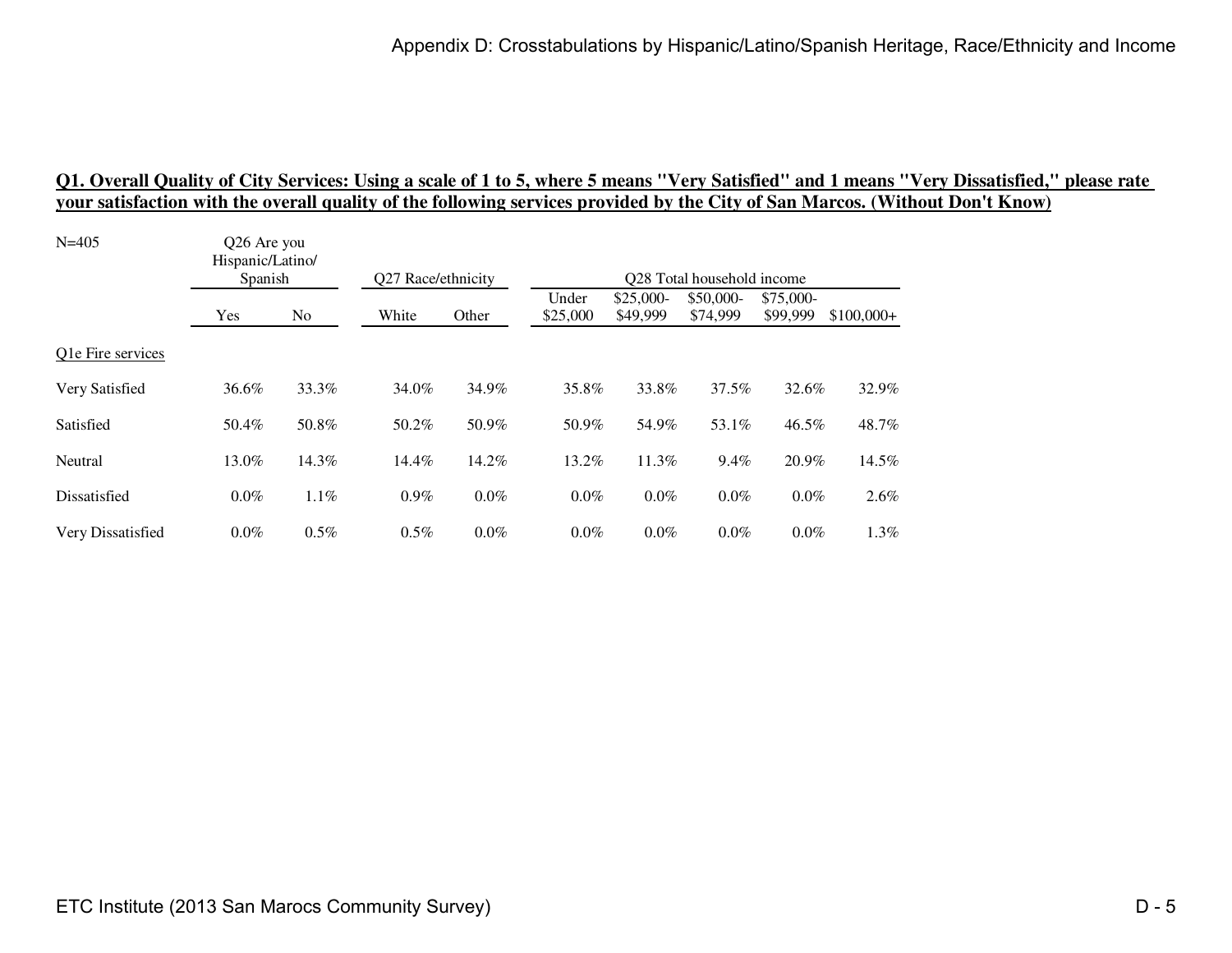| $N = 405$            | Q26 Are you<br>Hispanic/Latino/<br>Spanish |                |                    |         |                   |                        |                                        |                       |             |
|----------------------|--------------------------------------------|----------------|--------------------|---------|-------------------|------------------------|----------------------------------------|-----------------------|-------------|
|                      |                                            |                | O27 Race/ethnicity |         |                   |                        | O <sub>28</sub> Total household income |                       |             |
|                      | Yes                                        | N <sub>o</sub> | White              | Other   | Under<br>\$25,000 | $$25,000-$<br>\$49,999 | \$50,000-<br>\$74,999                  | \$75,000-<br>\$99,999 | $$100,000+$ |
| Q1f Library services |                                            |                |                    |         |                   |                        |                                        |                       |             |
| Very Satisfied       | 56.0%                                      | 57.0%          | 56.1%              | 55.9%   | 65.5%             | 54.8%                  | 56.2%                                  | 59.2%                 | 52.3%       |
| Satisfied            | 35.5%                                      | 33.5%          | 33.7%              | 37.3%   | 29.1%             | 38.1%                  | 37.0%                                  | 26.5%                 | 34.9%       |
| Neutral              | $7.1\%$                                    | $9.0\%$        | $9.3\%$            | 5.9%    | $5.5\%$           | 7.1%                   | 6.8%                                   | 14.3%                 | 9.3%        |
| Dissatisfied         | $1.4\%$                                    | 0.5%           | 0.8%               | $0.8\%$ | $0.0\%$           | $0.0\%$                | $0.0\%$                                | $0.0\%$               | 3.5%        |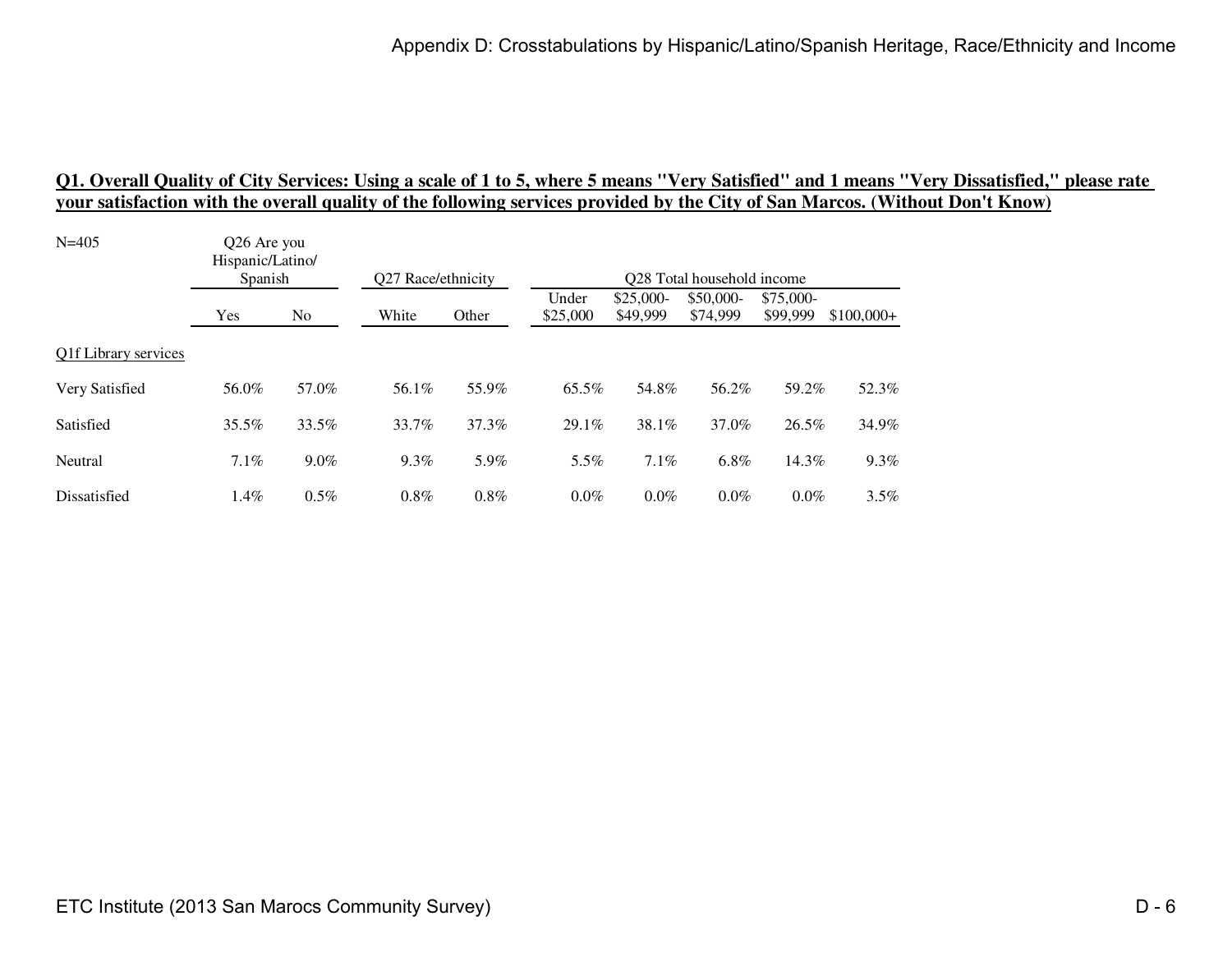| $N = 405$                                            | Q26 Are you<br>Hispanic/Latino/<br>Spanish |       | Q27 Race/ethnicity |       | Q28 Total household income |                        |                       |                       |             |
|------------------------------------------------------|--------------------------------------------|-------|--------------------|-------|----------------------------|------------------------|-----------------------|-----------------------|-------------|
|                                                      | Yes                                        | No    | White              | Other | Under<br>\$25,000          | $$25,000-$<br>\$49,999 | \$50,000-<br>\$74,999 | \$75,000-<br>\$99,999 | $$100,000+$ |
| Q <sub>1</sub> g Transportation planning in the City |                                            |       |                    |       |                            |                        |                       |                       |             |
| Very Satisfied                                       | 13.7%                                      | 5.0%  | 5.3%               | 14.8% | 22.2%                      | 9.8%                   | 6.9%                  | $2.2\%$               | 3.4%        |
| Satisfied                                            | 20.9%                                      | 16.9% | 16.8%              | 20.9% | 20.4%                      | 22.0%                  | 16.7%                 | 15.6%                 | 15.9%       |
| Neutral                                              | 30.9%                                      | 34.7% | 36.5%              | 27.0% | $31.5\%$                   | 32.9%                  | 31.9%                 | 37.8%                 | 30.7%       |
| Dissatisfied                                         | 26.6%                                      | 29.2% | 28.3%              | 28.7% | 18.5%                      | 20.7%                  | 33.3%                 | 40.0%                 | 34.1%       |
| Very Dissatisfied                                    | $7.9\%$                                    | 14.2% | 13.1%              | 8.7%  | $7.4\%$                    | 14.6%                  | 11.1%                 | $4.4\%$               | 15.9%       |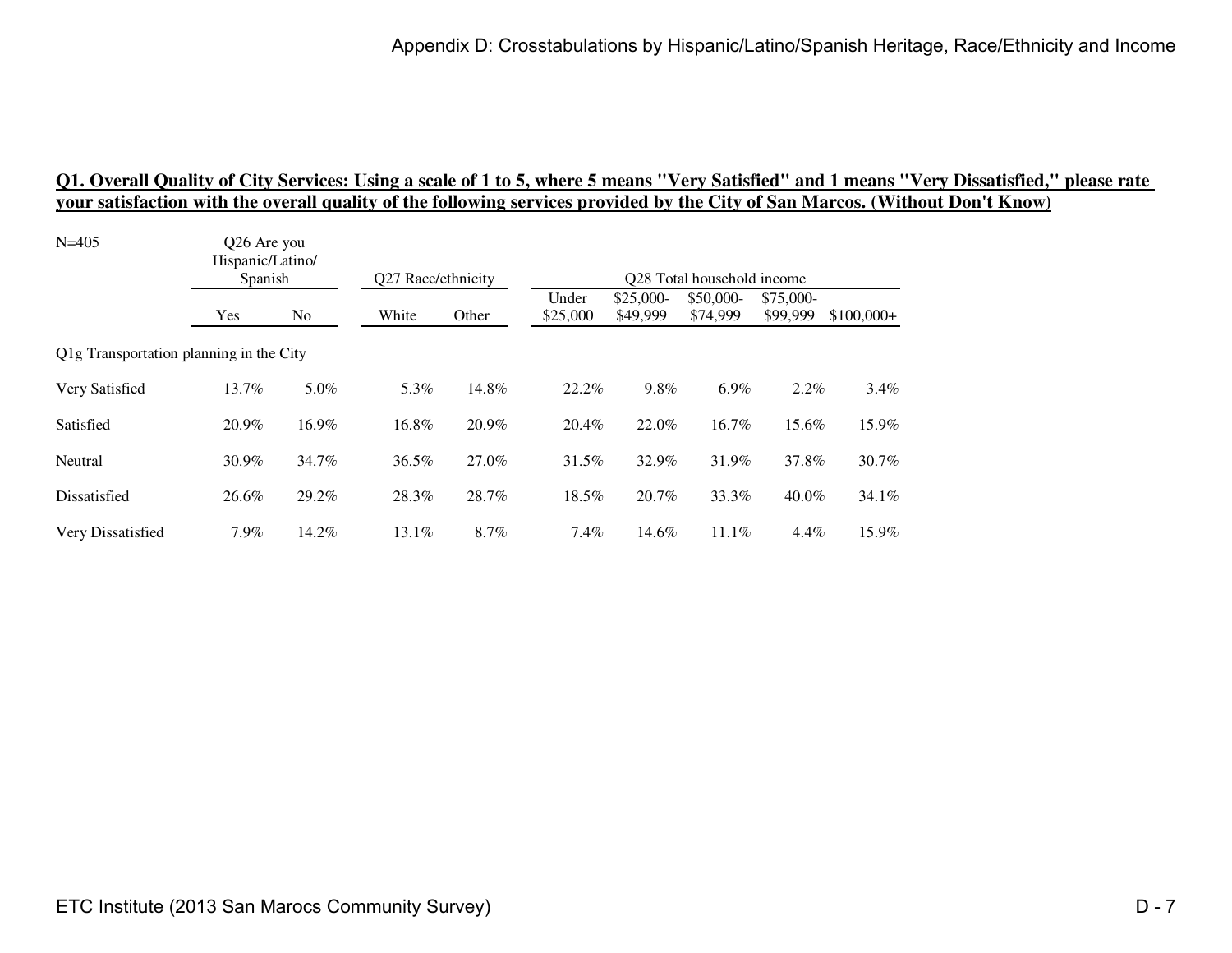| $N = 405$                            | Q26 Are you<br>Hispanic/Latino/<br>Spanish |         | Q27 Race/ethnicity |          | Q28 Total household income |                        |                       |                       |             |  |
|--------------------------------------|--------------------------------------------|---------|--------------------|----------|----------------------------|------------------------|-----------------------|-----------------------|-------------|--|
|                                      | Yes                                        | No      | White              | Other    | Under<br>\$25,000          | $$25,000-$<br>\$49,999 | \$50,000-<br>\$74,999 | \$75,000-<br>\$99,999 | $$100,000+$ |  |
| Q1h Maintenance of streets/sidewalks |                                            |         |                    |          |                            |                        |                       |                       |             |  |
| Very Satisfied                       | 8.1%                                       | $3.0\%$ | 3.5%               | 7.8%     | $10.0\%$                   | 5.7%                   | 2.5%                  | $2.0\%$               | 3.3%        |  |
| Satisfied                            | 18.1%                                      | 28.7%   | 26.9%              | $19.4\%$ | 25.0%                      | 29.5%                  | 19.0%                 | 26.5%                 | 23.1%       |  |
| Neutral                              | 24.8%                                      | 24.9%   | 25.4%              | 24.0%    | 31.7%                      | 19.3%                  | 29.1%                 | 24.5%                 | 24.2%       |  |
| Dissatisfied                         | 33.6%                                      | 28.3%   | 28.5%              | 35.7%    | 16.7%                      | $30.7\%$               | 32.9%                 | 36.7%                 | 33.0%       |  |
| Very Dissatisfied                    | 15.4%                                      | 15.2%   | 15.8%              | 13.2%    | 16.7%                      | 14.8%                  | 16.5%                 | 10.2%                 | 16.5%       |  |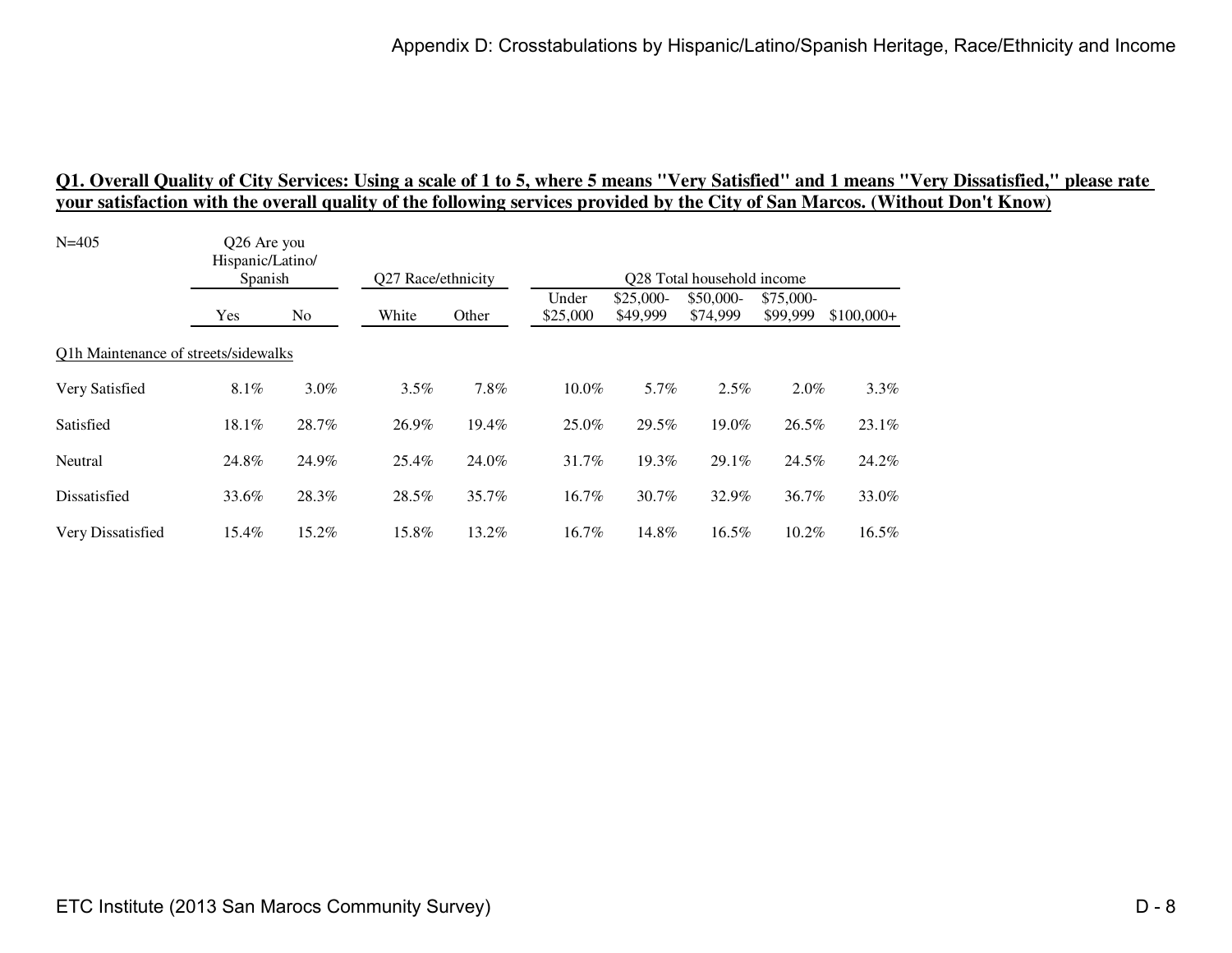| $N = 405$                           | Q26 Are you<br>Hispanic/Latino/<br>Spanish |       |                    |       | Q28 Total household income |                        |                       |                       |             |  |
|-------------------------------------|--------------------------------------------|-------|--------------------|-------|----------------------------|------------------------|-----------------------|-----------------------|-------------|--|
|                                     |                                            |       | Q27 Race/ethnicity |       |                            |                        |                       |                       |             |  |
|                                     | Yes                                        | No    | White              | Other | Under<br>\$25,000          | $$25,000-$<br>\$49,999 | \$50,000-<br>\$74,999 | \$75,000-<br>\$99,999 | $$100,000+$ |  |
| Q1i Management of stormwater runoff |                                            |       |                    |       |                            |                        |                       |                       |             |  |
| Very Satisfied                      | 8.6%                                       | 8.3%  | 8.3%               | 8.5%  | 8.9%                       | 8.6%                   | 8.6%                  | 10.0%                 | 4.8%        |  |
| Satisfied                           | 31.7%                                      | 37.6% | 35.7%              | 35.0% | 35.7%                      | 33.3%                  | $40.0\%$              | 38.0%                 | 33.7%       |  |
| Neutral                             | 36.7%                                      | 32.6% | 34.9%              | 32.5% | 37.5%                      | $30.9\%$               | 37.1%                 | 30.0%                 | 33.7%       |  |
| Dissatisfied                        | 12.9%                                      | 13.3% | 12.9%              | 14.5% | 7.1%                       | 18.5%                  | 5.7%                  | $10.0\%$              | 20.5%       |  |
| Very Dissatisfied                   | $10.1\%$                                   | 8.3%  | 8.3%               | 9.4%  | 10.7%                      | 8.6%                   | 8.6%                  | 12.0%                 | 7.2%        |  |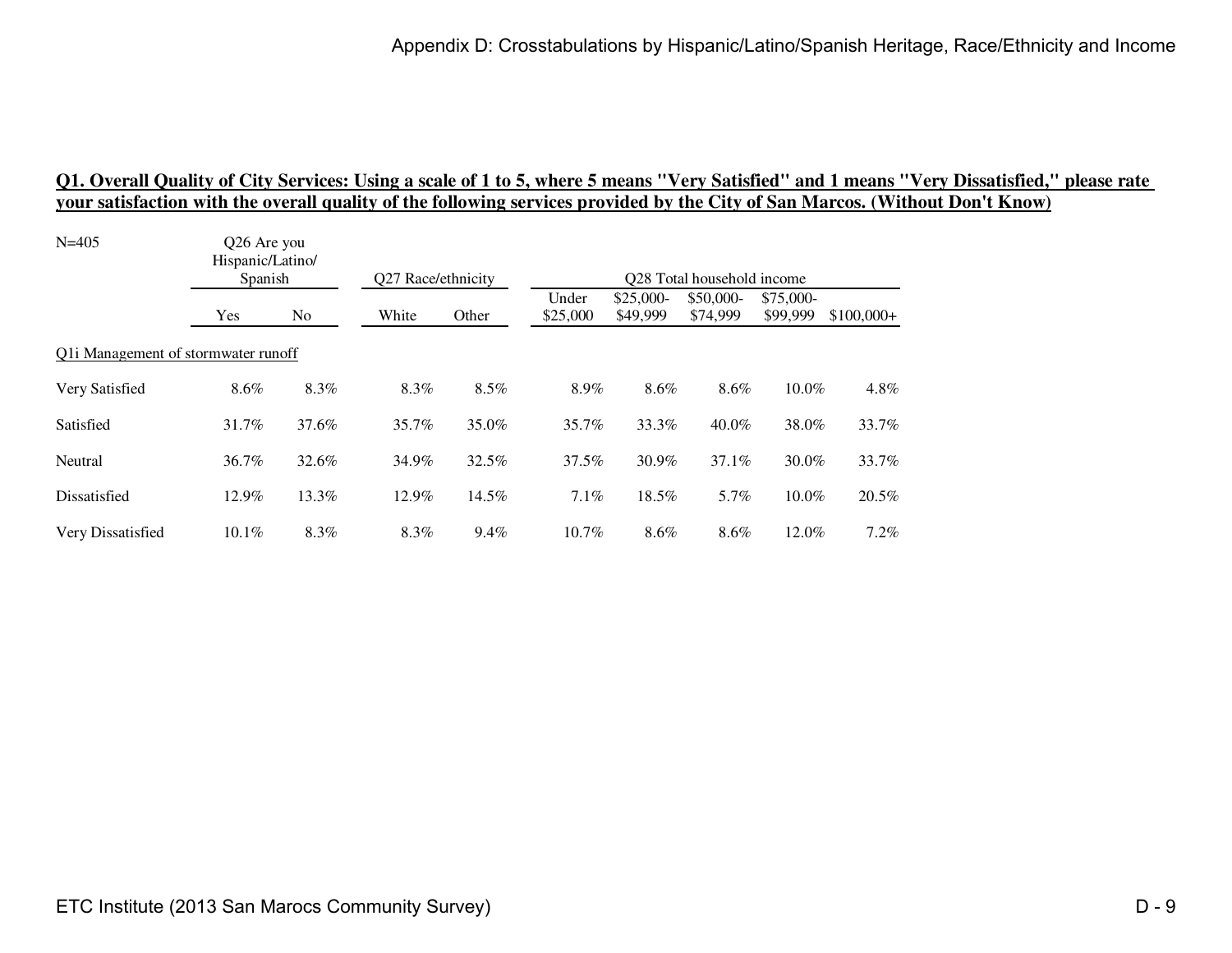| Q26 Are you<br>Hispanic/Latino/ |       |         |          |                    |                        |                       |                       |                                                                             |
|---------------------------------|-------|---------|----------|--------------------|------------------------|-----------------------|-----------------------|-----------------------------------------------------------------------------|
|                                 |       |         |          |                    |                        |                       |                       |                                                                             |
| Yes                             | No    | White   | Other    | Under<br>\$25,000  | $$25,000-$<br>\$49,999 | \$50,000-<br>\$74,999 | \$75,000-<br>\$99,999 | $$100,000+$                                                                 |
| Q1j Municipal court services    |       |         |          |                    |                        |                       |                       |                                                                             |
| 20.0%                           | 10.7% | 13.3%   | 17.0%    | 23.4%              | 14.9%                  | 9.6%                  |                       | 11.1%                                                                       |
| 39.1%                           | 38.1% | 37.2%   | $41.5\%$ | 34.0%              | 43.3%                  | 36.5%                 |                       | 47.6%                                                                       |
| 34.8%                           | 46.4% | 45.2%   | 34.0%    | 31.9%              | 35.8%                  | 50.0%                 |                       | 34.9%                                                                       |
| 4.3%                            | 3.0%  | 3.2%    | 5.3%     | 6.4%               | $6.0\%$                | 0.0%                  |                       | 4.8%                                                                        |
| $1.7\%$                         | 1.8%  | $1.1\%$ | 2.1%     | $4.3\%$            | $0.0\%$                | 3.8%                  |                       | 1.6%                                                                        |
|                                 |       | Spanish |          | Q27 Race/ethnicity |                        |                       |                       | Q28 Total household income<br>15.8%<br>34.2%<br>47.4%<br>$2.6\%$<br>$0.0\%$ |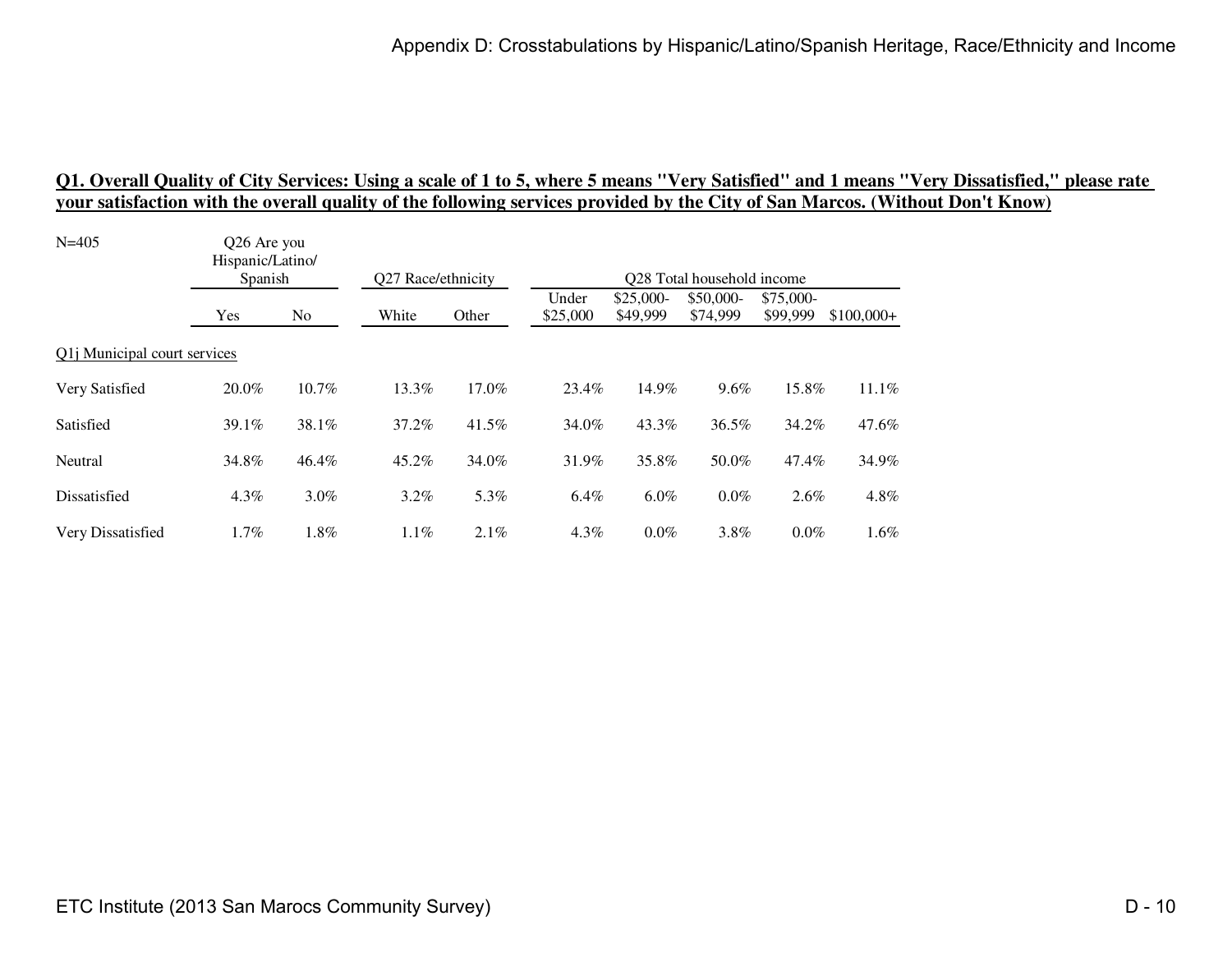# <u>01. Overall Quality of City Services: Using a scale of 1 to 5, where 5 means ''Very Satisfied'' and 1 means ''Very Dissatisfied,'' please rate<br>your satisfaction with the overall quality of the following services provided </u>

| $N = 405$           | Q26 Are you<br>Hispanic/Latino/ |                | Q27 Race/ethnicity |       |                            |                        |                       |                       |             |  |  |  |
|---------------------|---------------------------------|----------------|--------------------|-------|----------------------------|------------------------|-----------------------|-----------------------|-------------|--|--|--|
|                     | Spanish                         |                |                    |       | Q28 Total household income |                        |                       |                       |             |  |  |  |
|                     | Yes                             | N <sub>o</sub> | White              | Other | Under<br>\$25,000          | $$25,000-$<br>\$49,999 | \$50,000-<br>\$74,999 | \$75,000-<br>\$99,999 | $$100,000+$ |  |  |  |
| Q1k Police services |                                 |                |                    |       |                            |                        |                       |                       |             |  |  |  |
| Very Satisfied      | 26.9%                           | 23.4%          | 23.5%              | 27.3% | 26.8%                      | 26.5%                  | 23.4%                 | 23.5%                 | 26.5%       |  |  |  |
| Satisfied           | 37.2%                           | 47.7%          | 47.0%              | 34.7% | 35.7%                      | 49.4%                  | 42.9%                 | 49.0%                 | 39.8%       |  |  |  |
| Neutral             | 26.2%                           | 22.5%          | 23.1%              | 26.4% | 21.4%                      | 16.9%                  | 28.6%                 | 19.6%                 | 27.7%       |  |  |  |
| Dissatisfied        | 4.8%                            | 5.0%           | 4.5%               | 7.4%  | 5.4%                       | 4.8%                   | 5.2%                  | 7.8%                  | $3.6\%$     |  |  |  |
| Very Dissatisfied   | 4.8%                            | 1.4%           | 2.0%               | 4.1%  | 10.7%                      | 2.4%                   | 0.0%                  | $0.0\%$               | 2.4%        |  |  |  |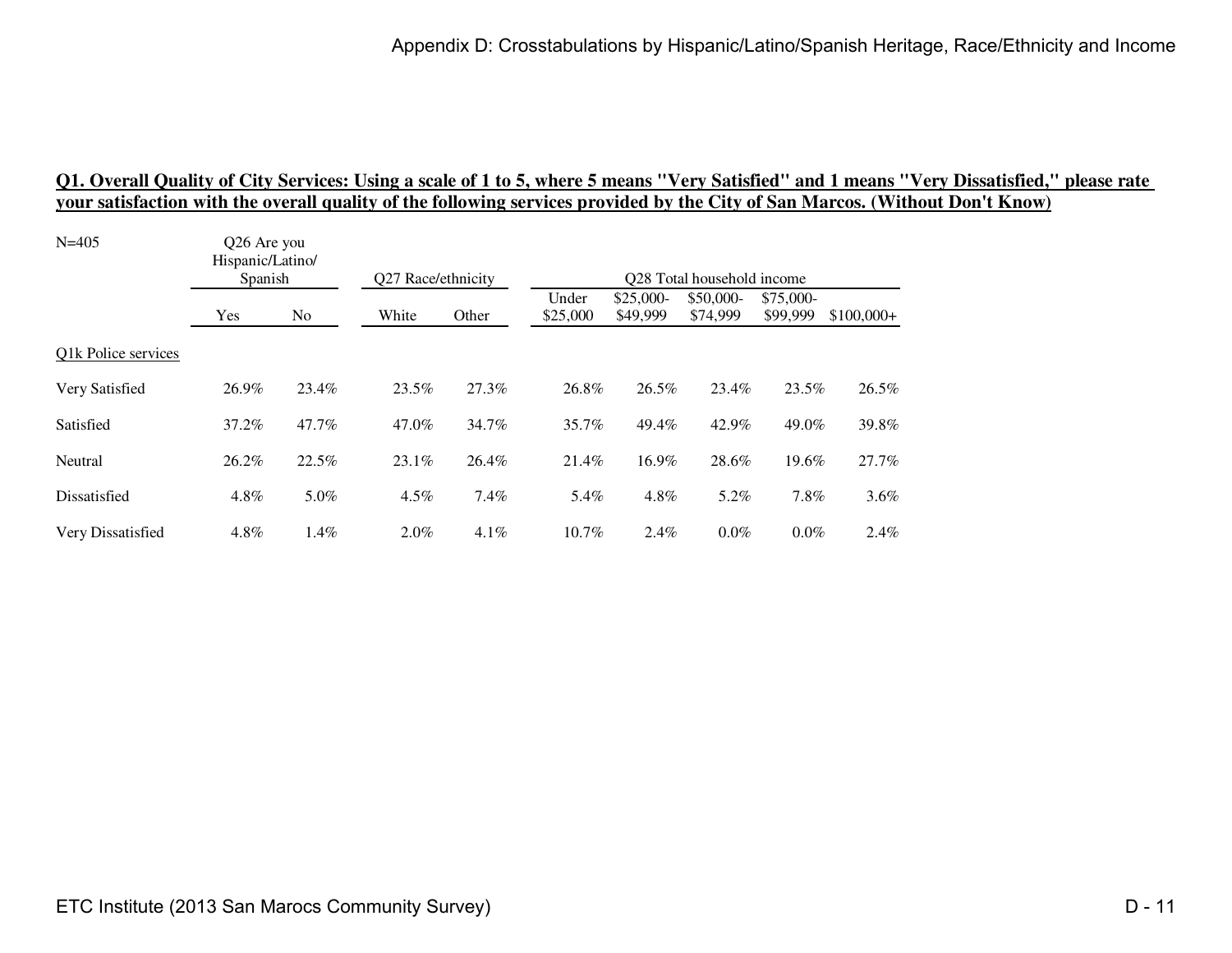| Hispanic/Latino/<br>Spanish |                | Q27 Race/ethnicity |         | Q28 Total household income |                        |                       |                       |                                               |  |
|-----------------------------|----------------|--------------------|---------|----------------------------|------------------------|-----------------------|-----------------------|-----------------------------------------------|--|
| Yes                         | N <sub>o</sub> | White              | Other   | Under<br>\$25,000          | $$25,000-$<br>\$49,999 | \$50,000-<br>\$74,999 | \$75,000-<br>\$99,999 | $$100,000+$                                   |  |
|                             |                |                    |         |                            |                        |                       |                       |                                               |  |
| 23.3%                       | 28.2%          | 27.8%              | 22.8%   | 28.1%                      | 23.5%                  | 24.7%                 |                       | 27.1%                                         |  |
| 54.0%                       | 47.3%          | 48.2%              | 52.0%   | 52.6%                      | 49.4%                  | 46.8%                 |                       | 48.2%                                         |  |
| 17.3%                       | 20.0%          | 19.6%              | 18.1%   | 12.3%                      | 22.4%                  | 19.5%                 |                       | 21.2%                                         |  |
| $4.0\%$                     | 2.7%           | 2.9%               | 4.7%    | $3.5\%$                    | 3.5%                   | 6.5%                  |                       | 1.2%                                          |  |
| 1.3%                        | 1.8%           | 1.6%               | $2.4\%$ | 3.5%                       | 1.2%                   | 2.6%                  |                       | 2.4%                                          |  |
|                             |                | Q26 Are you        |         |                            |                        |                       |                       | 31.9%<br>44.7%<br>23.4%<br>$0.0\%$<br>$0.0\%$ |  |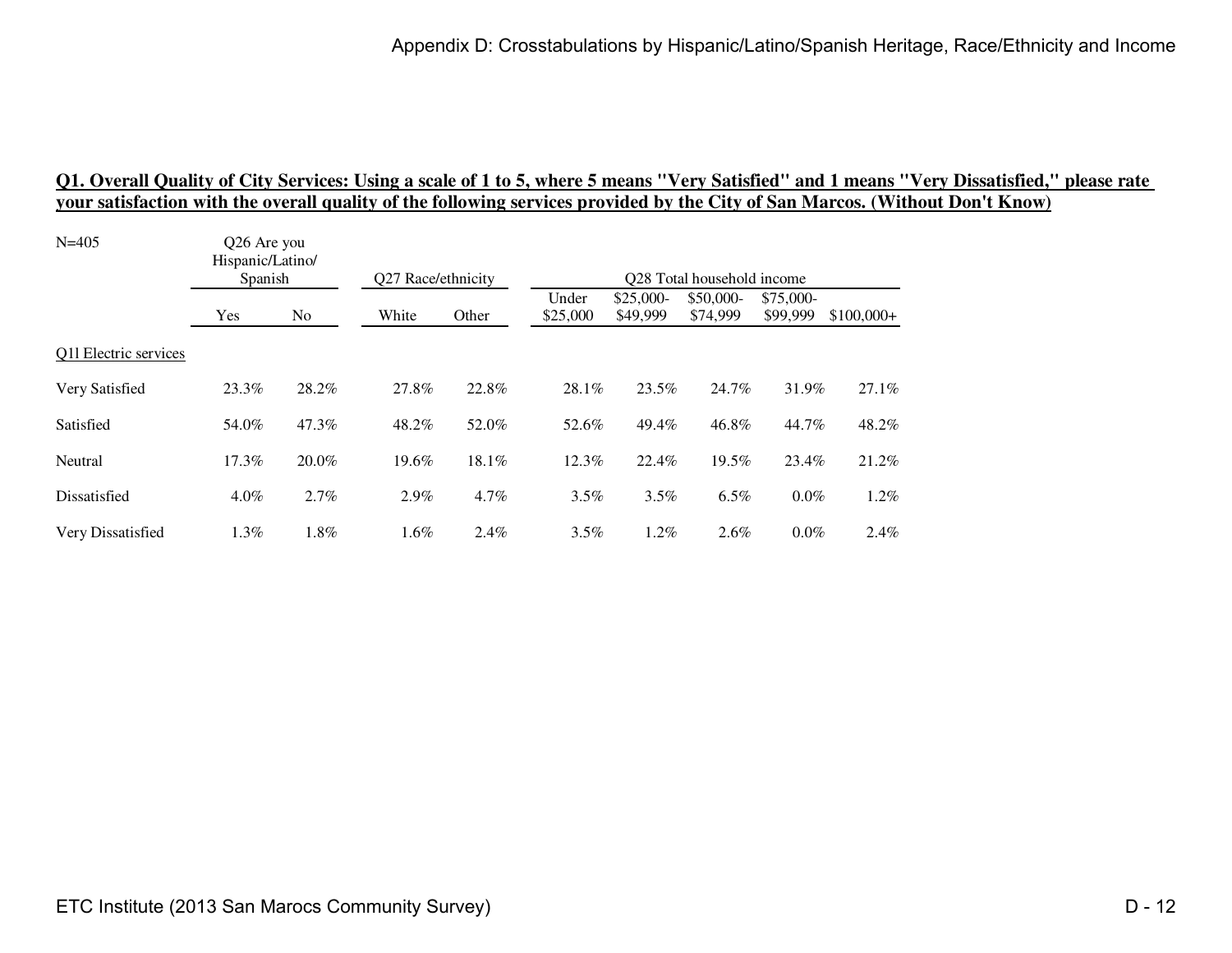| O <sub>26</sub> Are you<br>Hispanic/Latino/ |         |                                                    |         | Q28 Total household income |          |            |           |                                                         |
|---------------------------------------------|---------|----------------------------------------------------|---------|----------------------------|----------|------------|-----------|---------------------------------------------------------|
|                                             |         |                                                    |         |                            |          |            |           |                                                         |
| Yes                                         | No      | White                                              | Other   | \$25,000                   | \$49,999 | \$74,999   | \$99,999  | $$100,000+$                                             |
|                                             |         |                                                    |         |                            |          |            |           |                                                         |
| 32.0%                                       | 27.3%   | 28.4%                                              | 29.1%   | 33.3%                      | 25.8%    | 32.5%      |           | 30.0%                                                   |
| 44.7%                                       | 47.5%   | 48.1%                                              | 41.7%   | 46.7%                      | $46.1\%$ | 46.3%      |           | 45.6%                                                   |
| 16.0%                                       | 14.7%   | 14.8%                                              | 16.5%   | 8.3%                       | 22.5%    | 15.0%      |           | 12.2%                                                   |
| $6.0\%$                                     | 7.1%    | $6.8\%$                                            | 7.9%    | 10.0%                      | $3.4\%$  | 5.0%       |           | 10.0%                                                   |
| $1.3\%$                                     | $3.4\%$ | $1.9\%$                                            | $4.7\%$ | $1.7\%$                    | 2.2%     | $1.3\%$    |           | 2.2%                                                    |
|                                             |         | Spanish<br>Q1m Trash-recycling-yard waste services |         | Q27 Race/ethnicity         | Under    | $$25,000-$ | \$50,000- | \$75,000-<br>27.5%<br>$43.1\%$<br>17.6%<br>5.9%<br>5.9% |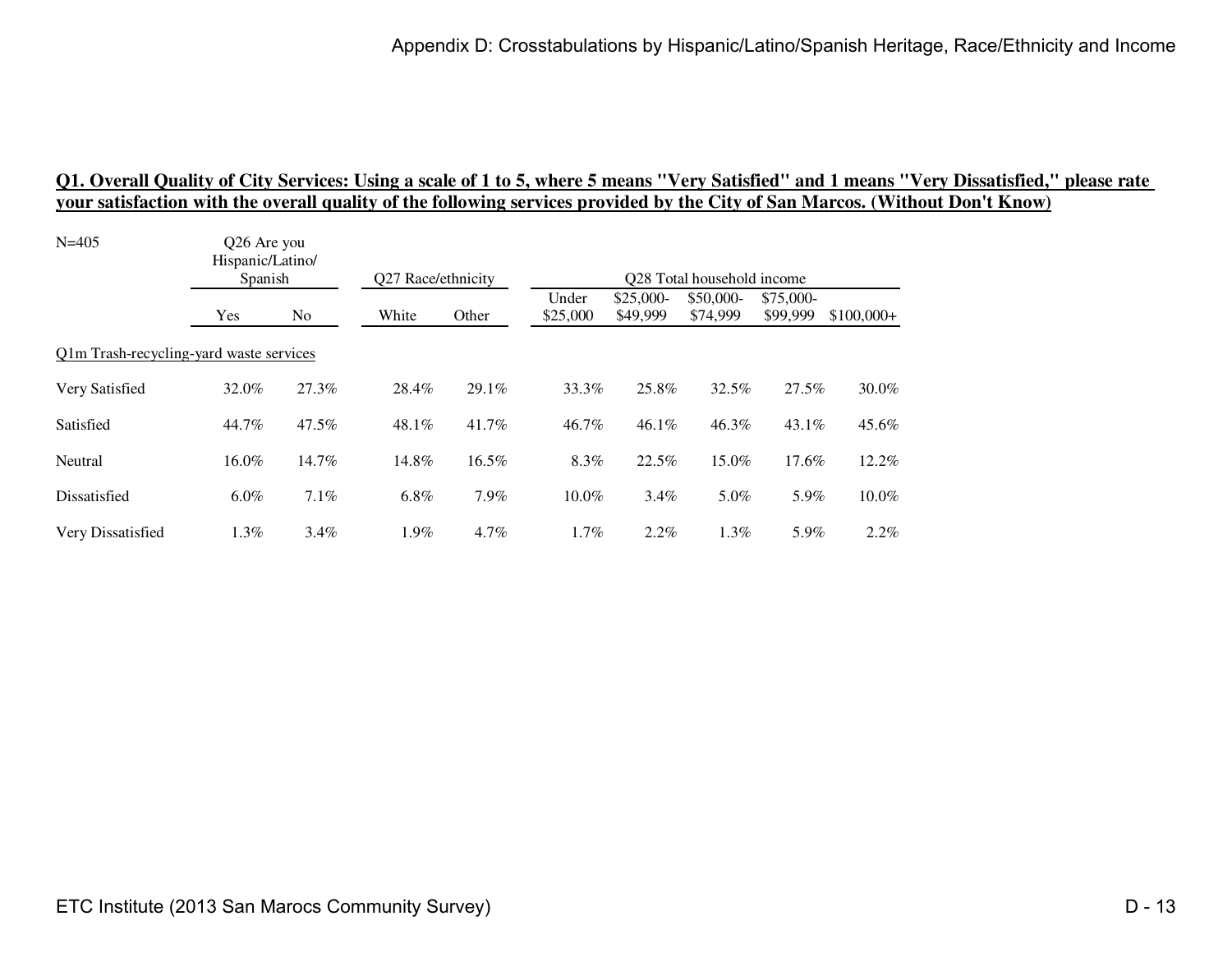| Hispanic/Latino/<br>Spanish |         |                                                   |       | Q28 Total household income |                        |                       |                       |                                                |
|-----------------------------|---------|---------------------------------------------------|-------|----------------------------|------------------------|-----------------------|-----------------------|------------------------------------------------|
| Yes                         | No      | White                                             | Other | Under<br>\$25,000          | $$25,000-$<br>\$49,999 | \$50,000-<br>\$74,999 | \$75,000-<br>\$99,999 | $$100,000+$                                    |
|                             |         |                                                   |       |                            |                        |                       |                       |                                                |
| 15.4%                       | 8.0%    | 10.0%                                             | 12.5% | 12.5%                      | 14.5%                  | 14.3%                 |                       | 9.3%                                           |
| 36.4%                       | 40.9%   | 40.4%                                             | 35.8% | 33.9%                      | 38.6%                  | 39.0%                 |                       | 43.0%                                          |
| 25.9%                       | 29.8%   | 30.0%                                             | 26.7% | 28.6%                      | 31.3%                  | 20.8%                 |                       | 26.7%                                          |
| 16.1%                       | 14.7%   | 13.2%                                             | 19.2% | 17.9%                      | 13.3%                  | 18.2%                 |                       | 15.1%                                          |
| $6.3\%$                     | $6.7\%$ | 6.4%                                              | 5.8%  | $7.1\%$                    | 2.4%                   | 7.8%                  |                       | 5.8%                                           |
|                             |         | Q26 Are you<br>Q1n City communication with public |       | Q27 Race/ethnicity         |                        |                       |                       | $2.0\%$<br>46.9%<br>26.5%<br>12.2%<br>$12.2\%$ |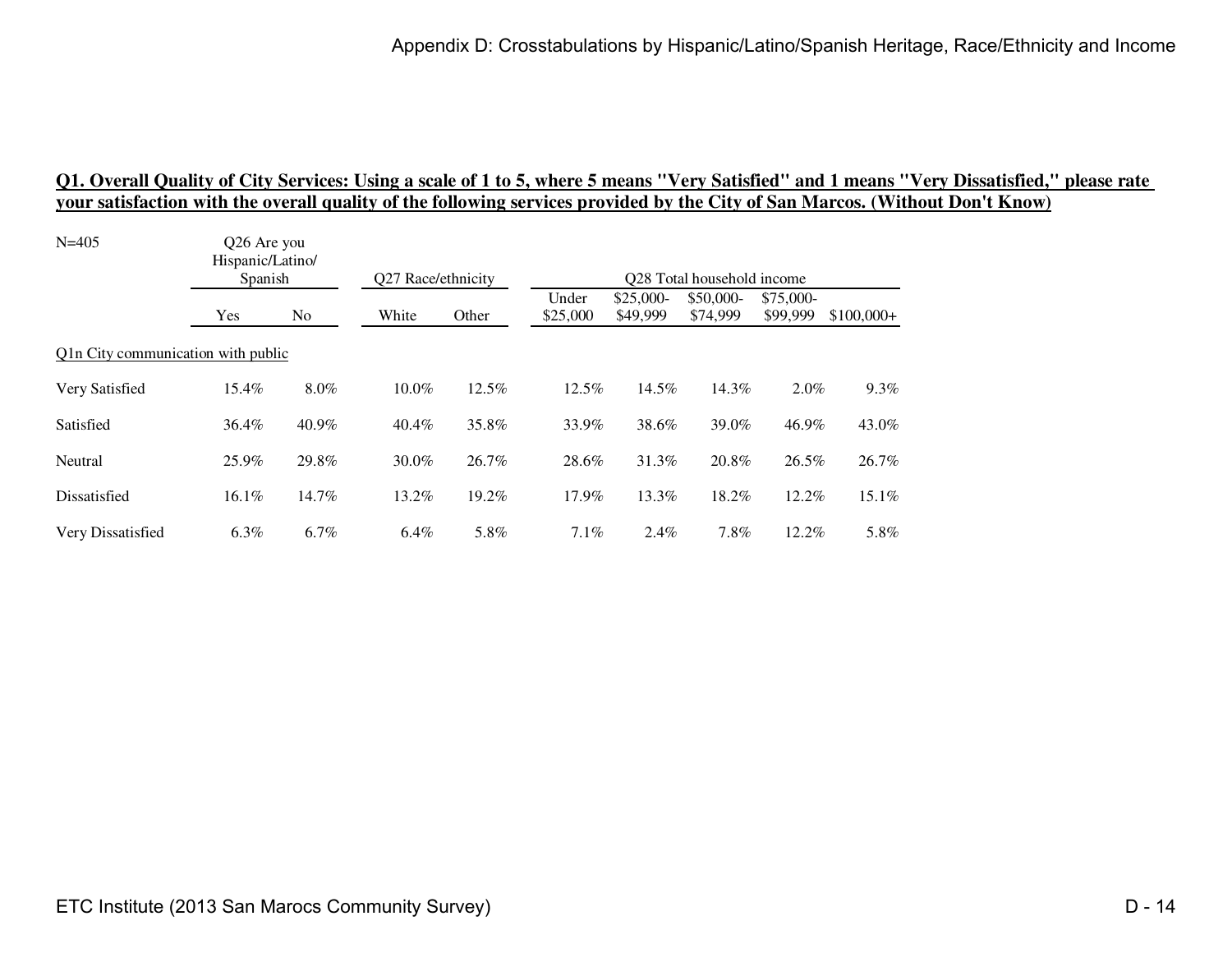| O <sub>26</sub> Are you<br>Hispanic/Latino/ |         |                                                     |         |                    |                        |                       |                       |                                                                              |
|---------------------------------------------|---------|-----------------------------------------------------|---------|--------------------|------------------------|-----------------------|-----------------------|------------------------------------------------------------------------------|
|                                             |         |                                                     |         |                    |                        |                       |                       |                                                                              |
| Yes                                         | No.     | White                                               | Other   | Under<br>\$25,000  | $$25,000-$<br>\$49,999 | \$50,000-<br>\$74,999 | \$75,000-<br>\$99,999 | $$100,000+$                                                                  |
|                                             |         |                                                     |         |                    |                        |                       |                       |                                                                              |
| 16.4%                                       | 19.2%   | $20.1\%$                                            | 13.8%   | 22.2%              | 21.3%                  | 15.7%                 |                       | 15.5%                                                                        |
| 41.4%                                       | 44.9%   | 42.3%                                               | 46.6%   | 44.4%              | 43.8%                  | $47.1\%$              |                       | 41.7%                                                                        |
| 28.6%                                       | 29.4%   | 31.0%                                               | 25.9%   | 20.4%              | 26.3%                  | $30.0\%$              |                       | 35.7%                                                                        |
| 10.0%                                       | $4.2\%$ | 5.0%                                                | 9.5%    | 5.6%               | 7.5%                   | $1.4\%$               |                       | 7.1%                                                                         |
| $3.6\%$                                     | $2.3\%$ | 1.7%                                                | $4.3\%$ | 7.4%               | $1.3\%$                | 5.7%                  |                       | $0.0\%$                                                                      |
|                                             |         | Spanish<br>Q1o Customer service provide by employee |         | Q27 Race/ethnicity |                        |                       |                       | Q28 Total household income<br>14.6%<br>43.8%<br>$27.1\%$<br>12.5%<br>$2.1\%$ |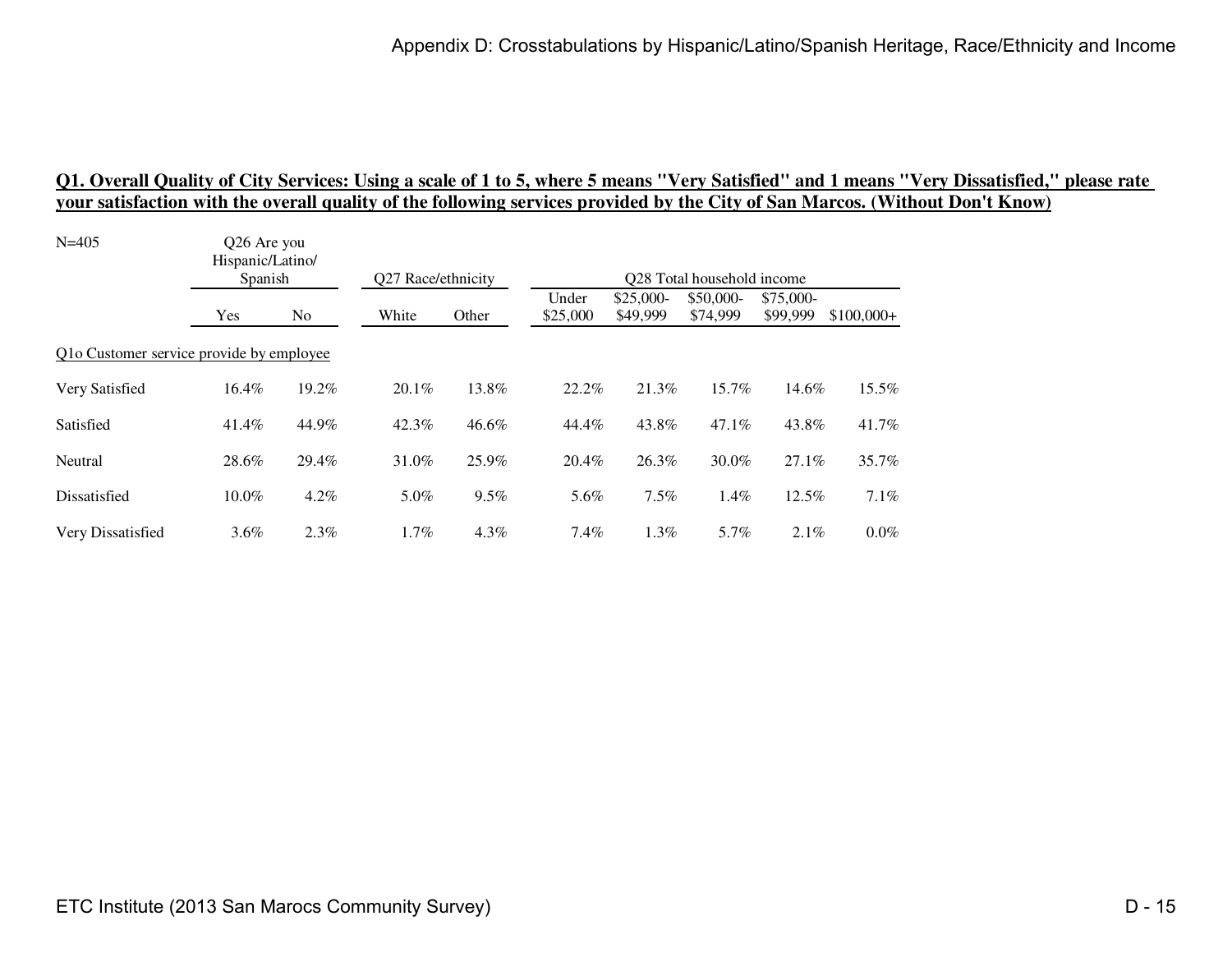| Q26 Are you<br>Hispanic/Latino/ |         |          |         | Q28 Total household income |          |            |           |             |
|---------------------------------|---------|----------|---------|----------------------------|----------|------------|-----------|-------------|
|                                 |         |          |         |                            |          |            |           |             |
| Yes                             | No      | White    | Other   | \$25,000                   | \$49,999 | \$74,999   | \$99,999  | $$100,000+$ |
| Q1p City Clerk services         |         |          |         |                            |          |            |           |             |
| 25.6%                           | 17.2%   | 19.9%    | 21.0%   | 24.5%                      | 23.1%    | 25.4%      | 7.1%      | 18.1%       |
| 39.2%                           | 48.3%   | $46.1\%$ | 45.0%   | 40.8%                      | 44.6%    | 41.3%      | 61.9%     | 44.4%       |
| 28.8%                           | 29.4%   | 29.1%    | 27.0%   | 30.6%                      | 23.1%    | 30.2%      | 23.8%     | 31.9%       |
| 5.6%                            | 4.4%    | 4.4%     | $6.0\%$ | 2.0%                       | 7.7%     | 3.2%       | 7.1%      | 5.6%        |
| $0.8\%$                         | $0.6\%$ | $0.5\%$  | $1.0\%$ | $2.0\%$                    | $1.5\%$  | $0.0\%$    | $0.0\%$   | $0.0\%$     |
|                                 |         | Spanish  |         | Q27 Race/ethnicity         | Under    | $$25,000-$ | \$50,000- | \$75,000-   |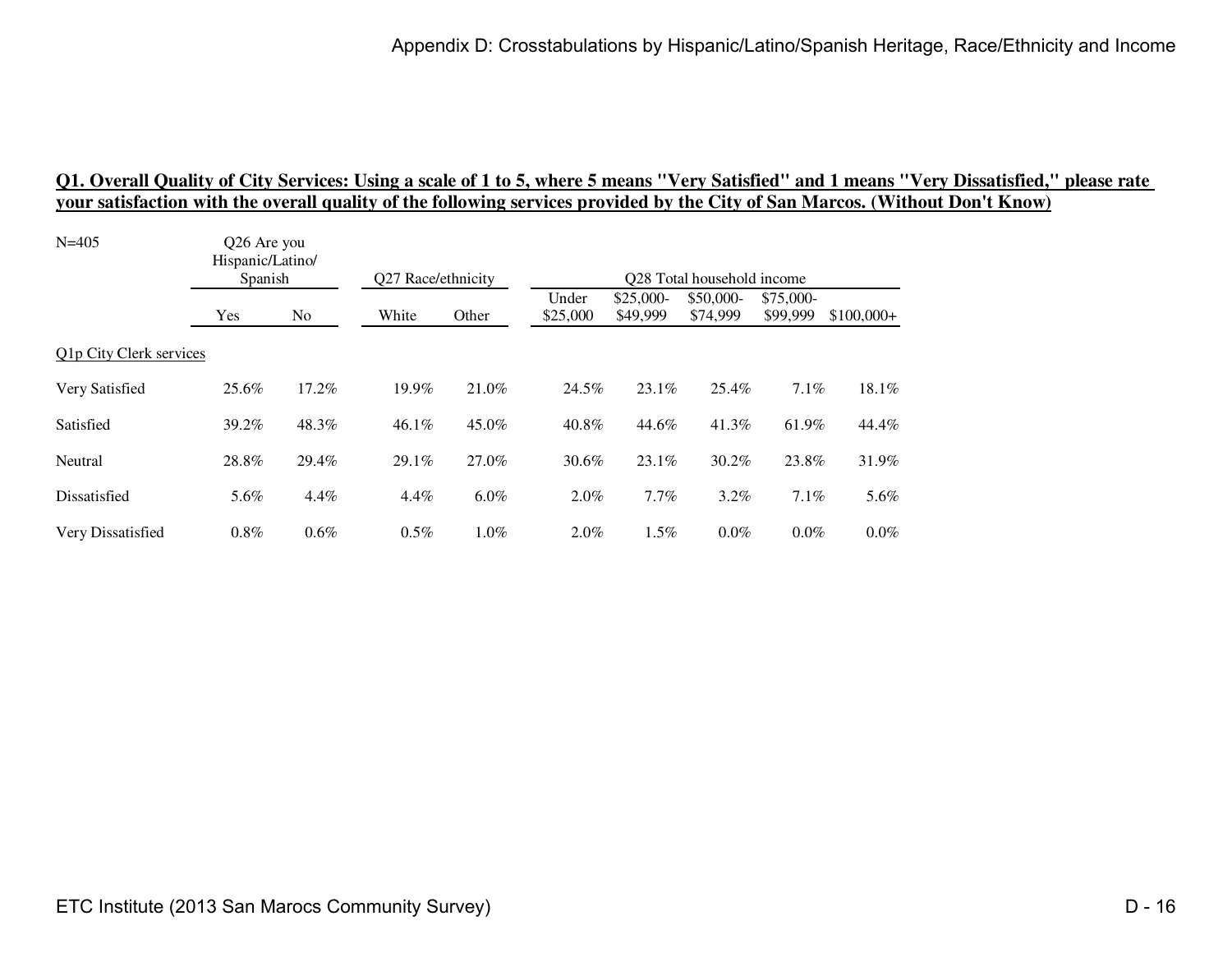| $N = 405$                                      | Q26 Are you<br>Hispanic/Latino/<br>Spanish |       |                    |         | Q28 Total household income |            |           |           |             |
|------------------------------------------------|--------------------------------------------|-------|--------------------|---------|----------------------------|------------|-----------|-----------|-------------|
|                                                |                                            |       | Q27 Race/ethnicity |         | Under                      | $$25,000-$ | \$50,000- | \$75,000- |             |
|                                                | Yes                                        | No    | White              | Other   | \$25,000                   | \$49,999   | \$74,999  | \$99,999  | $$100,000+$ |
| Q <sub>1</sub> q Environmental Health services |                                            |       |                    |         |                            |            |           |           |             |
| Very Satisfied                                 | 18.4%                                      | 9.1%  | 10.2%              | 18.9%   | 20.8%                      | $16.4\%$   | 11.5%     | $8.1\%$   | 6.9%        |
| Satisfied                                      | $40.4\%$                                   | 42.9% | 43.8%              | 38.9%   | 50.0%                      | $36.1\%$   | 42.3%     | $40.5\%$  | 46.6%       |
| Neutral                                        | 38.6%                                      | 42.2% | 40.9%              | 40.0%   | 22.9%                      | 45.9%      | 42.3%     | 48.6%     | 39.7%       |
| Dissatisfied                                   | 1.8%                                       | 3.9%  | $3.4\%$            | 2.2%    | $4.2\%$                    | 1.6%       | $0.0\%$   | 2.7%      | 5.2%        |
| Very Dissatisfied                              | $0.9\%$                                    | 1.9%  | 1.7%               | $0.0\%$ | $2.1\%$                    | $0.0\%$    | 3.8%      | $0.0\%$   | 1.7%        |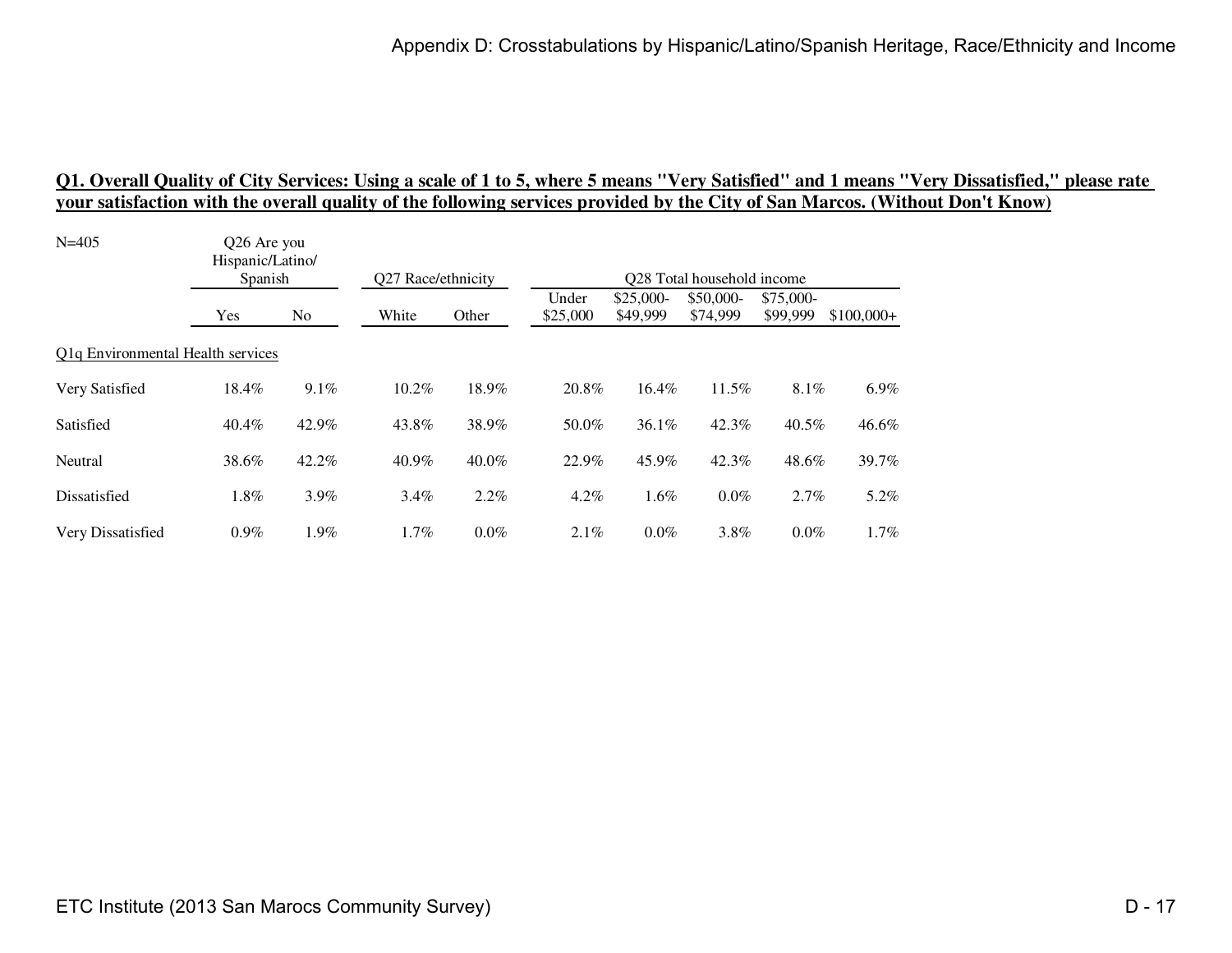| $N = 405$           | Q26 Are you<br>Hispanic/Latino/<br>Spanish |                | Q27 Race/ethnicity |          | Q28 Total household income |                        |                       |                       |             |  |
|---------------------|--------------------------------------------|----------------|--------------------|----------|----------------------------|------------------------|-----------------------|-----------------------|-------------|--|
|                     | Yes                                        | N <sub>o</sub> | White              | Other    | Under<br>\$25,000          | $$25,000-$<br>\$49,999 | \$50,000-<br>\$74,999 | \$75,000-<br>\$99,999 | $$100,000+$ |  |
| Q1r Animal Services |                                            |                |                    |          |                            |                        |                       |                       |             |  |
| Very Satisfied      | 23.1%                                      | 16.2%          | 18.0%              | 21.1%    | 21.8%                      | 14.9%                  | 18.8%                 | 17.8%                 | 21.8%       |  |
| Satisfied           | 39.6%                                      | 44.2%          | 42.3%              | $40.4\%$ | 34.5%                      | 45.9%                  | 43.8%                 | 42.2%                 | 43.6%       |  |
| Neutral             | 24.6%                                      | 32.5%          | 32.0%              | 25.7%    | 25.5%                      | 29.7%                  | 25.0%                 | 35.6%                 | 30.8%       |  |
| Dissatisfied        | $6.7\%$                                    | 4.1%           | 5.0%               | 6.4%     | 7.3%                       | 5.4%                   | 10.9%                 | $2.2\%$               | 1.3%        |  |
| Very Dissatisfied   | $6.0\%$                                    | $3.0\%$        | 2.7%               | 6.4%     | 10.9%                      | 4.1%                   | 1.6%                  | $2.2\%$               | 2.6%        |  |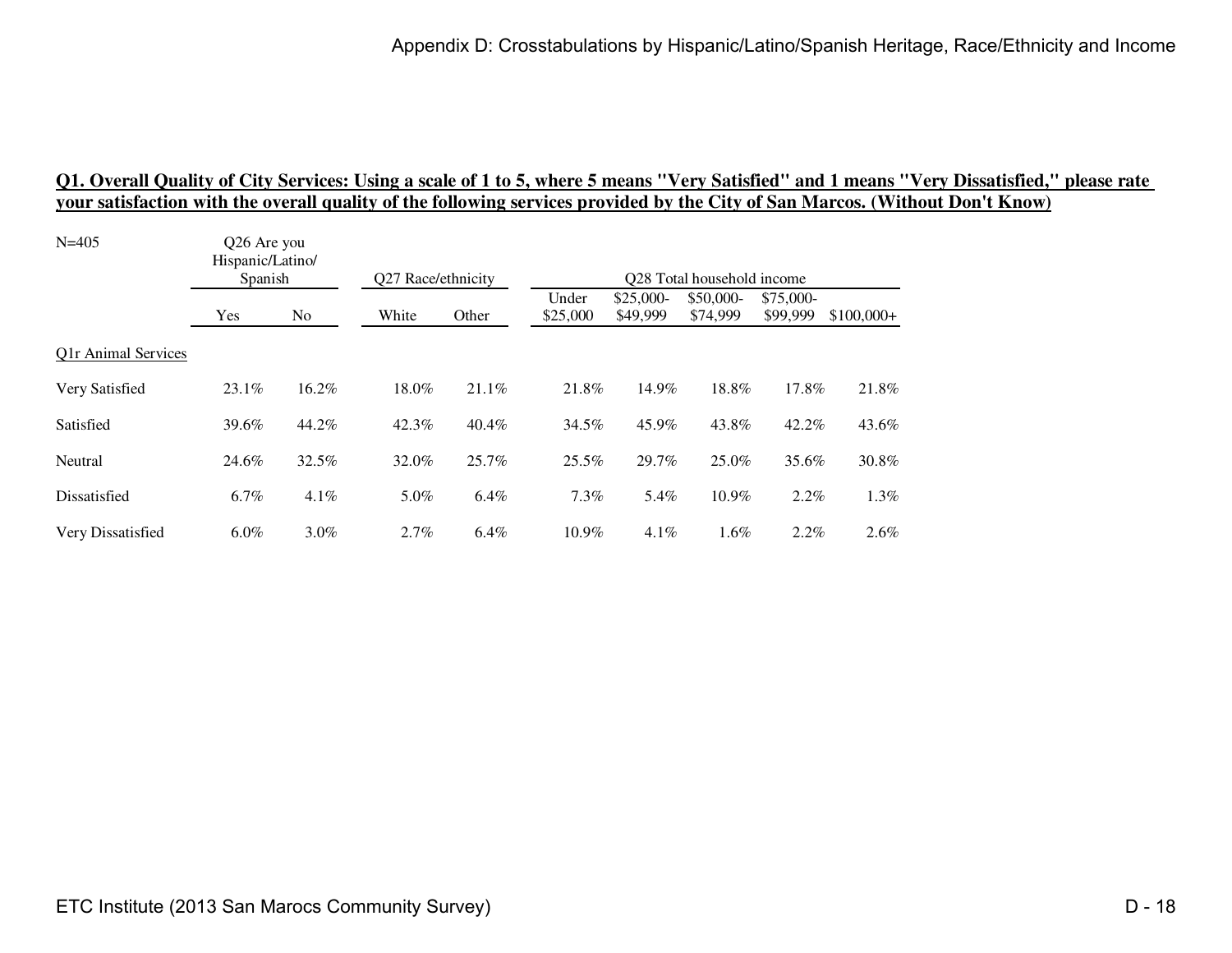| $N = 405$                                 | Q26 Are you<br>Hispanic/Latino/<br>Spanish |                | Q27 Race/ethnicity |       | Q28 Total household income |                       |                       |                       |             |  |
|-------------------------------------------|--------------------------------------------|----------------|--------------------|-------|----------------------------|-----------------------|-----------------------|-----------------------|-------------|--|
|                                           |                                            |                |                    |       |                            |                       |                       |                       |             |  |
|                                           | Yes                                        | N <sub>o</sub> | White              | Other | Under<br>\$25,000          | \$25,000-<br>\$49,999 | \$50,000-<br>\$74,999 | \$75,000-<br>\$99,999 | $$100,000+$ |  |
| Q2 Sum of Top Choices                     |                                            |                |                    |       |                            |                       |                       |                       |             |  |
| Parks and Recreation programs             | 22.7%                                      | 17.0%          | 16.8%              | 22.3% | 14.5%                      | 21.1%                 | 23.5%                 | 17.6%                 | 18.5%       |  |
| water and wastewater services             | 35.1%                                      | 36.5%          | 38.1%              | 32.3% | 40.3%                      | 30.0%                 | 37.0%                 | 41.2%                 | 37.0%       |  |
| Emergency medical services                | 30.5%                                      | 33.2%          | 33.2%              | 33.1% | 32.3%                      | 33.3%                 | 35.8%                 | 37.3%                 | 28.3%       |  |
| Enforcement of codes &<br>ordinances      | 13.0%                                      | 17.4%          | 17.9%              | 11.5% | 11.3%                      | 13.3%                 | 17.3%                 | 11.8%                 | 20.7%       |  |
| Fire services                             | 40.9%                                      | 52.7%          | 52.2%              | 41.5% | 29.0%                      | 41.1%                 | 55.6%                 | 56.9%                 | 50.0%       |  |
| Library services                          | 6.5%                                       | 9.1%           | 7.8%               | 9.2%  | $8.1\%$                    | 11.1%                 | 12.3%                 | 3.9%                  | 4.3%        |  |
| Transportation planning                   | 20.1%                                      | 16.2%          | 16.8%              | 17.7% | 11.3%                      | 18.9%                 | 17.3%                 | 19.6%                 | 19.6%       |  |
| Maintenance of streets & sidewalks        | 35.1%                                      | 30.7%          | 28.7%              | 41.5% | 37.1%                      | 28.9%                 | 25.9%                 | 35.3%                 | 41.3%       |  |
| Stormwater runoff and flood<br>prevention | 17.5%                                      | 12.9%          | 12.3%              | 20.0% | 17.7%                      | 16.7%                 | 7.4%                  | 9.8%                  | 19.6%       |  |
| Municipal court services                  | 3.2%                                       | 2.5%           | 2.6%               | 2.3%  | 3.2%                       | 1.1%                  | 6.2%                  | $0.0\%$               | 2.2%        |  |
| Police services                           | 50.0%                                      | 63.5%          | 64.2%              | 47.7% | 45.2%                      | 56.7%                 | 60.5%                 | 68.6%                 | 65.2%       |  |

#### **Q2. Which FOUR of the services listed above do you think are most important for the City to provide? (Sum of Top Four Choices)**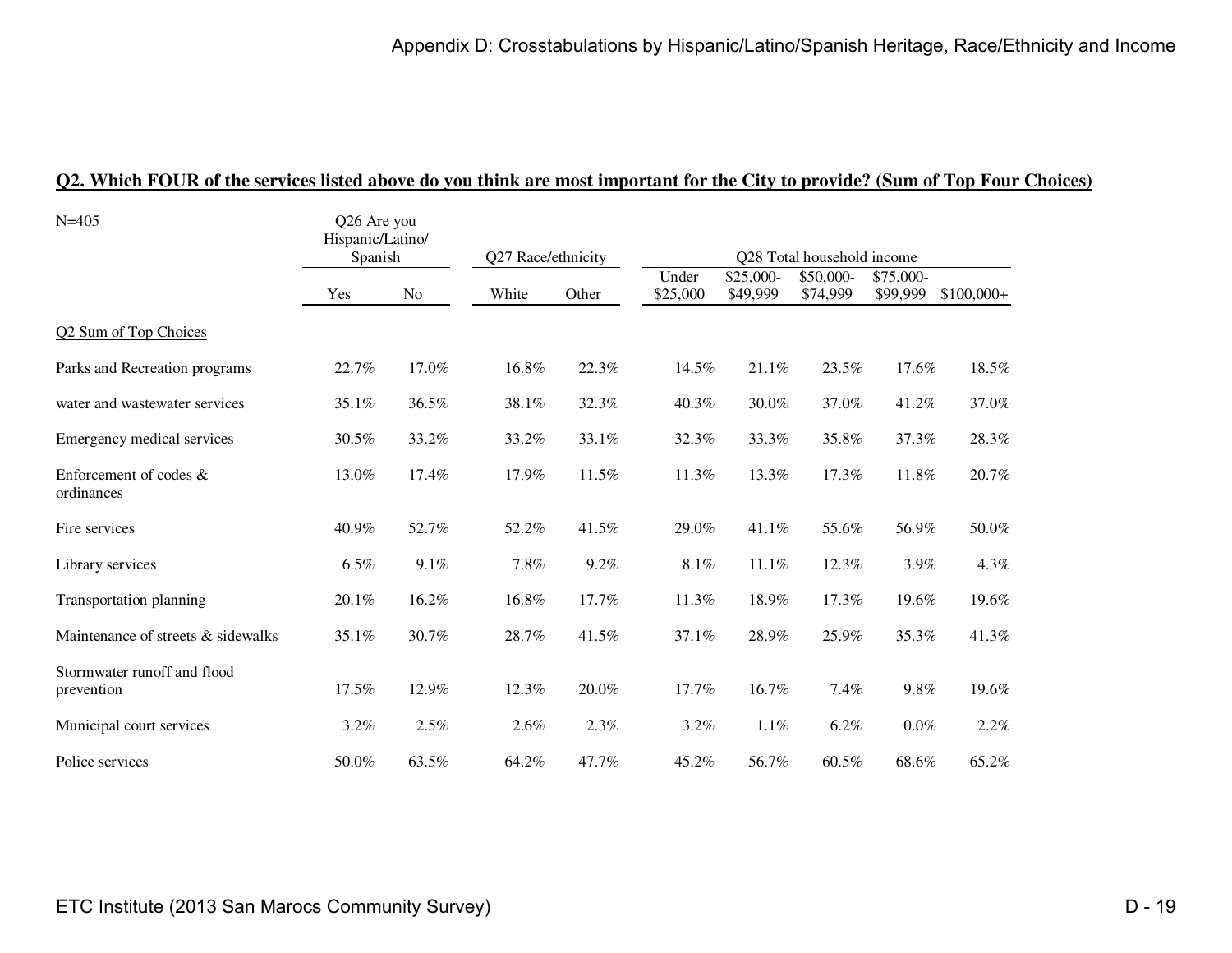| $N = 405$                            | Q26 Are you<br>Hispanic/Latino/<br>Spanish |       |                    |         |          |            |                            |           |             |
|--------------------------------------|--------------------------------------------|-------|--------------------|---------|----------|------------|----------------------------|-----------|-------------|
|                                      |                                            |       | Q27 Race/ethnicity |         |          |            | Q28 Total household income |           |             |
|                                      |                                            |       |                    |         | Under    | $$25,000-$ | \$50,000-                  | \$75,000- |             |
|                                      | Yes                                        | No    | White              | Other   | \$25,000 | \$49,999   | \$74,999                   | \$99,999  | $$100,000+$ |
| Q2 Sum of Top Choices<br>(Cont.)     |                                            |       |                    |         |          |            |                            |           |             |
| Electric service                     | 18.8%                                      | 27.0% | $26.1\%$           | 16.9%   | 21.0%    | 18.9%      | 27.2%                      | 27.5%     | $18.5\%$    |
| Trash/recycling/yard waste           |                                            |       |                    |         |          |            |                            |           |             |
| collection                           | 23.4%                                      | 22.4% | 24.3%              | 18.5%   | 22.6%    | 20.0%      | 18.5%                      | 35.3%     | 17.4%       |
| Communication with the public        | 14.9%                                      | 12.0% | 11.9%              | 14.6%   | 14.5%    | 12.2%      | 13.6%                      | 15.7%     | 9.8%        |
| Customer service provided by         |                                            |       |                    |         |          |            |                            |           |             |
| employees                            | 8.4%                                       | 3.3%  | 4.5%               | 6.9%    | 9.7%     | 8.9%       | 1.2%                       | 3.9%      | 3.3%        |
| City Clerk services                  | 1.3%                                       | 1.7%  | 1.9%               | $0.8\%$ | 1.6%     | 1.1%       | 2.5%                       | 2.0%      | $0.0\%$     |
| <b>Environmental Health services</b> | 5.8%                                       | 5.0%  | 4.5%               | 6.9%    | 3.2%     | 7.8%       | 6.2%                       | 2.0%      | 3.3%        |
| <b>Animal Services</b>               | 10.4%                                      | 3.7%  | 3.4%               | 12.3%   | 9.7%     | 10.0%      | 6.2%                       | 7.8%      | 2.2%        |
| None Chosen                          | 7.1%                                       | 5.4%  | 5.6%               | 6.9%    | 12.9%    | $6.7\%$    | $4.9\%$                    | $0.0\%$   | $6.5\%$     |

#### **Q2. Which FOUR of the services listed above do you think are most important for the City to provide? (Sum of Top Four Choices)**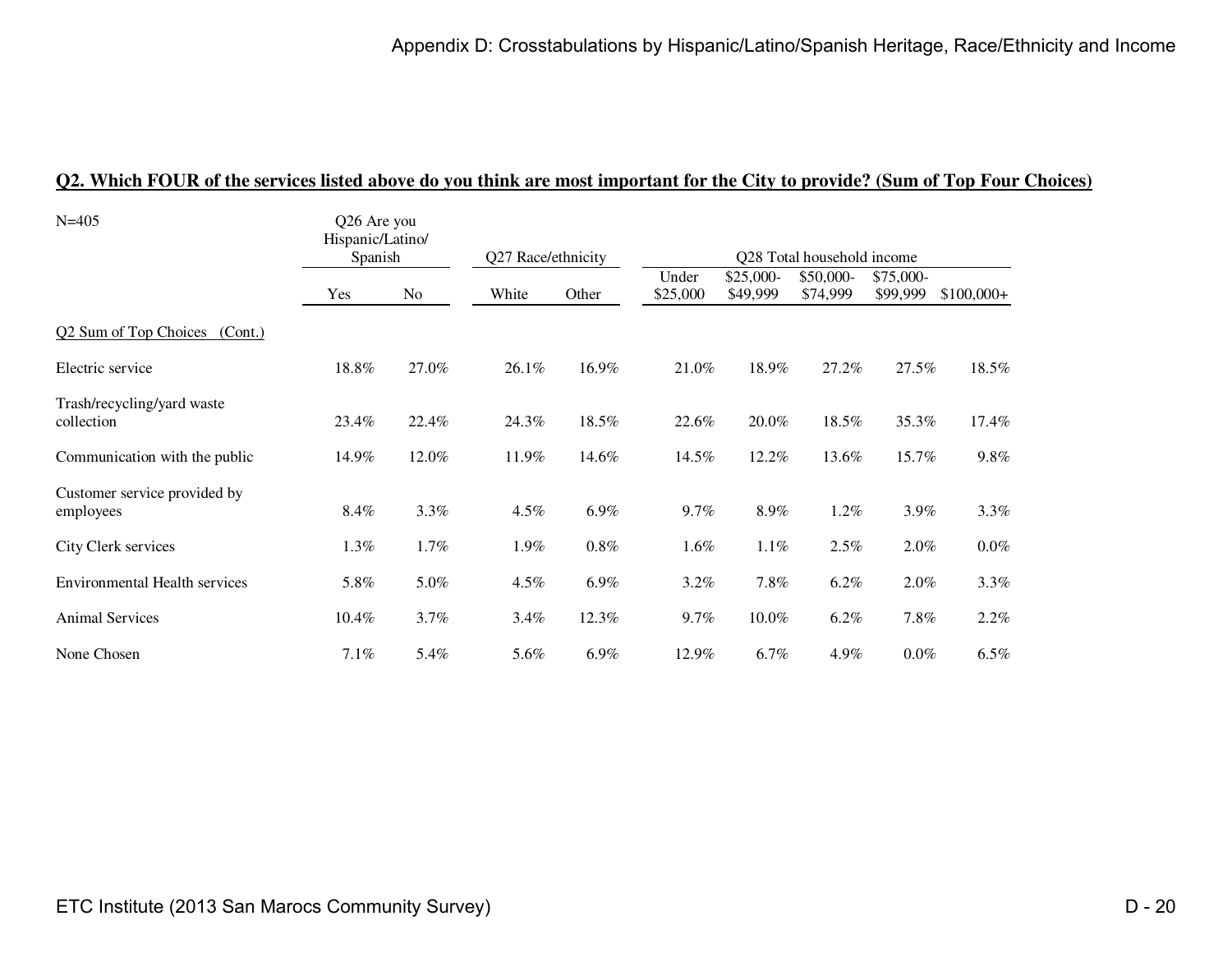| $N = 405$                       | Q26 Are you<br>Hispanic/Latino/<br>Spanish |                | Q27 Race/ethnicity |       | Q28 Total household income |                        |                        |                       |             |  |  |
|---------------------------------|--------------------------------------------|----------------|--------------------|-------|----------------------------|------------------------|------------------------|-----------------------|-------------|--|--|
|                                 | Yes                                        | N <sub>o</sub> | White              | Other | Under<br>\$25,000          | $$25,000-$<br>\$49,999 | $$50,000-$<br>\$74,999 | \$75,000-<br>\$99,999 | $$100,000+$ |  |  |
| Q3a Safe in Downtown San Marcos |                                            |                |                    |       |                            |                        |                        |                       |             |  |  |
| Very Safe                       | 22.8%                                      | 28.9%          | 27.7%              | 25.0% | 22.4%                      | 34.5%                  | 21.1%                  | 21.6%                 | 30.8%       |  |  |
| Safe                            | 52.3%                                      | 53.9%          | 54.7%              | 50.8% | 51.7%                      | 50.6%                  | 63.2%                  | 54.9%                 | 47.3%       |  |  |
| Neutral                         | 13.4%                                      | 12.5%          | 12.5%              | 12.5% | 13.8%                      | 10.3%                  | 6.6%                   | 15.7%                 | 14.3%       |  |  |
| Unsafe                          | 8.1%                                       | 4.7%           | $4.7\%$            | 9.4%  | 10.3%                      | $4.6\%$                | 6.6%                   | 5.9%                  | 6.6%        |  |  |
| Very Unsafe                     | 3.4%                                       | $0.0\%$        | 0.4%               | 2.3%  | 1.7%                       | $0.0\%$                | $2.6\%$                | 2.0%                  | 1.1%        |  |  |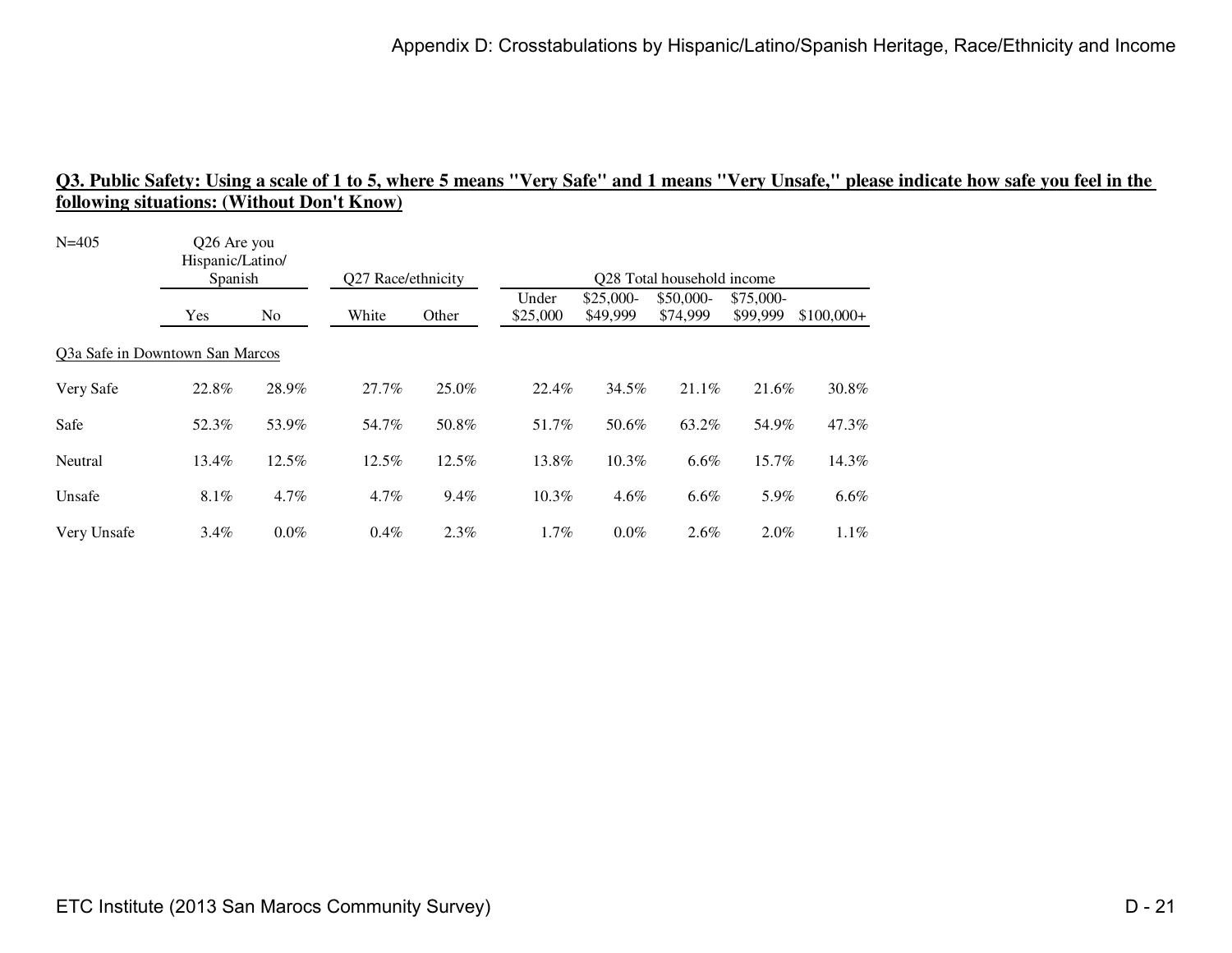| $N = 405$         | Q26 Are you<br>Hispanic/Latino/<br>Spanish |                | Q27 Race/ethnicity |       | Q28 Total household income |                        |                       |                       |             |  |
|-------------------|--------------------------------------------|----------------|--------------------|-------|----------------------------|------------------------|-----------------------|-----------------------|-------------|--|
|                   | Yes                                        | N <sub>o</sub> | White              | Other | Under<br>\$25,000          | $$25,000-$<br>\$49,999 | \$50,000-<br>\$74,999 | \$75,000-<br>\$99,999 | $$100,000+$ |  |
| Q3b In City parks |                                            |                |                    |       |                            |                        |                       |                       |             |  |
| Very Safe         | 20.7%                                      | 18.5%          | 19.1%              | 20.2% | 15.8%                      | 23.0%                  | 20.0%                 | 10.2%                 | 24.1%       |  |
| Safe              | 40.7%                                      | 49.1%          | 45.1%              | 46.8% | $40.4\%$                   | 51.7%                  | 49.3%                 | 51.0%                 | 37.3%       |  |
| Neutral           | 22.1%                                      | 23.0%          | 24.8%              | 18.5% | 28.1%                      | 20.7%                  | 22.7%                 | 24.5%                 | 20.5%       |  |
| Unsafe            | 11.7%                                      | 9.0%           | $9.3\%$            | 11.3% | 14.0%                      | 3.4%                   | 5.3%                  | 12.2%                 | 14.5%       |  |
| Very Unsafe       | 4.8%                                       | 0.5%           | 1.6%               | 3.2%  | 1.8%                       | $1.1\%$                | 2.7%                  | 2.0%                  | 3.6%        |  |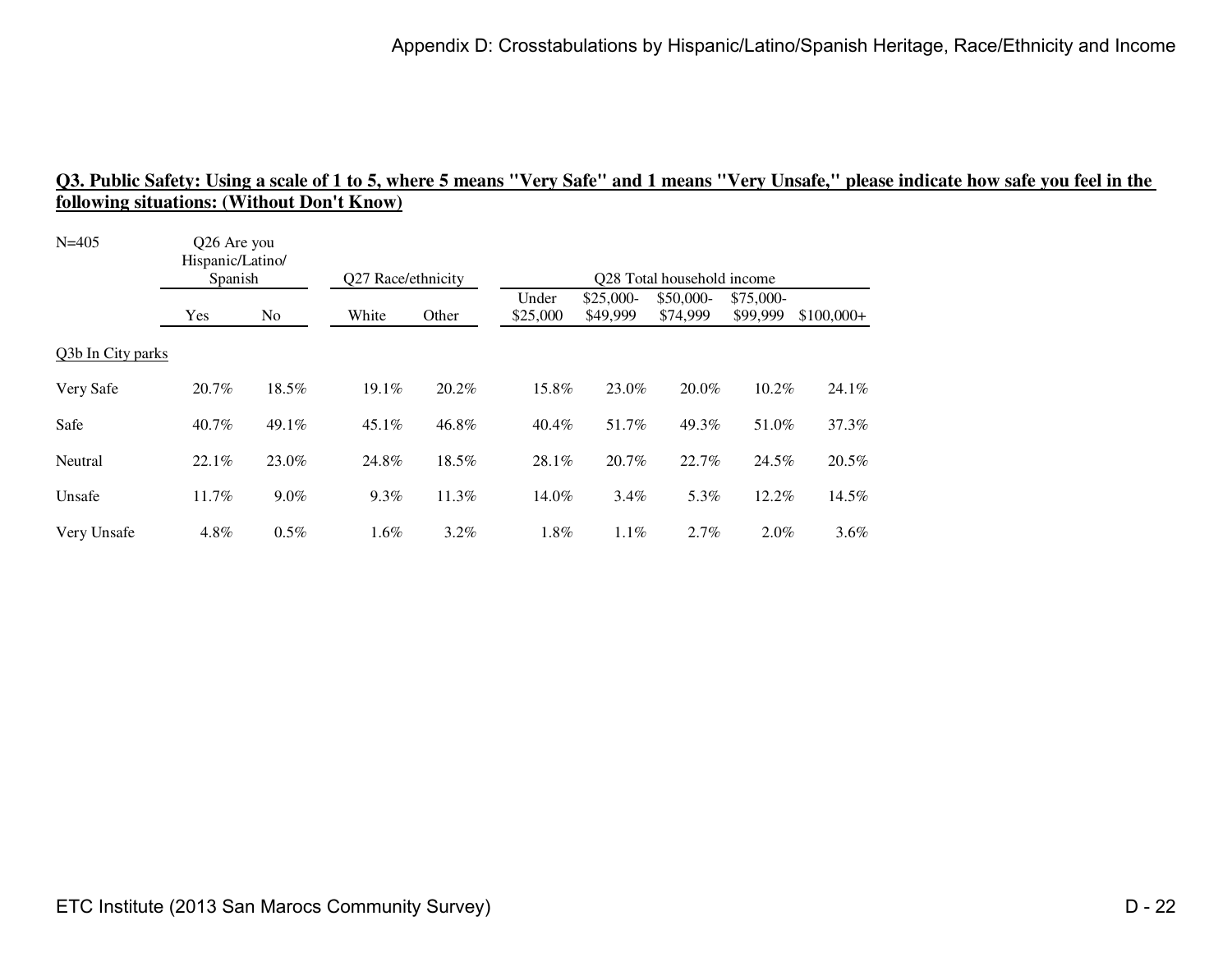| $N = 405$                               | Q26 Are you<br>Hispanic/Latino/<br>Spanish |                | Q27 Race/ethnicity |       |                   |                        | Q28 Total household income |                       |             |
|-----------------------------------------|--------------------------------------------|----------------|--------------------|-------|-------------------|------------------------|----------------------------|-----------------------|-------------|
|                                         | Yes                                        | N <sub>o</sub> | White              | Other | Under<br>\$25,000 | $$25,000-$<br>\$49,999 | $$50,000-$<br>\$74,999     | \$75,000-<br>\$99,999 | $$100,000+$ |
| Q3c In your neighborhood during the day |                                            |                |                    |       |                   |                        |                            |                       |             |
| Very Safe                               | 45.0%                                      | 55.9%          | 55.6%              | 45.7% | 40.0%             | 44.4%                  | 61.5%                      | 56.0%                 | 61.1%       |
| Safe                                    | $41.1\%$                                   | 38.1%          | 37.9%              | 40.3% | 38.3%             | 50.0%                  | 34.6%                      | 36.0%                 | 32.2%       |
| Neutral                                 | 7.9%                                       | 5.1%           | 5.4%               | 7.8%  | 10.0%             | 3.3%                   | 2.6%                       | 8.0%                  | 5.6%        |
| Unsafe                                  | 3.3%                                       | $0.4\%$        | 0.8%               | 3.9%  | 10.0%             | $0.0\%$                | 0.0%                       | 0.0%                  | 0.0%        |
| Very Unsafe                             | 2.6%                                       | $0.4\%$        | 0.4%               | 2.3%  | 1.7%              | $2.2\%$                | 1.3%                       | $0.0\%$               | 1.1%        |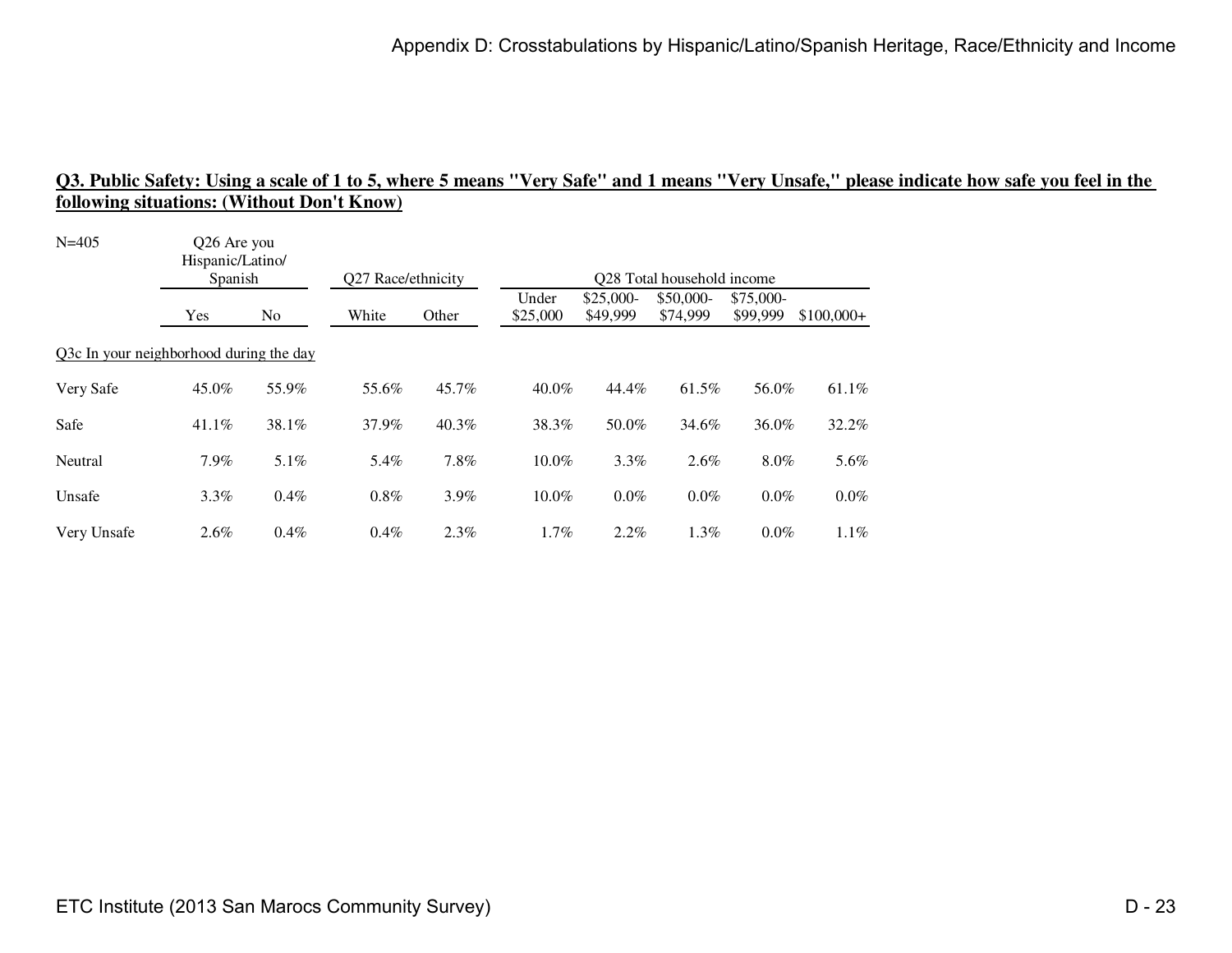| $N = 405$                         | Q26 Are you<br>Hispanic/Latino/<br>Spanish |                | Q27 Race/ethnicity |       | Q28 Total household income |                        |                        |                        |             |  |  |
|-----------------------------------|--------------------------------------------|----------------|--------------------|-------|----------------------------|------------------------|------------------------|------------------------|-------------|--|--|
|                                   | Yes                                        | N <sub>o</sub> | White              | Other | Under<br>\$25,000          | $$25,000-$<br>\$49,999 | $$50,000-$<br>\$74,999 | $$75,000-$<br>\$99,999 | $$100,000+$ |  |  |
| Q3d In your neighborhood at night |                                            |                |                    |       |                            |                        |                        |                        |             |  |  |
| Very Safe                         | 26.2%                                      | 34.2%          | 33.0%              | 27.3% | 21.7%                      | 28.9%                  | 38.2%                  | 25.5%                  | 37.4%       |  |  |
| Safe                              | 46.3%                                      | 45.6%          | 46.4%              | 46.1% | 36.7%                      | 50.0%                  | 44.7%                  | 56.9%                  | 44.0%       |  |  |
| Neutral                           | 18.8%                                      | 13.5%          | 14.2%              | 18.8% | 21.7%                      | 16.7%                  | 11.8%                  | 11.8%                  | 14.3%       |  |  |
| Unsafe                            | 4.7%                                       | 4.6%           | 4.6%               | 3.1%  | 11.7%                      | 3.3%                   | 3.9%                   | 3.9%                   | 2.2%        |  |  |
| Very Unsafe                       | 4.0%                                       | 2.1%           | 1.9%               | 4.7%  | 8.3%                       | 1.1%                   | 1.3%                   | $2.0\%$                | 2.2%        |  |  |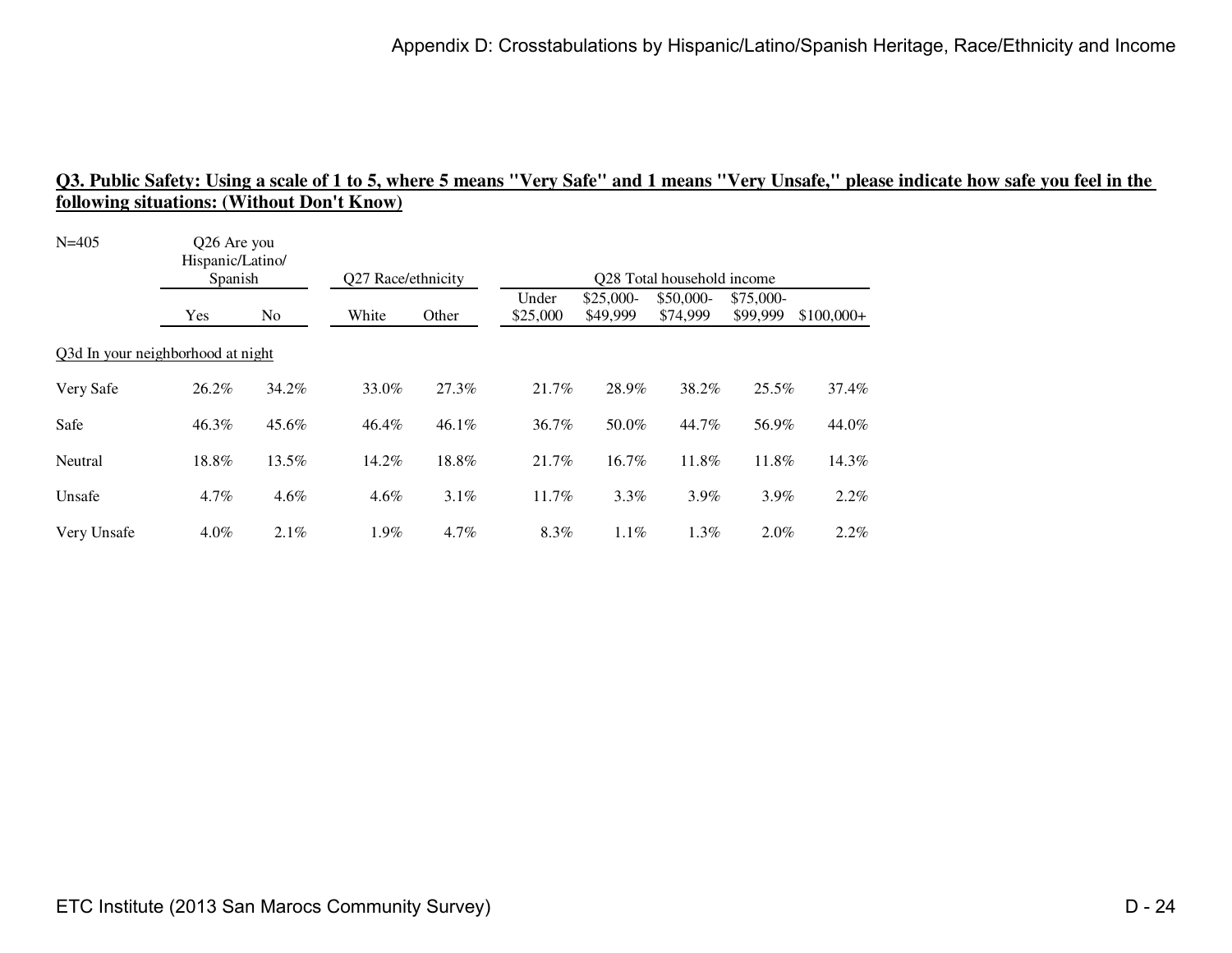| $N = 405$                          |         | Q26 Are you<br>Hispanic/Latino/<br>Spanish |       | Q27 Race/ethnicity |                   | Q28 Total household income |                        |                       |             |  |  |  |
|------------------------------------|---------|--------------------------------------------|-------|--------------------|-------------------|----------------------------|------------------------|-----------------------|-------------|--|--|--|
|                                    | Yes     | N <sub>o</sub>                             | White | Other              | Under<br>\$25,000 | $$25,000-$<br>\$49,999     | $$50,000-$<br>\$74,999 | \$75,000-<br>\$99,999 | $$100,000+$ |  |  |  |
| Q3e In Commercial and retail areas |         |                                            |       |                    |                   |                            |                        |                       |             |  |  |  |
| Very Safe                          | 22.3%   | 21.3%                                      | 21.9% | 22.2%              | 16.9%             | 28.9%                      | 18.4%                  | 21.6%                 | 22.0%       |  |  |  |
| Safe                               | 50.0%   | 59.6%                                      | 56.9% | 51.6%              | 45.8%             | 56.7%                      | 56.6%                  | 56.9%                 | 56.0%       |  |  |  |
| Neutral                            | 20.9%   | 17.0%                                      | 17.7% | 22.2%              | 30.5%             | 13.3%                      | 21.1%                  | 17.6%                 | 16.5%       |  |  |  |
| Unsafe                             | $4.1\%$ | $1.7\%$                                    | 2.7%  | 2.4%               | $3.4\%$           | $1.1\%$                    | 2.6%                   | 3.9%                  | 3.3%        |  |  |  |
| Very Unsafe                        | 2.7%    | $0.4\%$                                    | 0.8%  | 1.6%               | $3.4\%$           | $0.0\%$                    | 1.3%                   | $0.0\%$               | 2.2%        |  |  |  |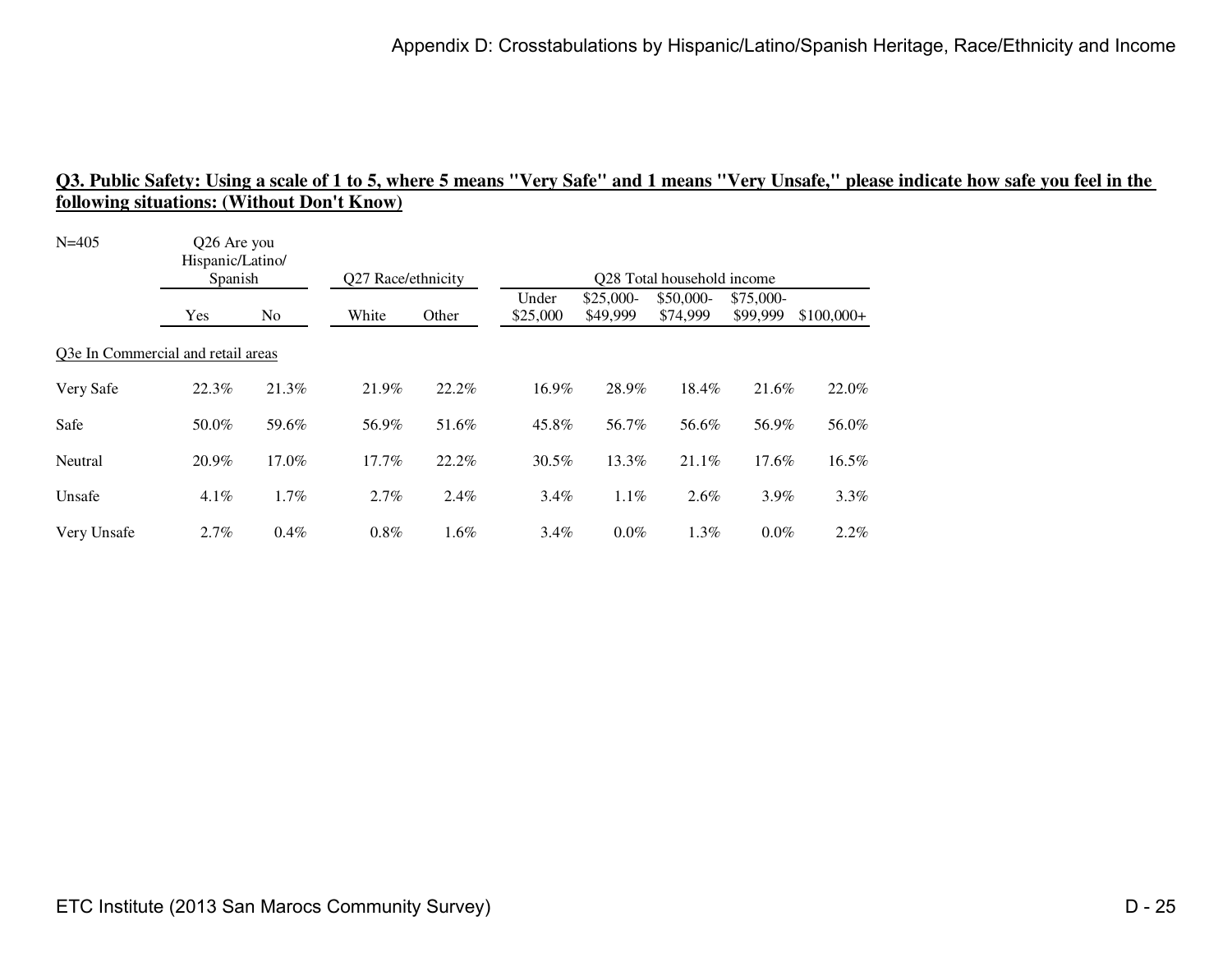| $N = 405$<br>Q26 Are you<br>Hispanic/Latino/<br>Spanish |         |                | Q27 Race/ethnicity |         |                   |                        | Q28 Total household income |                       |             |
|---------------------------------------------------------|---------|----------------|--------------------|---------|-------------------|------------------------|----------------------------|-----------------------|-------------|
|                                                         | Yes     | N <sub>o</sub> | White              | Other   | Under<br>\$25,000 | $$25,000-$<br>\$49,999 | $$50,000-$<br>\$74,999     | \$75,000-<br>\$99,999 | $$100,000+$ |
| Q3f Overall feeling of safety                           |         |                |                    |         |                   |                        |                            |                       |             |
| Very Safe                                               | 20.3%   | 22.0%          | 21.9%              | 20.3%   | 17.2%             | 25.6%                  | 22.1%                      | 15.7%                 | 24.2%       |
| Safe                                                    | 56.8%   | 64.8%          | 63.1%              | 57.0%   | 53.4%             | 63.3%                  | 64.9%                      | 62.7%                 | 60.4%       |
| Neutral                                                 | 18.2%   | 11.4%          | 12.7%              | 18.8%   | 22.4%             | 11.1%                  | $10.4\%$                   | 19.6%                 | 11.0%       |
| Unsafe                                                  | 2.7%    | 1.7%           | 1.9%               | 3.1%    | 5.2%              | $0.0\%$                | 1.3%                       | 2.0%                  | 3.3%        |
| Very Unsafe                                             | $2.0\%$ | $0.0\%$        | 0.4%               | $0.8\%$ | 1.7%              | 0.0%                   | 1.3%                       | $0.0\%$               | 1.1%        |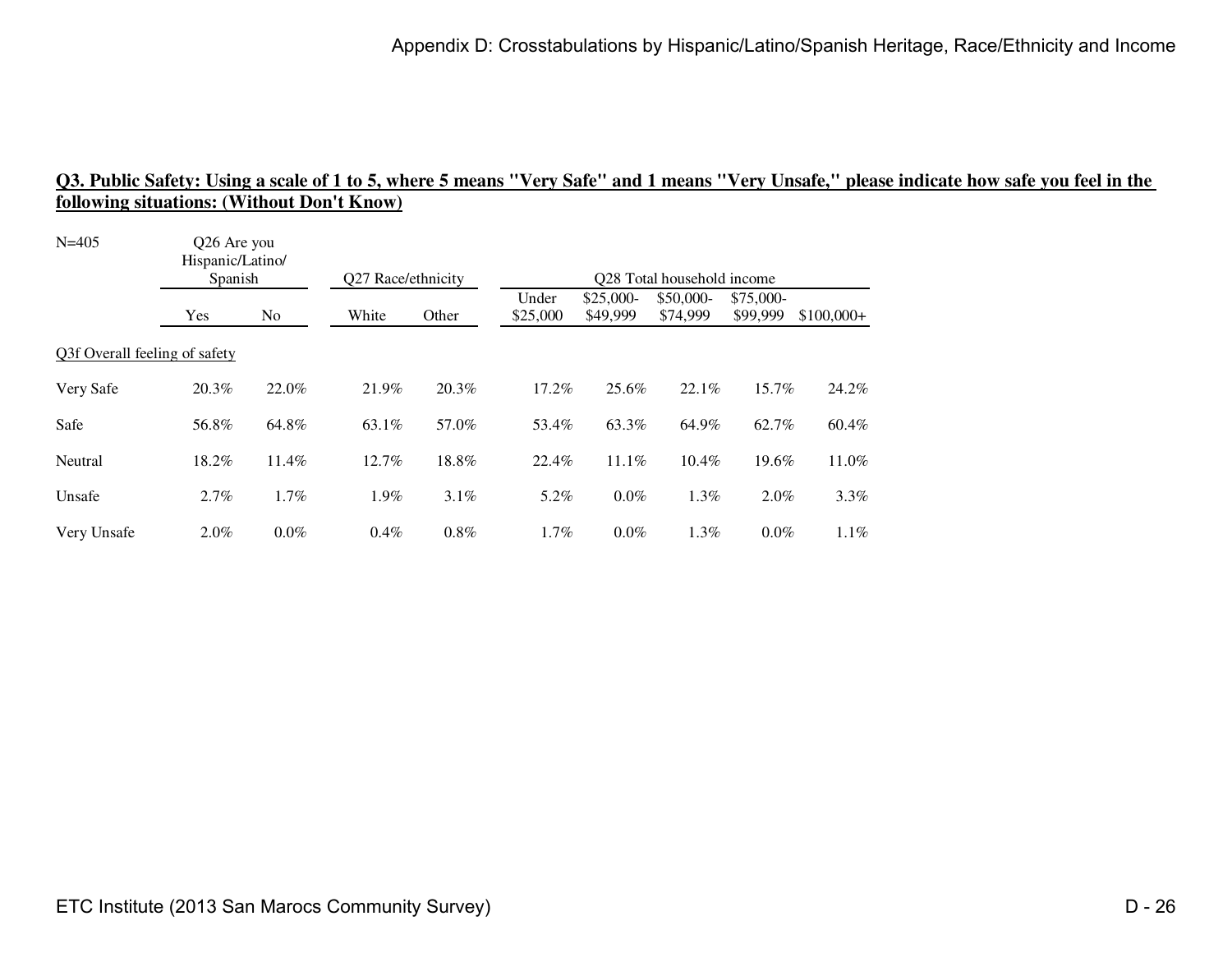| Hispanic/Latino/ |         |                                                                    | Q27 Race/ethnicity |                   |                        |                       |                       |                            |  |  |  |
|------------------|---------|--------------------------------------------------------------------|--------------------|-------------------|------------------------|-----------------------|-----------------------|----------------------------|--|--|--|
| Yes              | No      | White                                                              | Other              | Under<br>\$25,000 | $$25,000-$<br>\$49,999 | \$50,000-<br>\$74,999 | \$75,000-<br>\$99,999 | $$100,000+$                |  |  |  |
|                  |         |                                                                    |                    |                   |                        |                       |                       |                            |  |  |  |
| 9.5%             | 13.9%   | 14.1%                                                              | 7.9%               | 6.7%              | $17.4\%$               | 12.7%                 | 7.8%                  | 12.6%                      |  |  |  |
| 57.4%            | 61.9%   | 60.2%                                                              | 60.3%              | 66.7%             | 61.6%                  | 62.0%                 | 64.7%                 | 52.9%                      |  |  |  |
| 25.7%            | 20.3%   | 21.5%                                                              | 24.6%              | 21.7%             | 15.1%                  | 20.3%                 | 21.6%                 | 28.7%                      |  |  |  |
| $6.1\%$          | $3.0\%$ | 3.5%                                                               | 6.3%               | $5.0\%$           | 5.8%                   | 2.5%                  | $3.9\%$               | 4.6%                       |  |  |  |
| $1.4\%$          | $0.9\%$ | 0.8%                                                               | 0.8%               | $0.0\%$           | $0.0\%$                | 2.5%                  | 2.0%                  | 1.1%                       |  |  |  |
|                  |         | Q26 Are you<br>Spanish<br>Q4a Quality of services provided by City |                    |                   |                        |                       |                       | Q28 Total household income |  |  |  |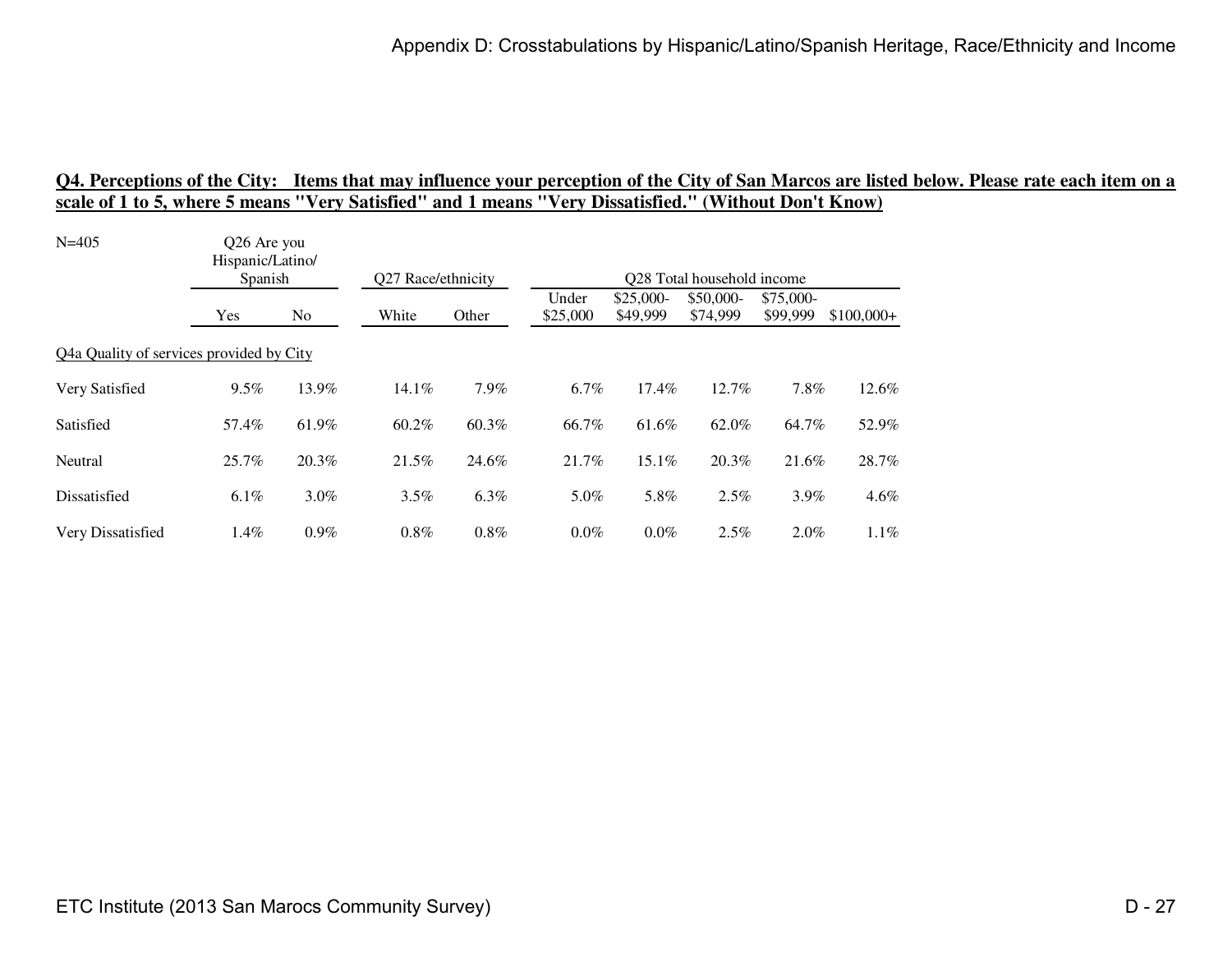| Hispanic/Latino/ |       |                                                                            |       |                    |                        |                       |                       |                                                                                       |  |  |  |
|------------------|-------|----------------------------------------------------------------------------|-------|--------------------|------------------------|-----------------------|-----------------------|---------------------------------------------------------------------------------------|--|--|--|
| Yes              | No    | White                                                                      | Other | Under<br>\$25,000  | $$25,000-$<br>\$49,999 | \$50,000-<br>\$74,999 | \$75,000-<br>\$99,999 | $$100,000+$                                                                           |  |  |  |
|                  |       |                                                                            |       |                    |                        |                       |                       |                                                                                       |  |  |  |
| 9.0%             | 3.9%  | 5.2%                                                                       | 7.4%  | 10.3%              | 8.4%                   | 6.7%                  |                       | 3.4%                                                                                  |  |  |  |
| 19.4%            | 21.1% | 21.5%                                                                      | 18.0% | 20.7%              | 16.9%                  | 20.0%                 |                       | 19.5%                                                                                 |  |  |  |
| 25.0%            | 27.6% | 25.9%                                                                      | 27.0% | 32.8%              | 31.3%                  | 32.0%                 |                       | 19.5%                                                                                 |  |  |  |
| 34.0%            | 27.2% | 28.3%                                                                      | 35.2% | 25.9%              | 28.9%                  | 26.7%                 |                       | 34.5%                                                                                 |  |  |  |
| $12.5\%$         | 20.2% | 19.1%                                                                      | 12.3% | $10.3\%$           | 14.5%                  | 14.7%                 |                       | 23.0%                                                                                 |  |  |  |
|                  |       | O <sub>26</sub> Are you<br>Spanish<br>Q4b How well City is planning growth |       | Q27 Race/ethnicity |                        |                       |                       | O <sub>28</sub> Total household income<br>$0.0\%$<br>31.4%<br>17.6%<br>29.4%<br>21.6% |  |  |  |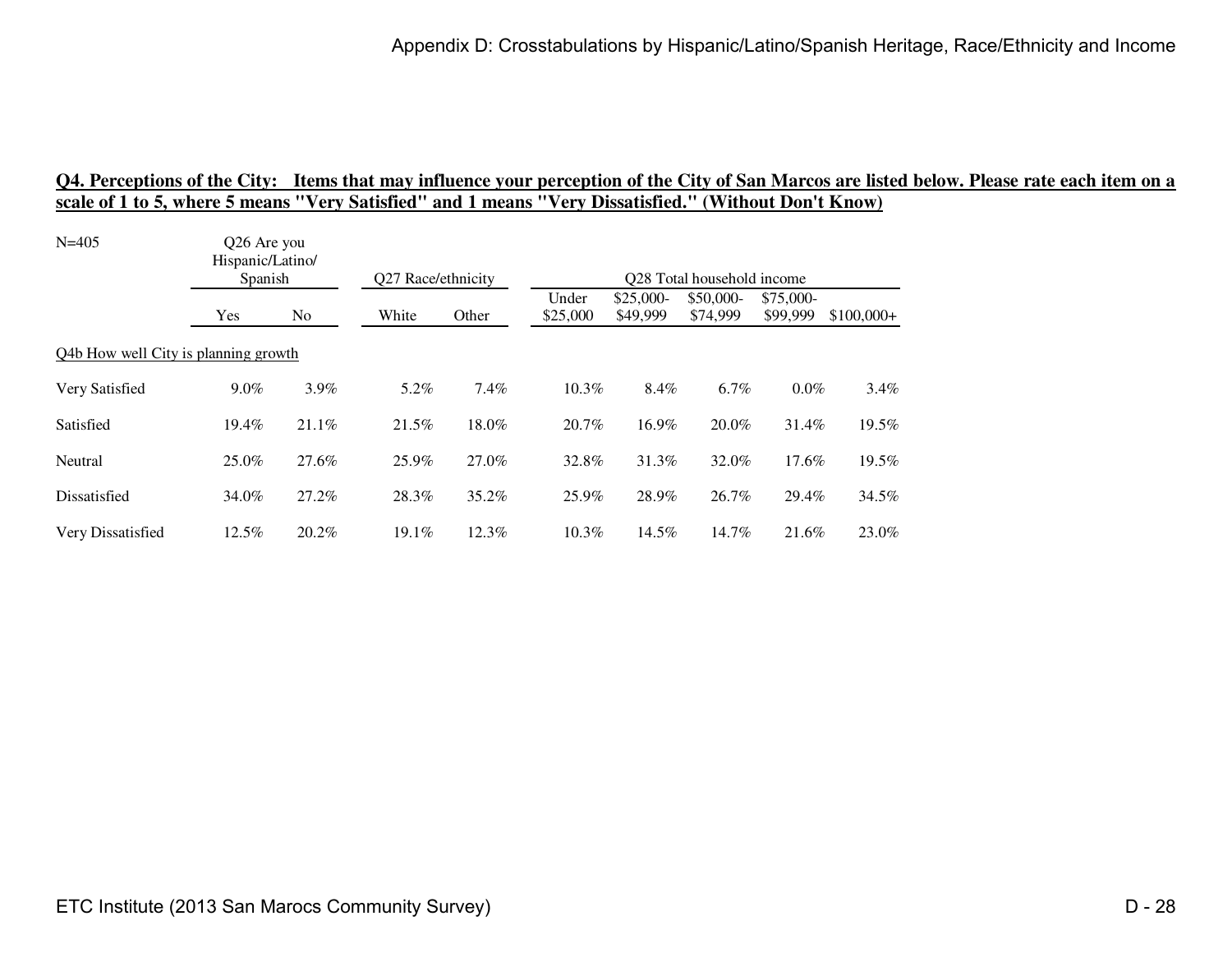| Hispanic/Latino/ |         |                                                                   | Q27 Race/ethnicity |                   | Q28 Total household income |                       |                       |             |  |  |  |
|------------------|---------|-------------------------------------------------------------------|--------------------|-------------------|----------------------------|-----------------------|-----------------------|-------------|--|--|--|
| Yes              | No      | White                                                             | Other              | Under<br>\$25,000 | $$25,000-$<br>\$49,999     | \$50,000-<br>\$74,999 | \$75,000-<br>\$99,999 | $$100,000+$ |  |  |  |
|                  |         |                                                                   |                    |                   |                            |                       |                       |             |  |  |  |
| 14.0%            | 12.4%   | 13.1%                                                             | 13.3%              | 19.0%             | 12.4%                      | 12.7%                 | 13.7%                 | 11.2%       |  |  |  |
| 50.7%            | 56.4%   | 54.2%                                                             | 52.3%              | 48.3%             | 57.3%                      | 57.0%                 | 56.9%                 | 49.4%       |  |  |  |
| 27.3%            | 21.4%   | 24.2%                                                             | 23.4%              | 25.9%             | 24.7%                      | 24.1%                 | 13.7%                 | 25.8%       |  |  |  |
| $4.7\%$          | 9.4%    | $8.1\%$                                                           | 7.8%               | 5.2%              | $4.5\%$                    | $5.1\%$               | 13.7%                 | 11.2%       |  |  |  |
| $3.3\%$          | $0.4\%$ | $0.4\%$                                                           | $3.1\%$            | $1.7\%$           | 1.1%                       | 1.3%                  | $2.0\%$               | 2.2%        |  |  |  |
|                  |         | Q26 Are you<br>Spanish<br>Q4c Overall quality of life in the City |                    |                   |                            |                       |                       |             |  |  |  |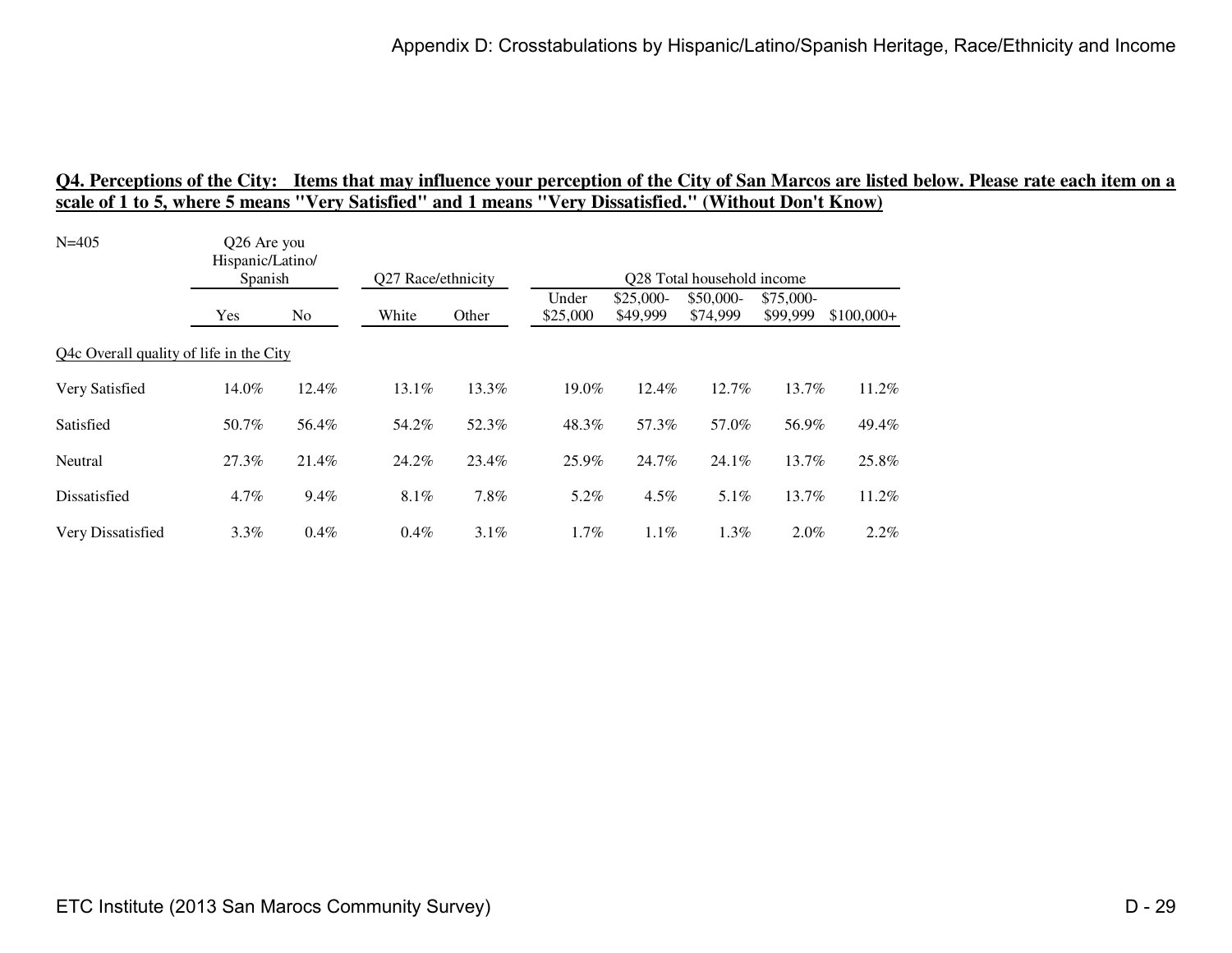| $N = 405$                             | Q26 Are you<br>Hispanic/Latino/<br>Spanish |         | Q27 Race/ethnicity |       | Q28 Total household income |            |           |           |             |  |  |
|---------------------------------------|--------------------------------------------|---------|--------------------|-------|----------------------------|------------|-----------|-----------|-------------|--|--|
|                                       |                                            |         |                    |       | Under                      | $$25,000-$ | \$50,000- | \$75,000- |             |  |  |
|                                       | Yes                                        | No.     | White              | Other | \$25,000                   | \$49,999   | \$74,999  | \$99,999  | $$100,000+$ |  |  |
| Q4d Availability of job opportunities |                                            |         |                    |       |                            |            |           |           |             |  |  |
| Very Satisfied                        | 6.4%                                       | 1.5%    | 3.7%               | 3.4%  | 5.6%                       | 5.3%       | 4.3%      | $0.0\%$   | 2.7%        |  |  |
| Satisfied                             | 21.4%                                      | 16.5%   | 16.0%              | 22.2% | 25.9%                      | 18.4%      | 11.6%     | 15.9%     | 21.6%       |  |  |
| Neutral                               | 26.4%                                      | 39.7%   | 37.4%              | 29.1% | 31.5%                      | 36.8%      | 36.2%     | 47.7%     | 27.0%       |  |  |
| Dissatisfied                          | 29.3%                                      | 33.0%   | 33.3%              | 26.5% | 20.4%                      | 31.6%      | 34.8%     | 29.5%     | 31.1%       |  |  |
| Very Dissatisfied                     | 16.4%                                      | $9.3\%$ | $9.6\%$            | 18.8% | 16.7%                      | 7.9%       | 13.0%     | $6.8\%$   | 17.6%       |  |  |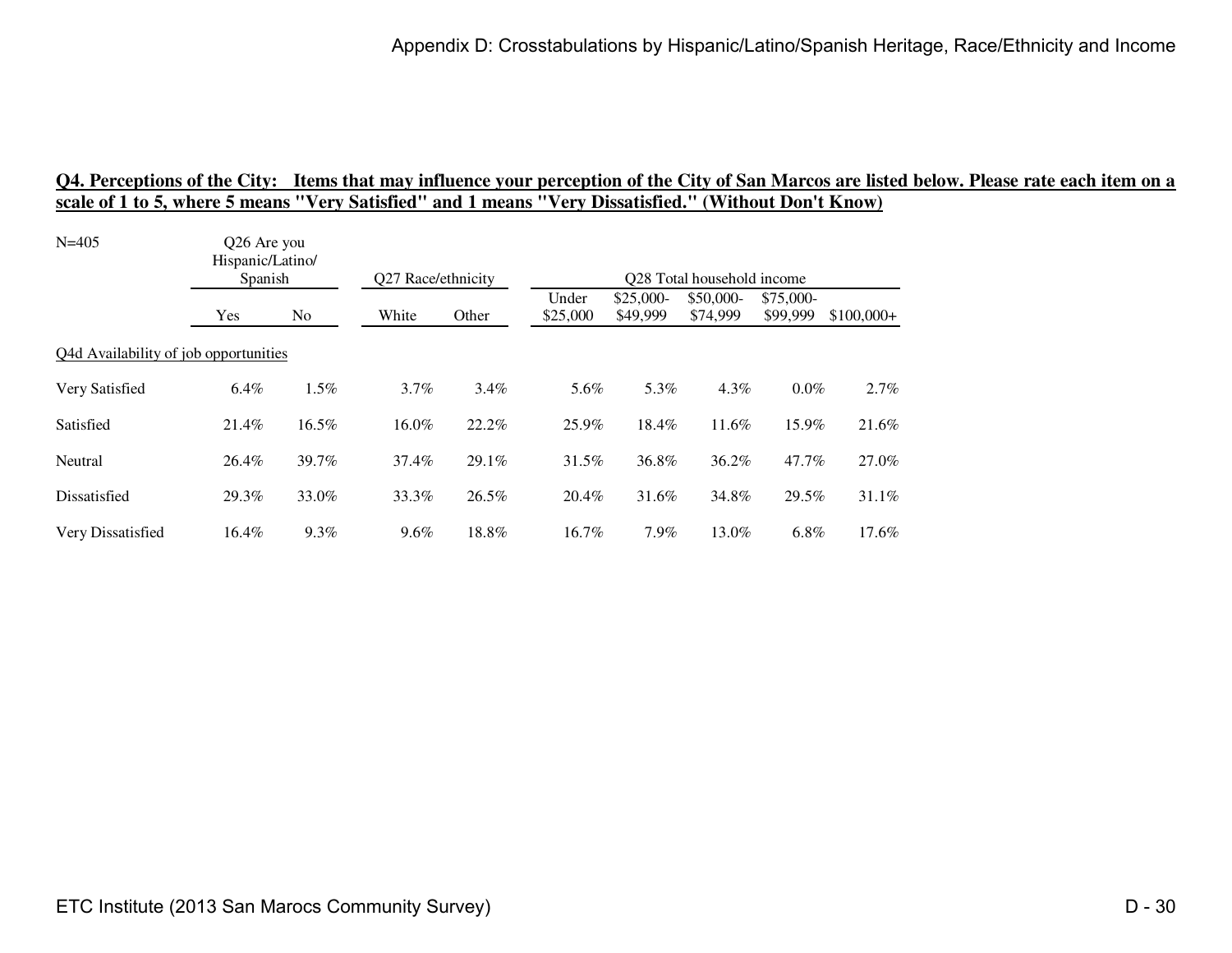| $N = 405$                              | Q26 Are you<br>Hispanic/Latino/<br>Spanish |         |                    |       | Q28 Total household income |            |           |           |             |  |  |
|----------------------------------------|--------------------------------------------|---------|--------------------|-------|----------------------------|------------|-----------|-----------|-------------|--|--|
|                                        |                                            |         | Q27 Race/ethnicity |       | Under                      | $$25,000-$ | \$50,000- | \$75,000- |             |  |  |
|                                        | Yes                                        | No.     | White              | Other | \$25,000                   | \$49,999   | \$74,999  | \$99,999  | $$100,000+$ |  |  |
| Q4e Value received for City taxes/fees |                                            |         |                    |       |                            |            |           |           |             |  |  |
| Very Satisfied                         | 7.6%                                       | 5.3%    | 6.3%               | 5.7%  | $7.4\%$                    | 4.9%       | 5.1%      | $6.0\%$   | 6.7%        |  |  |
| Satisfied                              | 25.7%                                      | 40.3%   | 37.7%              | 27.9% | 31.5%                      | 37.0%      | 38.5%     | 36.0%     | 35.6%       |  |  |
| Neutral                                | 44.4%                                      | 31.4%   | 33.7%              | 43.4% | 37.0%                      | 38.3%      | 35.9%     | 34.0%     | 33.3%       |  |  |
| Dissatisfied                           | 17.4%                                      | 16.8%   | $17.5\%$           | 15.6% | 16.7%                      | 13.6%      | 12.8%     | 20.0%     | 18.9%       |  |  |
| Very Dissatisfied                      | 4.9%                                       | $6.2\%$ | 4.8%               | 7.4%  | $7.4\%$                    | $6.2\%$    | 7.7%      | $4.0\%$   | 5.6%        |  |  |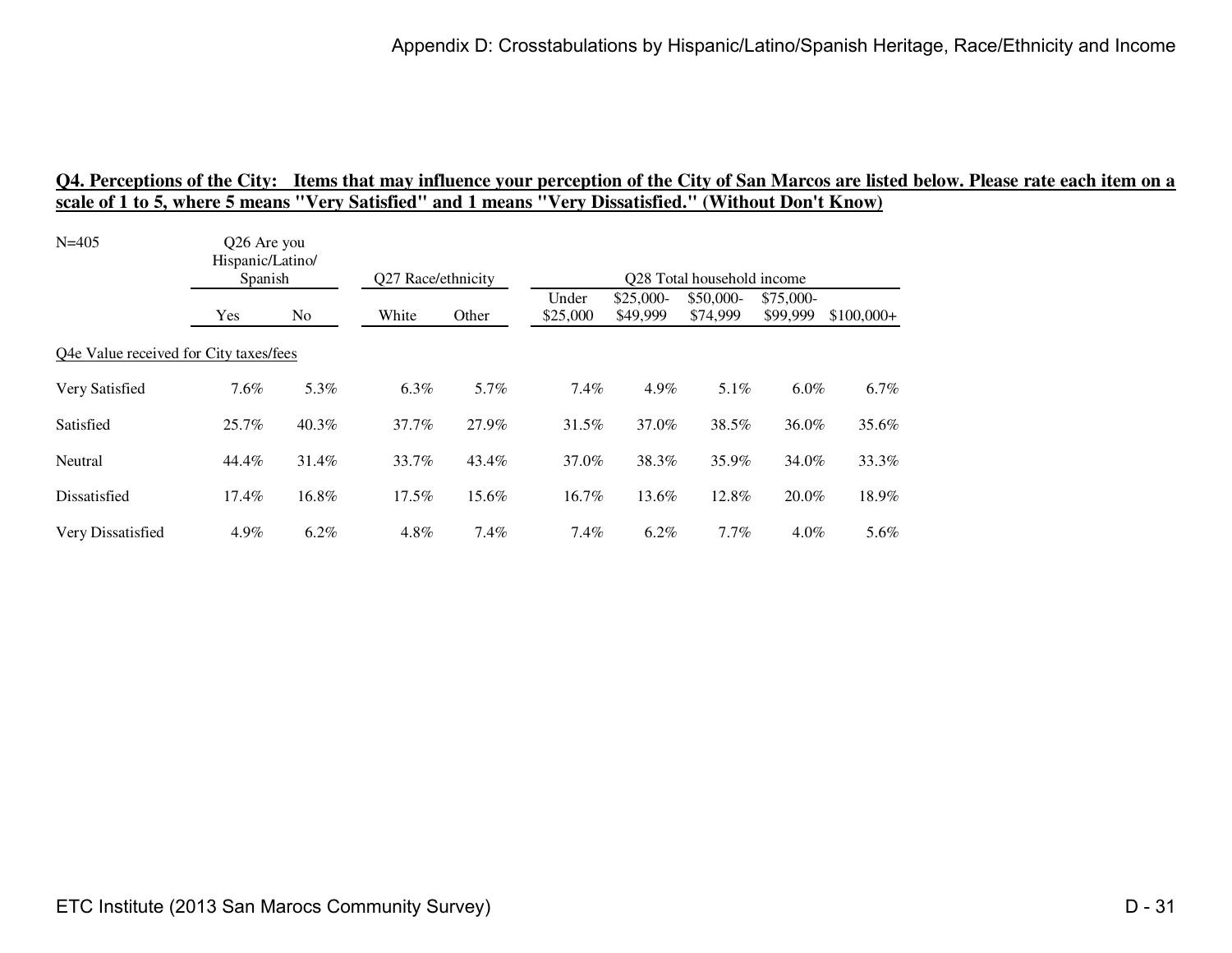| $N = 405$                      | Q26 Are you<br>Hispanic/Latino/ |       | Q27 Race/ethnicity<br>Q28 Total household income |       |                   |                        |                       |                       |             |
|--------------------------------|---------------------------------|-------|--------------------------------------------------|-------|-------------------|------------------------|-----------------------|-----------------------|-------------|
|                                | Spanish                         |       |                                                  |       |                   |                        |                       |                       |             |
|                                | Yes                             | No.   | White                                            | Other | Under<br>\$25,000 | $$25,000-$<br>\$49,999 | \$50,000-<br>\$74,999 | \$75,000-<br>\$99,999 | $$100,000+$ |
| Q4f Quality of new development |                                 |       |                                                  |       |                   |                        |                       |                       |             |
| Very Satisfied                 | 6.9%                            | 5.2%  | 5.9%                                             | 5.7%  | 12.5%             | 8.0%                   | 5.3%                  | $2.0\%$               | 3.3%        |
| Satisfied                      | 27.8%                           | 16.3% | 16.8%                                            | 29.3% | 30.4%             | 27.6%                  | 15.8%                 | 16.0%                 | 15.6%       |
| Neutral                        | 28.5%                           | 30.0% | 30.9%                                            | 24.4% | 25.0%             | 26.4%                  | 36.8%                 | 34.0%                 | 22.2%       |
| Dissatisfied                   | 21.5%                           | 28.3% | 27.0%                                            | 22.8% | $10.7\%$          | 21.8%                  | 23.7%                 | 32.0%                 | 36.7%       |
| Very Dissatisfied              | 15.3%                           | 20.2% | 19.5%                                            | 17.9% | 21.4%             | $16.1\%$               | $18.4\%$              | $16.0\%$              | 22.2%       |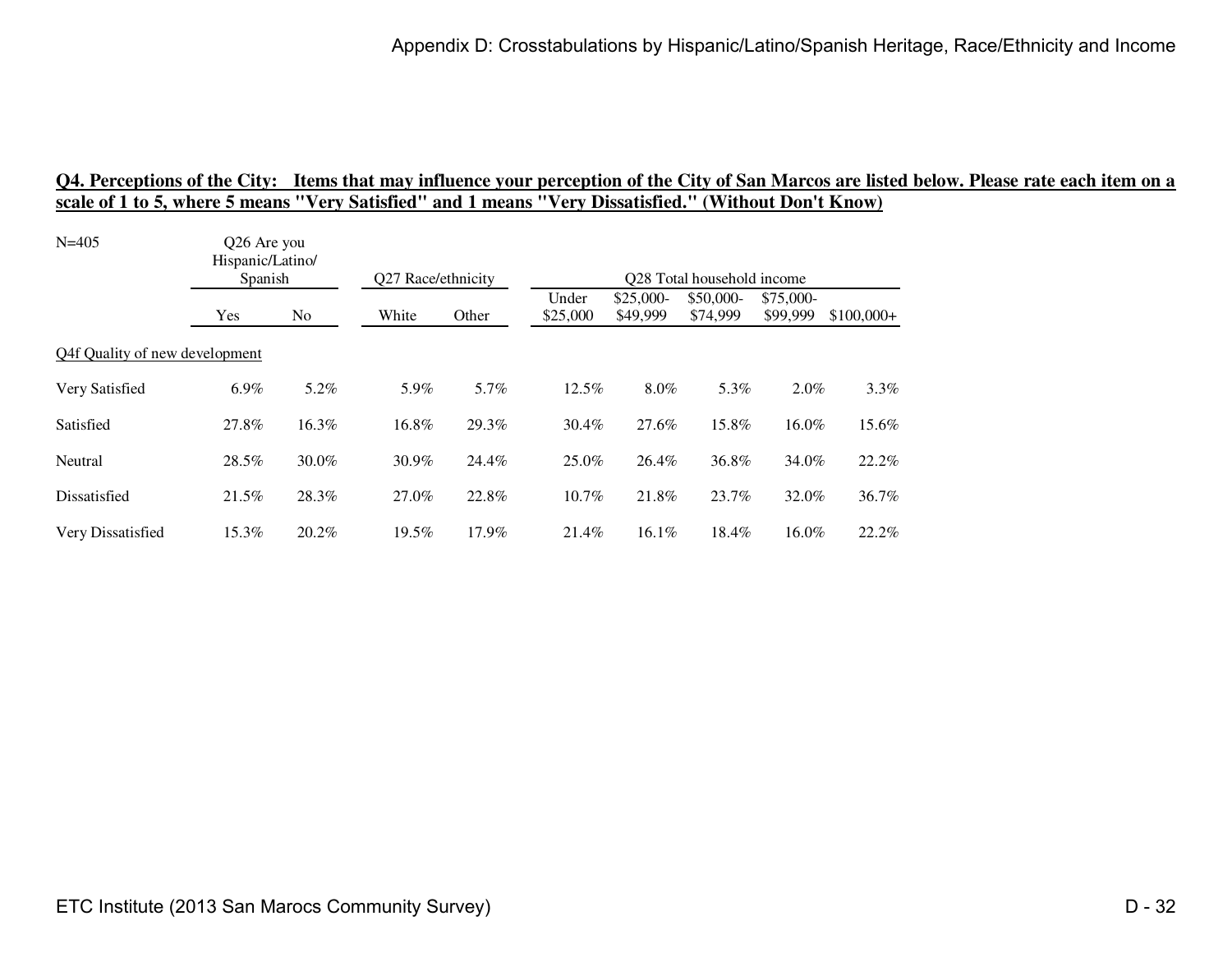| Hispanic/Latino/ |         |                                                                  |       |                    |          |            |           |                                                                                       |
|------------------|---------|------------------------------------------------------------------|-------|--------------------|----------|------------|-----------|---------------------------------------------------------------------------------------|
|                  |         |                                                                  |       |                    |          |            |           |                                                                                       |
| Yes              | No.     | White                                                            | Other | \$25,000           | \$49,999 | \$74,999   | \$99,999  | $$100,000+$                                                                           |
|                  |         |                                                                  |       |                    |          |            |           |                                                                                       |
| 8.7%             | 5.5%    | 6.1%                                                             | 8.5%  | 8.8%               | 9.0%     | 6.3%       |           | 4.4%                                                                                  |
| 32.0%            | 33.5%   | 32.6%                                                            | 33.3% | 35.1%              | 43.8%    | 31.6%      |           | 25.3%                                                                                 |
| 36.0%            | 34.7%   | 35.2%                                                            | 34.9% | 28.1%              | 32.6%    | 40.5%      |           | 38.5%                                                                                 |
| 17.3%            | 21.2%   | 20.7%                                                            | 17.8% | 21.1%              | 12.4%    | 13.9%      |           | 25.3%                                                                                 |
| $6.0\%$          | $5.1\%$ | 5.4%                                                             | 5.4%  | $7.0\%$            | 2.2%     | 7.6%       |           | 6.6%                                                                                  |
|                  |         | Q26 Are you<br>Spanish<br>Q4g Appearance of residential property |       | Q27 Race/ethnicity | Under    | $$25,000-$ | \$50,000- | Q28 Total household income<br>\$75,000-<br>7.8%<br>31.4%<br>35.3%<br>23.5%<br>$2.0\%$ |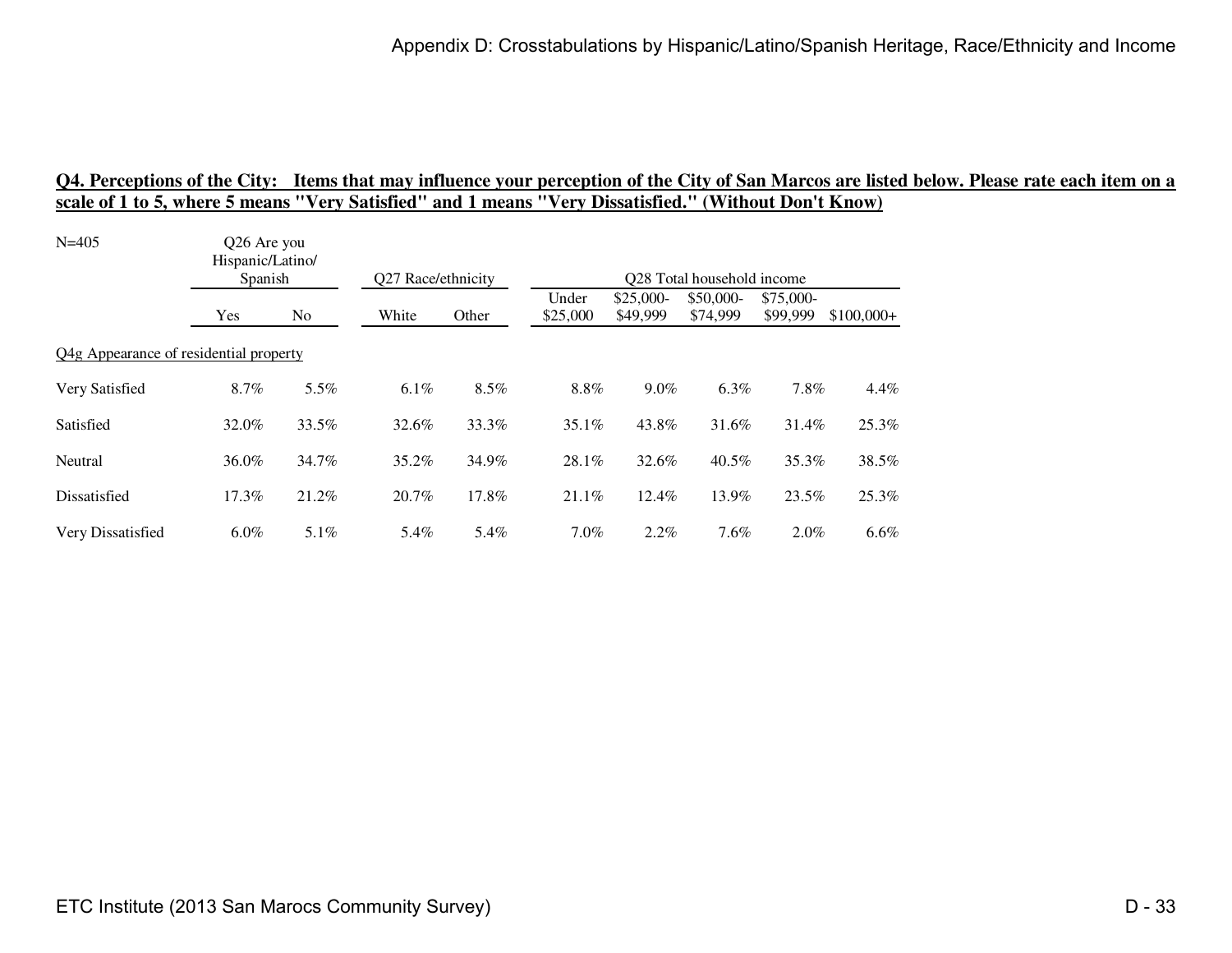| Hispanic/Latino/ |         |                                                                 |       |                            |                        |                       |                       |             |  |  |  |
|------------------|---------|-----------------------------------------------------------------|-------|----------------------------|------------------------|-----------------------|-----------------------|-------------|--|--|--|
|                  |         |                                                                 |       | Q28 Total household income |                        |                       |                       |             |  |  |  |
| Yes              | No.     | White                                                           | Other | Under<br>\$25,000          | $$25,000-$<br>\$49,999 | \$50,000-<br>\$74,999 | \$75,000-<br>\$99,999 | $$100,000+$ |  |  |  |
|                  |         |                                                                 |       |                            |                        |                       |                       |             |  |  |  |
| $8.0\%$          | 6.3%    | 6.9%                                                            | 7.8%  | 8.6%                       | 11.2%                  | 6.3%                  | 7.8%                  | 2.2%        |  |  |  |
| 37.3%            | 33.8%   | 32.2%                                                           | 40.3% | $43.1\%$                   | 41.6%                  | 27.8%                 | 35.3%                 | 31.9%       |  |  |  |
| 36.7%            | 40.9%   | $42.1\%$                                                        | 32.6% | 31.0%                      | 31.5%                  | 50.6%                 | 27.5%                 | 48.4%       |  |  |  |
| 12.7%            | 16.0%   | 15.7%                                                           | 14.0% | 13.8%                      | 12.4%                  | 11.4%                 | 27.5%                 | 12.1%       |  |  |  |
| 5.3%             | $3.0\%$ | $3.1\%$                                                         | 5.4%  | $3.4\%$                    | $3.4\%$                | 3.8%                  | $2.0\%$               | 5.5%        |  |  |  |
|                  |         | Q26 Are you<br>Spanish<br>Q4h Appearance of commercial property |       | Q27 Race/ethnicity         |                        |                       |                       |             |  |  |  |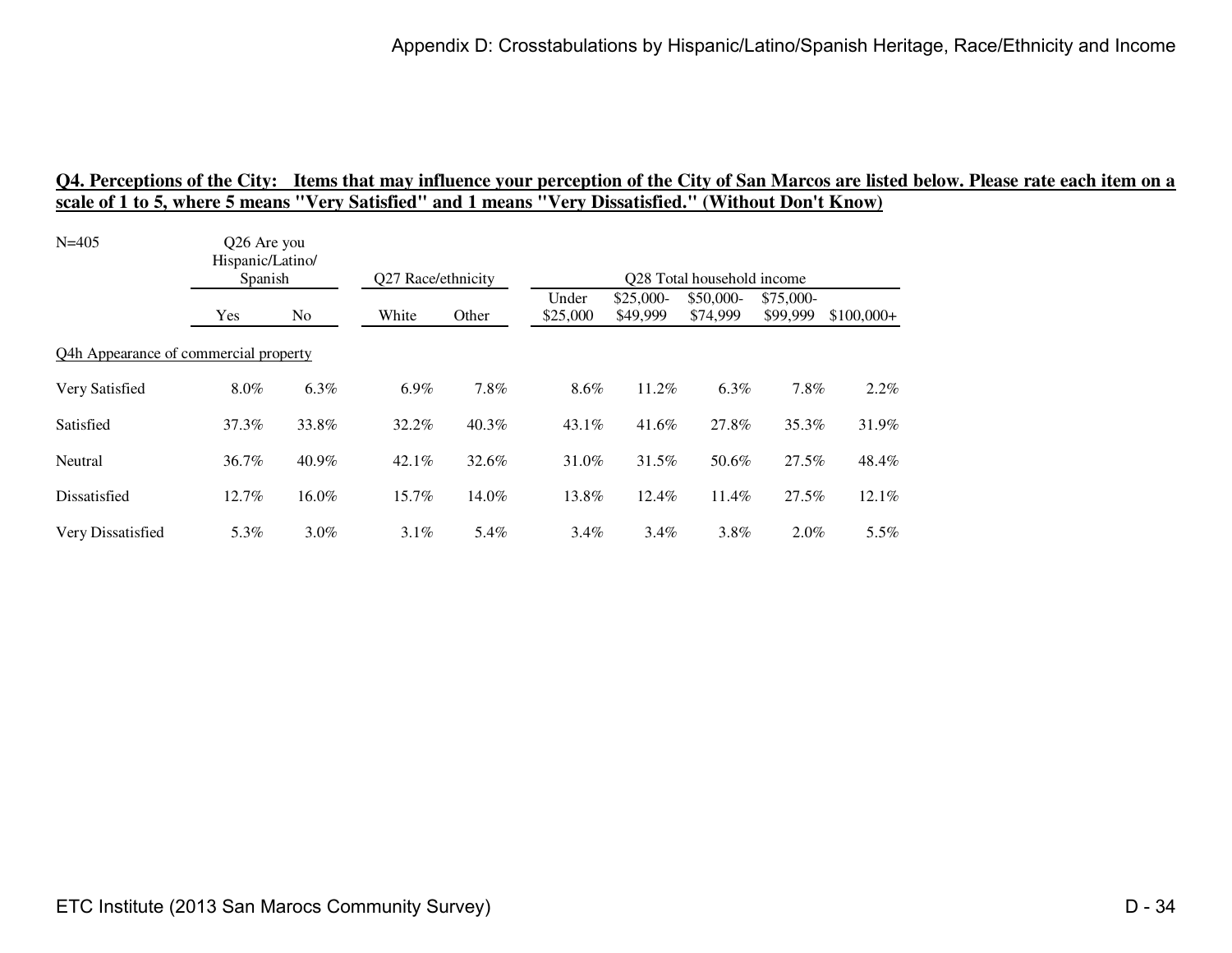| Hispanic/Latino/                   |         |                        |         |                    |                        |                       |                       |                            |  |  |  |
|------------------------------------|---------|------------------------|---------|--------------------|------------------------|-----------------------|-----------------------|----------------------------|--|--|--|
| Yes                                | No      | White                  | Other   | Under<br>\$25,000  | $$25,000-$<br>\$49,999 | \$50,000-<br>\$74,999 | \$75,000-<br>\$99,999 | $$100,000+$                |  |  |  |
| Q4i Overall appearance of the City |         |                        |         |                    |                        |                       |                       |                            |  |  |  |
| 11.3%                              | 8.0%    | 7.6%                   | 13.4%   | 19.3%              | 11.1%                  | 11.4%                 | 3.9%                  | 3.3%                       |  |  |  |
| 48.0%                              | 43.0%   | 43.7%                  | 44.9%   | 47.4%              | 52.2%                  | 46.8%                 | 43.1%                 | 37.4%                      |  |  |  |
| 26.7%                              | 31.6%   | 32.7%                  | 24.4%   | 22.8%              | 23.3%                  | 29.1%                 | 29.4%                 | 38.5%                      |  |  |  |
| $10.0\%$                           | 14.3%   | 13.3%                  | 12.6%   | 8.8%               | 11.1%                  | 8.9%                  | 19.6%                 | 16.5%                      |  |  |  |
| $4.0\%$                            | $3.0\%$ | 2.7%                   | $4.7\%$ | $1.8\%$            | 2.2%                   | 3.8%                  | 3.9%                  | 4.4%                       |  |  |  |
|                                    |         | Q26 Are you<br>Spanish |         | Q27 Race/ethnicity |                        |                       |                       | Q28 Total household income |  |  |  |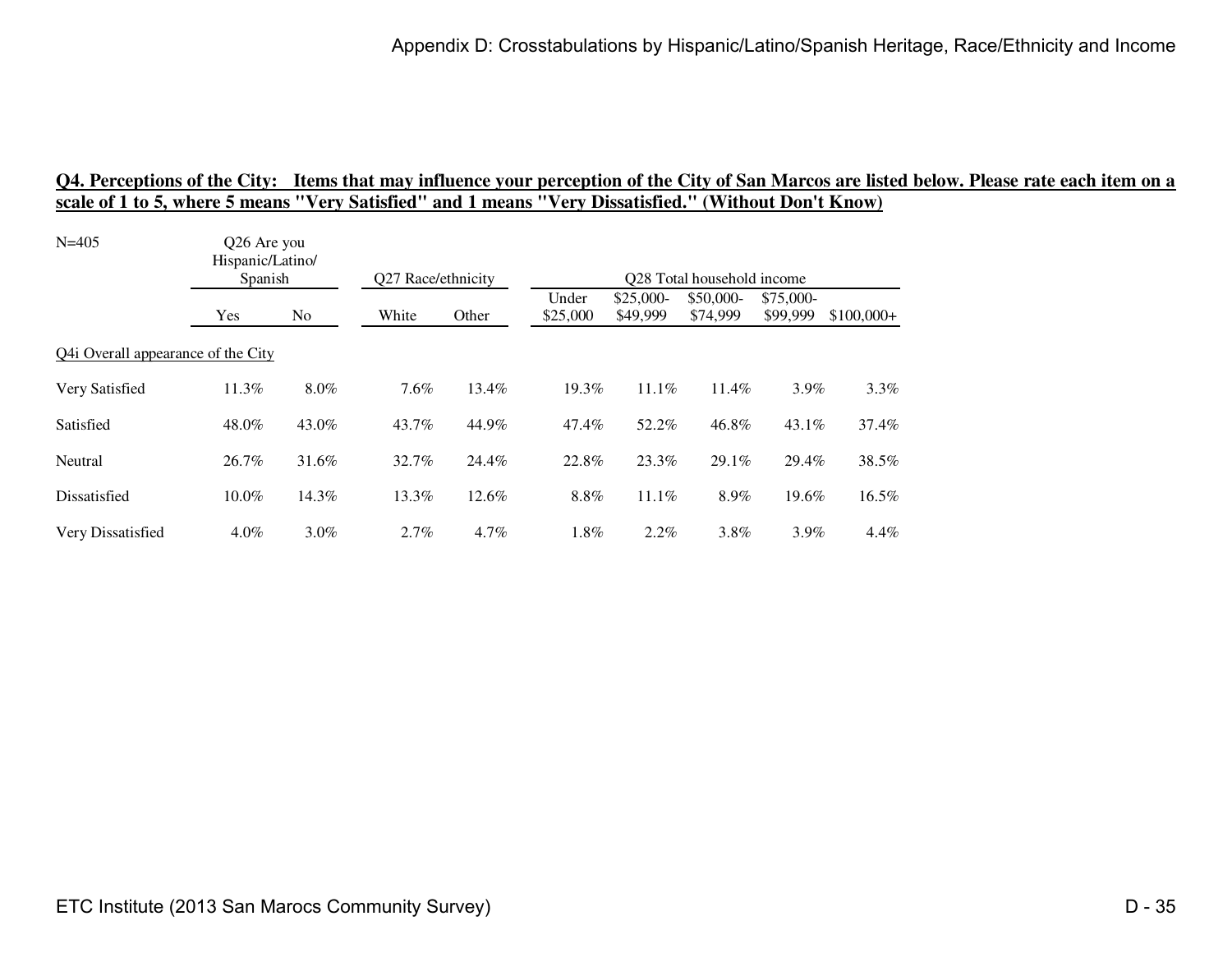| $N = 405$                                    | Q26 Are you<br>Hispanic/Latino/ |         |                    |         |                   |                        |                            |                       |             |
|----------------------------------------------|---------------------------------|---------|--------------------|---------|-------------------|------------------------|----------------------------|-----------------------|-------------|
|                                              | Spanish                         |         | Q27 Race/ethnicity |         |                   |                        | Q28 Total household income |                       |             |
|                                              | Yes                             | No.     | White              | Other   | Under<br>\$25,000 | $$25,000-$<br>\$49,999 | \$50,000-<br>\$74,999      | \$75,000-<br>\$99,999 | $$100,000+$ |
| Q5a Maintenance and appearance of City parks |                                 |         |                    |         |                   |                        |                            |                       |             |
| Very Satisfied                               | 20.0%                           | 15.6%   | 15.3%              | 21.1%   | 21.8%             | 22.4%                  | 14.1%                      | 10.0%                 | 16.7%       |
| Satisfied                                    | 45.5%                           | 56.7%   | 54.6%              | 46.3%   | 43.6%             | 55.3%                  | 53.8%                      | 54.0%                 | 50.0%       |
| Neutral                                      | 22.8%                           | 22.8%   | 23.7%              | 23.6%   | 27.3%             | 14.1%                  | 25.6%                      | 26.0%                 | 26.2%       |
| Dissatisfied                                 | 8.3%                            | 4.5%    | 5.6%               | 6.5%    | $3.6\%$           | 8.2%                   | 3.8%                       | 10.0%                 | $4.8\%$     |
| Very Dissatisfied                            | $3.4\%$                         | $0.4\%$ | 0.8%               | $2.4\%$ | $3.6\%$           | $0.0\%$                | 2.6%                       | $0.0\%$               | 2.4%        |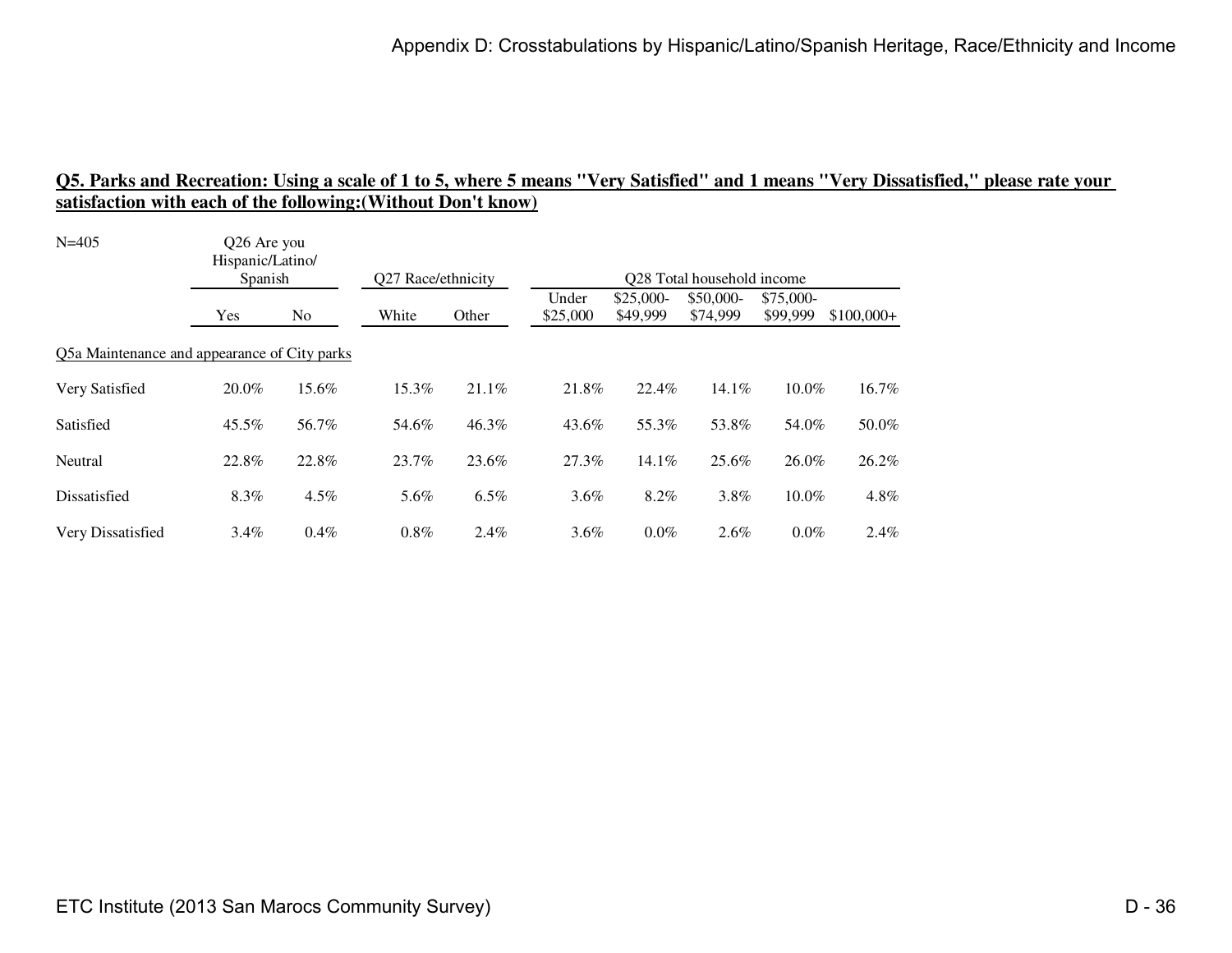| $N = 405$           | Q26 Are you<br>Hispanic/Latino/<br>Spanish |                | Q27 Race/ethnicity |         | Q28 Total household income |                        |                       |                       |             |  |
|---------------------|--------------------------------------------|----------------|--------------------|---------|----------------------------|------------------------|-----------------------|-----------------------|-------------|--|
|                     | Yes                                        | N <sub>o</sub> | White              | Other   | Under<br>\$25,000          | $$25,000-$<br>\$49,999 | \$50,000-<br>\$74,999 | \$75,000-<br>\$99,999 | $$100,000+$ |  |
| Q5b Number of parks |                                            |                |                    |         |                            |                        |                       |                       |             |  |
| Very Satisfied      | $20.1\%$                                   | 15.5%          | 16.1%              | 20.2%   | $16.1\%$                   | 22.0%                  | $10.4\%$              | 18.0%                 | 18.2%       |  |
| Satisfied           | 37.5%                                      | 44.7%          | 42.2%              | 42.7%   | $41.1\%$                   | 37.8%                  | 46.8%                 | 38.0%                 | 47.7%       |  |
| Neutral             | 22.9%                                      | 27.9%          | 28.9%              | 20.2%   | 28.6%                      | 24.4%                  | 27.3%                 | 32.0%                 | 19.3%       |  |
| Dissatisfied        | 15.3%                                      | 10.6%          | 10.8%              | 14.5%   | 10.7%                      | 14.6%                  | 11.7%                 | 10.0%                 | 12.5%       |  |
| Very Dissatisfied   | $4.2\%$                                    | $1.3\%$        | $2.0\%$            | $2.4\%$ | $3.6\%$                    | $1.2\%$                | 3.9%                  | $2.0\%$               | 2.3%        |  |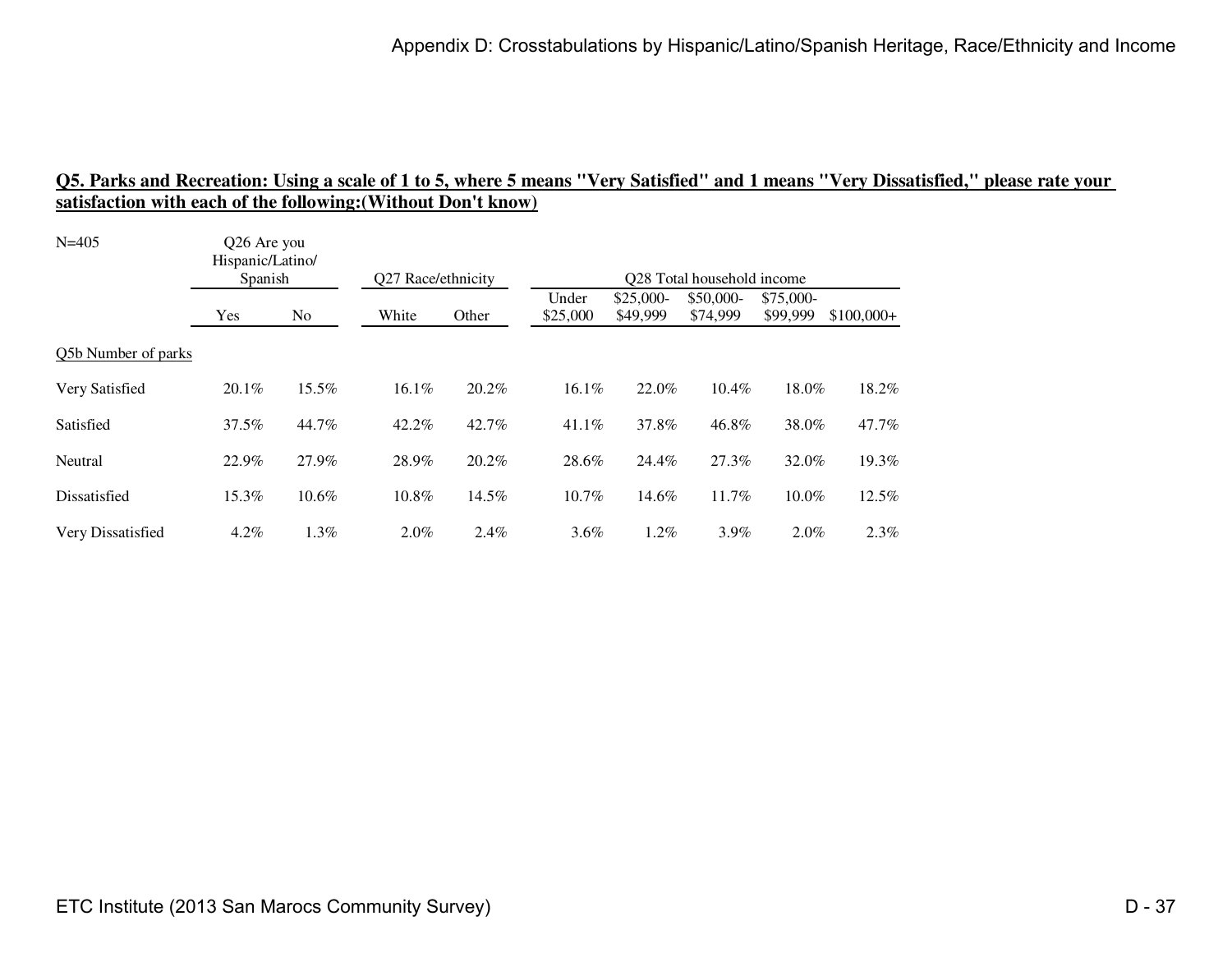| $N = 405$                             | Q26 Are you<br>Hispanic/Latino/ |         |                    |         |                   |                        |                            |                       |             |
|---------------------------------------|---------------------------------|---------|--------------------|---------|-------------------|------------------------|----------------------------|-----------------------|-------------|
|                                       | Spanish                         |         | Q27 Race/ethnicity |         |                   |                        | Q28 Total household income |                       |             |
|                                       | Yes                             | No      | White              | Other   | Under<br>\$25,000 | $$25,000-$<br>\$49,999 | \$50,000-<br>\$74,999      | \$75,000-<br>\$99,999 | $$100,000+$ |
| Q5c Walking/biking trails in the City |                                 |         |                    |         |                   |                        |                            |                       |             |
| Very Satisfied                        | 19.0%                           | 13.6%   | 14.4%              | 20.7%   | 14.5%             | 25.3%                  | 13.2%                      | 12.5%                 | 16.3%       |
| Satisfied                             | 39.4%                           | 46.4%   | $46.1\%$           | 36.4%   | 50.9%             | 42.2%                  | 40.8%                      | 45.8%                 | 39.5%       |
| Neutral                               | 19.7%                           | 23.6%   | 22.6%              | 21.5%   | 21.8%             | 19.3%                  | 30.3%                      | 12.5%                 | 23.3%       |
| Dissatisfied                          | 19.7%                           | 12.7%   | 14.0%              | 18.2%   | 10.9%             | 12.0%                  | 13.2%                      | 22.9%                 | 17.4%       |
| Very Dissatisfied                     | 2.1%                            | $3.6\%$ | $2.9\%$            | $3.3\%$ | $1.8\%$           | $1.2\%$                | 2.6%                       | $6.3\%$               | $3.5\%$     |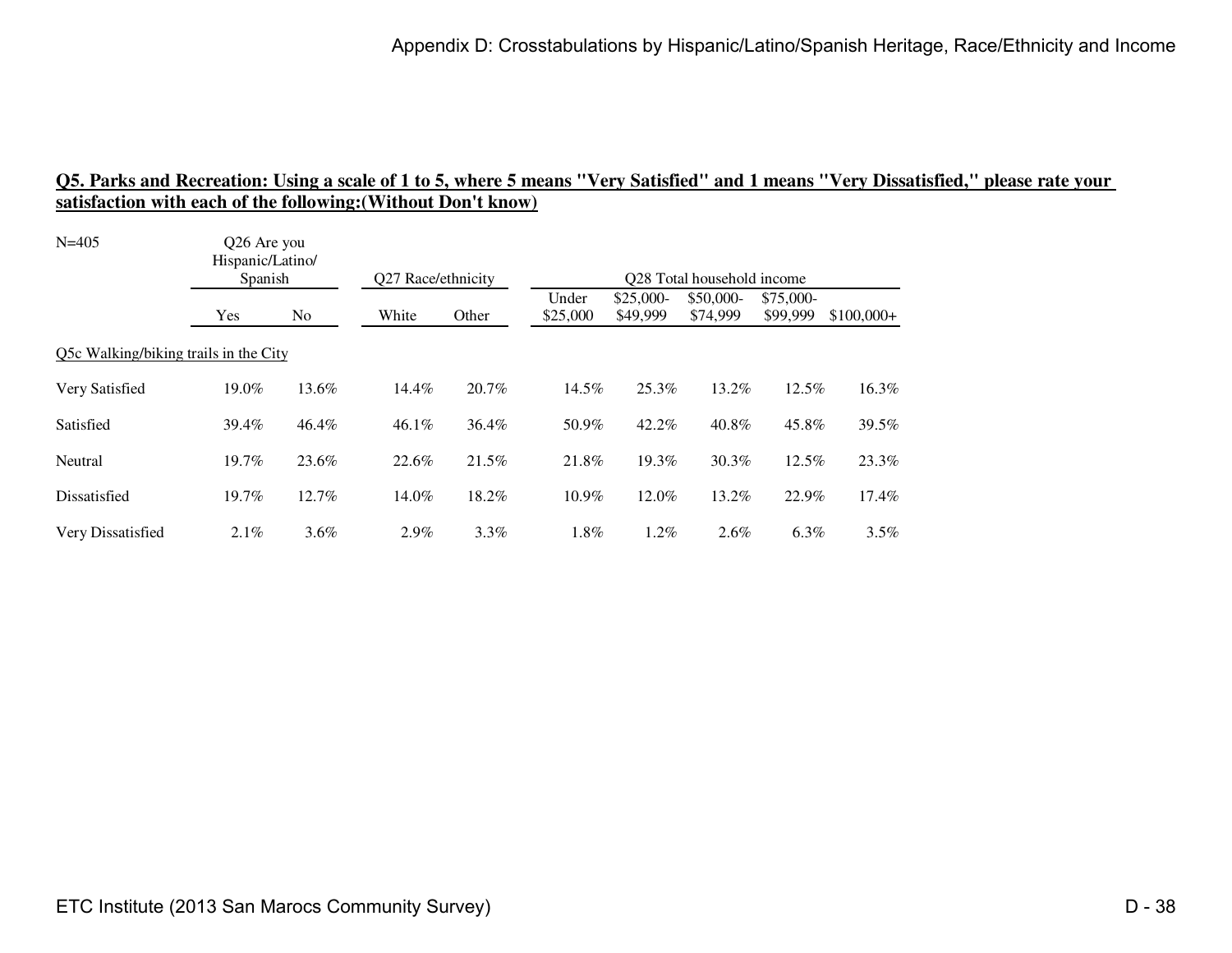| $N = 405$           | Q26 Are you<br>Hispanic/Latino/<br>Spanish |                | Q27 Race/ethnicity |       | Q28 Total household income |                        |                       |                       |             |  |
|---------------------|--------------------------------------------|----------------|--------------------|-------|----------------------------|------------------------|-----------------------|-----------------------|-------------|--|
|                     | Yes                                        | N <sub>o</sub> | White              | Other | Under<br>\$25,000          | $$25,000-$<br>\$49,999 | \$50,000-<br>\$74,999 | \$75,000-<br>\$99,999 | $$100,000+$ |  |
| Q5d Activity Center |                                            |                |                    |       |                            |                        |                       |                       |             |  |
| Very Satisfied      | $27.1\%$                                   | 36.7%          | 35.5%              | 28.6% | 27.5%                      | 31.2%                  | 39.7%                 | 37.0%                 | 34.6%       |  |
| Satisfied           | 47.4%                                      | 48.3%          | 48.5%              | 47.3% | $47.1\%$                   | 54.5%                  | 42.6%                 | 43.5%                 | 46.9%       |  |
| Neutral             | 20.3%                                      | 12.1%          | 13.4%              | 17.9% | 15.7%                      | 11.7%                  | 17.6%                 | 17.4%                 | 13.6%       |  |
| Dissatisfied        | 3.8%                                       | 2.4%           | 2.2%               | 4.5%  | 7.8%                       | 1.3%                   | 0.0%                  | 2.2%                  | 3.7%        |  |
| Very Dissatisfied   | $1.5\%$                                    | $0.5\%$        | $0.4\%$            | 1.8%  | $2.0\%$                    | $1.3\%$                | $0.0\%$               | $0.0\%$               | $1.2\%$     |  |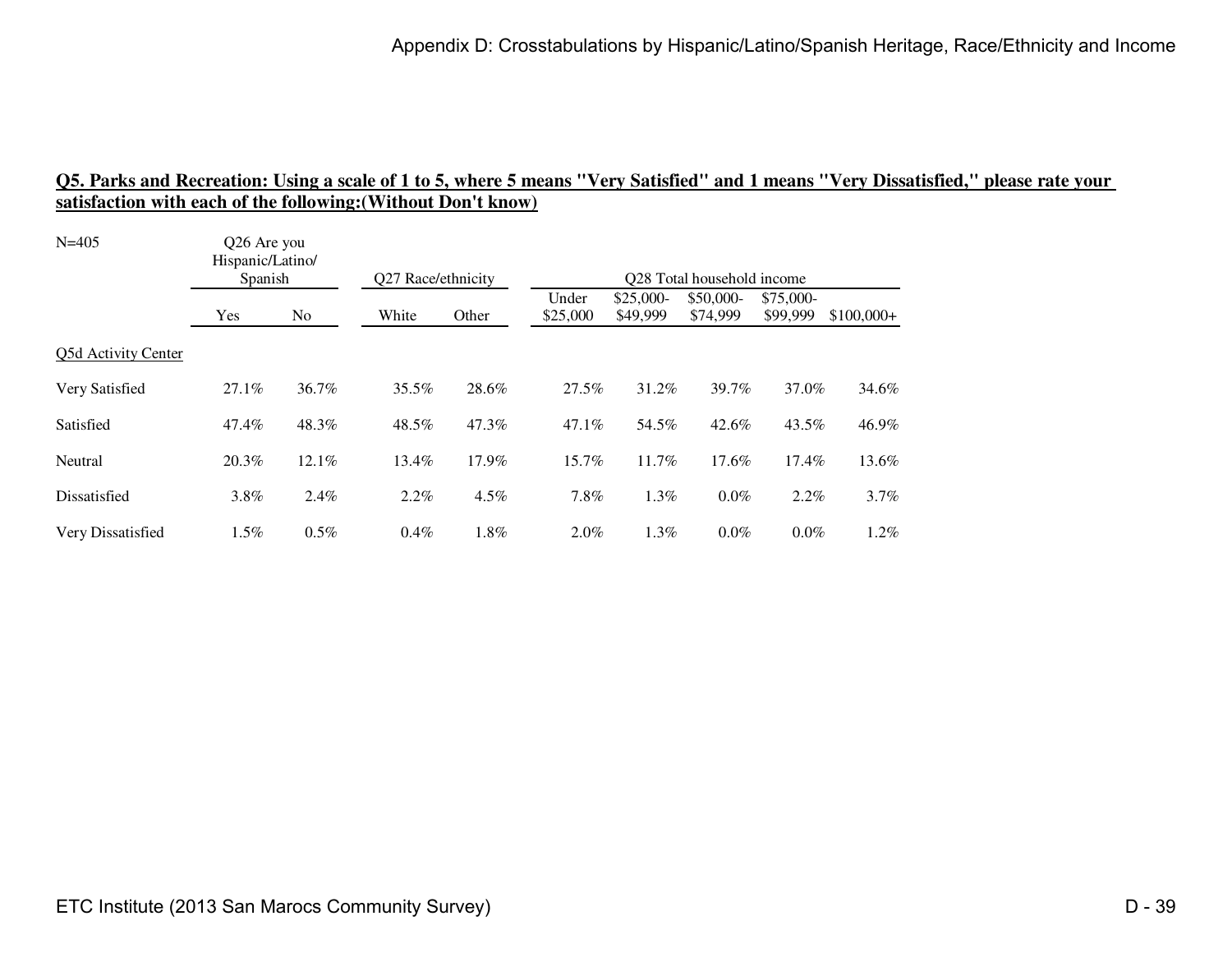| $N = 405$               | Q26 Are you<br>Hispanic/Latino/<br>Spanish |                | Q27 Race/ethnicity |         | Q28 Total household income |                        |                       |                       |             |  |
|-------------------------|--------------------------------------------|----------------|--------------------|---------|----------------------------|------------------------|-----------------------|-----------------------|-------------|--|
|                         | Yes                                        | N <sub>o</sub> | White              | Other   | Under<br>\$25,000          | $$25,000-$<br>\$49,999 | \$50,000-<br>\$74,999 | \$75,000-<br>\$99,999 | $$100,000+$ |  |
| Q5e City swimming pools |                                            |                |                    |         |                            |                        |                       |                       |             |  |
| Very Satisfied          | 17.1%                                      | 11.9%          | 13.9%              | 14.1%   | 14.0%                      | 13.8%                  | 18.5%                 | 9.5%                  | 14.3%       |  |
| Satisfied               | $40.7\%$                                   | $42.2\%$       | 42.6%              | 36.4%   | 36.0%                      | $40.0\%$               | $43.1\%$              | 45.2%                 | 41.4%       |  |
| Neutral                 | 27.6%                                      | $34.1\%$       | 32.1%              | 33.3%   | 38.0%                      | 30.8%                  | 29.2%                 | 35.7%                 | 28.6%       |  |
| Dissatisfied            | 8.9%                                       | 7.6%           | 6.7%               | 11.1%   | $6.0\%$                    | 7.7%                   | 7.7%                  | 7.1%                  | 10.0%       |  |
| Very Dissatisfied       | 5.7%                                       | $4.3\%$        | 4.8%               | $5.1\%$ | $6.0\%$                    | $7.7\%$                | 1.5%                  | $2.4\%$               | 5.7%        |  |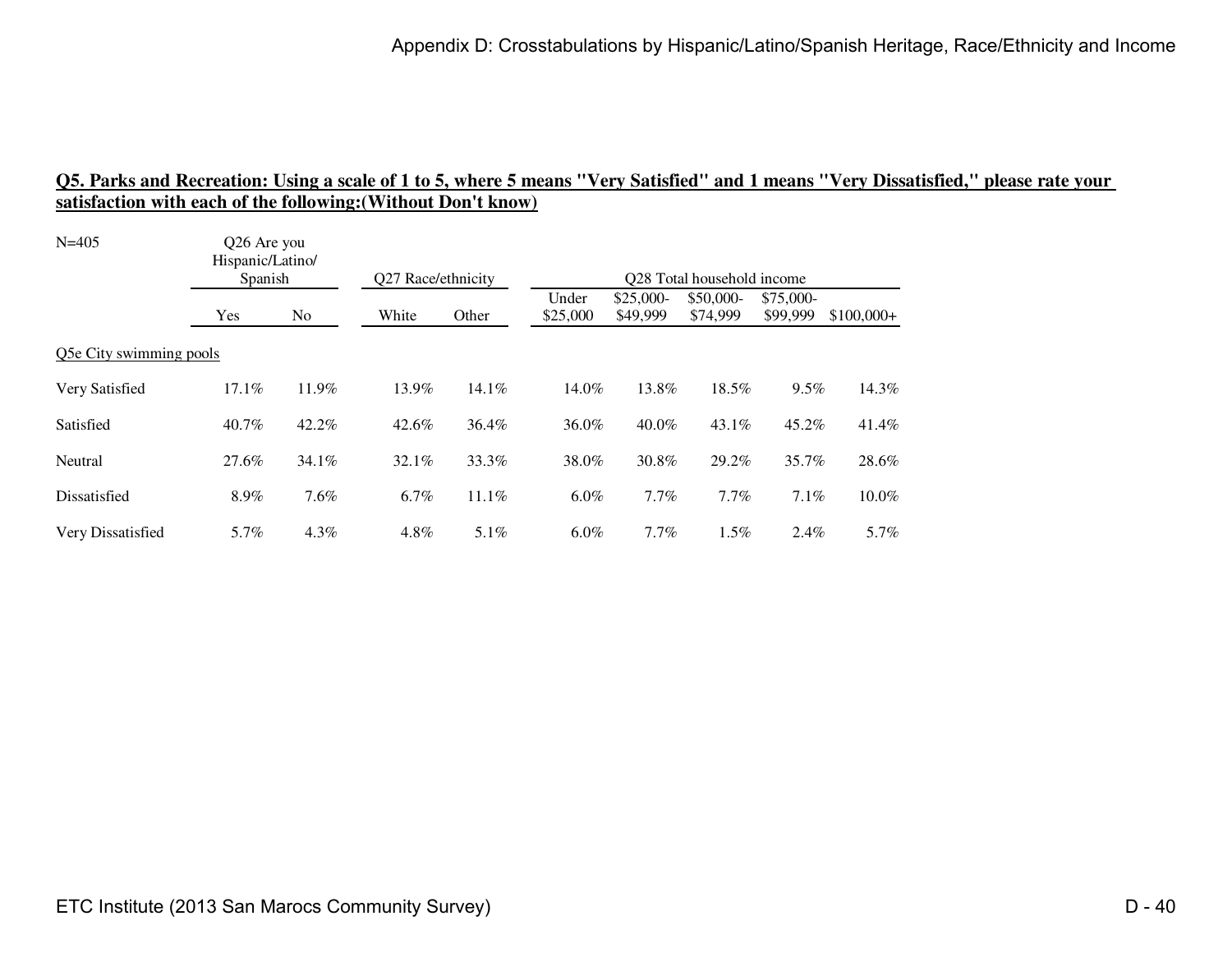| $N = 405$                     | Q26 Are you<br>Hispanic/Latino/ |                |                    |         |                   |                        |                            |                       |             |  |
|-------------------------------|---------------------------------|----------------|--------------------|---------|-------------------|------------------------|----------------------------|-----------------------|-------------|--|
|                               | Spanish                         |                | Q27 Race/ethnicity |         |                   |                        | Q28 Total household income |                       |             |  |
|                               | Yes                             | N <sub>o</sub> | White              | Other   | Under<br>\$25,000 | $$25,000-$<br>\$49,999 | \$50,000-<br>\$74,999      | \$75,000-<br>\$99,999 | $$100,000+$ |  |
| Q5f Youth recreation programs |                                 |                |                    |         |                   |                        |                            |                       |             |  |
| Very Satisfied                | 19.4%                           | 10.7%          | 12.2%              | 18.3%   | 11.9%             | 20.4%                  | 17.0%                      | 11.4%                 | 11.9%       |  |
| Satisfied                     | 35.0%                           | 38.9%          | 36.6%              | 37.8%   | 38.1%             | 40.7%                  | $32.1\%$                   | 37.1%                 | 37.3%       |  |
| Neutral                       | 32.0%                           | 43.6%          | 43.6%              | 30.5%   | $40.5\%$          | 35.2%                  | 37.7%                      | 48.6%                 | 39.0%       |  |
| Dissatisfied                  | $10.7\%$                        | 6.7%           | $7.0\%$            | 11.0%   | 4.8%              | $3.7\%$                | 13.2%                      | 2.9%                  | 10.2%       |  |
| Very Dissatisfied             | 2.9%                            | $0.0\%$        | $0.6\%$            | $2.4\%$ | 4.8%              | $0.0\%$                | $0.0\%$                    | $0.0\%$               | $1.7\%$     |  |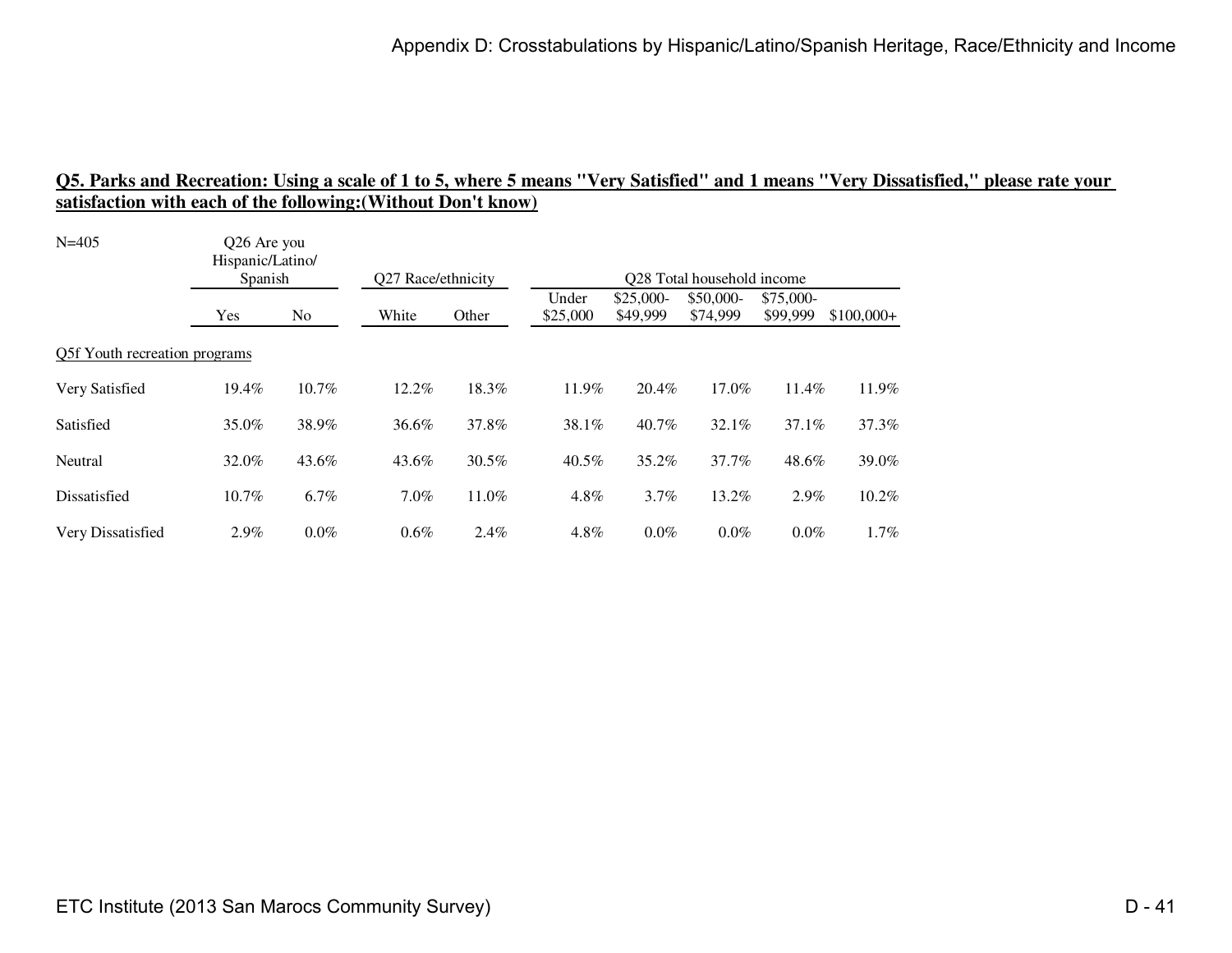| $N = 405$                     | Q26 Are you<br>Hispanic/Latino/<br>Spanish |                | Q27 Race/ethnicity |         | Q28 Total household income |                        |                       |                       |             |  |
|-------------------------------|--------------------------------------------|----------------|--------------------|---------|----------------------------|------------------------|-----------------------|-----------------------|-------------|--|
|                               | Yes                                        | N <sub>o</sub> | White              | Other   | Under<br>\$25,000          | $$25,000-$<br>\$49,999 | \$50,000-<br>\$74,999 | \$75,000-<br>\$99,999 | $$100,000+$ |  |
| Q5g Adult recreation programs |                                            |                |                    |         |                            |                        |                       |                       |             |  |
| Very Satisfied                | 14.8%                                      | 12.4%          | 13.0%              | 15.1%   | 10.6%                      | 19.0%                  | 17.2%                 | 10.0%                 | 10.8%       |  |
| Satisfied                     | 31.3%                                      | 44.4%          | 41.5%              | 34.4%   | $40.4\%$                   | 42.9%                  | 39.7%                 | 42.5%                 | 33.8%       |  |
| Neutral                       | 39.1%                                      | 36.1%          | 37.3%              | 36.6%   | 36.2%                      | 34.9%                  | 32.8%                 | 42.5%                 | 40.0%       |  |
| Dissatisfied                  | 11.3%                                      | 5.9%           | 6.7%               | 10.8%   | $4.3\%$                    | $3.2\%$                | 10.3%                 | 2.5%                  | 13.8%       |  |
| Very Dissatisfied             | 3.5%                                       | $1.2\%$        | $1.6\%$            | $3.2\%$ | $8.5\%$                    | $0.0\%$                | $0.0\%$               | 2.5%                  | $1.5\%$     |  |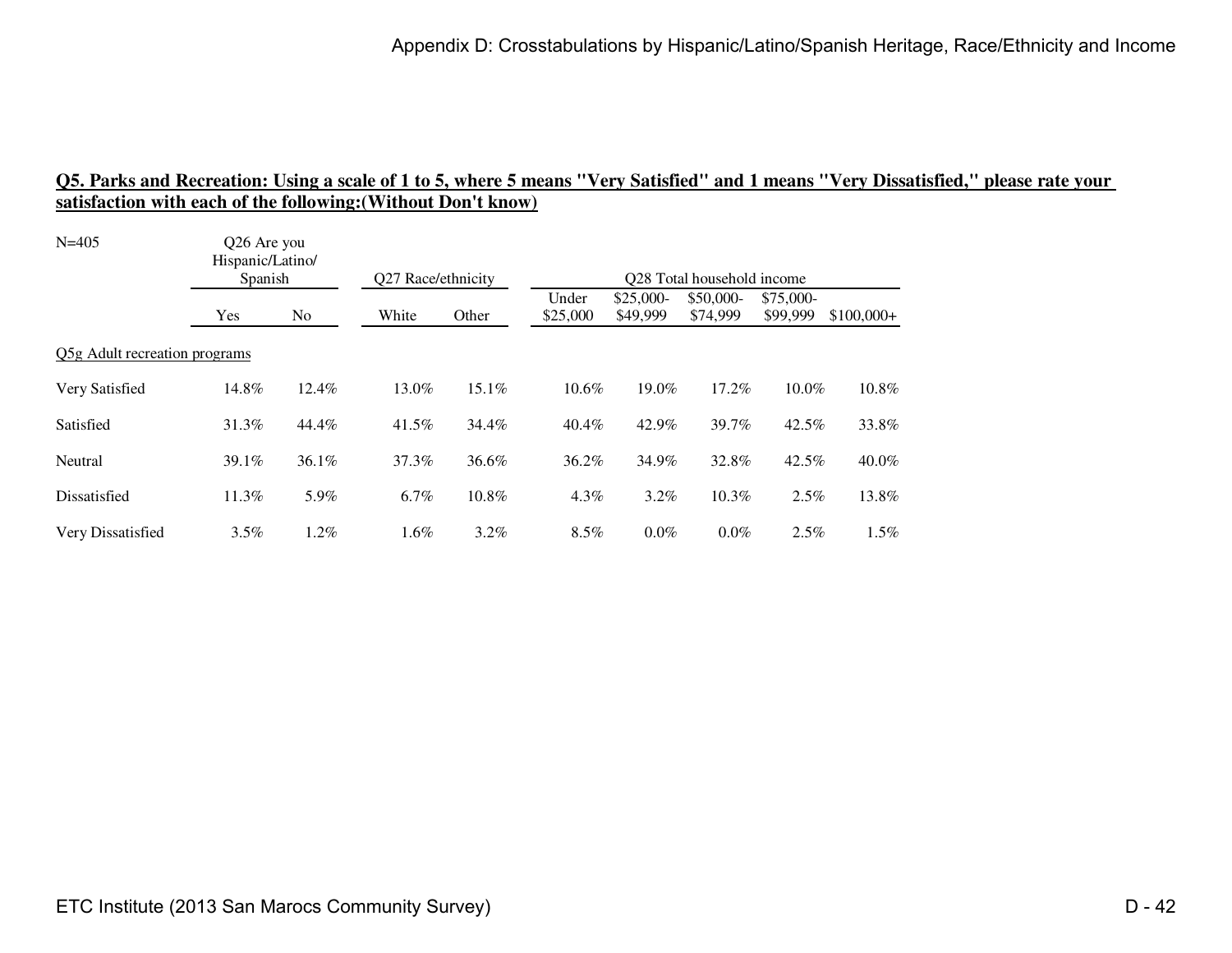| $N = 405$                     | Q26 Are you<br>Hispanic/Latino/<br>Spanish |                | Q27 Race/ethnicity |         | Q28 Total household income |                        |                       |                       |             |  |
|-------------------------------|--------------------------------------------|----------------|--------------------|---------|----------------------------|------------------------|-----------------------|-----------------------|-------------|--|
|                               | Yes                                        | N <sub>o</sub> | White              | Other   | Under<br>\$25,000          | $$25,000-$<br>\$49,999 | \$50,000-<br>\$74,999 | \$75,000-<br>\$99,999 | $$100,000+$ |  |
| Q5h Outdoor athletic programs |                                            |                |                    |         |                            |                        |                       |                       |             |  |
| Very Satisfied                | 16.0%                                      | 13.1%          | 14.4%              | 14.6%   | 15.2%                      | 25.0%                  | $14.1\%$              | 6.7%                  | 10.5%       |  |
| Satisfied                     | 44.8%                                      | 49.2%          | 46.2%              | 49.5%   | 47.8%                      | 43.8%                  | 48.4%                 | 46.7%                 | 48.7%       |  |
| Neutral                       | 24.8%                                      | 31.7%          | 31.3%              | 26.2%   | $26.1\%$                   | 26.6%                  | 23.4%                 | 35.6%                 | 31.6%       |  |
| Dissatisfied                  | 9.6%                                       | 5.5%           | $7.7\%$            | 5.8%    | $4.3\%$                    | 4.7%                   | 9.4%                  | 11.1%                 | 7.9%        |  |
| Very Dissatisfied             | 4.8%                                       | $0.5\%$        | $0.5\%$            | $3.9\%$ | $6.5\%$                    | $0.0\%$                | $4.7\%$               | $0.0\%$               | 1.3%        |  |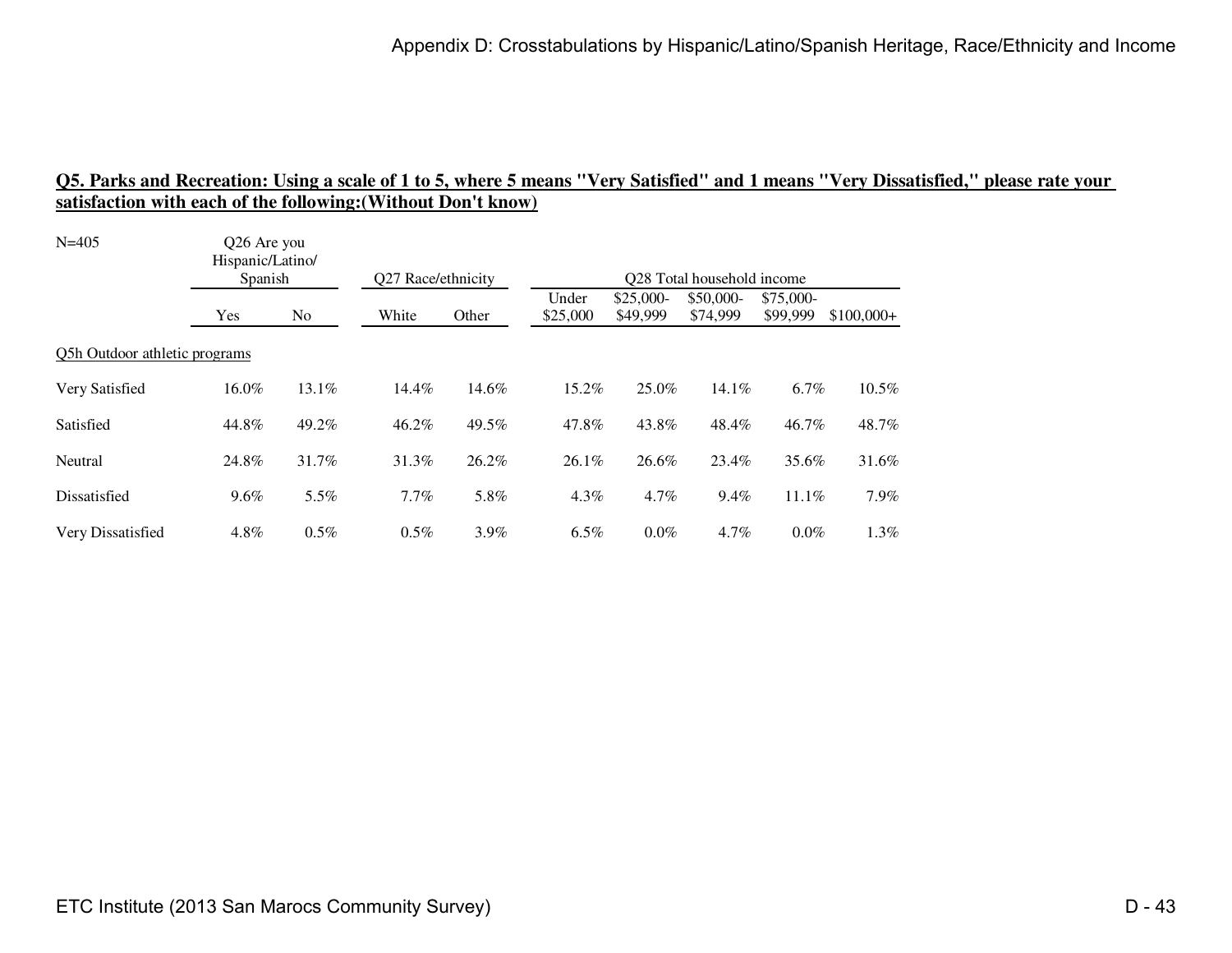| $N = 405$                           | O <sub>26</sub> Are you<br>Hispanic/Latino/ |         |                    |         |                   |                        |                            |                       |             |
|-------------------------------------|---------------------------------------------|---------|--------------------|---------|-------------------|------------------------|----------------------------|-----------------------|-------------|
|                                     | Spanish                                     |         | Q27 Race/ethnicity |         |                   |                        | Q28 Total household income |                       |             |
|                                     | Yes                                         | No.     | White              | Other   | Under<br>\$25,000 | $$25,000-$<br>\$49,999 | \$50,000-<br>\$74,999      | \$75,000-<br>\$99,999 | $$100,000+$ |
| Q5i Mowing/trimming of public areas |                                             |         |                    |         |                   |                        |                            |                       |             |
| Very Satisfied                      | 15.5%                                       | 12.9%   | 13.6%              | 14.3%   | 16.9%             | 17.6%                  | 15.6%                      | 11.8%                 | $9.9\%$     |
| Satisfied                           | 43.9%                                       | 52.8%   | 49.8%              | 47.6%   | 40.7%             | 54.1%                  | 53.2%                      | 49.0%                 | 45.1%       |
| Neutral                             | 28.4%                                       | 24.0%   | $26.1\%$           | 25.4%   | 27.1%             | 21.2%                  | 24.7%                      | 27.5%                 | 29.7%       |
| Dissatisfied                        | 6.8%                                        | 7.7%    | $7.8\%$            | 6.3%    | $8.5\%$           | $4.7\%$                | 5.2%                       | 5.9%                  | $9.9\%$     |
| Very Dissatisfied                   | 5.4%                                        | $2.6\%$ | $2.7\%$            | $6.3\%$ | $6.8\%$           | 2.4%                   | 1.3%                       | 5.9%                  | $5.5\%$     |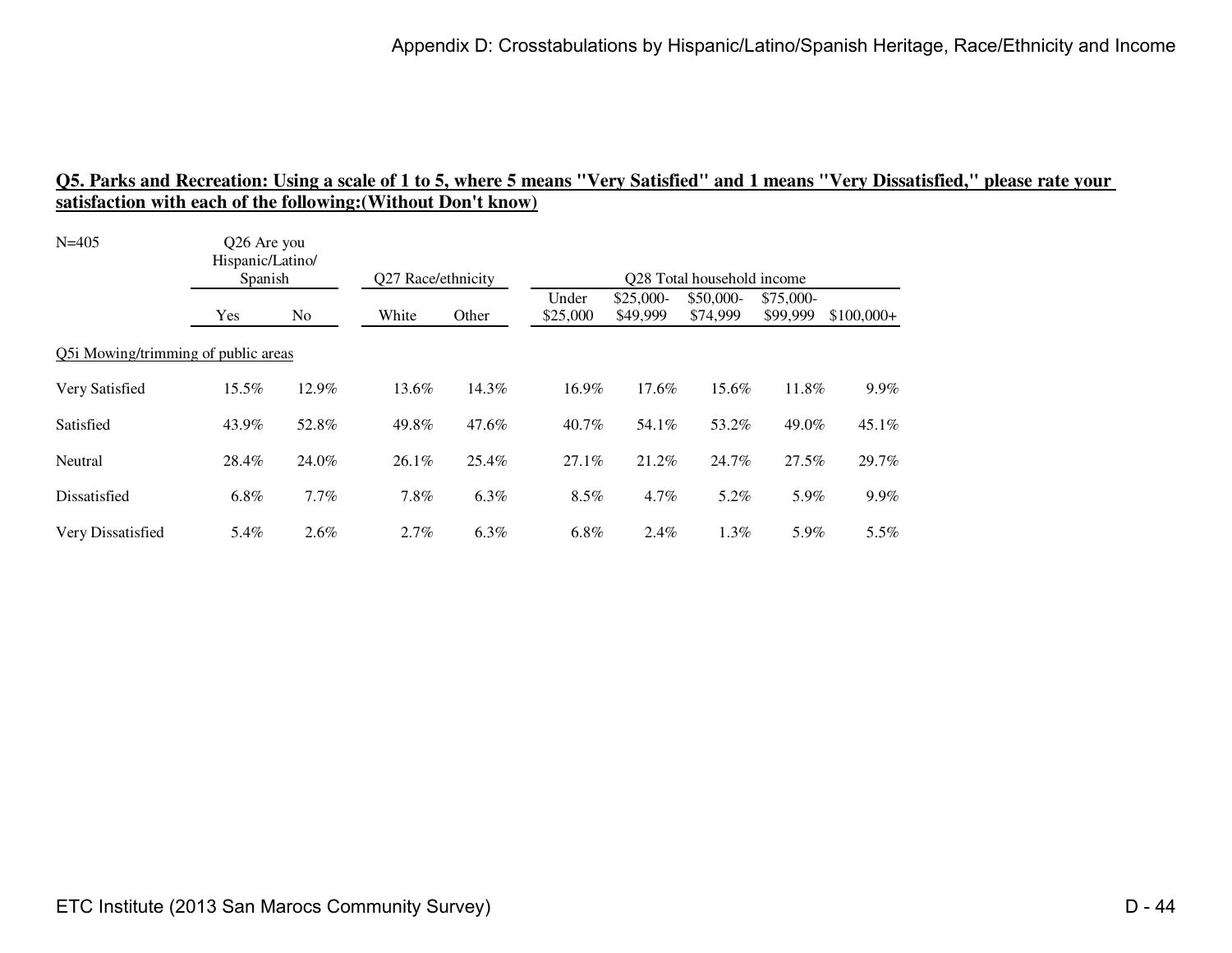### **Q6. Which THREE of the parks and recreation services listed above do you think are most important for the City to provide? (Sum of Top Three Choices)**

| $N = 405$                       | Q26 Are you<br>Hispanic/Latino/<br>Spanish |                |       | Q27 Race/<br>ethnicity |          | Q28 Total household income |                                                                          |       |                  |  |
|---------------------------------|--------------------------------------------|----------------|-------|------------------------|----------|----------------------------|--------------------------------------------------------------------------|-------|------------------|--|
|                                 | Yes                                        | N <sub>o</sub> | White | Other                  |          |                            | Under \$25,000-\$50,000-\$75,000-<br>\$25,000 \$49,999 \$74,999 \$99,999 |       | \$100,<br>$000+$ |  |
| Q6 Sum of Top Choices           |                                            |                |       |                        |          |                            |                                                                          |       |                  |  |
| Maintenance/appearance of parks | 63.0%                                      | 62.2%          | 61.6% | 66.2%                  | 58.1%    | 58.9%                      | 55.6%                                                                    | 76.5% | 66.3%            |  |
| Number of parks                 | 27.9%                                      | 28.2%          | 28.4% | 26.2%                  | 25.8%    | 31.1%                      | 29.6%                                                                    | 29.4% | 25.0%            |  |
| Walking and biking trails       | 48.7%                                      | 42.7%          | 44.8% | 46.2%                  | 38.7%    | 43.3%                      | 40.7%                                                                    | 54.9% | 48.9%            |  |
| <b>Activity Center</b>          | 22.7%                                      | 35.3%          | 34.3% | 24.6%                  | 25.8%    | 32.2%                      | $32.1\%$                                                                 | 35.3% | 27.2%            |  |
| City swimming pools             | $17.5\%$                                   | 14.5%          | 14.2% | 16.9%                  | 24.2%    | 18.9%                      | 14.8%                                                                    | 7.8%  | 12.0%            |  |
| Youth recreation programs       | 31.2%                                      | 32.0%          | 33.6% | 26.9%                  | 29.0%    | 35.6%                      | 38.3%                                                                    | 25.5% | 28.3%            |  |
| Adult recreation programs       | 12.3%                                      | 12.0%          | 11.9% | 11.5%                  | $16.1\%$ | 14.4%                      | $12.3\%$                                                                 | 9.8%  | $6.5\%$          |  |
| Outdoor athletic facilities     | 12.3%                                      | 14.1%          | 13.8% | 11.5%                  | 14.5%    | $11.1\%$                   | 18.5%                                                                    | 9.8%  | 12.0%            |  |
| Mowing/trimming of public areas | 38.3%                                      | 32.0%          | 32.1% | 39.2%                  | 27.4%    | 32.2%                      | 37.0%                                                                    | 41.2% | 34.8%            |  |
| None Chosen                     | 26.0%                                      | 27.0%          | 25.4% | 30.8%                  | $40.3\%$ | 22.2%                      | 21.0%                                                                    | 9.8%  | 39.1%            |  |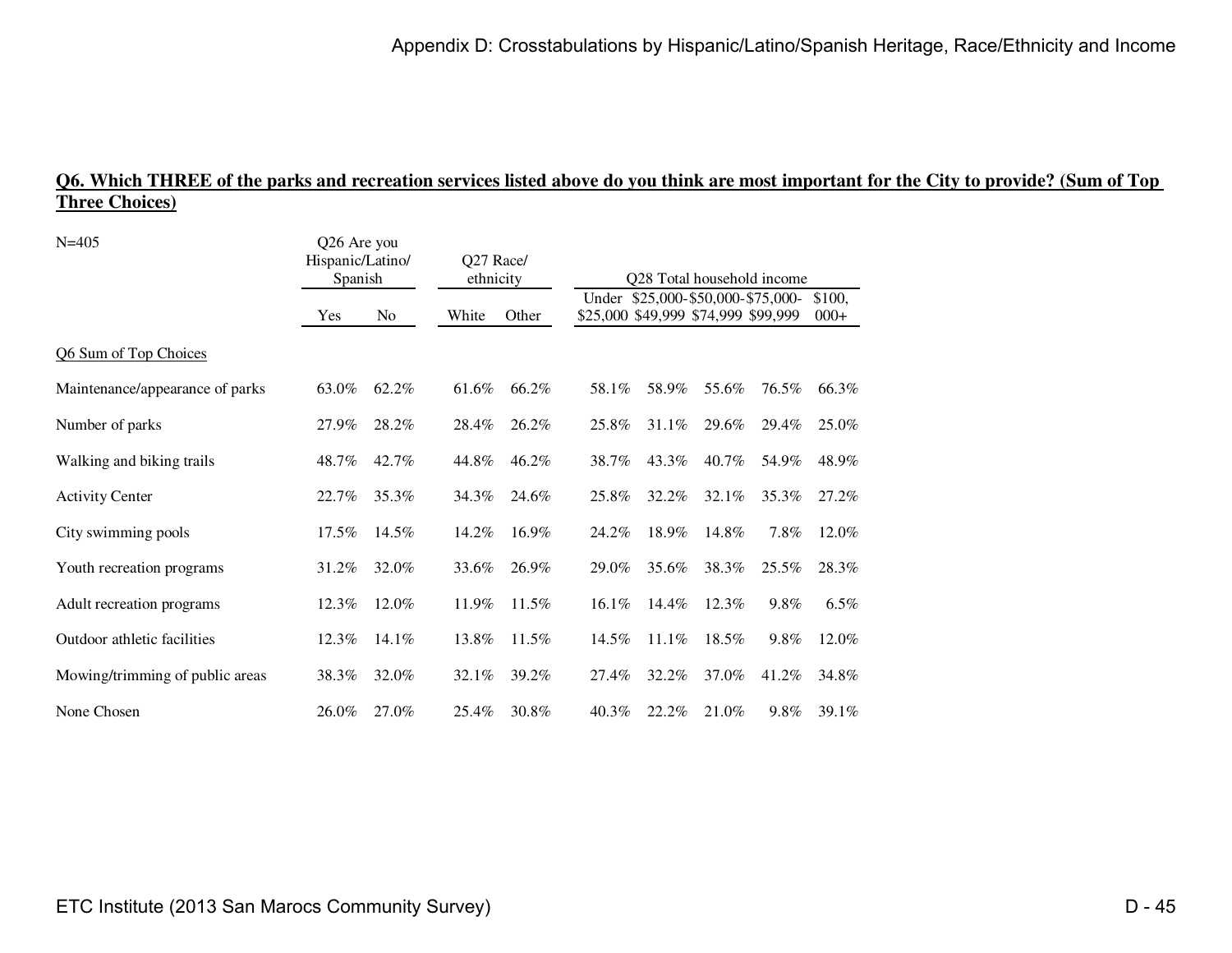| $N = 405$                          | Q26 Are you<br>Hispanic/Latino/ |       |                    |       |                   |                        |                            |                       |             |  |
|------------------------------------|---------------------------------|-------|--------------------|-------|-------------------|------------------------|----------------------------|-----------------------|-------------|--|
|                                    | Spanish                         |       | Q27 Race/ethnicity |       |                   |                        | Q28 Total household income |                       |             |  |
|                                    | Yes                             | No.   | White              | Other | Under<br>\$25,000 | $$25,000-$<br>\$49,999 | \$50,000-<br>\$74,999      | \$75,000-<br>\$99,999 | $$100,000+$ |  |
| Q7a Enforcement of cleanup of junk |                                 |       |                    |       |                   |                        |                            |                       |             |  |
| Very Satisfied                     | 9.0%                            | 8.8%  | 8.7%               | 9.1%  | $7.4\%$           | 9.9%                   | 8.0%                       | $4.2\%$               | 8.3%        |  |
| Satisfied                          | 27.6%                           | 27.3% | 26.4%              | 29.8% | 29.6%             | 42.0%                  | 21.3%                      | 27.1%                 | 22.6%       |  |
| Neutral                            | 23.4%                           | 30.6% | 30.6%              | 19.8% | 25.9%             | 17.3%                  | 28.0%                      | 33.3%                 | 35.7%       |  |
| Dissatisfied                       | 26.9%                           | 22.7% | 24.4%              | 26.4% | 20.4%             | 25.9%                  | 30.7%                      | 27.1%                 | 19.0%       |  |
| Very Dissatisfied                  | $13.1\%$                        | 10.6% | 9.9%               | 14.9% | 16.7%             | 4.9%                   | 12.0%                      | 8.3%                  | 14.3%       |  |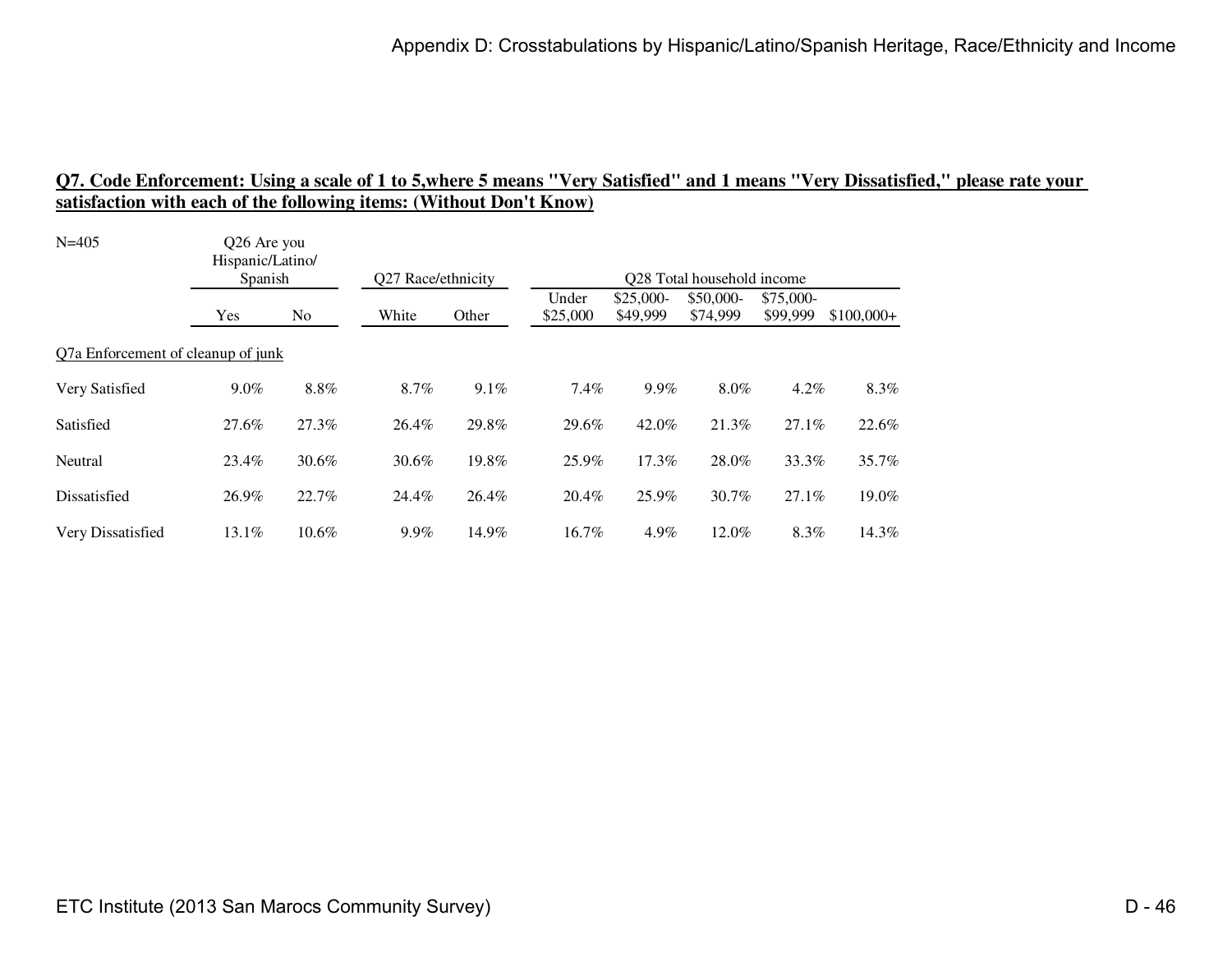| $N = 405$                               | Q26 Are you<br>Hispanic/Latino/<br>Spanish |          |                    |         | Q28 Total household income |                        |                       |                       |             |
|-----------------------------------------|--------------------------------------------|----------|--------------------|---------|----------------------------|------------------------|-----------------------|-----------------------|-------------|
|                                         |                                            |          | Q27 Race/ethnicity |         | Under                      |                        |                       |                       |             |
|                                         | Yes                                        | No       | White              | Other   | \$25,000                   | $$25,000-$<br>\$49,999 | \$50,000-<br>\$74,999 | \$75,000-<br>\$99,999 | $$100,000+$ |
| Q7b Mowing weeds/grass private property |                                            |          |                    |         |                            |                        |                       |                       |             |
| Very Satisfied                          | 7.7%                                       | 7.9%     | 7.5%               | 8.3%    | $9.1\%$                    | 10.0%                  | 8.0%                  | 4.4%                  | $4.7\%$     |
| Satisfied                               | 20.4%                                      | $30.1\%$ | 28.5%              | 24.0%   | 23.6%                      | 32.5%                  | 17.3%                 | 33.3%                 | 29.4%       |
| Neutral                                 | 32.4%                                      | 30.1%    | 30.5%              | 31.4%   | 34.5%                      | 32.5%                  | 29.3%                 | 17.8%                 | 36.5%       |
| Dissatisfied                            | 30.3%                                      | 24.5%    | 26.4%              | 26.4%   | 21.8%                      | 20.0%                  | 37.3%                 | 40.0%                 | 18.8%       |
| Very Dissatisfied                       | $9.2\%$                                    | 7.4%     | $7.1\%$            | $9.9\%$ | 10.9%                      | 5.0%                   | 8.0%                  | $4.4\%$               | $10.6\%$    |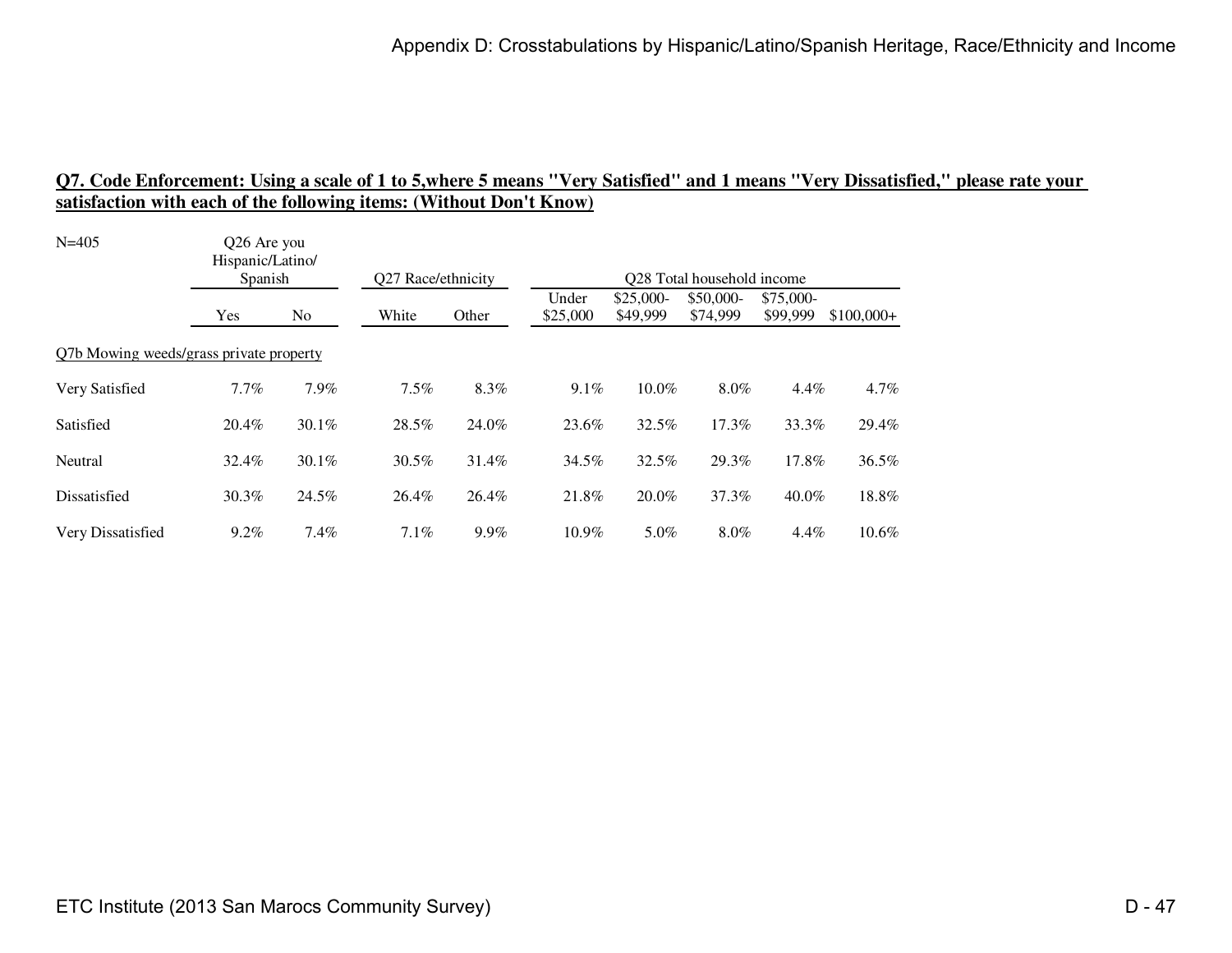| $N = 405$                           | O <sub>26</sub> Are you<br>Hispanic/Latino/ |         |                    |         |                            |                        |                       |                       |             |  |
|-------------------------------------|---------------------------------------------|---------|--------------------|---------|----------------------------|------------------------|-----------------------|-----------------------|-------------|--|
|                                     | Spanish                                     |         | Q27 Race/ethnicity |         | Q28 Total household income |                        |                       |                       |             |  |
|                                     | Yes                                         | No.     | White              | Other   | Under<br>\$25,000          | $$25,000-$<br>\$49,999 | \$50,000-<br>\$74,999 | \$75,000-<br>\$99,999 | $$100,000+$ |  |
| Q7c Enforcement of sign regulations |                                             |         |                    |         |                            |                        |                       |                       |             |  |
| Very Satisfied                      | 11.1%                                       | 7.4%    | 7.2%               | 11.1%   | $9.6\%$                    | 16.0%                  | 8.5%                  | 2.2%                  | $5.1\%$     |  |
| Satisfied                           | 33.3%                                       | 31.7%   | 33.6%              | 31.6%   | 38.5%                      | 37.3%                  | 25.4%                 | 35.6%                 | 34.6%       |  |
| Neutral                             | 39.3%                                       | 40.1%   | 40.4%              | 37.6%   | 36.5%                      | 32.0%                  | 43.7%                 | 37.8%                 | 42.3%       |  |
| Dissatisfied                        | $11.1\%$                                    | 13.9%   | 12.6%              | 13.7%   | 5.8%                       | 13.3%                  | $14.1\%$              | 20.0%                 | 11.5%       |  |
| Very Dissatisfied                   | 5.2%                                        | $6.9\%$ | $6.3\%$            | $6.0\%$ | $9.6\%$                    | $1.3\%$                | 8.5%                  | $4.4\%$               | 6.4%        |  |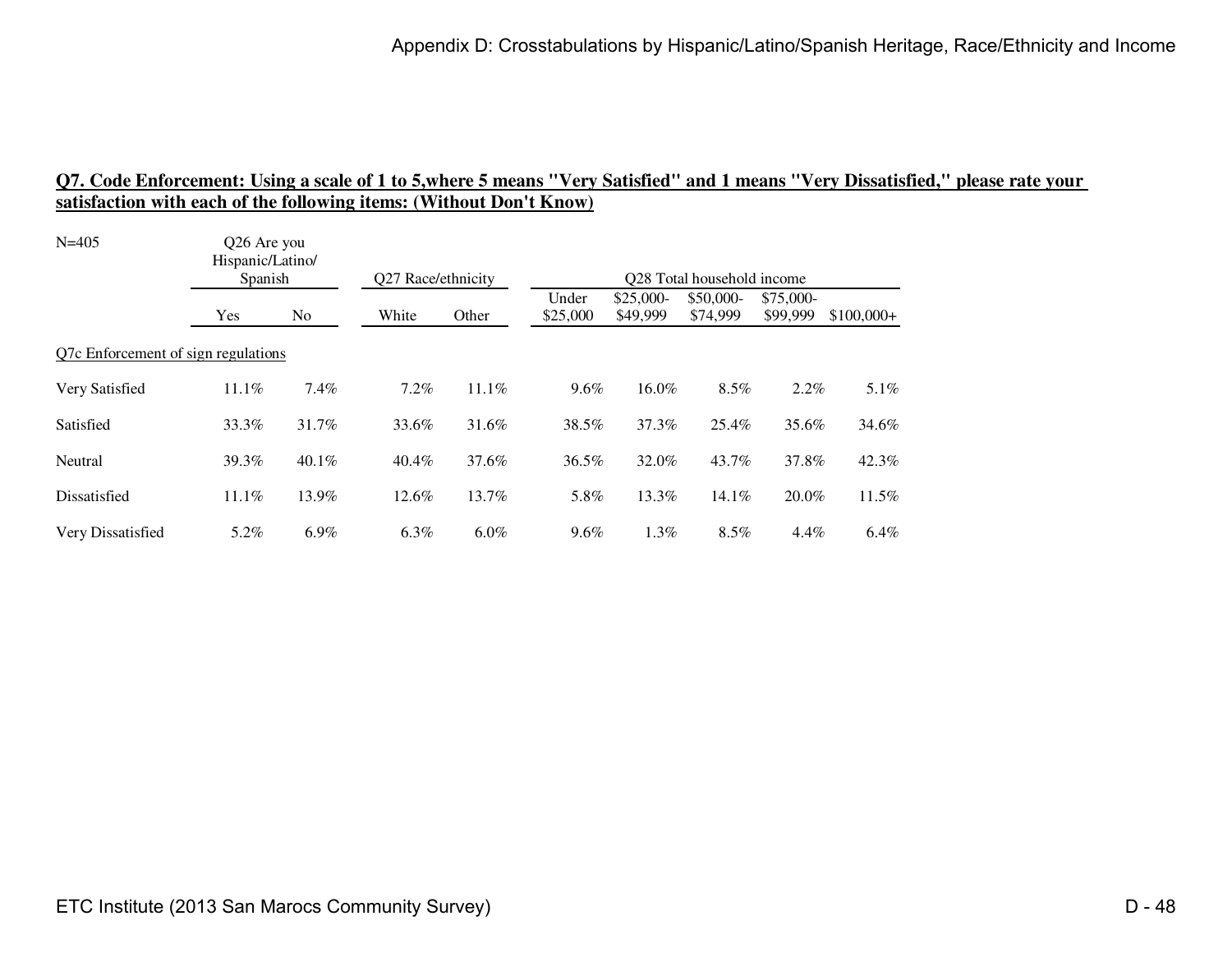| $N = 405$                   | Q26 Are you<br>Hispanic/Latino/<br>Spanish |                | Q27 Race/ethnicity |       | Q28 Total household income |                        |                       |                       |             |  |
|-----------------------------|--------------------------------------------|----------------|--------------------|-------|----------------------------|------------------------|-----------------------|-----------------------|-------------|--|
|                             | Yes                                        | N <sub>o</sub> | White              | Other | Under<br>\$25,000          | $$25,000-$<br>\$49,999 | \$50,000-<br>\$74,999 | \$75,000-<br>\$99,999 | $$100,000+$ |  |
| Q7d Enforcement of graffiti |                                            |                |                    |       |                            |                        |                       |                       |             |  |
| Very Satisfied              | 13.7%                                      | $7.7\%$        | 8.2%               | 13.8% | 11.3%                      | 18.4%                  | 9.3%                  | 4.8%                  | $3.9\%$     |  |
| Satisfied                   | 29.8%                                      | 28.5%          | 29.4%              | 27.5% | 28.3%                      | 31.6%                  | 25.3%                 | 23.8%                 | 36.4%       |  |
| Neutral                     | 33.6%                                      | 38.2%          | 38.5%              | 33.0% | 41.5%                      | 32.9%                  | $40.0\%$              | 35.7%                 | 27.3%       |  |
| Dissatisfied                | 16.8%                                      | 17.9%          | 17.7%              | 17.4% | $9.4\%$                    | 15.8%                  | 18.7%                 | 31.0%                 | 19.5%       |  |
| Very Dissatisfied           | $6.1\%$                                    | $7.7\%$        | $6.1\%$            | 8.3%  | $9.4\%$                    | $1.3\%$                | $6.7\%$               | 4.8%                  | 13.0%       |  |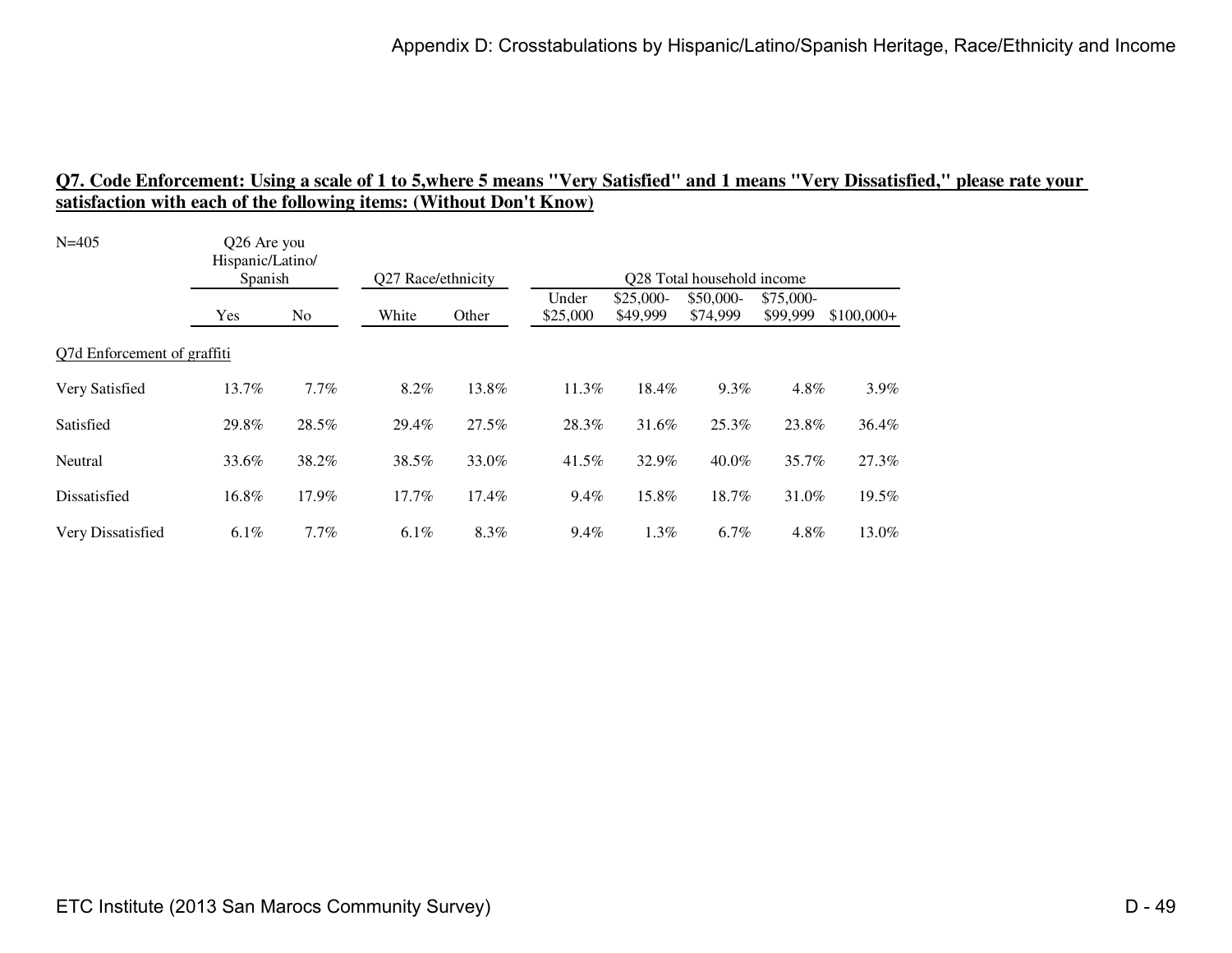### **Q8. Which TWO of the code enforcement services listed above do you think are most important for the City to provide? (Sum of Top Two Choices)**

| $N = 405$                                   | Q26 Are you<br>Hispanic/Latino/<br>Spanish |                | O <sub>27</sub> Race/<br>ethnicity |          | Q28 Total household income |                                                                          |       |          |                  |  |
|---------------------------------------------|--------------------------------------------|----------------|------------------------------------|----------|----------------------------|--------------------------------------------------------------------------|-------|----------|------------------|--|
|                                             | Yes                                        | N <sub>o</sub> | White                              | Other    |                            | Under \$25,000-\$50,000-\$75,000-<br>\$25,000 \$49,999 \$74,999 \$99,999 |       |          | \$100.<br>$000+$ |  |
| Q8 Sum of Top Two Choices                   |                                            |                |                                    |          |                            |                                                                          |       |          |                  |  |
| Clean-up of junk/debris private<br>property | 71.4%                                      | 69.7%          | 70.9%                              | 70.0%    | 67.7%                      | 67.8%                                                                    | 74.1% | 78.4%    | 64.1%            |  |
| Mowing of weeds/grass private<br>property   | 40.9%                                      | 37.8%          | 36.9%                              | 41.5%    | 45.2%                      | 42.2%                                                                    | 34.6% | 41.2%    | 30.4%            |  |
| Enforcement of sign regulations             | 25.3%                                      | 24.1%          | 24.6%                              | 24.6%    | 25.8%                      | 27.8%                                                                    | 23.5% | $17.6\%$ | 21.7%            |  |
| Enforcement of graffiti                     | 39.6%                                      | 34.0%          | 35.8%                              | 35.4%    | 32.3%                      | 35.6%                                                                    | 39.5% | $43.1\%$ | 33.7%            |  |
| None Chosen                                 | $9.1\%$                                    | 15.8%          | 14.6%                              | $11.5\%$ | $12.9\%$                   | $11.1\%$                                                                 | 13.6% | 7.8%     | 22.8%            |  |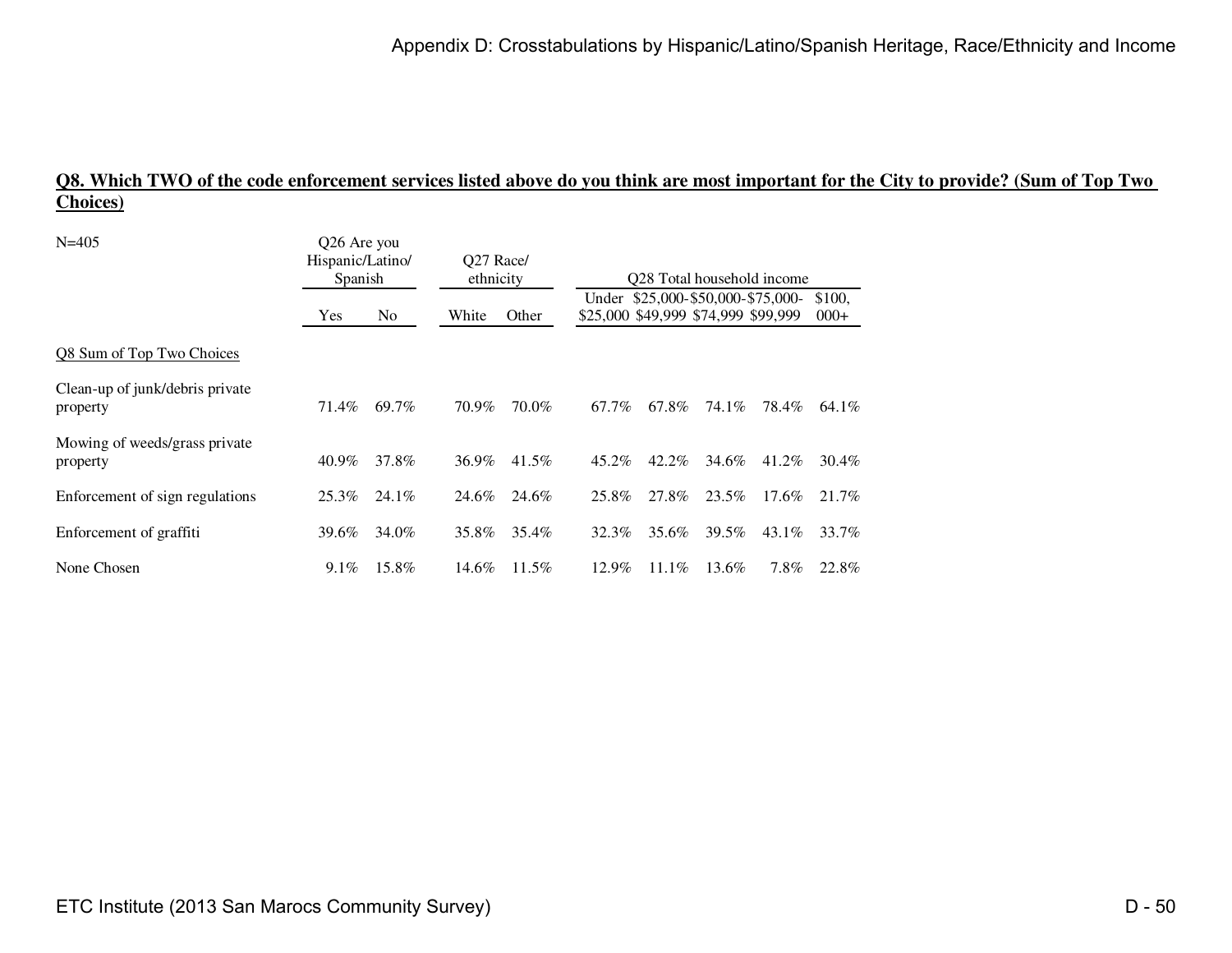| Hispanic/Latino/<br>Spanish |                | Q27 Race/ethnicity                                        |       | Q28 Total household income |                        |                       |                       |                                               |  |  |
|-----------------------------|----------------|-----------------------------------------------------------|-------|----------------------------|------------------------|-----------------------|-----------------------|-----------------------------------------------|--|--|
| <b>Yes</b>                  | N <sub>0</sub> | White                                                     | Other | Under<br>\$25,000          | $$25,000-$<br>\$49,999 | \$50,000-<br>\$74,999 | \$75,000-<br>\$99,999 | $$100,000+$                                   |  |  |
|                             |                |                                                           |       |                            |                        |                       |                       |                                               |  |  |
| $4.7\%$                     | 5.1%           | $4.6\%$                                                   | 5.5%  | $10.5\%$                   | $6.7\%$                | 3.9%                  |                       | $1.1\%$                                       |  |  |
| 32.0%                       | 39.3%          | 36.9%                                                     | 34.6% | 38.6%                      | $40.0\%$               | 33.8%                 |                       | 37.8%                                         |  |  |
| 26.0%                       | 21.8%          | 24.2%                                                     | 23.6% | 24.6%                      | 23.3%                  | 24.7%                 |                       | $21.1\%$                                      |  |  |
| 22.0%                       | 23.5%          | 22.7%                                                     | 23.6% | 10.5%                      | 17.8%                  | 24.7%                 |                       | 26.7%                                         |  |  |
| 15.3%                       | $10.3\%$       | 11.5%                                                     | 12.6% | 15.8%                      | 12.2%                  | 13.0%                 |                       | 13.3%                                         |  |  |
|                             |                | Q26 Are you<br>Q9a Maintenance of city street (Non TxDot) |       |                            |                        |                       |                       | $2.0\%$<br>34.0%<br>26.0%<br>30.0%<br>$8.0\%$ |  |  |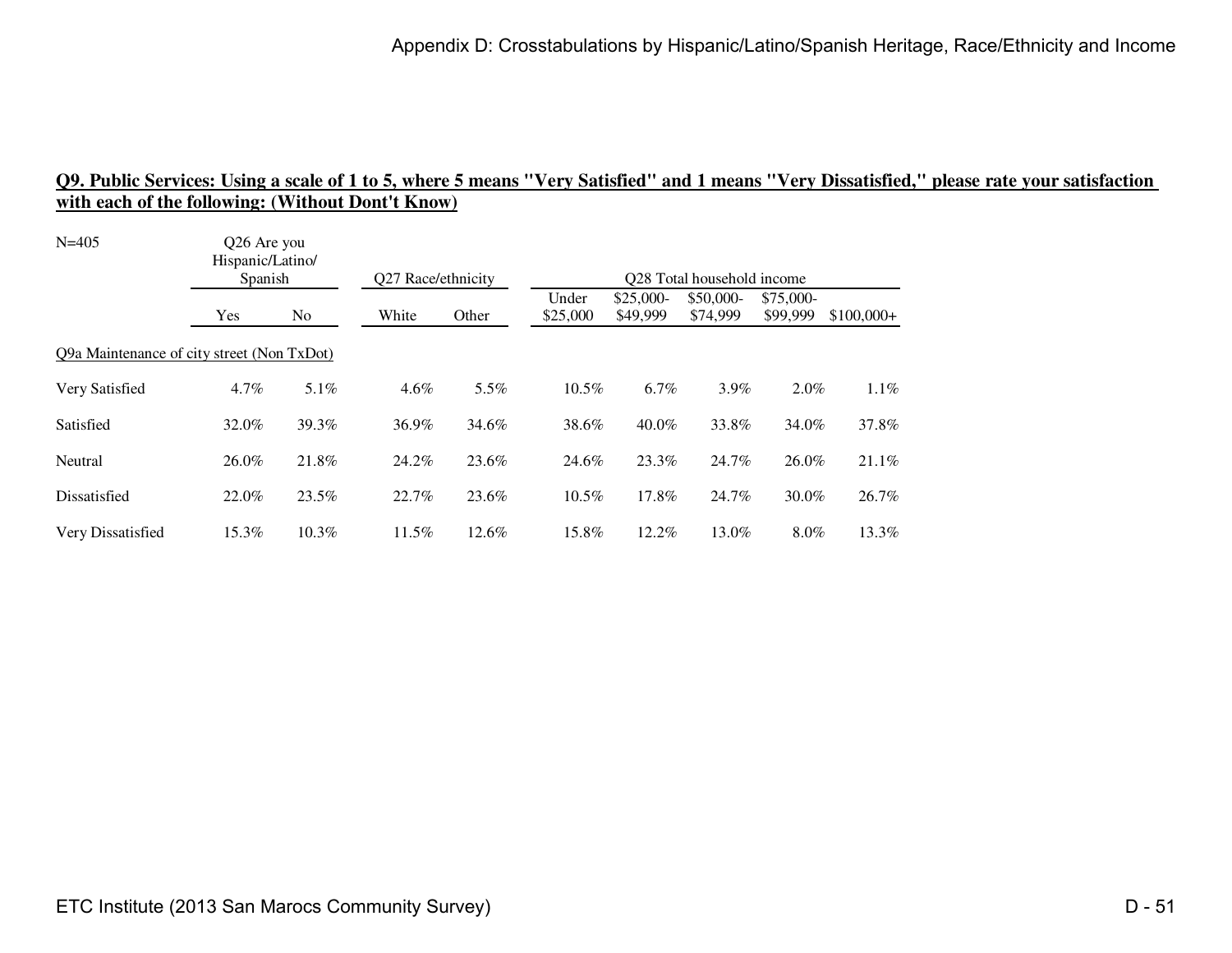| Hispanic/Latino/ |       |                                                                    |          |                    |                        |                       |                       |                                                                       |  |  |
|------------------|-------|--------------------------------------------------------------------|----------|--------------------|------------------------|-----------------------|-----------------------|-----------------------------------------------------------------------|--|--|
| Yes              | No.   | White                                                              | Other    | Under<br>\$25,000  | $$25,000-$<br>\$49,999 | \$50,000-<br>\$74,999 | \$75,000-<br>\$99,999 | $$100,000+$                                                           |  |  |
|                  |       |                                                                    |          |                    |                        |                       |                       |                                                                       |  |  |
| $6.6\%$          | 14.0% | 11.8%                                                              | $10.1\%$ | 14.0%              | 12.2%                  | $10.0\%$              |                       | 11.0%                                                                 |  |  |
| 32.2%            | 42.8% | 40.8%                                                              | 37.2%    | 36.8%              | 37.8%                  | 37.5%                 |                       | 36.3%                                                                 |  |  |
| 27.6%            | 16.1% | 19.8%                                                              | 21.7%    | 14.0%              | 23.3%                  | 18.8%                 |                       | 25.3%                                                                 |  |  |
| 20.4%            | 19.5% | 19.1%                                                              | 20.2%    | 22.8%              | 16.7%                  | 20.0%                 |                       | 20.9%                                                                 |  |  |
| 13.2%            | 7.6%  | 8.4%                                                               | 10.9%    | 12.3%              | $10.0\%$               | 13.8%                 |                       | $6.6\%$                                                               |  |  |
|                  |       | Q26 Are you<br>Spanish<br>Q9b Maintenance streets in neighborhoods |          | Q27 Race/ethnicity |                        |                       |                       | Q28 Total household income<br>7.8%<br>52.9%<br>19.6%<br>17.6%<br>2.0% |  |  |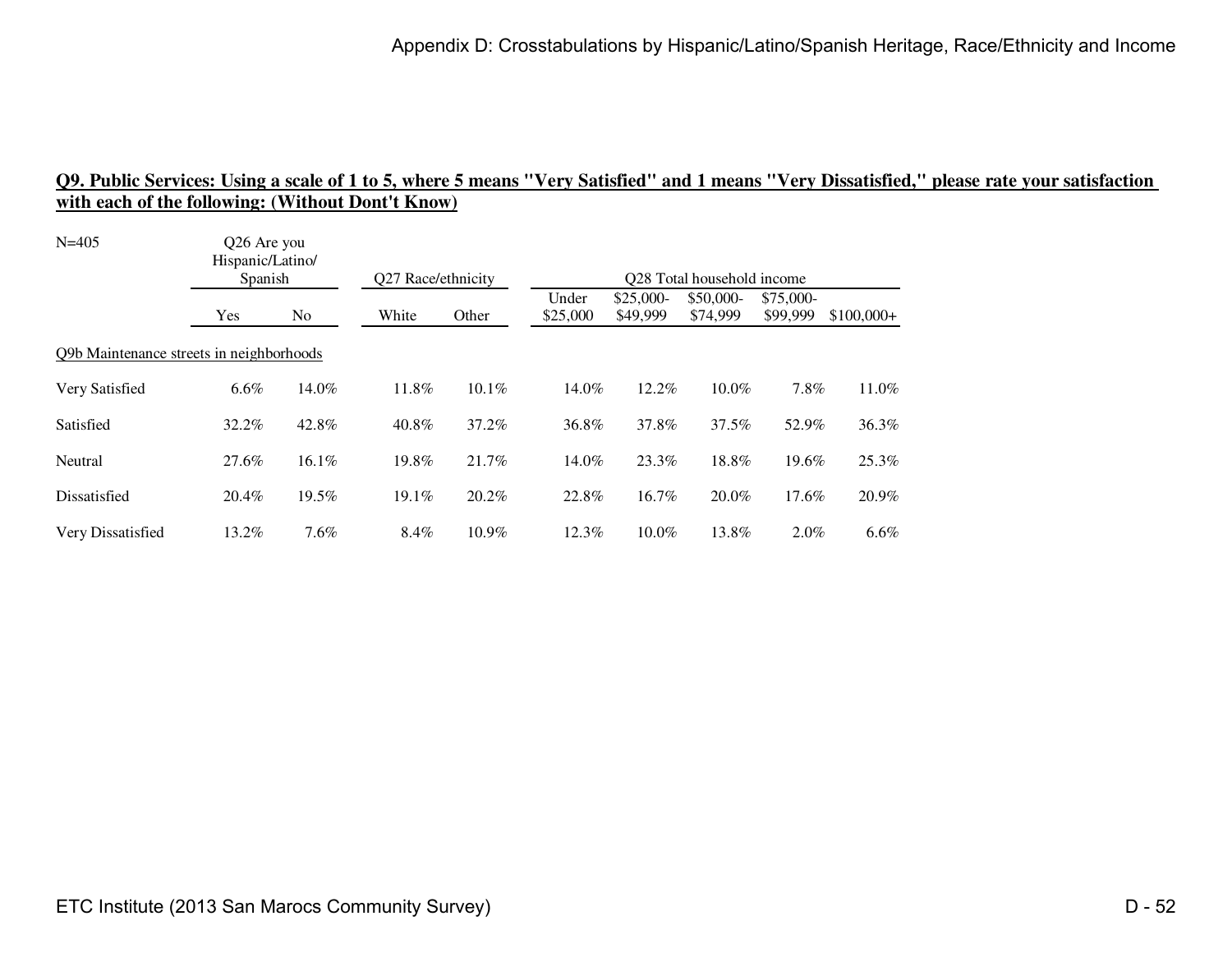| $N = 405$                             | O <sub>26</sub> Are you<br>Hispanic/Latino/<br>Spanish |       | Q27 Race/ethnicity |       | Q28 Total household income |                        |                       |                       |             |  |  |
|---------------------------------------|--------------------------------------------------------|-------|--------------------|-------|----------------------------|------------------------|-----------------------|-----------------------|-------------|--|--|
|                                       | Yes                                                    | No    | White              | Other | Under<br>\$25,000          | $$25,000-$<br>\$49,999 | \$50,000-<br>\$74,999 | \$75,000-<br>\$99,999 | $$100,000+$ |  |  |
| Q9c Timing of traffic signals in City |                                                        |       |                    |       |                            |                        |                       |                       |             |  |  |
| Very Satisfied                        | 7.3%                                                   | 4.7%  | $4.6\%$            | 7.8%  | 12.3%                      | 6.7%                   | 5.0%                  | 2.0%                  | 2.2%        |  |  |
| Satisfied                             | 28.5%                                                  | 31.8% | 30.5%              | 30.5% | 35.1%                      | 37.1%                  | 25.0%                 | 27.5%                 | 29.7%       |  |  |
| Neutral                               | 25.2%                                                  | 21.2% | 23.3%              | 21.9% | $12.3\%$                   | 21.3%                  | 27.5%                 | 23.5%                 | 23.1%       |  |  |
| Dissatisfied                          | 24.5%                                                  | 25.8% | 25.6%              | 24.2% | 21.1%                      | 20.2%                  | 23.8%                 | 33.3%                 | 29.7%       |  |  |
| Very Dissatisfied                     | 14.6%                                                  | 16.5% | 16.0%              | 15.6% | 19.3%                      | 14.6%                  | 18.8%                 | 13.7%                 | 15.4%       |  |  |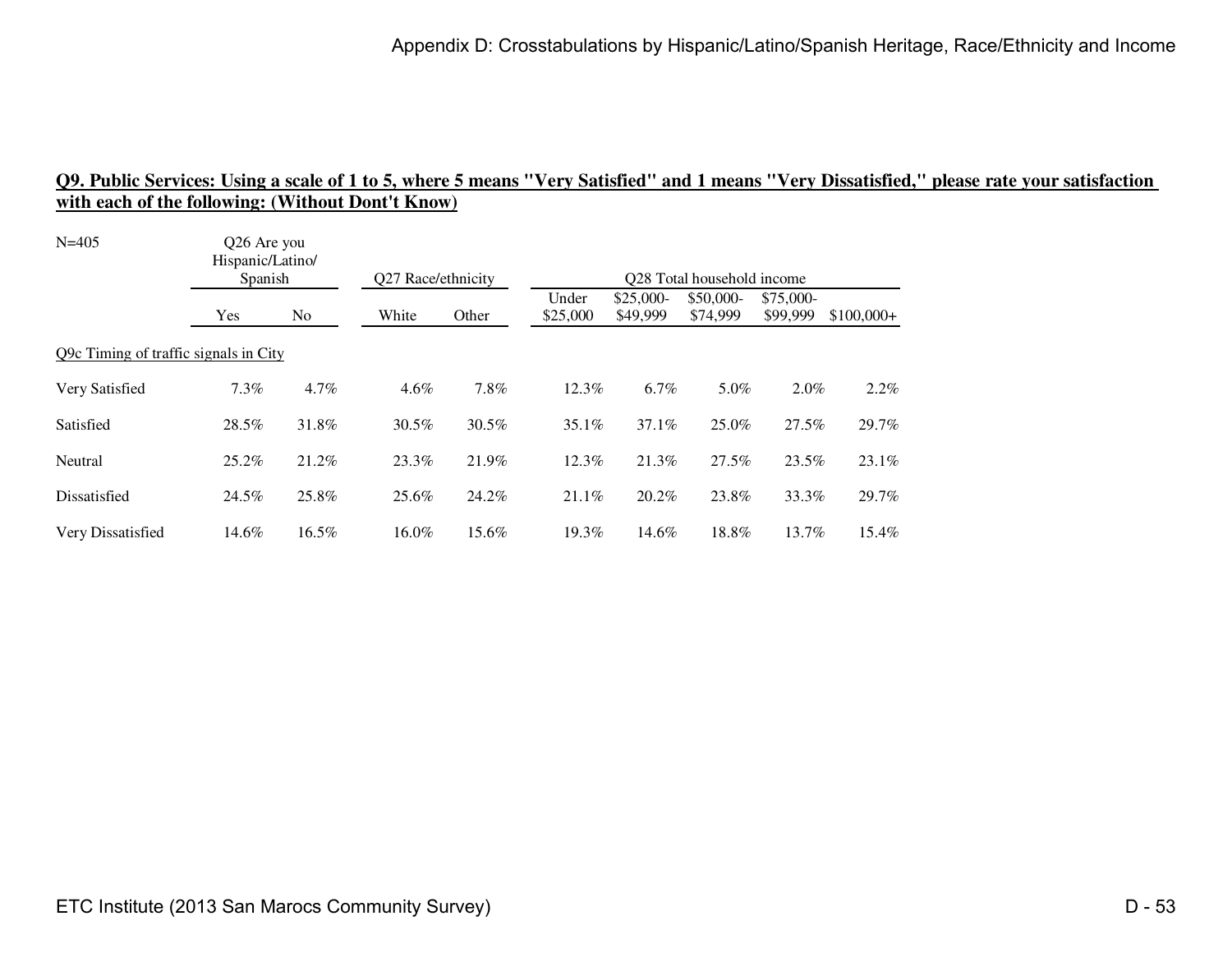| Hispanic/Latino/ |         | Q27 Race/ethnicity                                               |       | Q28 Total household income |                        |                       |                       |             |  |
|------------------|---------|------------------------------------------------------------------|-------|----------------------------|------------------------|-----------------------|-----------------------|-------------|--|
| Yes              | No      | White                                                            | Other | Under<br>\$25,000          | $$25,000-$<br>\$49,999 | \$50,000-<br>\$74,999 | \$75,000-<br>\$99,999 | $$100,000+$ |  |
|                  |         |                                                                  |       |                            |                        |                       |                       |             |  |
| 10.7%            | 11.0%   | 10.3%                                                            | 12.6% | 15.8%                      | 13.6%                  | 12.7%                 | 7.8%                  | 5.6%        |  |
| 41.6%            | 46.2%   | 44.1%                                                            | 47.2% | $42.1\%$                   | 52.3%                  | 36.7%                 | 49.0%                 | 40.0%       |  |
| 26.8%            | 30.5%   | 32.2%                                                            | 23.6% | 22.8%                      | 25.0%                  | 34.2%                 | 27.5%                 | 36.7%       |  |
| $14.1\%$         | 8.1%    | $9.2\%$                                                          | 10.2% | 10.5%                      | 6.8%                   | 15.2%                 | 7.8%                  | 8.9%        |  |
| 6.7%             | $4.2\%$ | 4.2%                                                             | 6.3%  | 8.8%                       | 2.3%                   | 1.3%                  | 7.8%                  | 8.9%        |  |
|                  |         | Q26 Are you<br>Spanish<br>Q9d Mowing/trimming along City streets |       |                            |                        |                       |                       |             |  |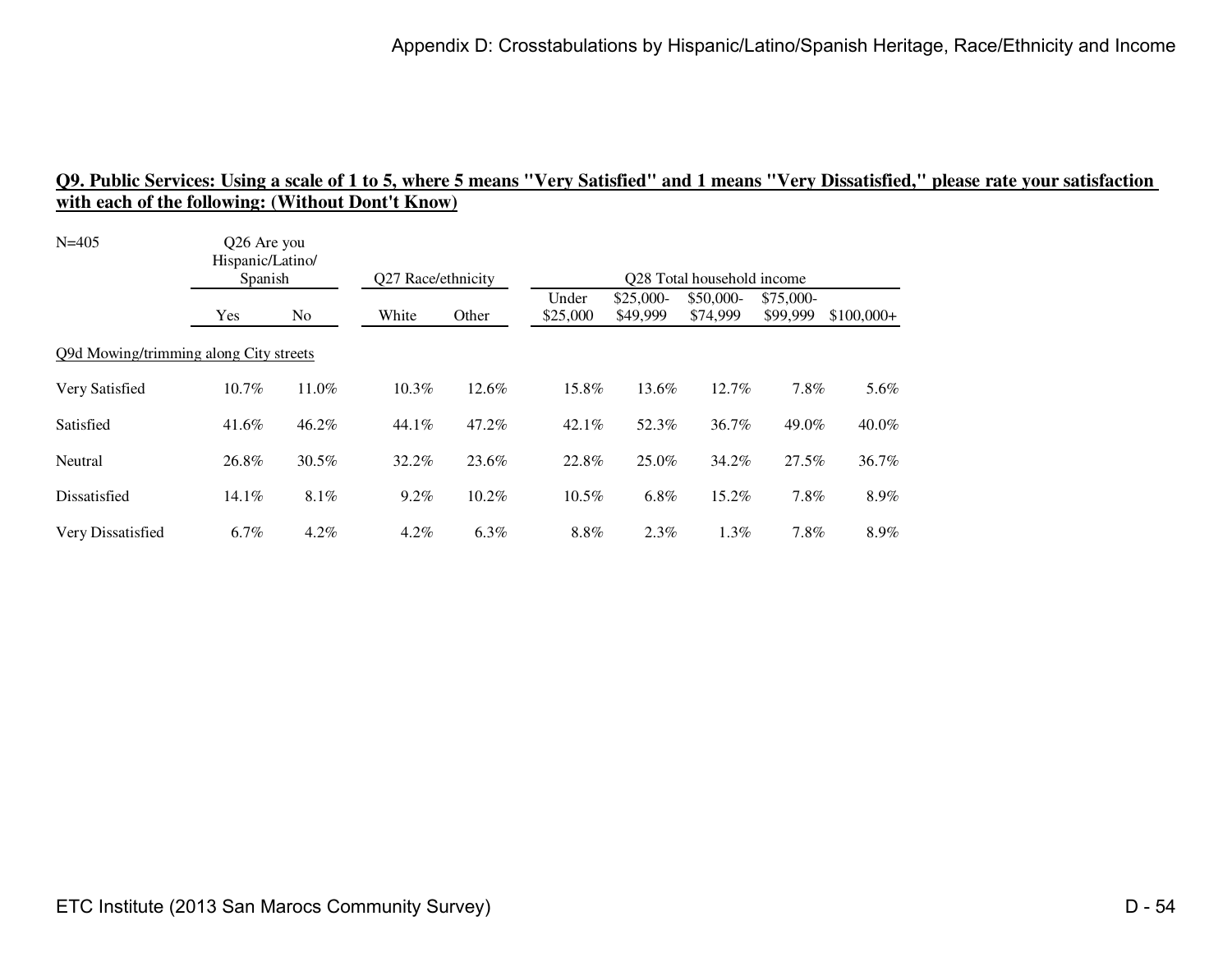| $N = 405$                               | Q26 Are you<br>Hispanic/Latino/<br>Spanish |                | Q27 Race/ethnicity |         | Q28 Total household income |                        |                       |                       |             |  |  |
|-----------------------------------------|--------------------------------------------|----------------|--------------------|---------|----------------------------|------------------------|-----------------------|-----------------------|-------------|--|--|
|                                         | <b>Yes</b>                                 | N <sub>o</sub> | White              | Other   | Under<br>\$25,000          | $$25,000-$<br>\$49,999 | \$50,000-<br>\$74,999 | \$75,000-<br>\$99,999 | $$100,000+$ |  |  |
| Q9e Cleanliness of streets/public areas |                                            |                |                    |         |                            |                        |                       |                       |             |  |  |
| Very Satisfied                          | $9.2\%$                                    | $9.7\%$        | $9.9\%$            | 7.8%    | 17.2%                      | 13.3%                  | 3.8%                  | 7.8%                  | $5.5\%$     |  |  |
| Satisfied                               | 43.4%                                      | 47.9%          | 46.9%              | 47.3%   | 39.7%                      | 51.1%                  | 51.3%                 | 49.0%                 | 40.7%       |  |  |
| Neutral                                 | 29.6%                                      | 25.0%          | 26.7%              | 26.4%   | 22.4%                      | 24.4%                  | 27.5%                 | 25.5%                 | 30.8%       |  |  |
| Dissatisfied                            | 14.5%                                      | 13.6%          | 13.0%              | 14.7%   | 15.5%                      | 11.1%                  | 13.8%                 | 13.7%                 | 16.5%       |  |  |
| Very Dissatisfied                       | $3.3\%$                                    | 3.8%           | $3.4\%$            | $3.9\%$ | 5.2%                       | $0.0\%$                | 3.8%                  | 3.9%                  | $6.6\%$     |  |  |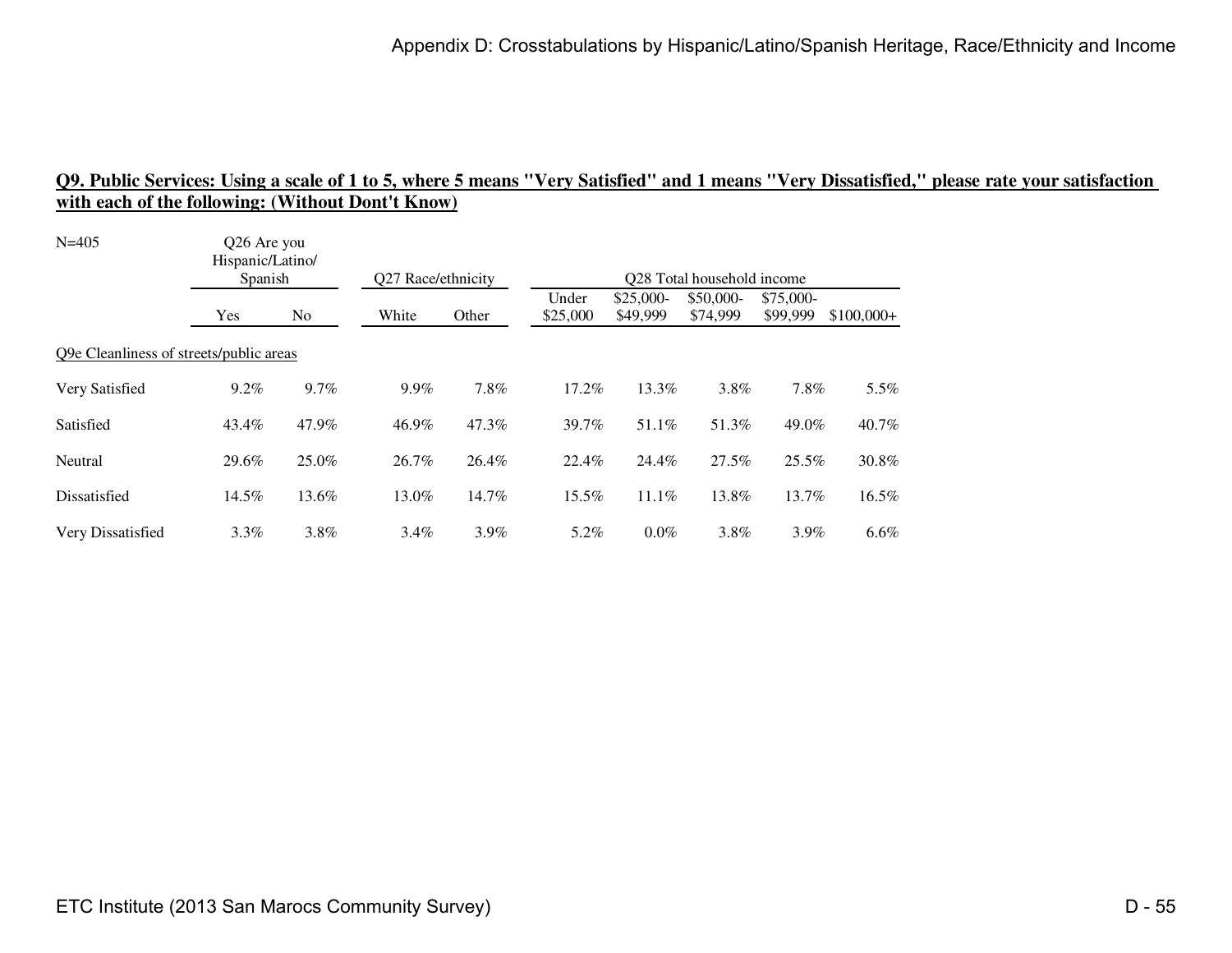| Hispanic/Latino/ |       |                                                                   |         |                    |                        |                       |                       |                            |  |  |
|------------------|-------|-------------------------------------------------------------------|---------|--------------------|------------------------|-----------------------|-----------------------|----------------------------|--|--|
| Yes              | No.   | White                                                             | Other   | Under<br>\$25,000  | $$25,000-$<br>\$49,999 | \$50,000-<br>\$74,999 | \$75,000-<br>\$99,999 | $$100,000+$                |  |  |
|                  |       |                                                                   |         |                    |                        |                       |                       |                            |  |  |
| $6.8\%$          | 6.3%  | $6.0\%$                                                           | $7.5\%$ | $9.1\%$            | 8.4%                   | 3.8%                  | $2.1\%$               | 5.6%                       |  |  |
| 32.2%            | 39.3% | 36.5%                                                             | 35.8%   | 30.9%              | 38.6%                  | 39.7%                 | 31.3%                 | 38.2%                      |  |  |
| 32.2%            | 30.8% | 32.9%                                                             | 30.0%   | 27.3%              | 33.7%                  | 35.9%                 | 33.3%                 | 30.3%                      |  |  |
| 21.2%            | 18.3% | 19.4%                                                             | 18.3%   | 23.6%              | 16.9%                  | 15.4%                 | 27.1%                 | 18.0%                      |  |  |
| $7.5\%$          | 5.4%  | 5.2%                                                              | 8.3%    | $9.1\%$            | $2.4\%$                | $5.1\%$               | $6.3\%$               | $7.9\%$                    |  |  |
|                  |       | Q26 Are you<br>Spanish<br>Q9f Cleanliness of creeks/open channels |         | Q27 Race/ethnicity |                        |                       |                       | Q28 Total household income |  |  |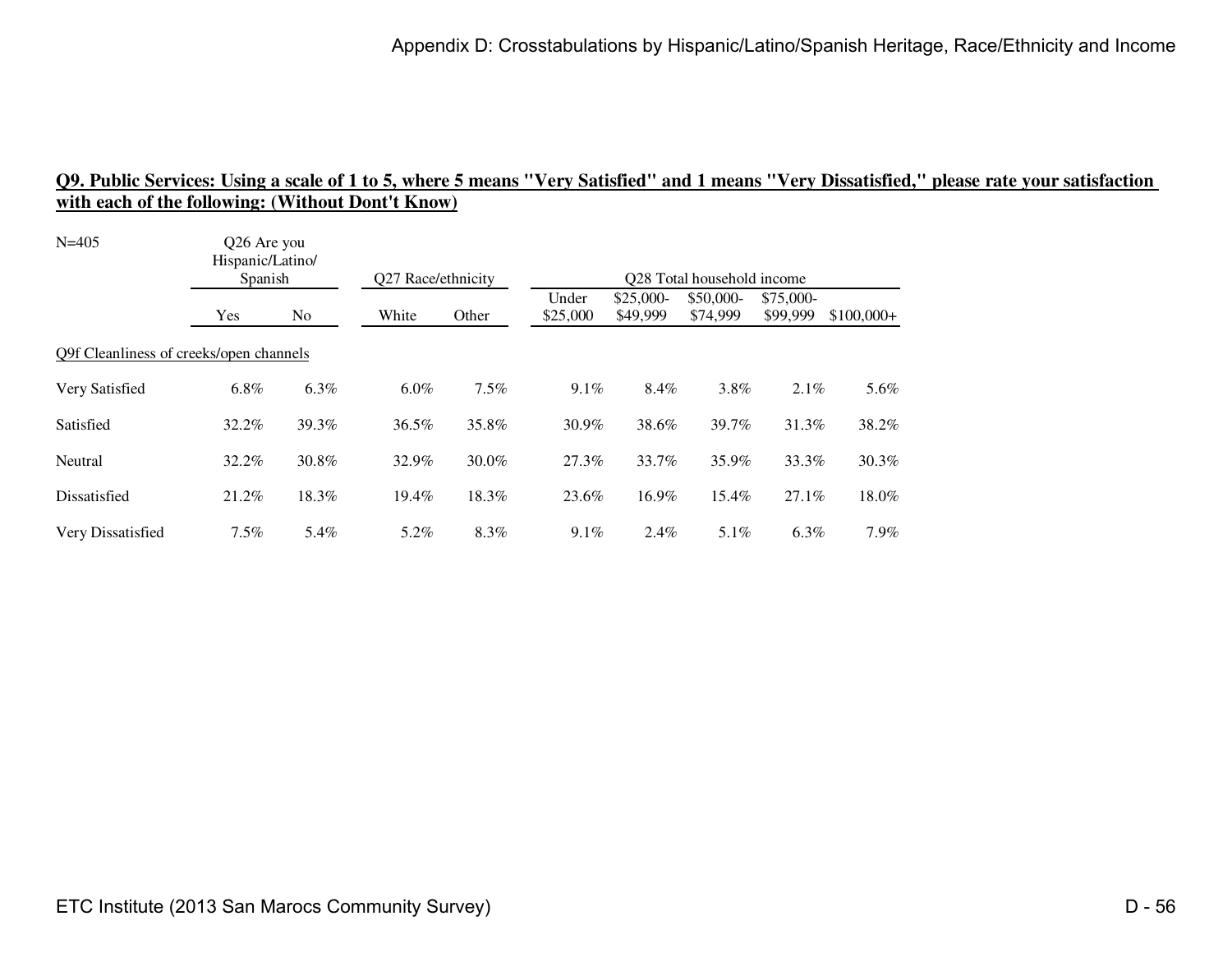| Hispanic/Latino/ |         | Q27 Race/ethnicity                                               |         | Q28 Total household income |                        |                       |                       |             |  |
|------------------|---------|------------------------------------------------------------------|---------|----------------------------|------------------------|-----------------------|-----------------------|-------------|--|
| Yes              | No      | White                                                            | Other   | Under<br>\$25,000          | $$25,000-$<br>\$49,999 | \$50,000-<br>\$74,999 | \$75,000-<br>\$99,999 | $$100,000+$ |  |
|                  |         |                                                                  |         |                            |                        |                       |                       |             |  |
| 5.3%             | $3.4\%$ | $3.1\%$                                                          | $6.2\%$ | 12.1%                      | 5.7%                   | 1.3%                  | $0.0\%$               | $3.3\%$     |  |
| 30.5%            | 29.6%   | 28.3%                                                            | 32.6%   | 36.2%                      | 34.5%                  | 22.8%                 | 27.5%                 | 26.4%       |  |
| 29.8%            | 29.2%   | 32.6%                                                            | 24.8%   | 27.6%                      | 29.9%                  | 38.0%                 | 35.3%                 | 23.1%       |  |
| 24.5%            | 25.3%   | 26.0%                                                            | 22.5%   | 13.8%                      | 24.1%                  | 30.4%                 | 25.5%                 | 25.3%       |  |
| 9.9%             | 12.4%   | 10.1%                                                            | 14.0%   | $10.3\%$                   | 5.7%                   | 7.6%                  | 11.8%                 | 22.0%       |  |
|                  |         | Q26 Are you<br>Spanish<br>Q9g Condition of sidewalks in the City |         |                            |                        |                       |                       |             |  |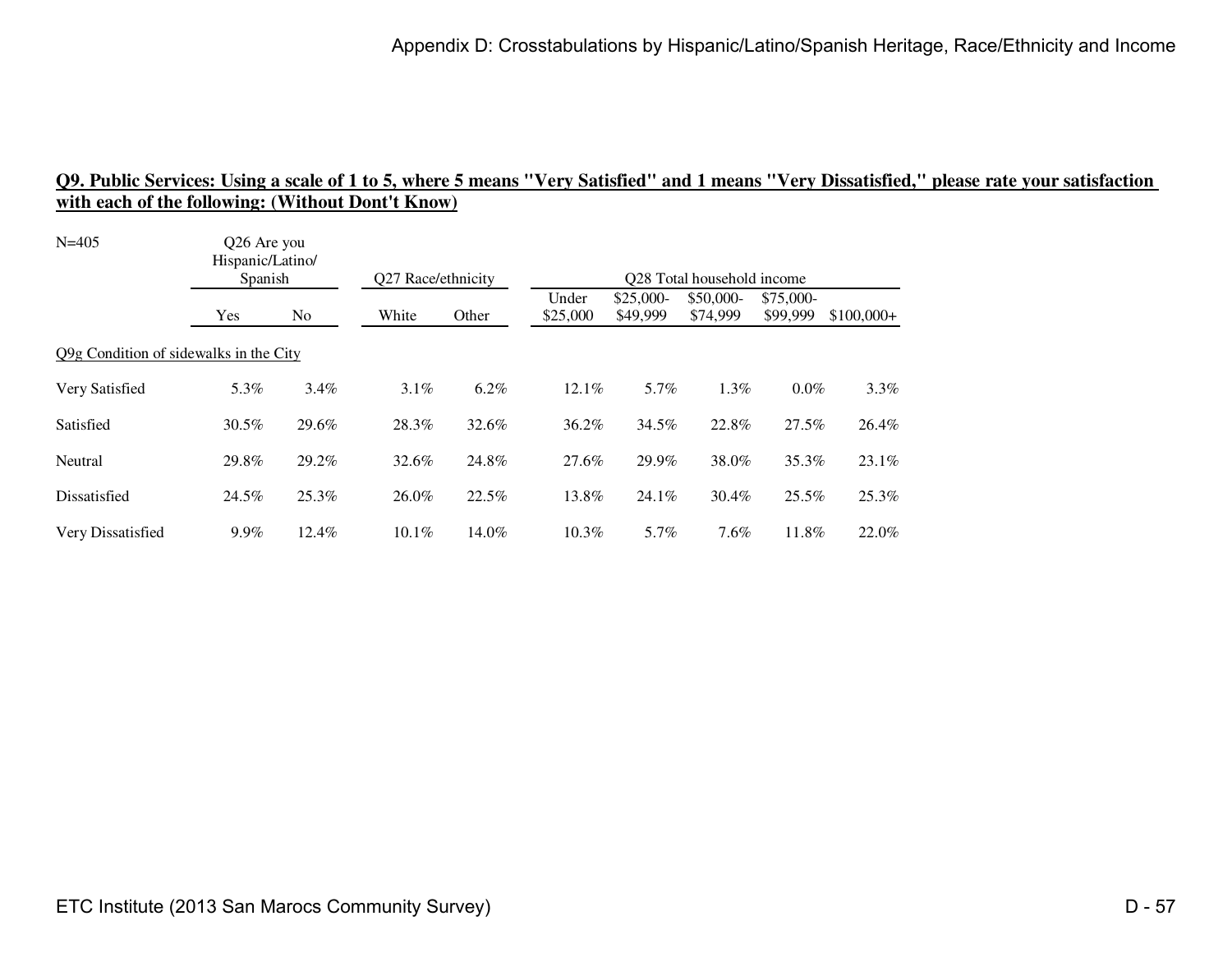| Hispanic/Latino/               |       |                                    |       |                    |                        |                       |                       |                                                                        |  |  |
|--------------------------------|-------|------------------------------------|-------|--------------------|------------------------|-----------------------|-----------------------|------------------------------------------------------------------------|--|--|
| Yes                            | No    | White                              | Other | Under<br>\$25,000  | $$25,000-$<br>\$49,999 | \$50,000-<br>\$74,999 | \$75,000-<br>\$99,999 | $$100,000+$                                                            |  |  |
| Q9h Availability of bike lanes |       |                                    |       |                    |                        |                       |                       |                                                                        |  |  |
| $9.0\%$                        | 6.2%  | $6.1\%$                            | 10.4% | 15.7%              | 8.6%                   | 5.6%                  |                       | $6.1\%$                                                                |  |  |
| $30.1\%$                       | 23.7% | 24.3%                              | 28.7% | $43.1\%$           | 28.4%                  | 19.7%                 |                       | 22.0%                                                                  |  |  |
| $30.1\%$                       | 34.6% | 34.8%                              | 28.7% | 23.5%              | 33.3%                  | 38.0%                 |                       | 32.9%                                                                  |  |  |
| 19.5%                          | 20.4% | 20.4%                              | 19.1% | 5.9%               | 19.8%                  | 16.9%                 |                       | 25.6%                                                                  |  |  |
| 11.3%                          | 15.2% | 14.3%                              | 13.0% | 11.8%              | 9.9%                   | 19.7%                 |                       | 13.4%                                                                  |  |  |
|                                |       | O <sub>26</sub> Are you<br>Spanish |       | Q27 Race/ethnicity |                        |                       |                       | Q28 Total household income<br>2.4%<br>23.8%<br>31.0%<br>26.2%<br>16.7% |  |  |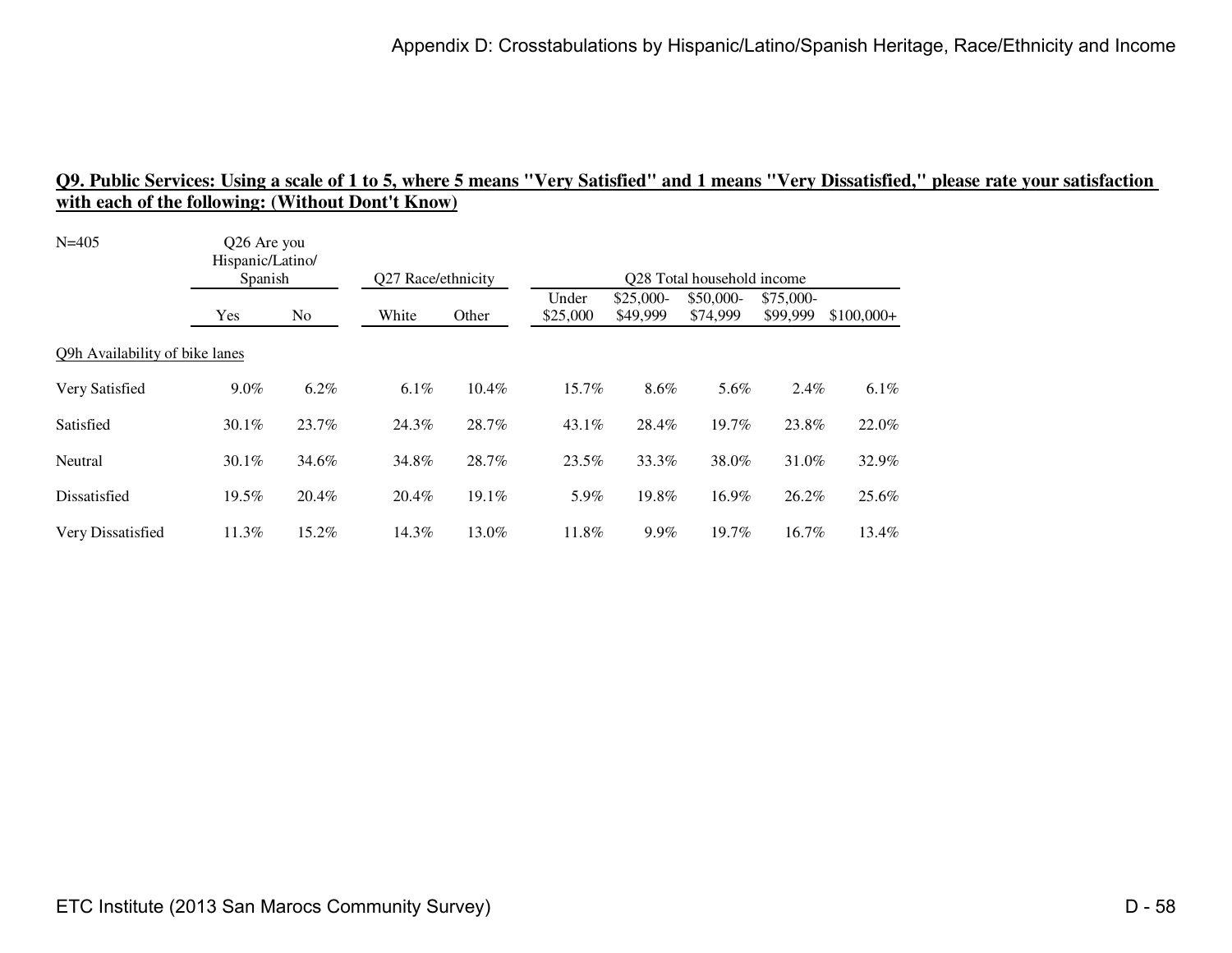| Hispanic/Latino/<br>Spanish |          | Q27 Race/ethnicity                                     |       | Q28 Total household income |                        |                       |                       |             |  |
|-----------------------------|----------|--------------------------------------------------------|-------|----------------------------|------------------------|-----------------------|-----------------------|-------------|--|
| Yes                         | No       | White                                                  | Other | Under<br>\$25,000          | $$25,000-$<br>\$49,999 | \$50,000-<br>\$74,999 | \$75,000-<br>\$99,999 | $$100,000+$ |  |
|                             |          |                                                        |       |                            |                        |                       |                       |             |  |
| 13.8%                       | 16.3%    | 15.9%                                                  | 14.7% | 14.3%                      | 22.1%                  | $13.1\%$              | 16.3%                 | 11.6%       |  |
| 42.3%                       | 36.6%    | 36.4%                                                  | 44.1% | 31.0%                      | 45.6%                  | 32.8%                 | 41.9%                 | 39.1%       |  |
| 35.8%                       | $40.1\%$ | $40.5\%$                                               | 35.3% | 45.2%                      | 27.9%                  | 42.6%                 | 39.5%                 | $40.6\%$    |  |
| 4.9%                        | 4.1%     | $4.6\%$                                                | 2.9%  | $0.0\%$                    | 4.4%                   | 4.9%                  | 2.3%                  | 7.2%        |  |
| $3.3\%$                     | 2.9%     | $2.6\%$                                                | 2.9%  | $9.5\%$                    | $0.0\%$                | 6.6%                  | $0.0\%$               | 1.4%        |  |
|                             |          | Q26 Are you<br>Q9i Level of usefulness city e-services |       |                            |                        |                       |                       |             |  |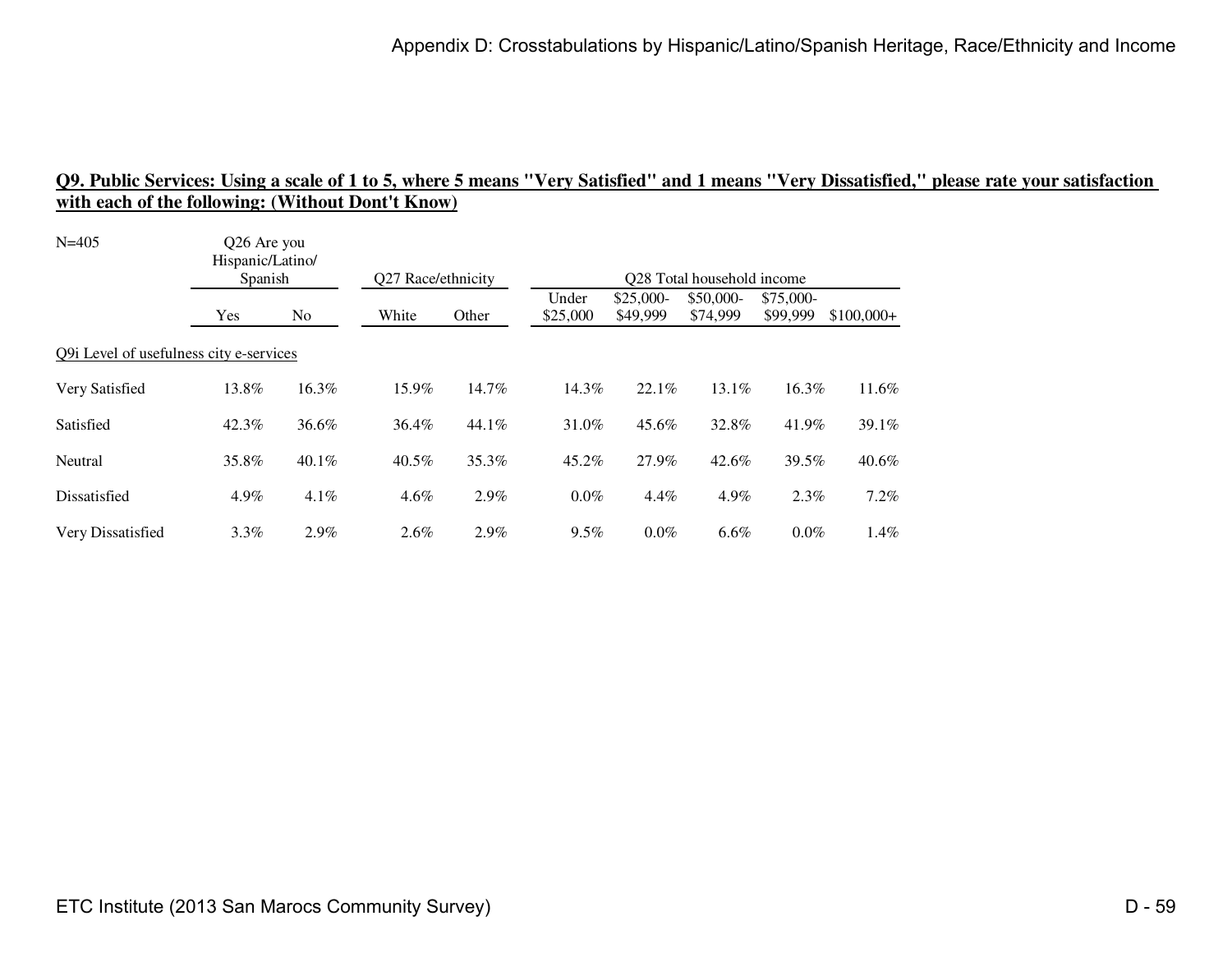| Hispanic/Latino/<br>Spanish                 |         | Q27 Race/ethnicity |       | Q28 Total household income |                        |                       |                       |                                         |  |
|---------------------------------------------|---------|--------------------|-------|----------------------------|------------------------|-----------------------|-----------------------|-----------------------------------------|--|
| Yes                                         | No      | White              | Other | Under<br>\$25,000          | $$25,000-$<br>\$49,999 | \$50,000-<br>\$74,999 | \$75,000-<br>\$99,999 | $$100,000+$                             |  |
| Q9 <i>i</i> Reliability of Electric service |         |                    |       |                            |                        |                       |                       |                                         |  |
| 19.7%                                       | 32.9%   | 31.7%              | 19.8% | 25.9%                      | 25.0%                  | $35.1\%$              |                       | 25.9%                                   |  |
| 57.1%                                       | 43.7%   | 45.5%              | 56.3% | 57.4%                      | 46.6%                  | 46.8%                 |                       | 47.1%                                   |  |
| 19.0%                                       | 16.7%   | 16.7%              | 19.0% | $9.3\%$                    | 22.7%                  | 15.6%                 |                       | 22.4%                                   |  |
| 2.0%                                        | 6.3%    | 5.7%               | 2.4%  | 3.7%                       | 5.7%                   | 2.6%                  |                       | 3.5%                                    |  |
| $2.0\%$                                     | $0.5\%$ | 0.4%               | 2.4%  | 3.7%                       | $0.0\%$                | 0.0%                  |                       | $1.2\%$                                 |  |
|                                             |         | Q26 Are you        |       |                            |                        |                       |                       | 31.9%<br>44.7%<br>14.9%<br>6.4%<br>2.1% |  |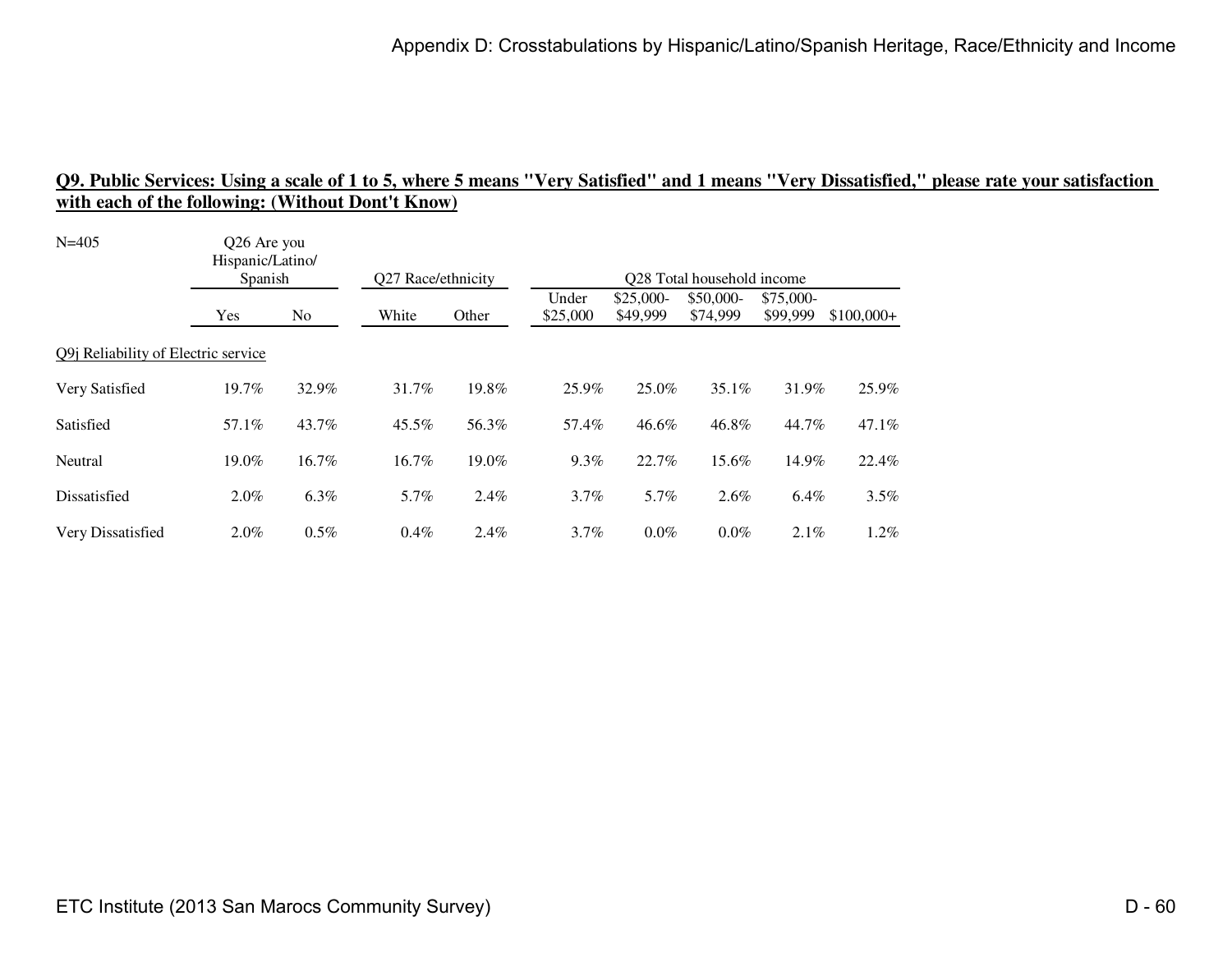| Hispanic/Latino/<br>Spanish |       |                                                     |         | Q28 Total household income |                        |                       |                       |             |  |  |
|-----------------------------|-------|-----------------------------------------------------|---------|----------------------------|------------------------|-----------------------|-----------------------|-------------|--|--|
| Yes                         | No    | White                                               | Other   | Under<br>\$25,000          | $$25,000-$<br>\$49,999 | \$50,000-<br>\$74,999 | \$75,000-<br>\$99,999 | $$100,000+$ |  |  |
|                             |       |                                                     |         |                            |                        |                       |                       |             |  |  |
| $9.3\%$                     | 13.9% | 14.0%                                               | 7.9%    | 14.3%                      | 15.9%                  | 12.7%                 | 14.0%                 | $9.0\%$     |  |  |
| 42.7%                       | 38.1% | 37.7%                                               | 46.5%   | 42.9%                      | 43.2%                  | 31.6%                 | 46.0%                 | 38.2%       |  |  |
| 24.0%                       | 29.4% | 29.2%                                               | 22.0%   | 21.4%                      | 20.5%                  | 30.4%                 | 24.0%                 | 34.8%       |  |  |
| 20.7%                       | 12.1% | 12.8%                                               | 20.5%   | 10.7%                      | 15.9%                  | 20.3%                 | 12.0%                 | 14.6%       |  |  |
| 3.3%                        | 6.5%  | 6.2%                                                | $3.1\%$ | 10.7%                      | $4.5\%$                | $5.1\%$               | $4.0\%$               | $3.4\%$     |  |  |
|                             |       | Q26 Are you<br>Q9k Adequacy of City street lighting |         | Q27 Race/ethnicity         |                        |                       |                       |             |  |  |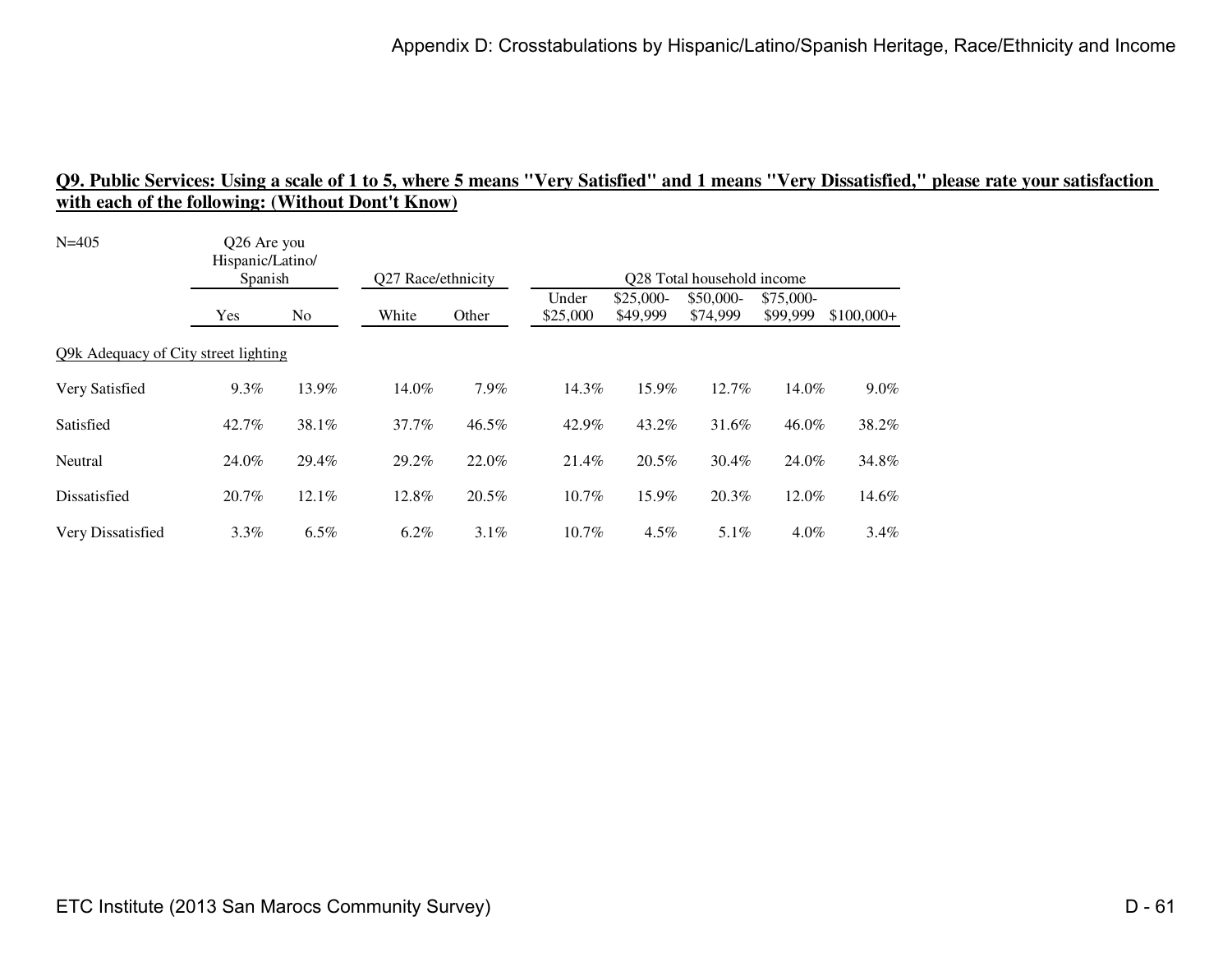### **Q10. Which THREE of the public services listed above do you think are most important for the City to provide? (Sum of Top Three Choices)**

| $N = 405$                                    | Q26 Are you<br>Hispanic/Latino/<br>Spanish |       | Q27 Race/<br>ethnicity |       | Q28 Total household income<br>Under \$25,000-\$50,000-\$75,000- |                                     |       |       |                  |
|----------------------------------------------|--------------------------------------------|-------|------------------------|-------|-----------------------------------------------------------------|-------------------------------------|-------|-------|------------------|
|                                              | Yes                                        | No    | White                  | Other |                                                                 | \$25,000 \$49,999 \$74,999 \$99,999 |       |       | \$100,<br>$000+$ |
| Q10 Sum of Top Choices                       |                                            |       |                        |       |                                                                 |                                     |       |       |                  |
| Maintenance of major City streets            | 61.0%                                      | 62.2% | 64.2%                  | 57.7% | 54.8%                                                           | 54.4%                               | 61.7% | 64.7% | 71.7%            |
| Maintenance streets your<br>neighborhood     | 40.3%                                      | 23.7% | 24.6%                  | 40.0% | 38.7%                                                           | 28.9%                               | 27.2% | 21.6% | 27.2%            |
| Timing of traffic signals                    | 26.6%                                      | 27.0% | 26.1%                  | 29.2% | 24.2%                                                           | 28.9%                               | 24.7% | 33.3% | 25.0%            |
| Mowing/trimming along City<br>streets        | 15.6%                                      | 10.8% | 11.6%                  | 13.8% | 17.7%                                                           | 13.3%                               | 7.4%  | 17.6% | 9.8%             |
| Cleanliness of streets/other<br>public areas | 30.5%                                      | 36.5% | 36.6%                  | 31.5% | 37.1%                                                           | 34.4%                               | 38.3% | 31.4% | 31.5%            |
| Cleanliness of creeks/open<br>channels       | 22.1%                                      | 17.4% | 19.0%                  | 17.7% | 19.4%                                                           | 22.2%                               | 14.8% | 29.4% | $14.1\%$         |
| Condition of sidewalks in the City           | 15.6%                                      | 22.4% | 19.8%                  | 19.2% | 12.9%                                                           | 17.8%                               | 28.4% | 19.6% | 18.5%            |
| Availability of bike lanes                   | 11.7%                                      | 14.5% | 12.7%                  | 14.6% | 8.1%                                                            | 14.4%                               | 12.3% | 15.7% | 16.3%            |
| Level of usefulness of City e-<br>services   | 3.2%                                       | 2.1%  | 1.9%                   | 3.8%  | 3.2%                                                            | 1.1%                                | 2.5%  | 3.9%  | 2.2%             |
| Reliability of Electric service              | 25.3%                                      | 39.8% | 38.8%                  | 25.4% | 27.4%                                                           | 34.4%                               | 42.0% | 39.2% | 28.3%            |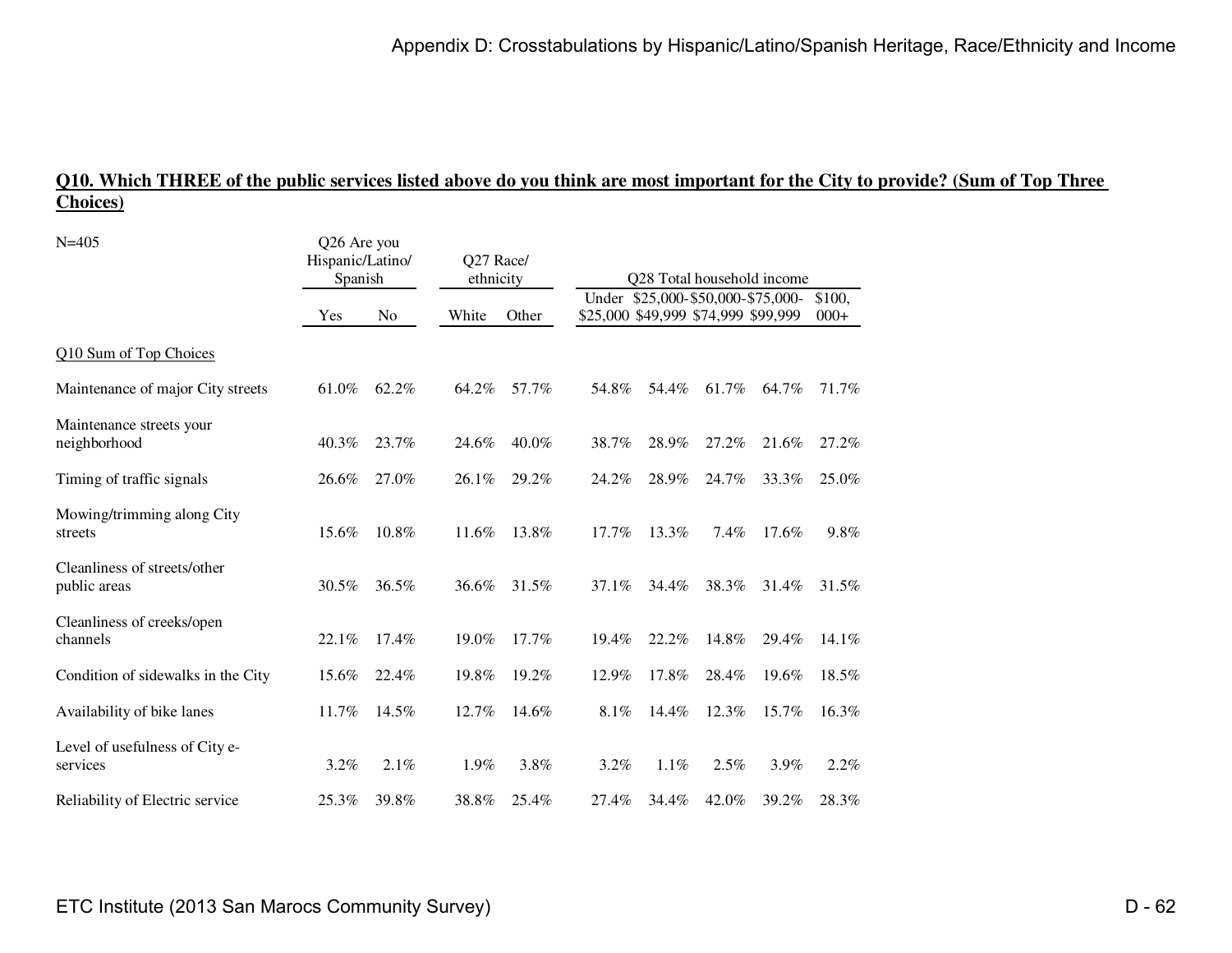### **Q10. Which THREE of the public services listed above do you think are most important for the City to provide? (Sum of Top Three Choices)**

| $N = 405$                        | Q26 Are you<br>Hispanic/Latino/<br>Spanish |                |         | O <sub>27</sub> Race/<br>ethnicity |       | O <sub>28</sub> Total household income |                                     |                                   |                  |  |
|----------------------------------|--------------------------------------------|----------------|---------|------------------------------------|-------|----------------------------------------|-------------------------------------|-----------------------------------|------------------|--|
|                                  | Yes                                        | N <sub>0</sub> | White   | Other                              |       |                                        | \$25,000 \$49,999 \$74,999 \$99,999 | Under \$25,000-\$50,000-\$75,000- | \$100.<br>$000+$ |  |
| Q10 Sum of Top Choices (Cont.)   |                                            |                |         |                                    |       |                                        |                                     |                                   |                  |  |
| Adequacy of City street lighting | 29.9%                                      | $19.9\%$       | 21.3%   | 27.7%                              | 27.4% | 26.7%                                  | 24.7%                               | $15.7\%$                          | 20.7%            |  |
| None Chosen                      | $3.9\%$                                    | $6.2\%$        | $6.3\%$ | 3.8%                               | 8.1%  | $4.4\%$                                | $3.7\%$                             | $2.0\%$                           | 9.8%             |  |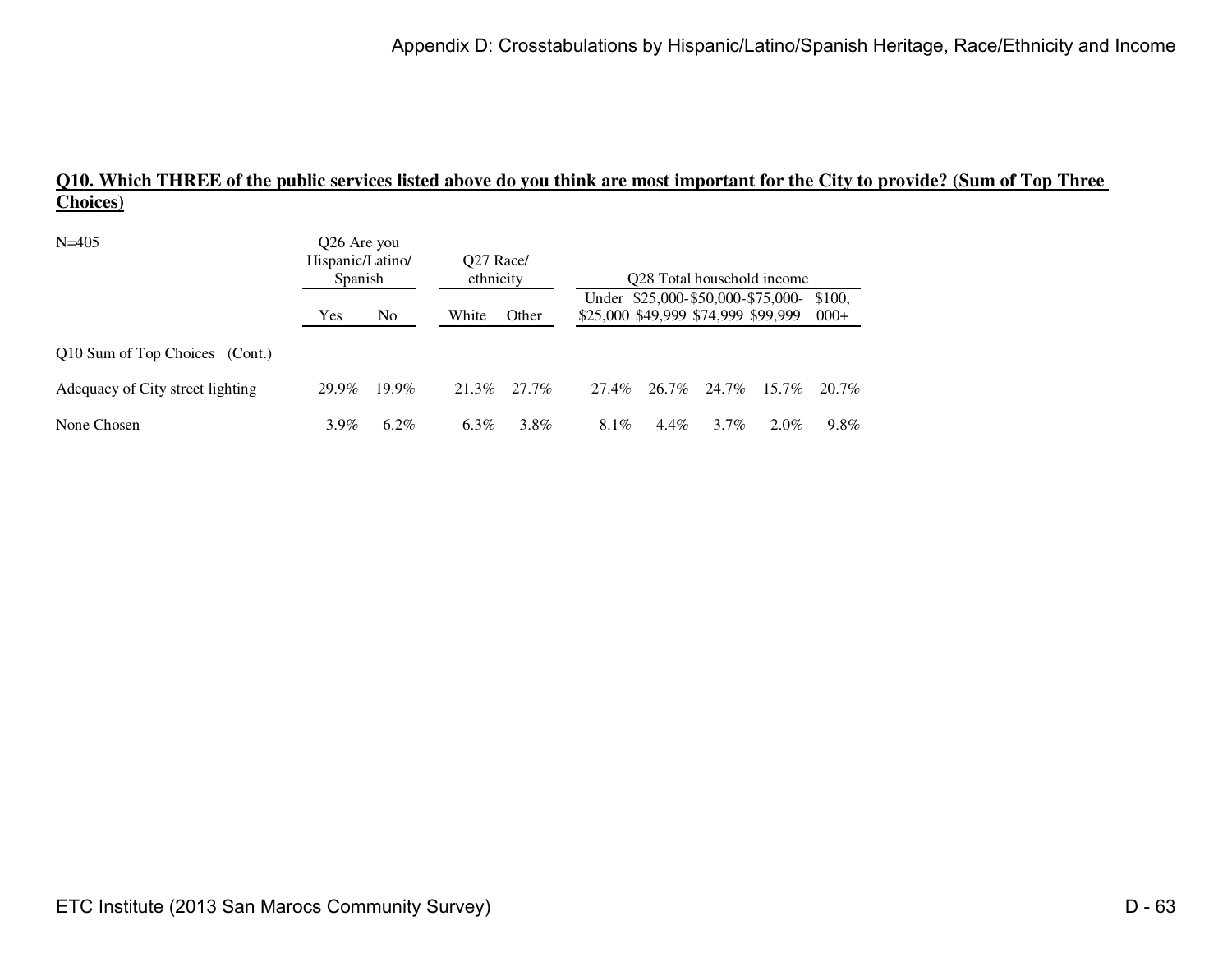| $N = 405$                     | Q26 Are you<br>Hispanic/Latino/<br>Spanish |                | Q27 Race/<br>ethnicity |         | Q28 Total household income<br>Under \$25,000-\$50,000-\$75,000- |          |                                     |          |                  |  |
|-------------------------------|--------------------------------------------|----------------|------------------------|---------|-----------------------------------------------------------------|----------|-------------------------------------|----------|------------------|--|
|                               | Yes                                        | N <sub>0</sub> | White                  | Other   |                                                                 |          | \$25,000 \$49,999 \$74,999 \$99,999 |          | \$100,<br>$000+$ |  |
| Q11 Currently get information |                                            |                |                        |         |                                                                 |          |                                     |          |                  |  |
| Television                    | 51.3%                                      | 40.7%          | 44.4%                  | 46.9%   | 54.8%                                                           | 42.2%    | 45.7%                               | $45.1\%$ | 40.2%            |  |
| Newspaper                     | 68.8%                                      | 63.9%          | 66.8%                  | 61.5%   | 61.3%                                                           | 70.0%    | 64.2%                               | 62.7%    | 66.3%            |  |
| Internet                      | 50.0%                                      | 51.5%          | 51.1%                  | 51.5%   | 24.2%                                                           | 50.0%    | 56.8%                               | 52.9%    | 60.9%            |  |
| Cell phones                   | $7.8\%$                                    | $4.1\%$        | 4.9%                   | $6.9\%$ | 8.1%                                                            | $4.4\%$  | $6.2\%$                             | $3.9\%$  | 5.4%             |  |
| Neighborhood Groups           | 23.4%                                      | 34.4%          | $35.1\%$               | 18.5%   | $16.1\%$                                                        | 28.9%    | 27.2%                               | 35.3%    | 37.0%            |  |
| Utility bill insert           | $45.5\%$                                   | 54.4%          | 52.2%                  | 50.0%   | 46.8%                                                           | 51.1%    | 54.3%                               | 56.9%    | 50.0%            |  |
| Other                         | 13.6%                                      | 12.0%          | 11.9%                  | 13.8%   | $6.5\%$                                                         | 15.6%    | 14.8%                               | 9.8%     | 13.0%            |  |
| None Chosen                   | 14.9%                                      | 13.3%          | 13.1%                  | 16.2%   | $9.7\%$                                                         | $16.7\%$ | $17.3\%$                            | 9.8%     | 14.1%            |  |

#### **Q11. From which of the following sources do you currently get information about the City of San Marcos?**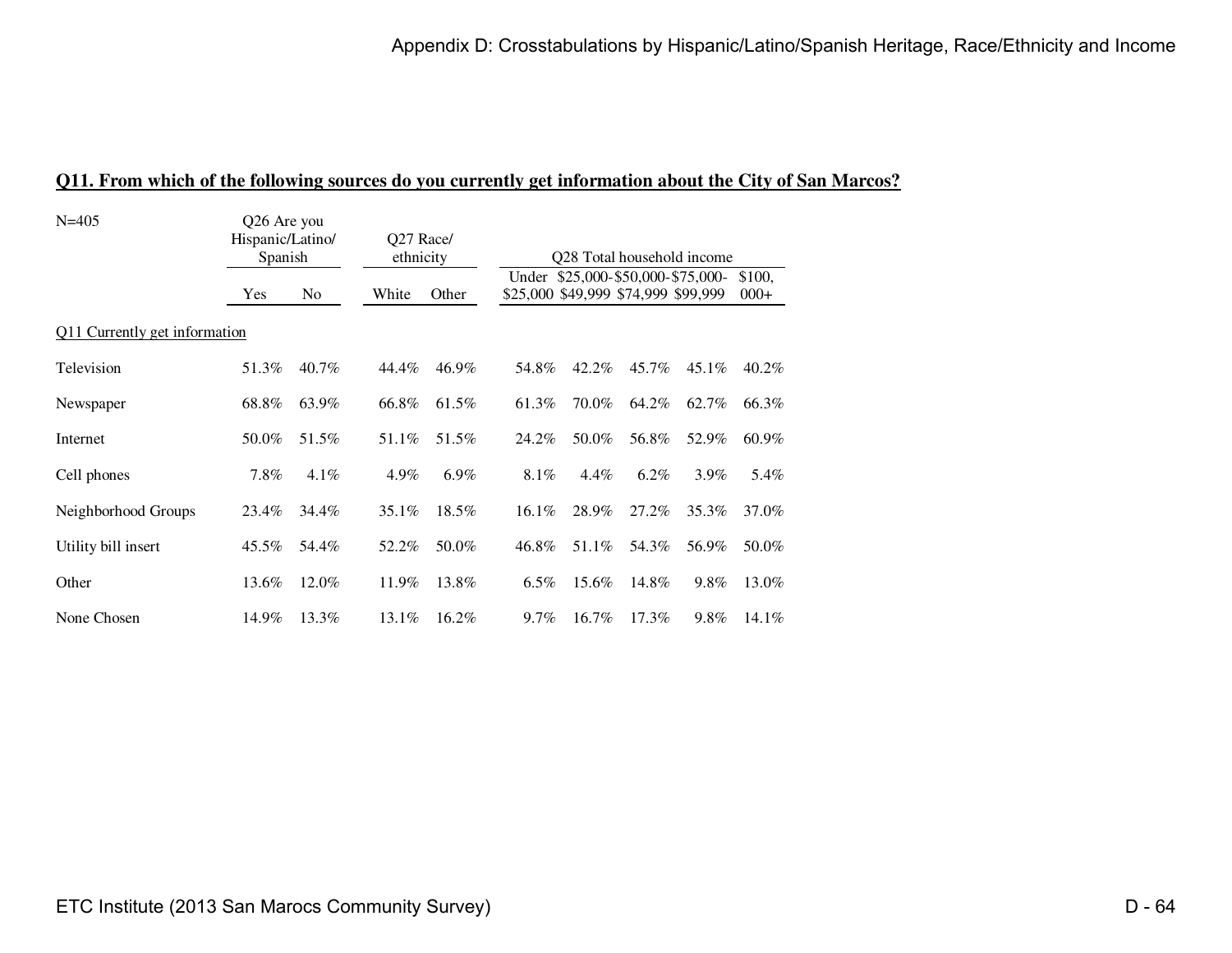| $N = 405$                           | Q26 Are you<br>Hispanic/Latino/<br>Spanish |                | Q27 Race/<br>ethnicity |         | Q28 Total household income<br>Under \$25,000-\$50,000-\$75,000- |         |         |         |                  |  |
|-------------------------------------|--------------------------------------------|----------------|------------------------|---------|-----------------------------------------------------------------|---------|---------|---------|------------------|--|
|                                     | Yes                                        | N <sub>0</sub> | White                  | Other   | \$25,000 \$49,999 \$74,999 \$99,999                             |         |         |         | \$100,<br>$000+$ |  |
| Q12 Electronic source of info using |                                            |                |                        |         |                                                                 |         |         |         |                  |  |
| Facebook                            | 46.8%                                      | 46.9%          | 49.3%                  | 42.3%   | 24.2%                                                           | 50.0%   | 49.4%   | 45.1%   | 56.5%            |  |
| Twitter                             | 9.1%                                       | 8.7%           | $9.0\%$                | 8.5%    | 4.8%                                                            | 14.4%   | 4.9%    | 9.8%    | 9.8%             |  |
| MySpace                             | 1.3%                                       | 2.1%           | 2.2%                   | $0.8\%$ | 4.8%                                                            | $0.0\%$ | $0.0\%$ | 3.9%    | 2.2%             |  |
| YouTube                             | 23.4%                                      | 22.4%          | 22.8%                  | 23.8%   | 9.7%                                                            | 33.3%   | 14.8%   | 27.5%   | 26.1%            |  |
| <i>iPhone App</i>                   | 23.4%                                      | 29.5%          | 28.7%                  | 23.8%   | 8.1%                                                            | 26.7%   | 17.3%   | 37.3%   | 45.7%            |  |
| <b>Blackberry App</b>               | 1.9%                                       | 2.1%           | 2.6%                   | 0.8%    | $1.6\%$                                                         | 2.2%    | $1.2\%$ | $0.0\%$ | 4.3%             |  |
| Android App                         | 19.5%                                      | 14.5%          | 15.7%                  | 18.5%   | 12.9%                                                           | 14.4%   | 12.3%   | 17.6%   | 19.6%            |  |
| Text messages                       | 44.2%                                      | 49.8%          | 51.5%                  | 40.0%   | 27.4%                                                           | 48.9%   | 42.0%   | 49.0%   | 65.2%            |  |
| Internet                            | 71.4%                                      | 86.7%          | 86.6%                  | 70.0%   | 54.8%                                                           | 76.7%   | 85.2%   | 90.2%   | 91.3%            |  |
| Other                               | 3.9%                                       | 5.8%           | 5.6%                   | 4.6%    | 1.6%                                                            | 4.4%    | 8.6%    | 5.9%    | 5.4%             |  |
| None                                | 18.8%                                      | 8.7%           | 9.0%                   | 19.2%   | 40.3%                                                           | 13.3%   | 7.4%    | 5.9%    | 3.3%             |  |

#### **Q12. Which of the following electronic sources of information are you currently using?**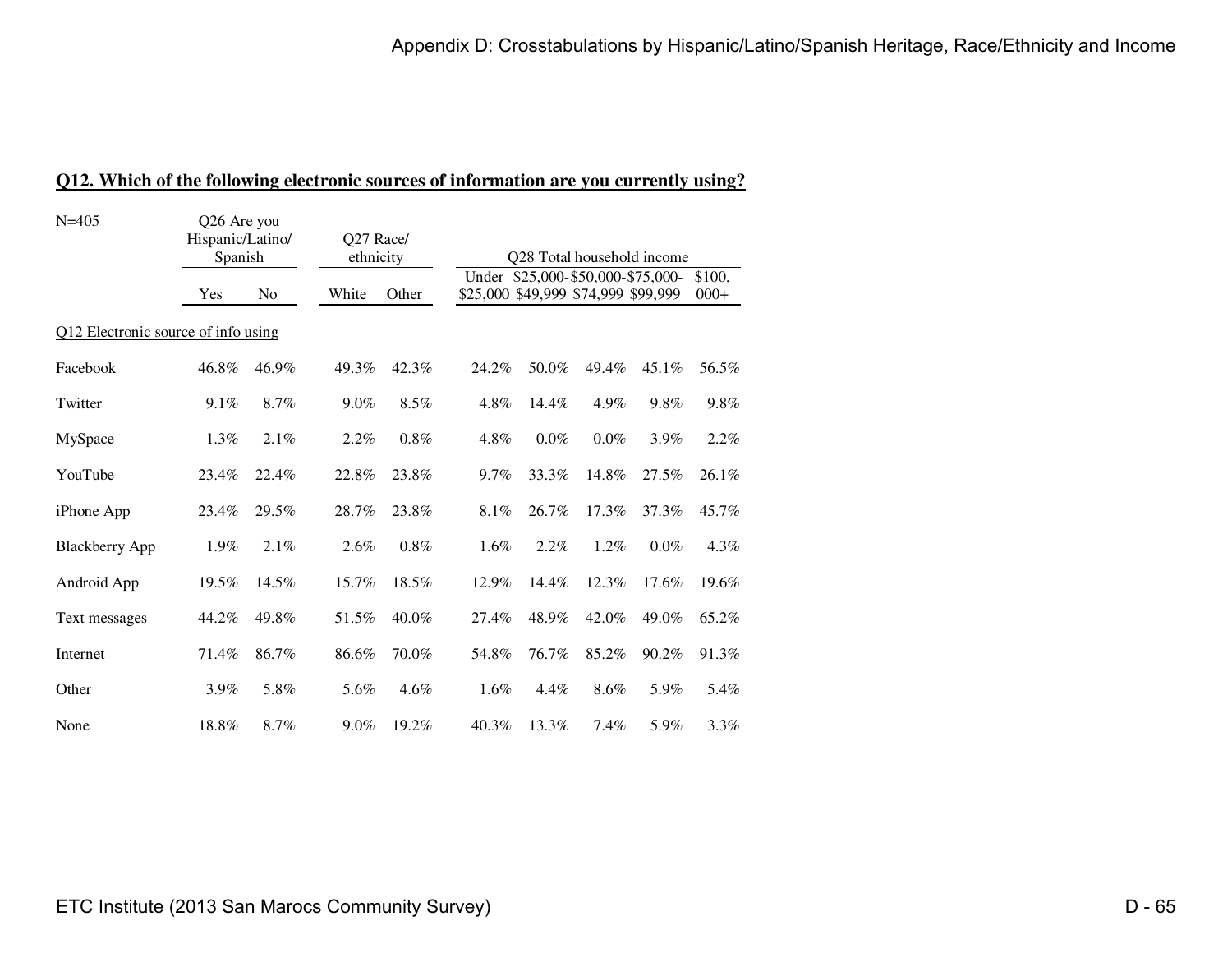| $N = 405$                                                         | Q26 Are you<br>Hispanic/Latino/<br>Spanish |          |                    |         | Q28 Total household income |                        |                       |                       |             |  |  |
|-------------------------------------------------------------------|--------------------------------------------|----------|--------------------|---------|----------------------------|------------------------|-----------------------|-----------------------|-------------|--|--|
|                                                                   |                                            |          | Q27 Race/ethnicity |         |                            |                        |                       |                       |             |  |  |
|                                                                   | Yes                                        | No       | White              | Other   | Under<br>\$25,000          | $$25,000-$<br>\$49,999 | \$50,000-<br>\$74,999 | \$75,000-<br>\$99,999 | $$100,000+$ |  |  |
| Q13a. The availability of information about government operations |                                            |          |                    |         |                            |                        |                       |                       |             |  |  |
| Very Satisfied                                                    | 9.7%                                       | 7.2%     | 7.8%               | $8.8\%$ | 10.2%                      | $6.6\%$                | 8.2%                  | 2.1%                  | 10.7%       |  |  |
| Satisfied                                                         | 27.6%                                      | $30.1\%$ | 30.7%              | 26.3%   | 26.5%                      | 32.9%                  | 35.6%                 | 25.5%                 | 25.0%       |  |  |
| Neutral                                                           | $40.3\%$                                   | 37.8%    | 38.5%              | 40.4%   | 36.7%                      | 36.8%                  | 38.4%                 | 46.8%                 | 38.1%       |  |  |
| Dissatisfied                                                      | 17.2%                                      | 17.7%    | 16.0%              | 19.3%   | 16.3%                      | 17.1%                  | 13.7%                 | 21.3%                 | 19.0%       |  |  |
| Very Dissatisfied                                                 | 5.2%                                       | 7.2%     | $6.9\%$            | 5.3%    | 10.2%                      | $6.6\%$                | 4.1%                  | 4.3%                  | $7.1\%$     |  |  |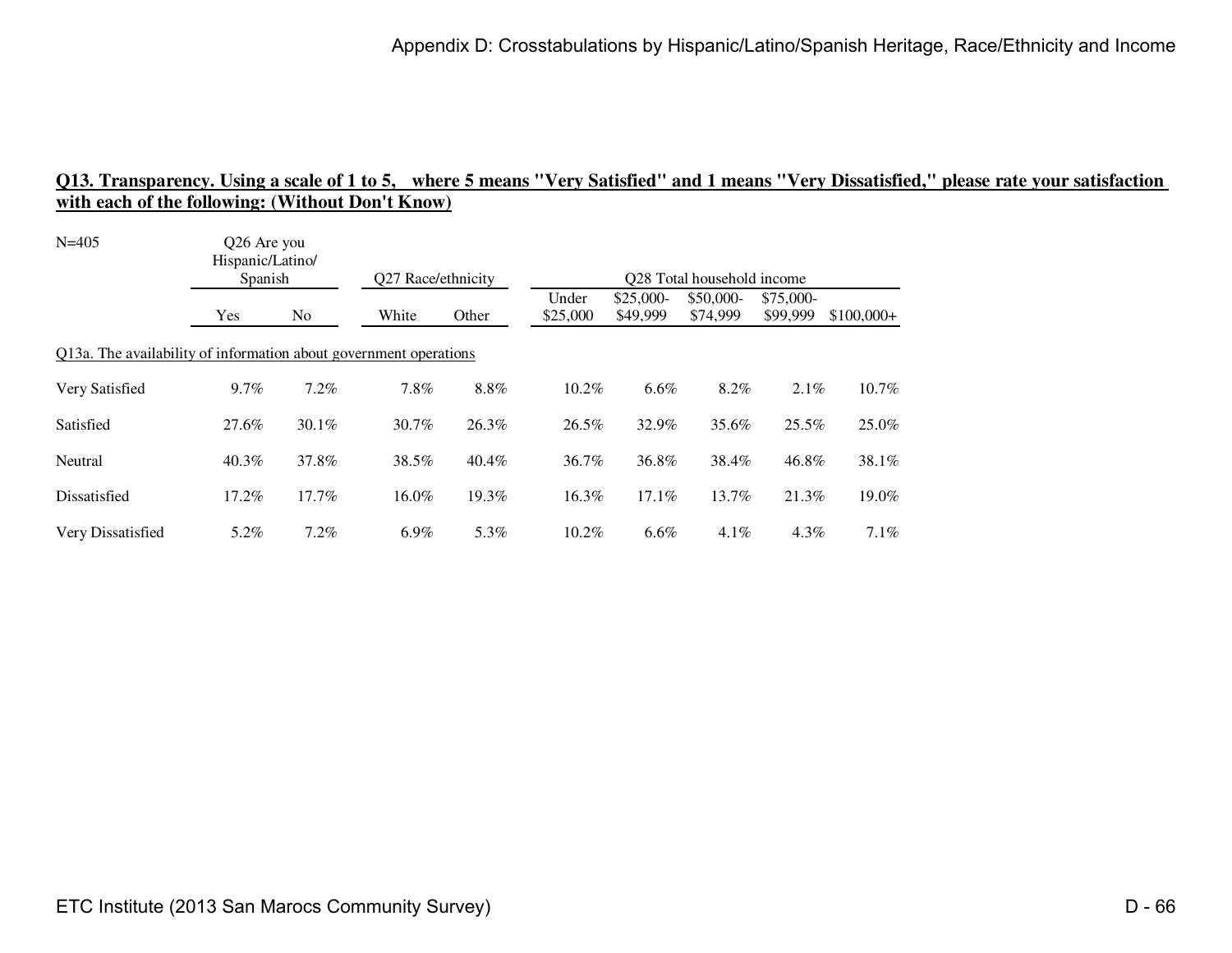| $N = 405$                                                        | Q26 Are you<br>Hispanic/Latino/ |                |                    |       |                   |                       |                            |                       |             |
|------------------------------------------------------------------|---------------------------------|----------------|--------------------|-------|-------------------|-----------------------|----------------------------|-----------------------|-------------|
|                                                                  | Spanish                         |                | Q27 Race/ethnicity |       |                   |                       | Q28 Total household income |                       |             |
|                                                                  | Yes                             | N <sub>o</sub> | White              | Other | Under<br>\$25,000 | \$25,000-<br>\$49,999 | \$50,000-<br>\$74,999      | \$75,000-<br>\$99,999 | $$100,000+$ |
| Q13b. City efforts to keep residents informed about local issues |                                 |                |                    |       |                   |                       |                            |                       |             |
| Very Satisfied                                                   | $9.3\%$                         | 4.9%           | 5.6%               | 8.4%  | $9.3\%$           | 3.8%                  | 9.2%                       | $2.0\%$               | $8.0\%$     |
| Satisfied                                                        | 30.7%                           | 35.7%          | $35.1\%$           | 31.1% | 35.2%             | $40.0\%$              | 31.6%                      | 34.0%                 | 29.5%       |
| Neutral                                                          | 31.4%                           | 29.9%          | 29.8%              | 31.1% | 31.5%             | 26.3%                 | 31.6%                      | 36.0%                 | 30.7%       |
| Dissatisfied                                                     | 22.1%                           | 21.0%          | 22.2%              | 21.8% | $9.3\%$           | 26.3%                 | 21.1%                      | 24.0%                 | 22.7%       |
| Very Dissatisfied                                                | 6.4%                            | 8.5%           | 7.3%               | 7.6%  | 14.8%             | 3.8%                  | 6.6%                       | 4.0%                  | $9.1\%$     |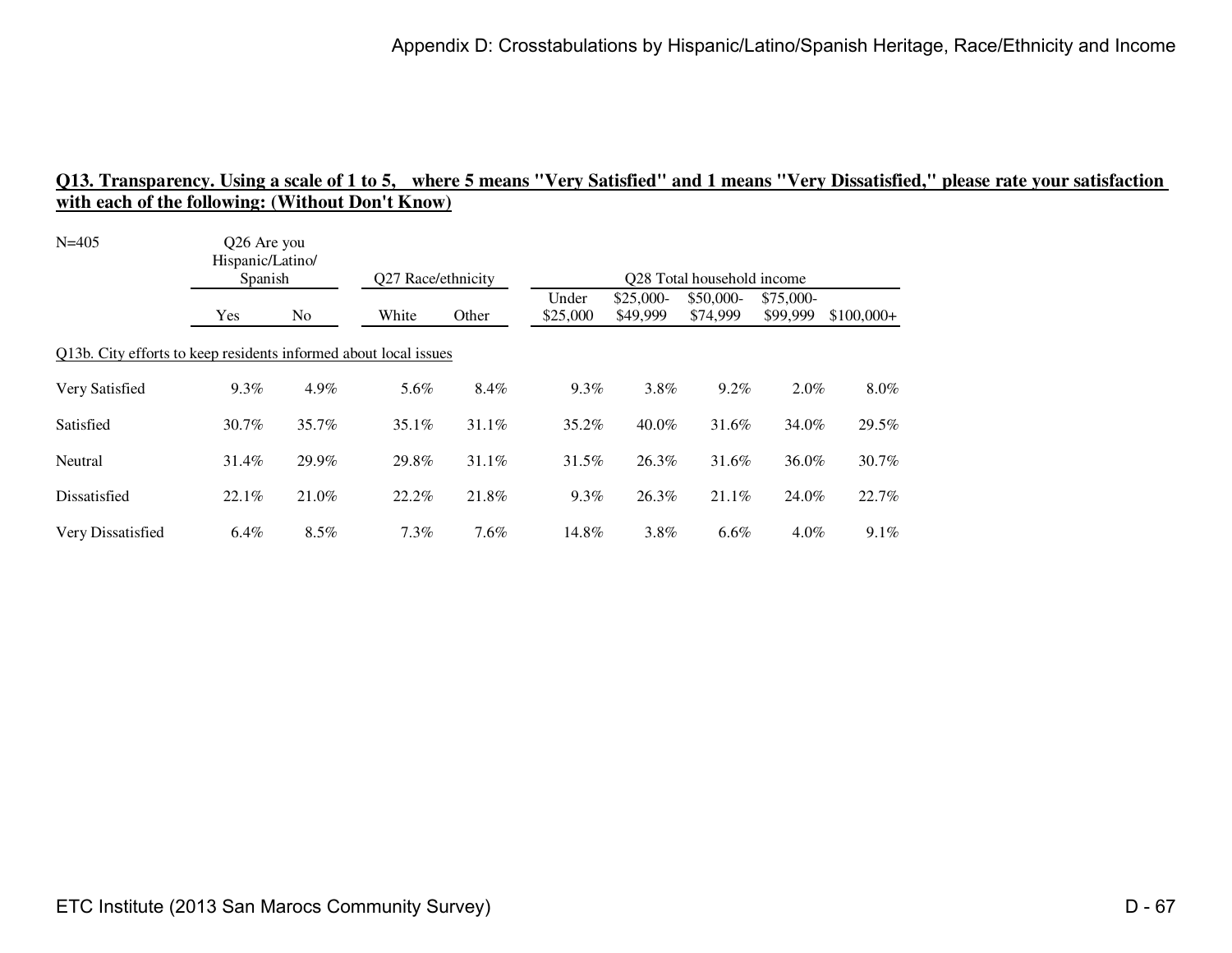| $N = 405$                                                    | Q26 Are you<br>Hispanic/Latino/ |                |                    |       |          |            |                                         |           |             |
|--------------------------------------------------------------|---------------------------------|----------------|--------------------|-------|----------|------------|-----------------------------------------|-----------|-------------|
|                                                              | Spanish                         |                | Q27 Race/ethnicity |       | Under    | $$25,000-$ | Q28 Total household income<br>\$50,000- | \$75,000- |             |
|                                                              | Yes                             | N <sub>o</sub> | White              | Other | \$25,000 | \$49,999   | \$74,999                                | \$99,999  | $$100,000+$ |
| Q13c The level of public involvement in City decision-making |                                 |                |                    |       |          |            |                                         |           |             |
| Very Satisfied                                               | 8.2%                            | 5.6%           | 5.9%               | 7.8%  | 14.6%    | $3.9\%$    | 7.8%                                    | $2.1\%$   | $7.0\%$     |
| Satisfied                                                    | 22.4%                           | 24.2%          | 24.2%              | 22.4% | $12.5\%$ | 28.6%      | 22.1%                                   | 23.4%     | 24.4%       |
| Neutral                                                      | $32.1\%$                        | 27.0%          | 26.3%              | 33.6% | 31.3%    | 23.4%      | 29.9%                                   | 23.4%     | 32.6%       |
| Dissatisfied                                                 | 23.9%                           | 27.4%          | 28.0%              | 21.6% | 22.9%    | 31.2%      | 28.6%                                   | 34.0%     | 19.8%       |
| Very Dissatisfied                                            | 13.4%                           | 15.8%          | 15.7%              | 14.7% | 18.8%    | 13.0%      | 11.7%                                   | 17.0%     | 16.3%       |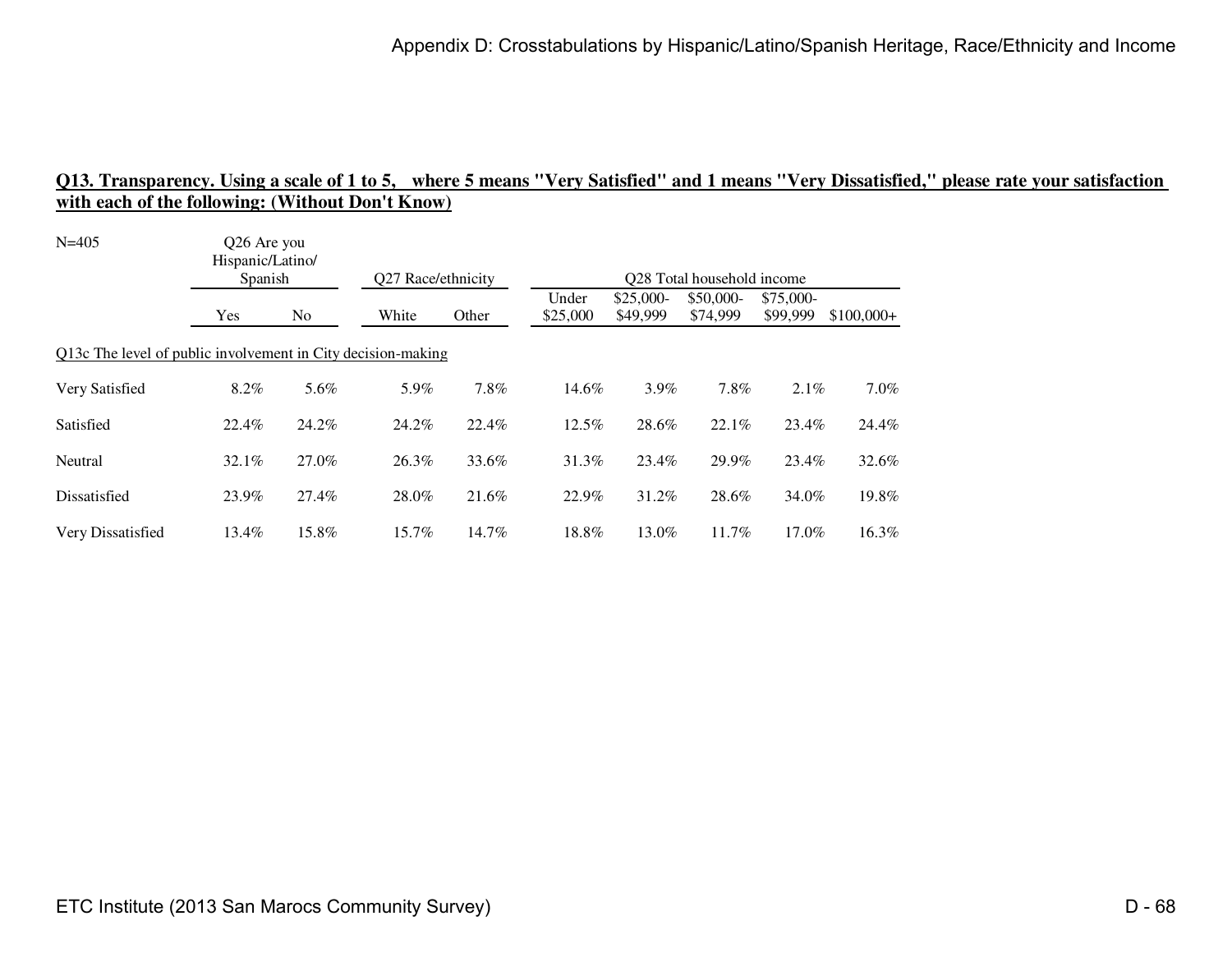| $N = 405$<br>Q26 Are you<br>Hispanic/Latino/<br>Spanish                     |         |                | Q27 Race/ethnicity |       |                   |                       | Q28 Total household income |                       |             |
|-----------------------------------------------------------------------------|---------|----------------|--------------------|-------|-------------------|-----------------------|----------------------------|-----------------------|-------------|
|                                                                             | Yes     | N <sub>o</sub> | White              | Other | Under<br>\$25,000 | \$25,000-<br>\$49,999 | \$50,000-<br>\$74,999      | \$75,000-<br>\$99,999 | $$100,000+$ |
| Q13d Usefulness of the information that is available on the City's Web site |         |                |                    |       |                   |                       |                            |                       |             |
| Very Satisfied                                                              | $9.2\%$ | 6.6%           | 6.3%               | 10.4% | 11.6%             | 7.9%                  | 7.2%                       | $2.4\%$               | $8.6\%$     |
| Satisfied                                                                   | 33.1%   | 34.7%          | 35.6%              | 32.1% | $30.2\%$          | 32.9%                 | 37.7%                      | 19.0%                 | 39.5%       |
| Neutral                                                                     | 44.6%   | 43.9%          | 44.1%              | 44.3% | 46.5%             | $46.1\%$              | 39.1%                      | 66.7%                 | 34.6%       |
| Dissatisfied                                                                | 10.8%   | 10.7%          | 10.4%              | 11.3% | $7.0\%$           | 11.8%                 | 13.0%                      | 7.1%                  | 13.6%       |
| Very Dissatisfied                                                           | 2.3%    | 4.1%           | 3.6%               | 1.9%  | 4.7%              | 1.3%                  | 2.9%                       | 4.8%                  | 3.7%        |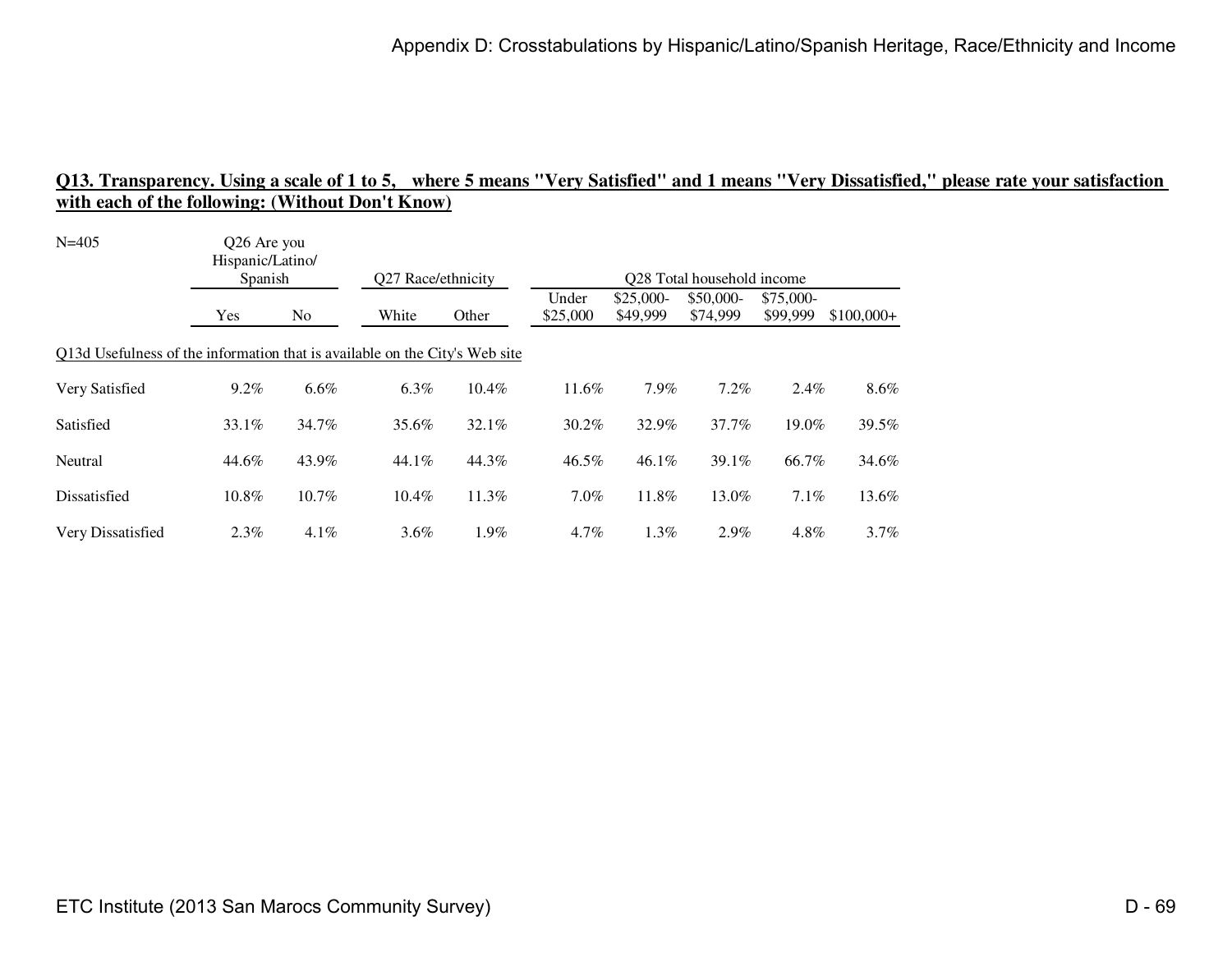| $N = 405$                                                            | Q26 Are you<br>Hispanic/Latino/<br>Spanish |       | Q27 Race/ethnicity |         | O <sub>28</sub> Total household income |                        |                       |                       |             |  |
|----------------------------------------------------------------------|--------------------------------------------|-------|--------------------|---------|----------------------------------------|------------------------|-----------------------|-----------------------|-------------|--|
|                                                                      | Yes                                        | No    | White              | Other   | Under<br>\$25,000                      | $$25,000-$<br>\$49,999 | \$50,000-<br>\$74,999 | \$75,000-<br>\$99,999 | $$100,000+$ |  |
| Q13e How well the City listens and responds to the needs of citizens |                                            |       |                    |         |                                        |                        |                       |                       |             |  |
| Very Satisfied                                                       | 5.3%                                       | 1.4%  | 1.3%               | $6.1\%$ | 11.5%                                  | 1.4%                   | 2.8%                  | $0.0\%$               | $1.2\%$     |  |
| Satisfied                                                            | $17.3\%$                                   | 19.6% | 18.8%              | 17.5%   | $11.5\%$                               | 17.8%                  | 26.8%                 | 12.5%                 | 18.6%       |  |
| Neutral                                                              | 29.3%                                      | 31.3% | 31.2%              | 28.9%   | 32.7%                                  | 34.2%                  | 25.4%                 | 33.3%                 | 32.6%       |  |
| Dissatisfied                                                         | 25.6%                                      | 23.4% | 24.8%              | 25.4%   | 17.3%                                  | 21.9%                  | 26.8%                 | 33.3%                 | 20.9%       |  |
| Very Dissatisfied                                                    | 22.6%                                      | 24.3% | 23.9%              | 21.9%   | 26.9%                                  | 24.7%                  | 18.3%                 | 20.8%                 | 26.7%       |  |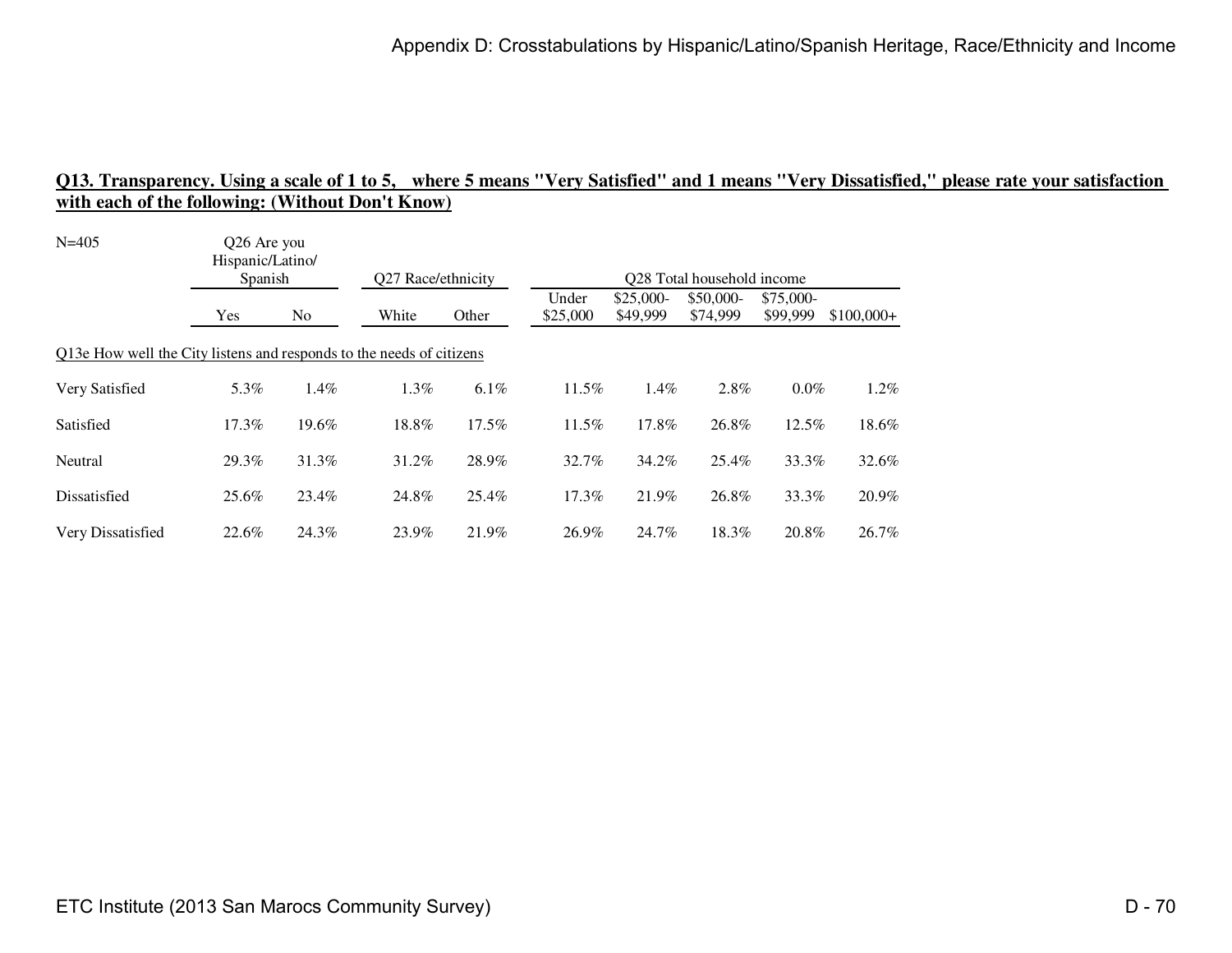| $N = 405$                                                    | Q26 Are you<br>Hispanic/Latino/ |                |                    |       |          |           |                                                     |           |             |
|--------------------------------------------------------------|---------------------------------|----------------|--------------------|-------|----------|-----------|-----------------------------------------------------|-----------|-------------|
|                                                              | Spanish                         |                | Q27 Race/ethnicity |       | Under    | \$25,000- | O <sub>28</sub> Total household income<br>\$50,000- | \$75,000- |             |
|                                                              | Yes                             | N <sub>o</sub> | White              | Other | \$25,000 | \$49,999  | \$74,999                                            | \$99,999  | $$100,000+$ |
| Q13f The level of public involvement in Economic Development |                                 |                |                    |       |          |           |                                                     |           |             |
| Very Satisfied                                               | $8.5\%$                         | 2.5%           | $3.6\%$            | 7.3%  | 15.7%    | 2.8%      | 4.3%                                                | $0.0\%$   | $3.6\%$     |
| Satisfied                                                    | 16.3%                           | 15.8%          | 15.7%              | 16.5% | 15.7%    | 18.3%     | 18.8%                                               | $9.1\%$   | 14.5%       |
| Neutral                                                      | 41.9%                           | 37.1%          | 38.6%              | 40.4% | 37.3%    | 39.4%     | 37.7%                                               | 52.3%     | 38.6%       |
| Dissatisfied                                                 | 18.6%                           | 26.2%          | 25.6%              | 17.4% | 15.7%    | 21.1%     | 24.6%                                               | 15.9%     | 27.7%       |
| Very Dissatisfied                                            | 14.7%                           | 18.3%          | 16.6%              | 18.3% | 15.7%    | 18.3%     | 14.5%                                               | 22.7%     | 15.7%       |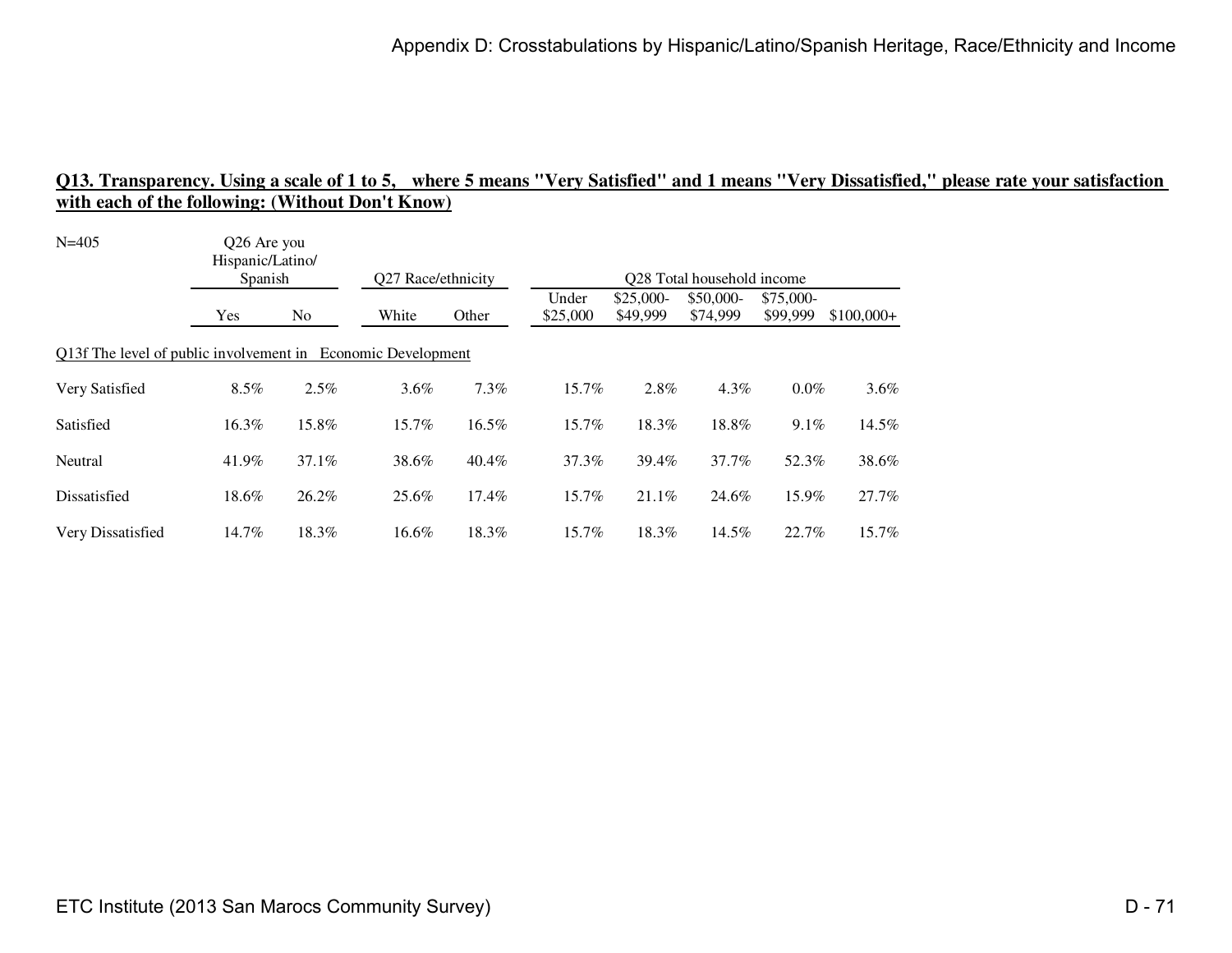#### **Q14. Have you contacted the City of San Marcos during the past year?**

| $N = 405$      | Q26 Are you<br>Hispanic/Latino/<br>Spanish |                | O27 Race/ethnicity |          |                   | O <sub>28</sub> Total household income |                       |                       |             |  |  |  |  |
|----------------|--------------------------------------------|----------------|--------------------|----------|-------------------|----------------------------------------|-----------------------|-----------------------|-------------|--|--|--|--|
|                | Yes                                        | N <sub>0</sub> | White              | Other    | Under<br>\$25,000 | $$25,000-$<br>\$49,999                 | \$50,000-<br>\$74,999 | \$75,000-<br>\$99,999 | $$100,000+$ |  |  |  |  |
|                | 014 Have you contacted the City past year  |                |                    |          |                   |                                        |                       |                       |             |  |  |  |  |
| Yes            | 61.0%                                      | 65.1%          | 65.3%              | $60.0\%$ | 53.2%             | $61.1\%$                               | 66.7%                 | 64.7%                 | 70.7%       |  |  |  |  |
| N <sub>0</sub> | 39.0%                                      | 34.9%          | 34.7%              | $40.0\%$ | 46.8%             | 38.9%                                  | 33.3%                 | 35.3%                 | 29.3%       |  |  |  |  |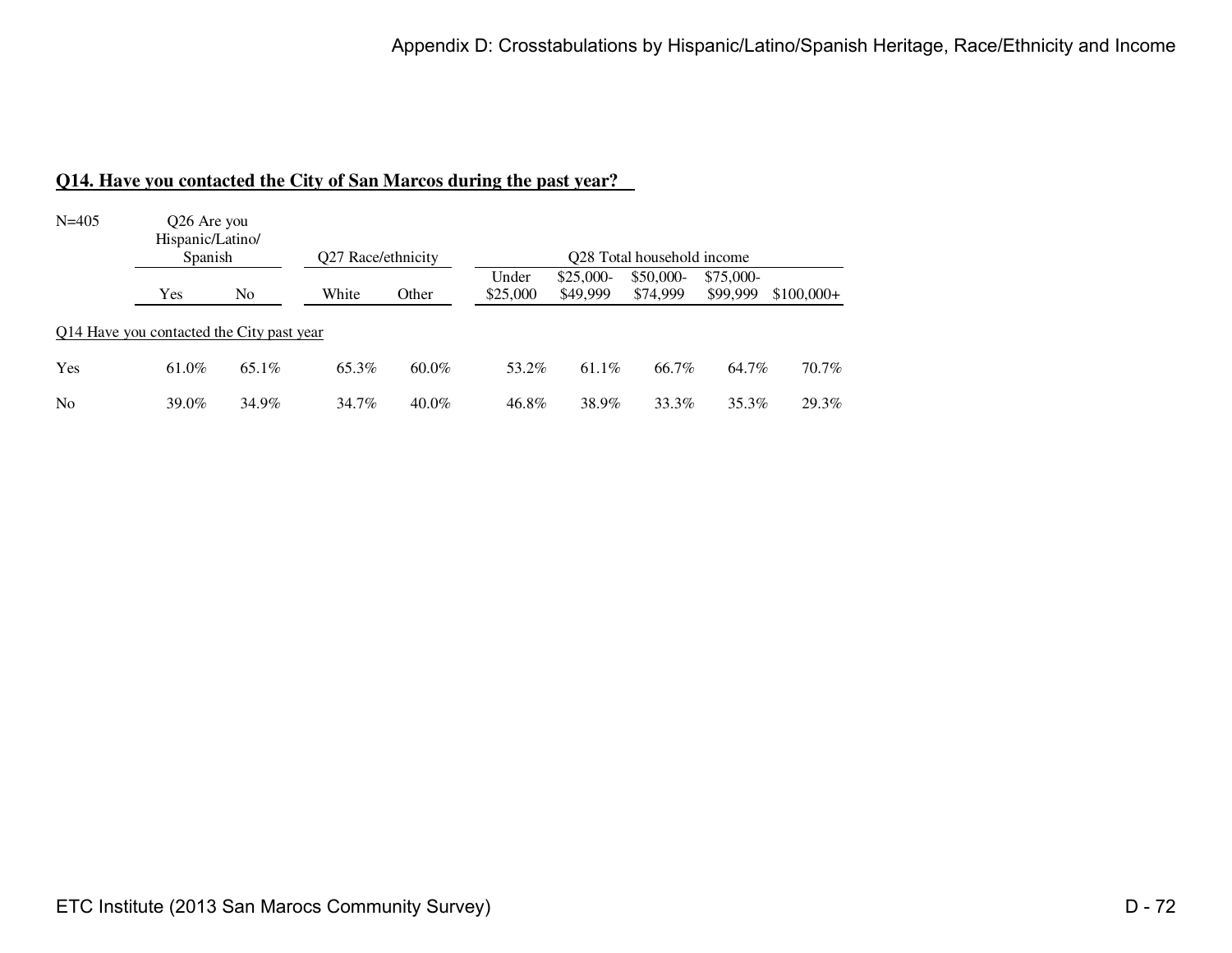#### **Q14a. How would you describe the service you received?**

| $N = 258$                      | Q26 Are you<br>Hispanic/Latino/<br>Spanish |                | Q27 Race/ethnicity |       | Q28 Total household income |                        |                       |                       |             |  |  |
|--------------------------------|--------------------------------------------|----------------|--------------------|-------|----------------------------|------------------------|-----------------------|-----------------------|-------------|--|--|
|                                | Yes                                        | N <sub>0</sub> | White              | Other | Under<br>\$25,000          | $$25,000-$<br>\$49,999 | \$50,000-<br>\$74,999 | \$75,000-<br>\$99,999 | $$100,000+$ |  |  |
| Q14a Describe service received |                                            |                |                    |       |                            |                        |                       |                       |             |  |  |
| Excellent                      | 23.4%                                      | 27.4%          | 29.7%              | 16.7% | 33.3%                      | 38.2%                  | 24.1%                 | 15.2%                 | 21.5%       |  |  |
| Good                           | 38.3%                                      | $40.1\%$       | 37.1%              | 46.2% | 33.3%                      | 34.5%                  | 37.0%                 | 42.4%                 | 41.5%       |  |  |
| Fair                           | 22.3%                                      | 19.7%          | 20.0%              | 20.5% | 15.2%                      | 12.7%                  | 31.5%                 | 24.2%                 | 21.5%       |  |  |
| Poor                           | 14.9%                                      | 12.1%          | 12.6%              | 15.4% | 18.2%                      | 14.5%                  | 7.4%                  | 18.2%                 | 13.8%       |  |  |
| Don't Know                     | 1.1%                                       | 0.6%           | $0.6\%$            | 1.3%  | $0.0\%$                    | 0.0%                   | $0.0\%$               | $0.0\%$               | 1.5%        |  |  |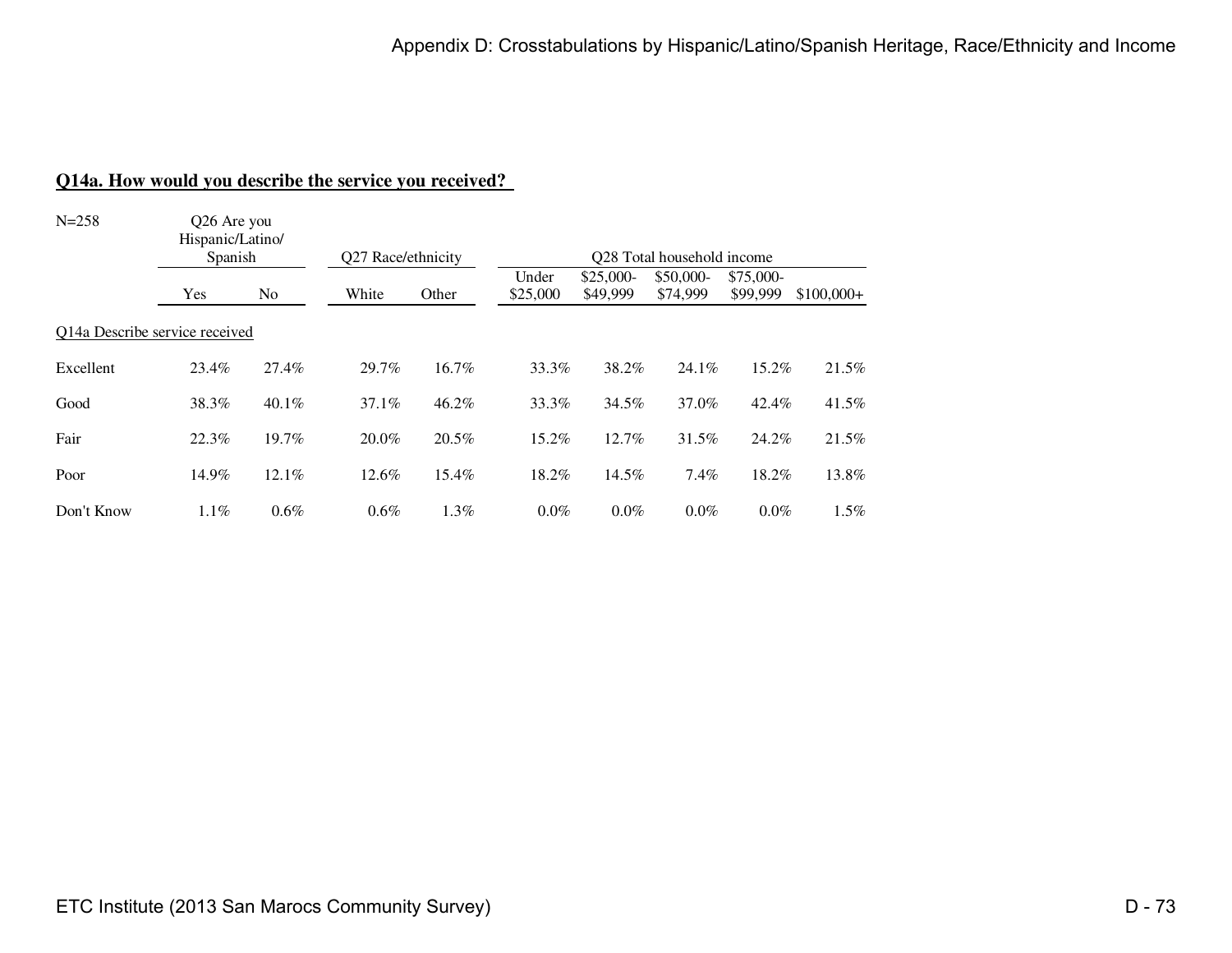| $N = 258$                            | Q26 Are you<br>Hispanic/Latino/<br>Spanish |         | Q27 Race/ethnicity |         | Q28 Total household income |                        |                       |                       |             |  |  |
|--------------------------------------|--------------------------------------------|---------|--------------------|---------|----------------------------|------------------------|-----------------------|-----------------------|-------------|--|--|
|                                      | Yes                                        | No.     | White              | Other   | Under<br>\$25,000          | $$25,000-$<br>\$49,999 | \$50,000-<br>\$74,999 | \$75,000-<br>\$99,999 | $$100,000+$ |  |  |
| Q14b-1 How easy they were to contact |                                            |         |                    |         |                            |                        |                       |                       |             |  |  |
| Very Satisfied                       | 22.6%                                      | 31.6%   | 31.2%              | 20.8%   | 24.2%                      | 40.7%                  | 31.5%                 | 15.2%                 | 25.4%       |  |  |
| Satisfied                            | 57.0%                                      | 44.5%   | 47.4%              | 54.5%   | 54.5%                      | 42.6%                  | 48.1%                 | 60.6%                 | 44.4%       |  |  |
| Neutral                              | 11.8%                                      | 11.0%   | 10.4%              | 15.6%   | $9.1\%$                    | 13.0%                  | 9.3%                  | 12.1%                 | 15.9%       |  |  |
| Dissatisfied                         | $6.5\%$                                    | $9.0\%$ | $7.5\%$            | $6.5\%$ | 12.1%                      | $3.7\%$                | 5.6%                  | $9.1\%$               | 9.5%        |  |  |
| Very Dissatisfied                    | $2.2\%$                                    | $3.9\%$ | $3.5\%$            | $2.6\%$ | $0.0\%$                    | $0.0\%$                | 5.6%                  | $3.0\%$               | 4.8%        |  |  |
|                                      |                                            |         |                    |         |                            |                        |                       |                       |             |  |  |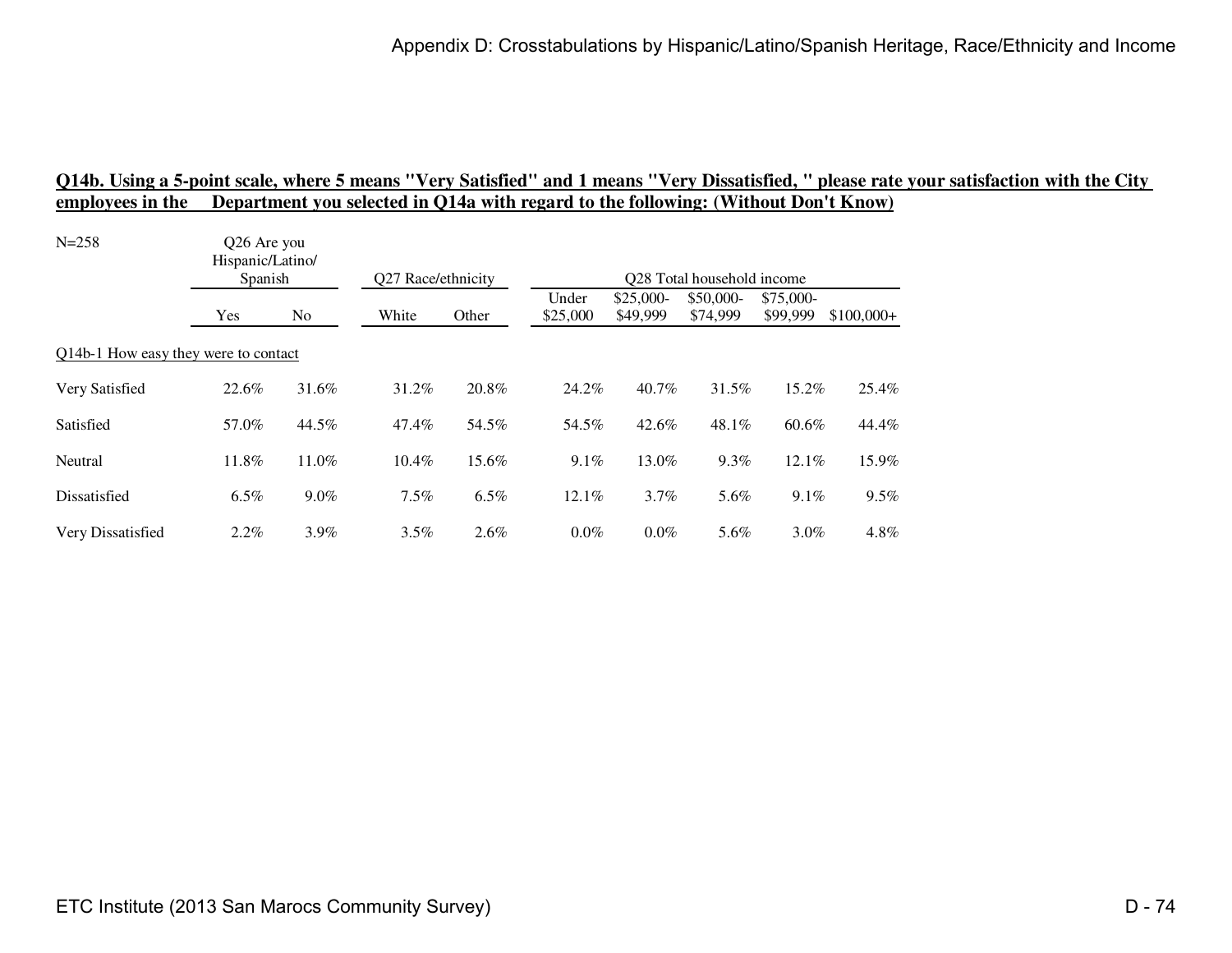| $N = 258$                        | Q26 Are you<br>Hispanic/Latino/<br>Spanish |         | Q27 Race/ethnicity |         | Q28 Total household income |                        |                       |                       |             |  |  |
|----------------------------------|--------------------------------------------|---------|--------------------|---------|----------------------------|------------------------|-----------------------|-----------------------|-------------|--|--|
|                                  | Yes                                        | No.     | White              | Other   | Under<br>\$25,000          | $$25,000-$<br>\$49,999 | \$50,000-<br>\$74,999 | \$75,000-<br>\$99,999 | $$100,000+$ |  |  |
| Q14b-2 They way you were treated |                                            |         |                    |         |                            |                        |                       |                       |             |  |  |
| Very Satisfied                   | 27.2%                                      | 33.1%   | 33.7%              | 23.7%   | 27.3%                      | 37.0%                  | 35.2%                 | 18.2%                 | 31.1%       |  |  |
| Satisfied                        | 44.6%                                      | 52.6%   | 51.2%              | 46.1%   | 51.5%                      | 44.4%                  | 46.3%                 | 54.5%                 | 50.8%       |  |  |
| Neutral                          | 15.2%                                      | 7.8%    | 8.7%               | 17.1%   | $9.1\%$                    | 14.8%                  | 11.1%                 | $6.1\%$               | 11.5%       |  |  |
| Dissatisfied                     | 10.9%                                      | $3.9\%$ | $4.1\%$            | 10.5%   | 9.1%                       | 1.9%                   | $3.7\%$               | 18.2%                 | 6.6%        |  |  |
| Very Dissatisfied                | $2.2\%$                                    | $2.6\%$ | $2.3\%$            | $2.6\%$ | $3.0\%$                    | 1.9%                   | $3.7\%$               | $3.0\%$               | $0.0\%$     |  |  |
|                                  |                                            |         |                    |         |                            |                        |                       |                       |             |  |  |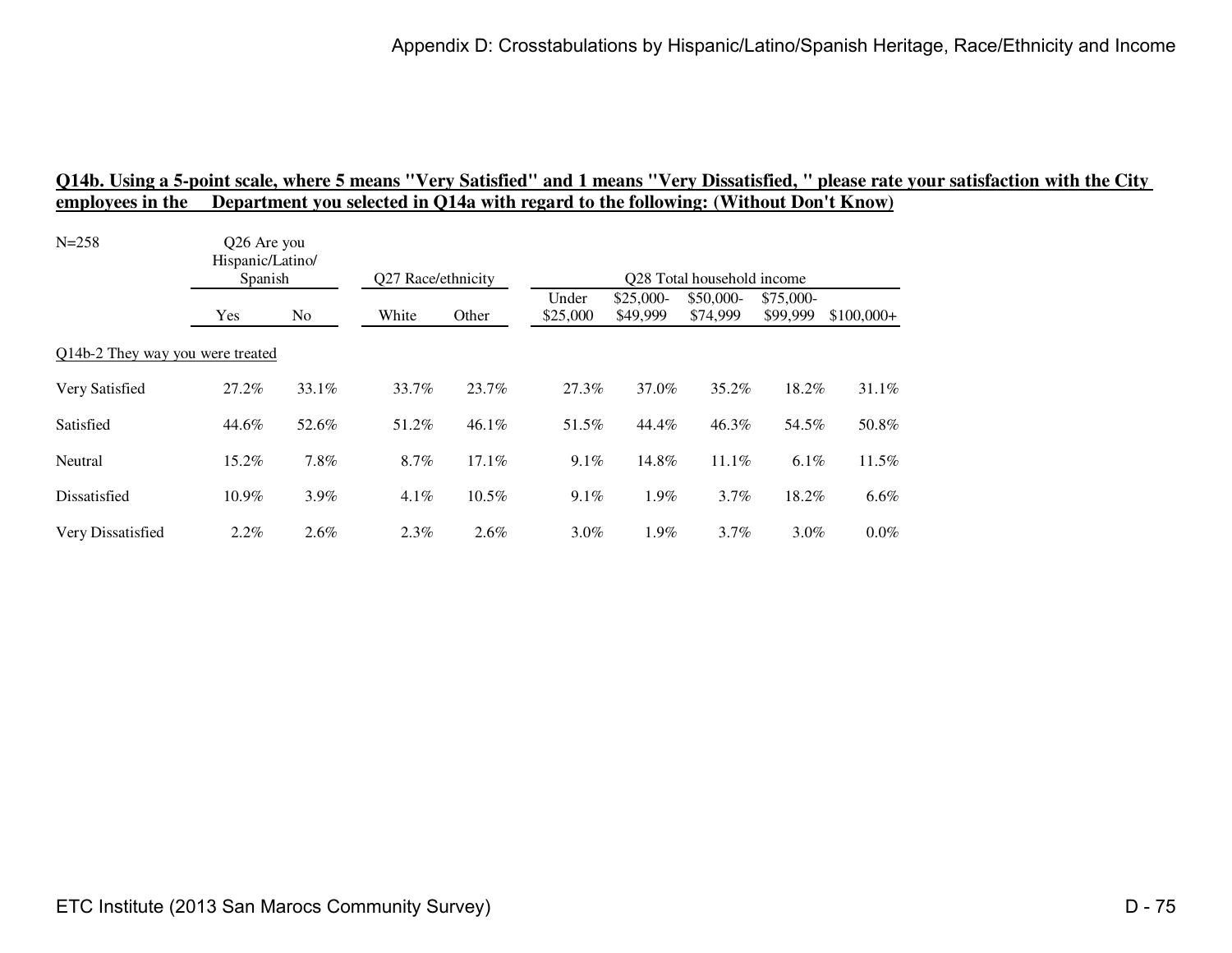| Hispanic/Latino/ |          |                                                                |          | Q28 Total household income |                        |                       |                       |                                             |  |  |
|------------------|----------|----------------------------------------------------------------|----------|----------------------------|------------------------|-----------------------|-----------------------|---------------------------------------------|--|--|
| Yes              | No.      | White                                                          | Other    | Under<br>\$25,000          | $$25,000-$<br>\$49,999 | \$50,000-<br>\$74,999 | \$75,000-<br>\$99,999 | $$100,000+$                                 |  |  |
|                  |          |                                                                |          |                            |                        |                       |                       |                                             |  |  |
| $26.1\%$         | 26.1%    | 28.1%                                                          | 21.1%    | 25.0%                      | 31.5%                  | 24.1%                 |                       | 27.9%                                       |  |  |
| 41.3%            | 43.1%    | 42.7%                                                          | $42.1\%$ | 43.8%                      | 35.2%                  | 48.1%                 |                       | 37.7%                                       |  |  |
| 16.3%            | 15.7%    | 15.2%                                                          | 17.1%    | 12.5%                      | 20.4%                  | 14.8%                 |                       | 16.4%                                       |  |  |
| 12.0%            | $10.5\%$ | 9.9%                                                           | 13.2%    | 15.6%                      | $9.3\%$                | $9.3\%$               |                       | 13.1%                                       |  |  |
| $4.3\%$          | $4.6\%$  | $4.1\%$                                                        | $6.6\%$  | $3.1\%$                    | 3.7%                   | $3.7\%$               |                       | 4.9%                                        |  |  |
|                  |          | Q26 Are you<br>Spanish<br>Q14b-3 Accuracy of information given |          | Q27 Race/ethnicity         |                        |                       |                       | 18.2%<br>45.5%<br>12.1%<br>15.2%<br>$9.1\%$ |  |  |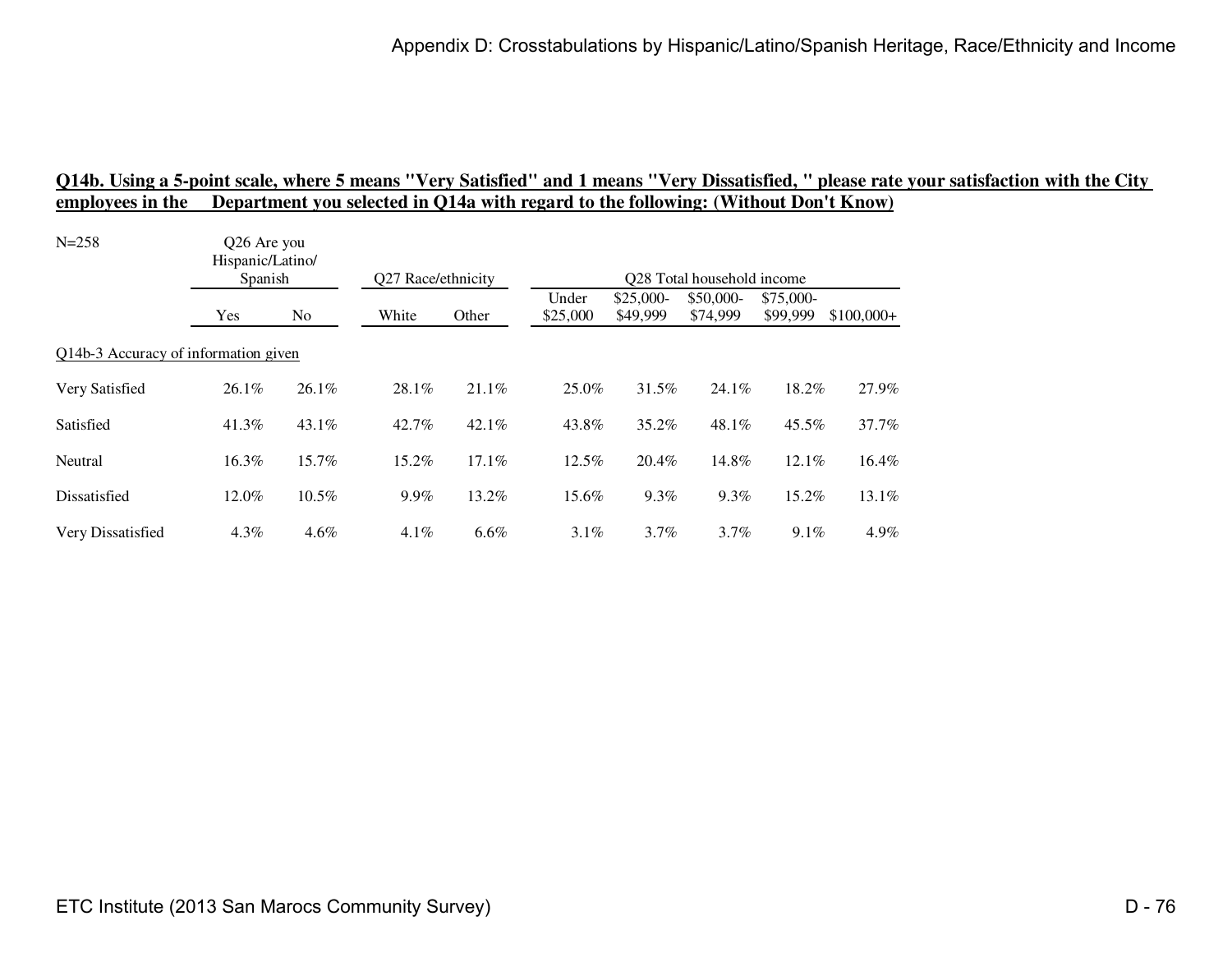| Hispanic/Latino/ |          |                                                              |       |                    |                        |                       |                       |                                                                                 |  |  |
|------------------|----------|--------------------------------------------------------------|-------|--------------------|------------------------|-----------------------|-----------------------|---------------------------------------------------------------------------------|--|--|
| Yes              | No       | White                                                        | Other | Under<br>\$25,000  | $$25,000-$<br>\$49,999 | \$50,000-<br>\$74,999 | \$75,000-<br>\$99,999 | $$100,000+$                                                                     |  |  |
|                  |          |                                                              |       |                    |                        |                       |                       |                                                                                 |  |  |
| 21.7%            | 28.1%    | 28.1%                                                        | 21.3% | 24.2%              | 35.8%                  | 22.6%                 |                       | 24.2%                                                                           |  |  |
| $40.2\%$         | 41.8%    | 41.5%                                                        | 41.3% | 39.4%              | $37.7\%$               | 43.4%                 |                       | 43.5%                                                                           |  |  |
| 18.5%            | $13.1\%$ | 12.9%                                                        | 21.3% | 15.2%              | 11.3%                  | 17.0%                 |                       | 14.5%                                                                           |  |  |
| 16.3%            | 7.2%     | 8.2%                                                         | 13.3% | 9.1%               | 11.3%                  | 11.3%                 |                       | 9.7%                                                                            |  |  |
| $3.3\%$          | 9.8%     | $9.4\%$                                                      | 2.7%  | 12.1%              | 3.8%                   | 5.7%                  |                       | 8.1%                                                                            |  |  |
|                  |          | Q26 Are you<br>Spanish<br>Q14b-4 How quickly staff responded |       | Q27 Race/ethnicity |                        |                       |                       | Q28 Total household income<br>21.9%<br>$40.6\%$<br>15.6%<br>$12.5\%$<br>$9.4\%$ |  |  |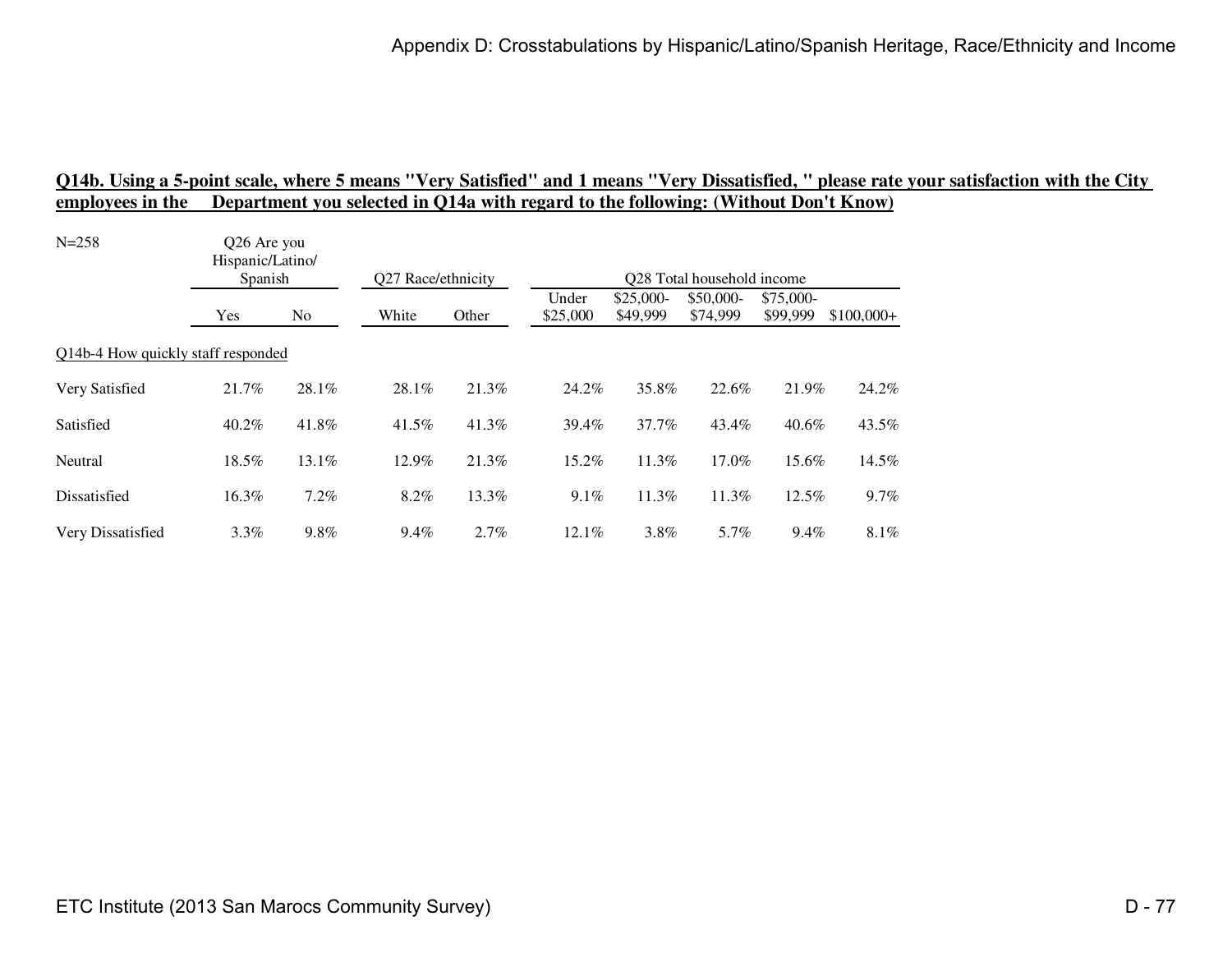| $N = 258$                              | Q26 Are you<br>Hispanic/Latino/<br>Spanish |         | Q27 Race/ethnicity |       | Q28 Total household income |                        |                       |                       |             |  |  |
|----------------------------------------|--------------------------------------------|---------|--------------------|-------|----------------------------|------------------------|-----------------------|-----------------------|-------------|--|--|
|                                        | Yes                                        | No.     | White              | Other | Under<br>\$25,000          | $$25,000-$<br>\$49,999 | \$50,000-<br>\$74,999 | \$75,000-<br>\$99,999 | $$100,000+$ |  |  |
| Q14b-5 How well your issue was handled |                                            |         |                    |       |                            |                        |                       |                       |             |  |  |
| Very Satisfied                         | 25.8%                                      | 23.5%   | $25.1\%$           | 23.4% | 27.3%                      | 27.8%                  | 20.8%                 | 21.2%                 | 22.2%       |  |  |
| Satisfied                              | $30.1\%$                                   | 40.5%   | 38.0%              | 32.5% | 33.3%                      | 35.2%                  | 34.0%                 | 33.3%                 | 42.9%       |  |  |
| Neutral                                | 20.4%                                      | 17.0%   | 16.4%              | 23.4% | 15.2%                      | 24.1%                  | 20.8%                 | 15.2%                 | 15.9%       |  |  |
| Dissatisfied                           | 17.2%                                      | 9.8%    | 11.7%              | 13.0% | 12.1%                      | 5.6%                   | 20.8%                 | 18.2%                 | 9.5%        |  |  |
| Very Dissatisfied                      | $6.5\%$                                    | $9.2\%$ | 8.8%               | 7.8%  | 12.1%                      | $7.4\%$                | 3.8%                  | $12.1\%$              | 9.5%        |  |  |
|                                        |                                            |         |                    |       |                            |                        |                       |                       |             |  |  |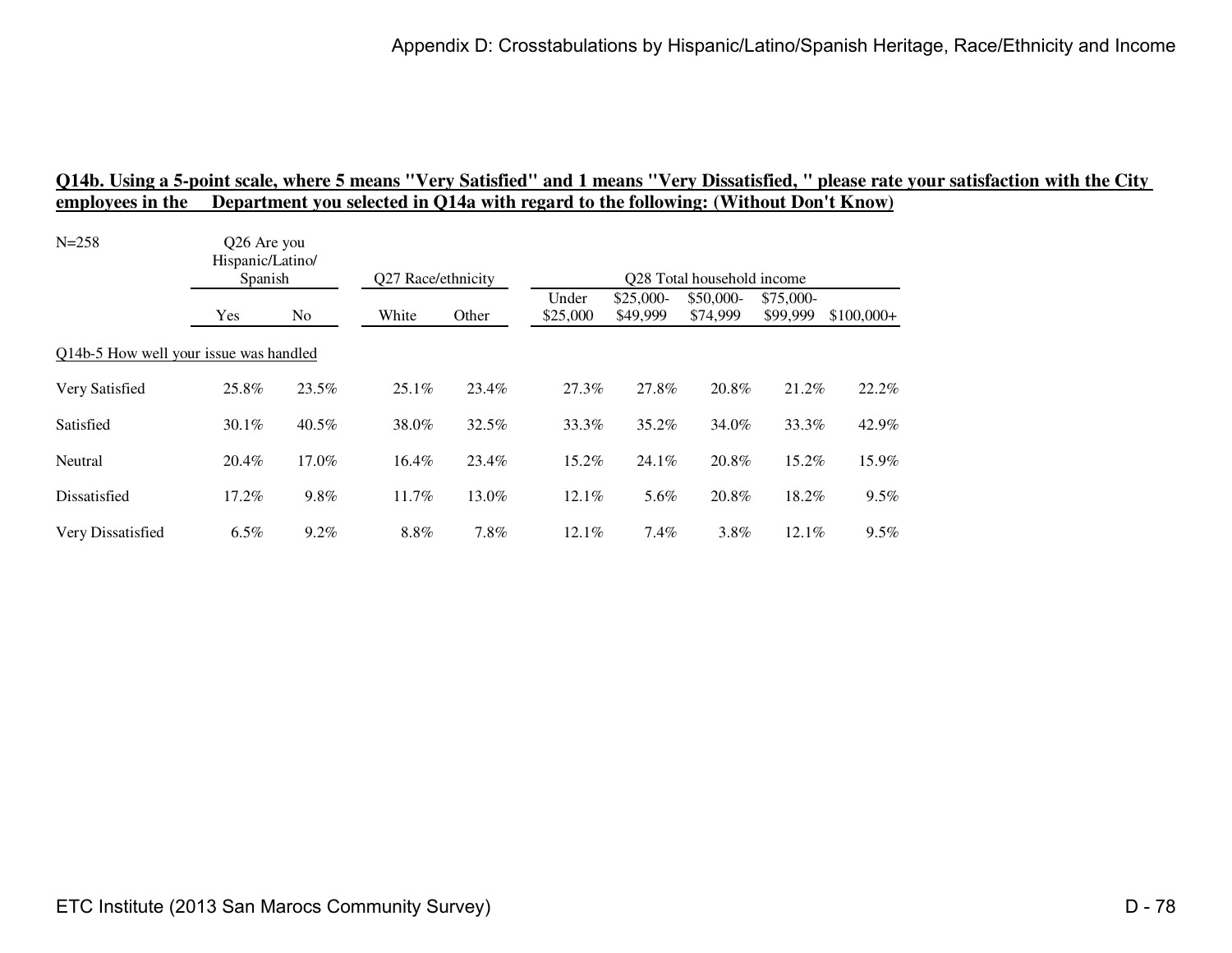| $N = 405$                         | Q26 Are you<br>Hispanic/Latino/<br>Spanish |         |                             |          | Q28 Total household income |                        |                       |                       |             |  |  |
|-----------------------------------|--------------------------------------------|---------|-----------------------------|----------|----------------------------|------------------------|-----------------------|-----------------------|-------------|--|--|
|                                   | Yes                                        | No      | Q27 Race/ethnicity<br>White | Other    | Under<br>\$25,000          | $$25,000-$<br>\$49,999 | \$50,000-<br>\$74,999 | \$75,000-<br>\$99,999 | $$100,000+$ |  |  |
| Q15a Residential trash collection |                                            |         |                             |          |                            |                        |                       |                       |             |  |  |
| Very Satisfied                    | $40.1\%$                                   | 40.7%   | 40.5%                       | $40.6\%$ | 44.8%                      | 40.4%                  | 38.5%                 | 37.3%                 | 39.8%       |  |  |
| Satisfied                         | 42.8%                                      | 43.7%   | 44.4%                       | 39.1%    | 34.5%                      | $40.4\%$               | 48.7%                 | 49.0%                 | 45.5%       |  |  |
| Neutral                           | 13.2%                                      | $6.9\%$ | 8.2%                        | 11.7%    | $12.1\%$                   | 12.4%                  | 6.4%                  | 5.9%                  | 6.8%        |  |  |
| Dissatisfied                      | 1.3%                                       | 4.8%    | 4.3%                        | 3.9%     | 1.7%                       | 2.2%                   | 6.4%                  | $2.0\%$               | 5.7%        |  |  |
| Very Dissatisfied                 | $2.6\%$                                    | $3.9\%$ | 2.7%                        | $4.7\%$  | $6.9\%$                    | $4.5\%$                | $0.0\%$               | 5.9%                  | 2.3%        |  |  |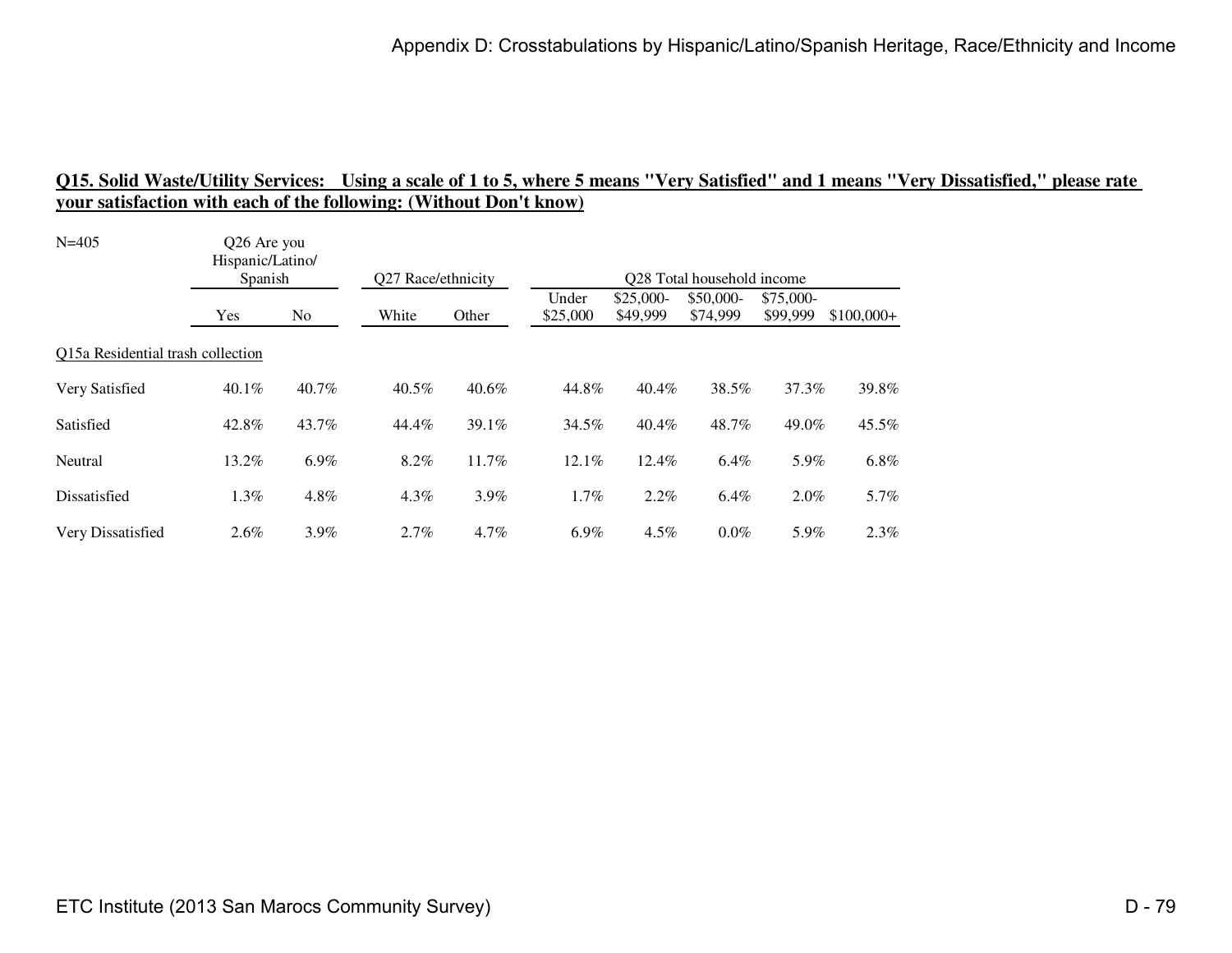| Hispanic/Latino/<br>Spanish |         | Q27 Race/ethnicity                                      |       | Q28 Total household income |                        |                       |                       |                                                |  |  |
|-----------------------------|---------|---------------------------------------------------------|-------|----------------------------|------------------------|-----------------------|-----------------------|------------------------------------------------|--|--|
| Yes                         | No.     | White                                                   | Other | Under<br>\$25,000          | $$25,000-$<br>\$49,999 | \$50,000-<br>\$74,999 | \$75,000-<br>\$99,999 | $$100,000+$                                    |  |  |
|                             |         |                                                         |       |                            |                        |                       |                       |                                                |  |  |
| 25.5%                       | 21.0%   | 22.4%                                                   | 24.4% | 22.2%                      | 24.4%                  | 22.7%                 |                       | 21.0%                                          |  |  |
| 31.9%                       | 32.5%   | 31.4%                                                   | 32.8% | 31.5%                      | 24.4%                  | 36.4%                 |                       | 35.8%                                          |  |  |
| 21.3%                       | 26.0%   | 25.6%                                                   | 21.0% | 20.4%                      | 30.8%                  | 27.3%                 |                       | 21.0%                                          |  |  |
| 14.9%                       | 14.0%   | 15.2%                                                   | 13.4% | 14.8%                      | 14.1%                  | $9.1\%$               |                       | 16.0%                                          |  |  |
| $6.4\%$                     | $6.5\%$ | 5.4%                                                    | 8.4%  | 11.1%                      | $6.4\%$                | $4.5\%$               |                       | $6.2\%$                                        |  |  |
|                             |         | Q26 Are you<br>Q15b Bulky item pick up/removal services |       |                            |                        |                       |                       | 30.4%<br>32.6%<br>15.2%<br>$17.4\%$<br>$4.3\%$ |  |  |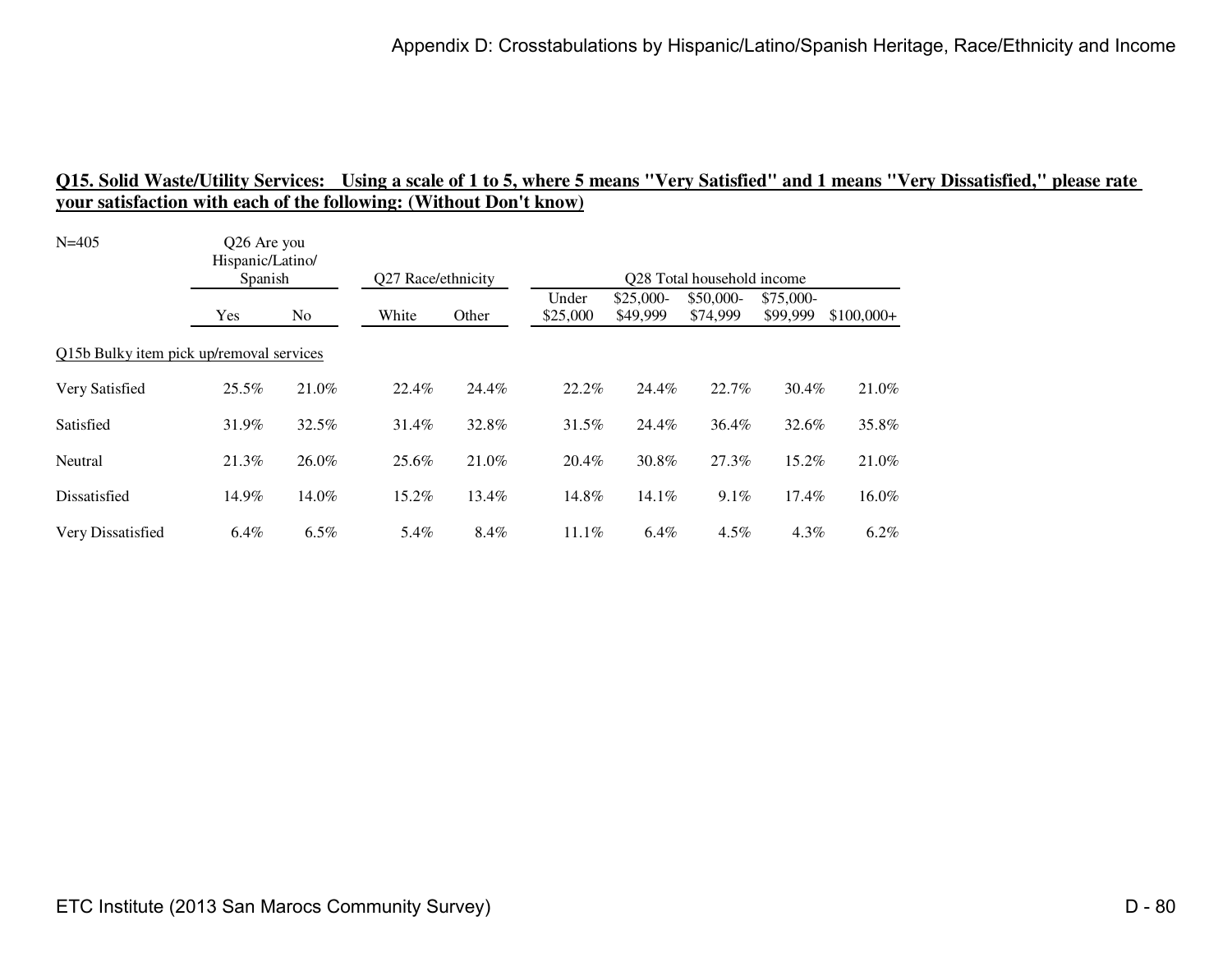| $N = 405$               | Q26 Are you<br>Hispanic/Latino/ |       | Q27 Race/ethnicity<br>Q28 Total household income |         |                   |                        |                       |                       |             |  |
|-------------------------|---------------------------------|-------|--------------------------------------------------|---------|-------------------|------------------------|-----------------------|-----------------------|-------------|--|
|                         | Spanish                         |       |                                                  |         |                   |                        |                       |                       |             |  |
|                         | Yes                             | No    | White                                            | Other   | Under<br>\$25,000 | $$25,000-$<br>\$49,999 | \$50,000-<br>\$74,999 | \$75,000-<br>\$99,999 | $$100,000+$ |  |
| Q15c Recycling services |                                 |       |                                                  |         |                   |                        |                       |                       |             |  |
| Very Satisfied          | 41.3%                           | 39.0% | 40.2%                                            | 38.9%   | 38.6%             | 42.0%                  | 37.2%                 | 36.0%                 | 41.4%       |  |
| Satisfied               | 37.3%                           | 43.4% | 41.7%                                            | 37.3%   | $42.1\%$          | 35.2%                  | 44.9%                 | 42.0%                 | 42.5%       |  |
| Neutral                 | 13.3%                           | 10.1% | 11.4%                                            | 13.5%   | 5.3%              | 13.6%                  | 11.5%                 | 18.0%                 | 9.2%        |  |
| Dissatisfied            | $6.0\%$                         | 4.8%  | 5.1%                                             | 6.3%    | 8.8%              | 5.7%                   | 5.1%                  | $4.0\%$               | 4.6%        |  |
| Very Dissatisfied       | $2.0\%$                         | 2.6%  | $1.6\%$                                          | $4.0\%$ | 5.3%              | $3.4\%$                | $1.3\%$               | $0.0\%$               | 2.3%        |  |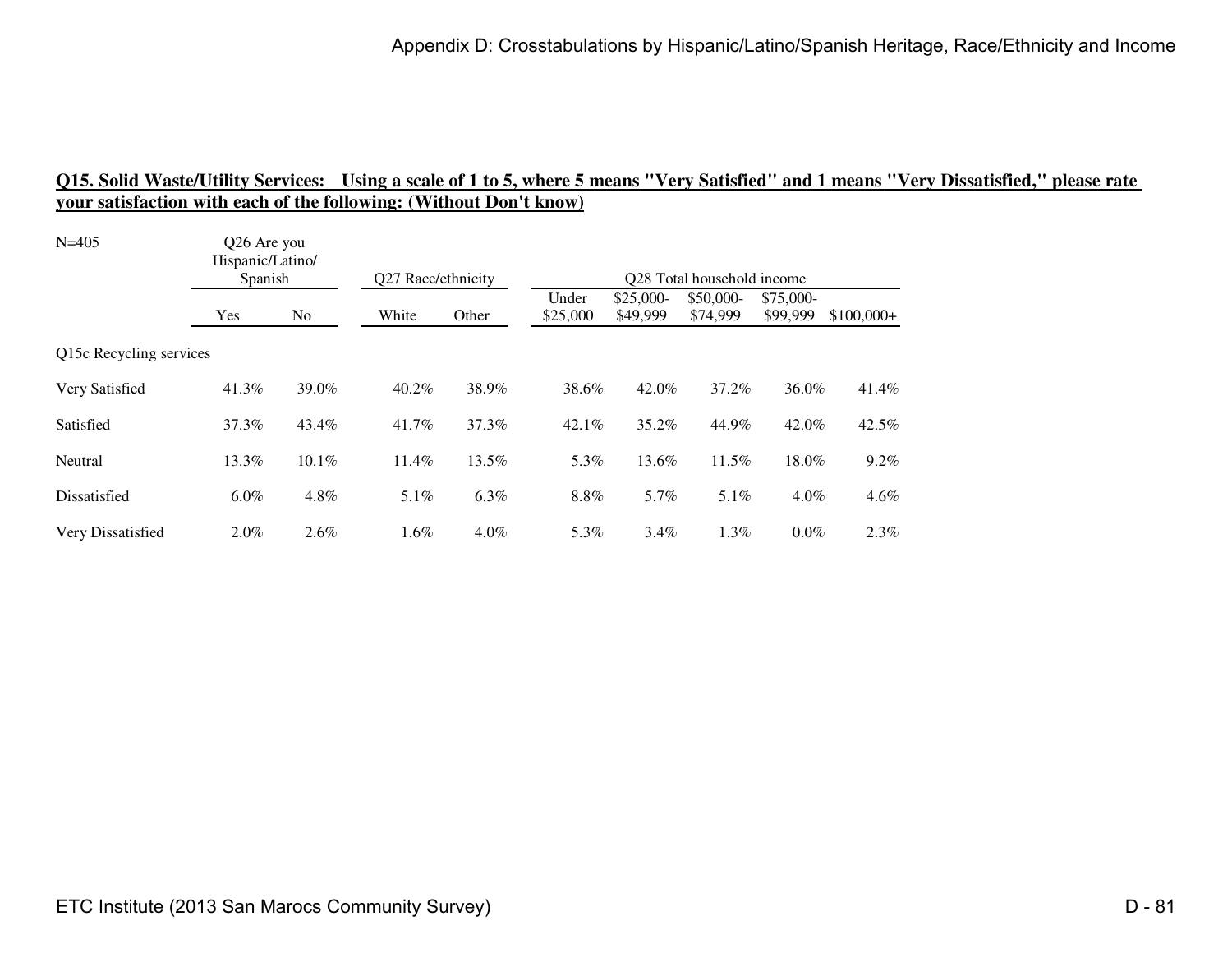| Hispanic/Latino/             |         |                        |         |                    |                        |                       |                       |                                                                             |  |  |
|------------------------------|---------|------------------------|---------|--------------------|------------------------|-----------------------|-----------------------|-----------------------------------------------------------------------------|--|--|
| Yes                          | No      | White                  | Other   | Under<br>\$25,000  | $$25,000-$<br>\$49,999 | \$50,000-<br>\$74,999 | \$75,000-<br>\$99,999 | $$100,000+$                                                                 |  |  |
| Q15d Drinking water services |         |                        |         |                    |                        |                       |                       |                                                                             |  |  |
| $35.1\%$                     | 31.7%   | 32.9%                  | 33.6%   | 28.8%              | 37.5%                  | 29.5%                 |                       | 37.6%                                                                       |  |  |
| 39.1%                        | 48.2%   | 47.0%                  | 38.3%   | 45.8%              | 38.6%                  | 50.0%                 |                       | 41.2%                                                                       |  |  |
| 15.9%                        | 15.2%   | 14.5%                  | 18.8%   | 11.9%              | 18.2%                  | 16.7%                 |                       | 15.3%                                                                       |  |  |
| $6.0\%$                      | 1.8%    | $2.4\%$                | 5.5%    | $6.8\%$            | 2.3%                   | $2.6\%$               |                       | 2.4%                                                                        |  |  |
| $4.0\%$                      | $3.1\%$ | $3.2\%$                | $3.9\%$ | $6.8\%$            | $3.4\%$                | 1.3%                  |                       | 3.5%                                                                        |  |  |
|                              |         | Q26 Are you<br>Spanish |         | Q27 Race/ethnicity |                        |                       |                       | Q28 Total household income<br>30.6%<br>51.0%<br>10.2%<br>$6.1\%$<br>$2.0\%$ |  |  |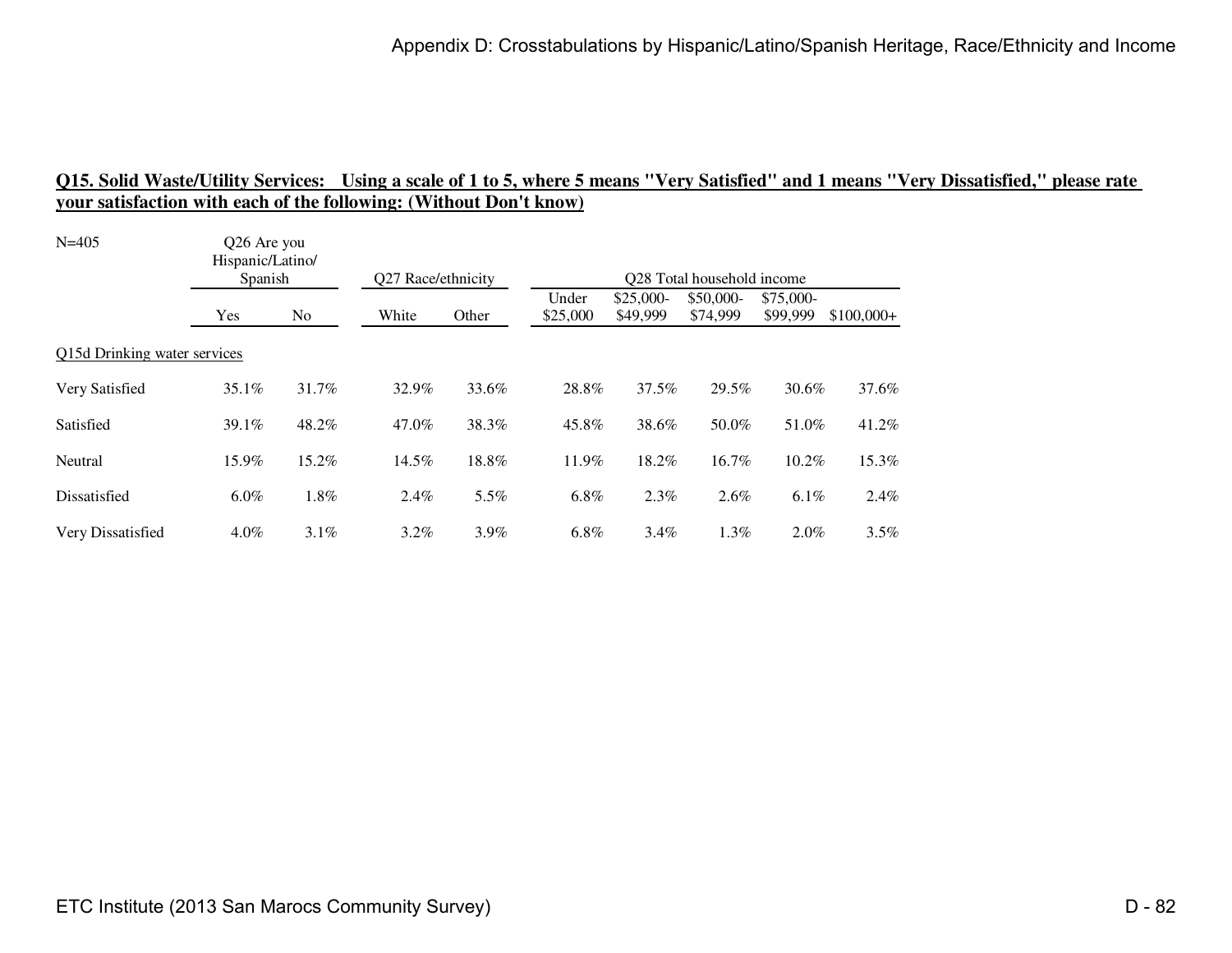| $N = 405$                        | O <sub>26</sub> Are you<br>Hispanic/Latino/ |       |                    |       |                            |                        |                       |                       |             |  |  |
|----------------------------------|---------------------------------------------|-------|--------------------|-------|----------------------------|------------------------|-----------------------|-----------------------|-------------|--|--|
|                                  | Spanish                                     |       | Q27 Race/ethnicity |       | Q28 Total household income |                        |                       |                       |             |  |  |
|                                  | <b>Yes</b>                                  | No.   | White              | Other | Under<br>\$25,000          | $$25,000-$<br>\$49,999 | \$50,000-<br>\$74,999 | \$75,000-<br>\$99,999 | $$100,000+$ |  |  |
| Q15e Wastewater (sewer) services |                                             |       |                    |       |                            |                        |                       |                       |             |  |  |
| Very Satisfied                   | 30.9%                                       | 24.5% | 26.5%              | 29.3% | 27.6%                      | 28.2%                  | 25.3%                 | 33.3%                 | 27.3%       |  |  |
| Satisfied                        | 42.3%                                       | 50.0% | 47.9%              | 43.9% | 51.7%                      | 42.4%                  | 50.7%                 | 43.8%                 | 46.8%       |  |  |
| Neutral                          | 20.1%                                       | 17.5% | 17.6%              | 20.3% | 15.5%                      | 22.4%                  | 16.0%                 | 12.5%                 | 18.2%       |  |  |
| Dissatisfied                     | $6.0\%$                                     | 5.2%  | $5.5\%$            | 5.7%  | $3.4\%$                    | 5.9%                   | 8.0%                  | 8.3%                  | $2.6\%$     |  |  |
| Very Dissatisfied                | $0.7\%$                                     | 2.8%  | 2.5%               | 0.8%  | 1.7%                       | $1.2\%$                | $0.0\%$               | $2.1\%$               | 5.2%        |  |  |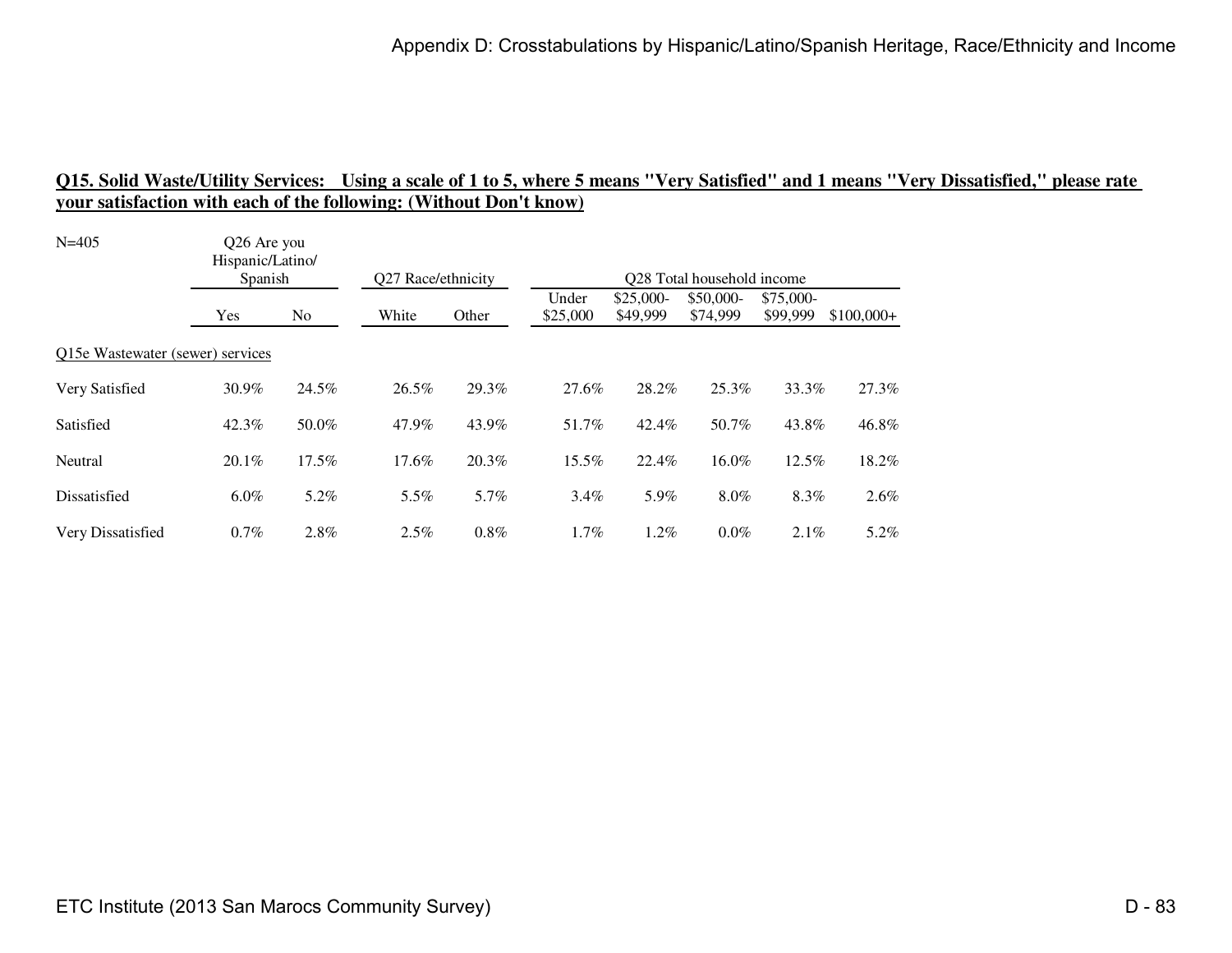| $N = 405$             | Q26 Are you<br>Hispanic/Latino/<br>Spanish |         |         | Q27 Race/ethnicity<br>Q28 Total household income |                   |                        |                       |                       |             |  |  |
|-----------------------|--------------------------------------------|---------|---------|--------------------------------------------------|-------------------|------------------------|-----------------------|-----------------------|-------------|--|--|
|                       |                                            |         |         |                                                  |                   |                        |                       |                       |             |  |  |
|                       | Yes                                        | No.     | White   | Other                                            | Under<br>\$25,000 | $$25,000-$<br>\$49,999 | \$50,000-<br>\$74,999 | \$75,000-<br>\$99,999 | $$100,000+$ |  |  |
| Q15f Electric service |                                            |         |         |                                                  |                   |                        |                       |                       |             |  |  |
| Very Satisfied        | 32.7%                                      | 33.2%   | 33.6%   | 32.3%                                            | 31.0%             | 35.3%                  | 34.2%                 | 38.3%                 | 30.9%       |  |  |
| Satisfied             | 44.0%                                      | 48.4%   | 48.4%   | 41.9%                                            | 44.8%             | 44.7%                  | 51.3%                 | 44.7%                 | 43.2%       |  |  |
| Neutral               | 16.7%                                      | 14.7%   | 14.8%   | 17.7%                                            | 13.8%             | 15.3%                  | 11.8%                 | 12.8%                 | 22.2%       |  |  |
| Dissatisfied          | $6.0\%$                                    | 2.8%    | $2.9\%$ | 6.5%                                             | $6.9\%$           | $4.7\%$                | $2.6\%$               | $4.3\%$               | 2.5%        |  |  |
| Very Dissatisfied     | 0.7%                                       | $0.9\%$ | 0.4%    | 1.6%                                             | $3.4\%$           | $0.0\%$                | $0.0\%$               | $0.0\%$               | $1.2\%$     |  |  |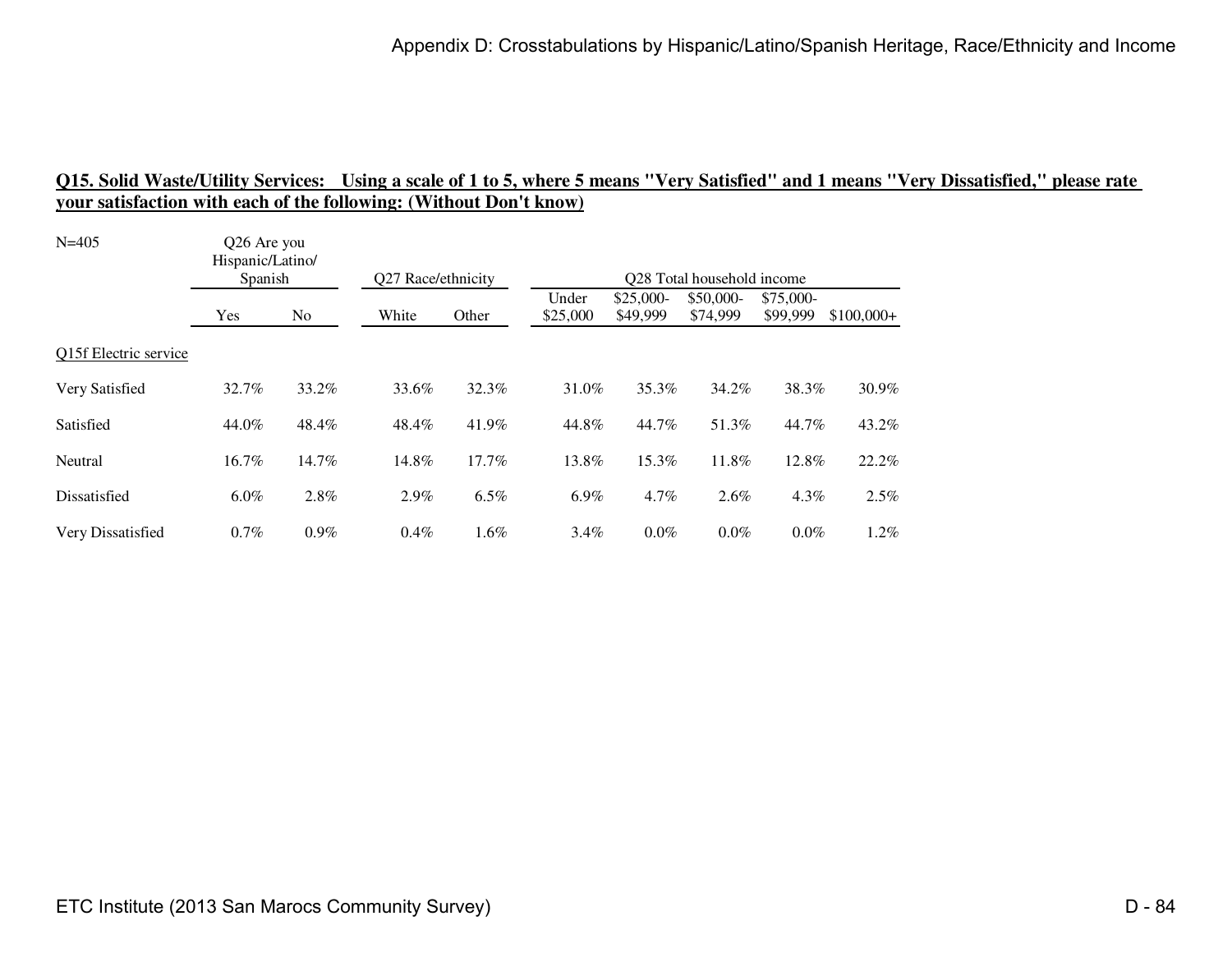| $N = 405$            | Q26 Are you<br>Hispanic/Latino/<br>Spanish |         | Q27 Race/ethnicity |       | Q28 Total household income |                        |                       |                       |             |  |
|----------------------|--------------------------------------------|---------|--------------------|-------|----------------------------|------------------------|-----------------------|-----------------------|-------------|--|
|                      |                                            |         |                    |       |                            |                        |                       |                       |             |  |
|                      | Yes                                        | No      | White              | Other | Under<br>\$25,000          | $$25,000-$<br>\$49,999 | \$50,000-<br>\$74,999 | \$75,000-<br>\$99,999 | $$100,000+$ |  |
| Q15g Utility Billing |                                            |         |                    |       |                            |                        |                       |                       |             |  |
| Very Satisfied       | 24.5%                                      | 26.1%   | 27.0%              | 23.0% | 23.7%                      | 25.6%                  | 24.4%                 | 29.4%                 | 27.6%       |  |
| Satisfied            | 48.3%                                      | 53.0%   | 52.3%              | 48.4% | 40.7%                      | 58.1%                  | 53.8%                 | 51.0%                 | 50.6%       |  |
| Neutral              | 18.5%                                      | 12.6%   | 13.3%              | 18.3% | 23.7%                      | 10.5%                  | 11.5%                 | 7.8%                  | 16.1%       |  |
| Dissatisfied         | 7.9%                                       | 7.4%    | $7.0\%$            | 8.7%  | 8.5%                       | 5.8%                   | 10.3%                 | 9.8%                  | 5.7%        |  |
| Very Dissatisfied    | $0.7\%$                                    | $0.9\%$ | 0.4%               | 1.6%  | $3.4\%$                    | $0.0\%$                | $0.0\%$               | $2.0\%$               | $0.0\%$     |  |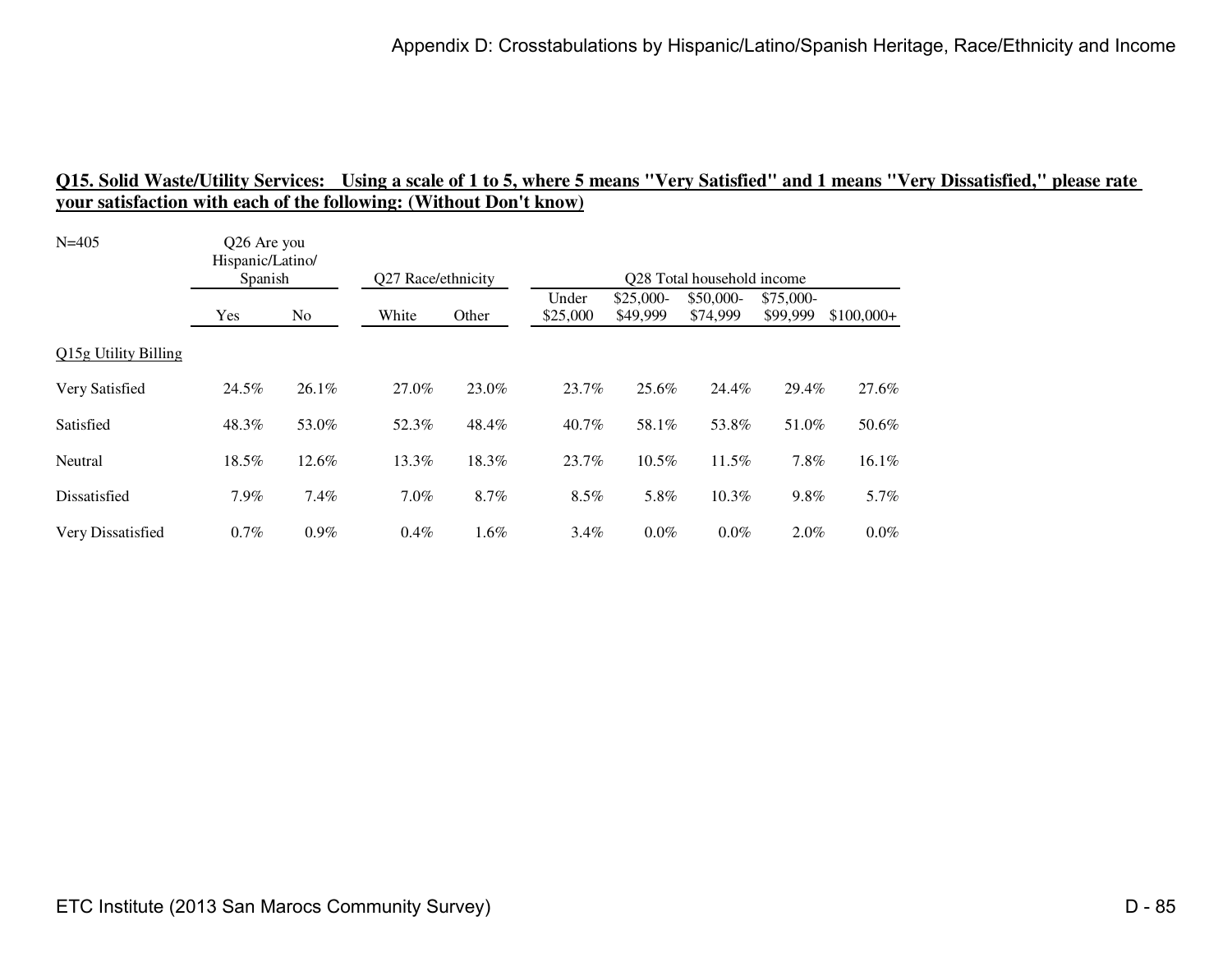| Hispanic/Latino/<br>Spanish |         | Q27 Race/ethnicity |         | Q28 Total household income |                        |                       |                       |                                        |
|-----------------------------|---------|--------------------|---------|----------------------------|------------------------|-----------------------|-----------------------|----------------------------------------|
| Yes                         | No.     | White              | Other   | Under<br>\$25,000          | $$25,000-$<br>\$49,999 | \$50,000-<br>\$74,999 | \$75,000-<br>\$99,999 | $$100,000+$                            |
| Q16a Office development     |         |                    |         |                            |                        |                       |                       |                                        |
| 5.6%                        | 7.8%    | 7.6%               | 6.7%    | 2.6%                       | 5.4%                   | 7.5%                  |                       | 10.5%                                  |
| 24.3%                       | 23.5%   | 24.5%              | 23.6%   | 20.5%                      | 26.8%                  | 20.8%                 |                       | 28.9%                                  |
| 57.9%                       | 54.8%   | 55.4%              | 53.9%   | 61.5%                      | 55.4%                  | 58.5%                 |                       | 44.7%                                  |
| $7.5\%$                     | $6.0\%$ | $6.0\%$            | $9.0\%$ | 5.1%                       | 8.9%                   | $7.5\%$               |                       | 6.6%                                   |
| $4.7\%$                     | 7.8%    | $6.5\%$            | 6.7%    | $10.3\%$                   | $3.6\%$                | 5.7%                  |                       | 9.2%                                   |
|                             |         | Q26 Are you        |         |                            |                        |                       |                       | 8.1%<br>24.3%<br>59.5%<br>5.4%<br>2.7% |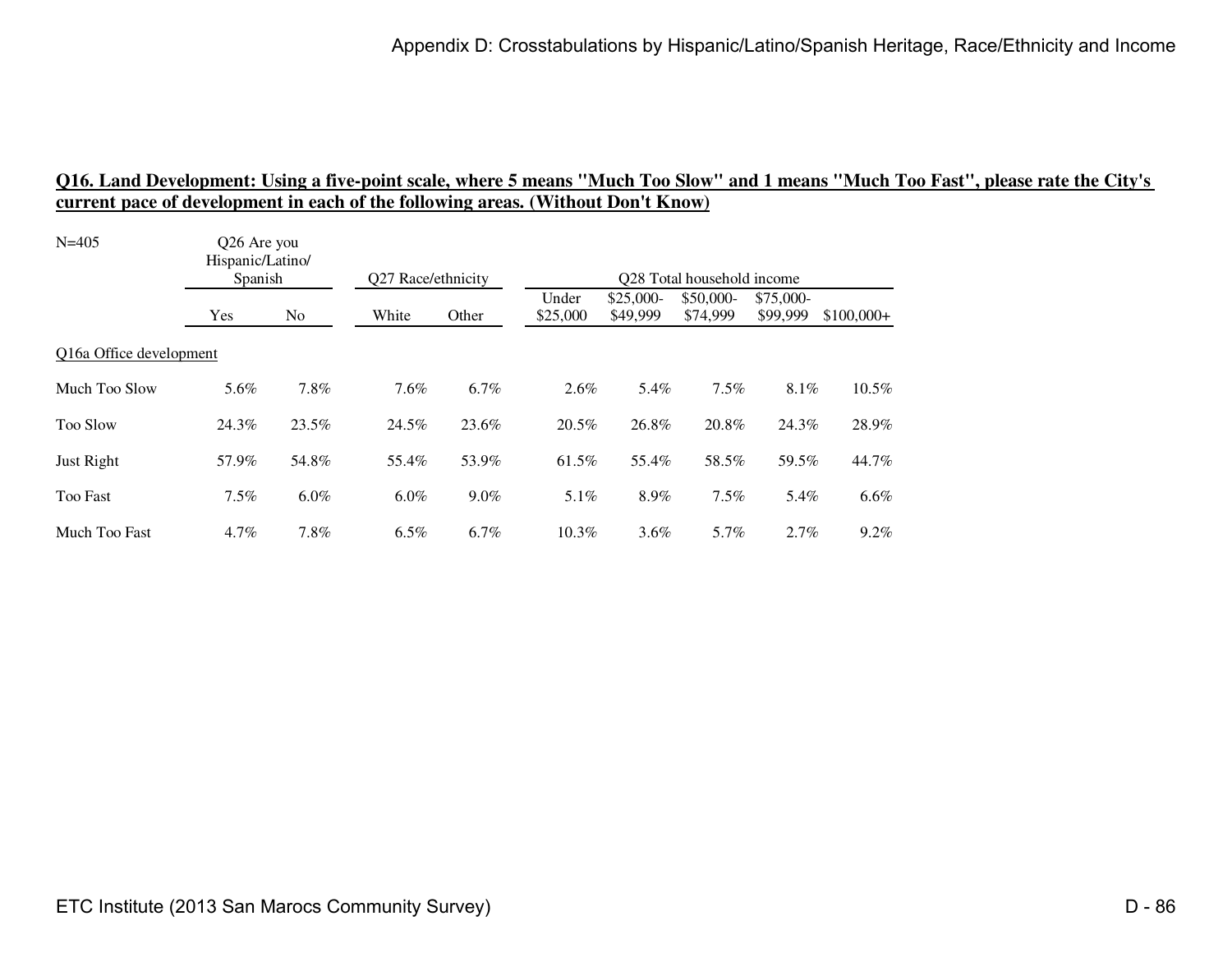| Hispanic/Latino/<br>Spanish |         | Q27 Race/ethnicity |       | Q28 Total household income |                        |                       |                        |             |
|-----------------------------|---------|--------------------|-------|----------------------------|------------------------|-----------------------|------------------------|-------------|
| Yes                         | No.     | White              | Other | Under<br>\$25,000          | $$25,000-$<br>\$49,999 | \$50,000-<br>\$74,999 | $$75,000-$<br>\$99,999 | $$100,000+$ |
| Q16b Industrial development |         |                    |       |                            |                        |                       |                        |             |
| 9.3%                        | 12.9%   | 12.3%              | 11.0% | 9.5%                       | 11.9%                  | 12.5%                 | 10.0%                  | 14.5%       |
| 29.6%                       | 30.9%   | 30.3%              | 31.9% | 19.0%                      | 32.2%                  | 33.9%                 | 35.0%                  | 27.6%       |
| 45.4%                       | 43.3%   | 44.6%              | 41.8% | 47.6%                      | 42.4%                  | 42.9%                 | 50.0%                  | 40.8%       |
| $10.2\%$                    | $6.7\%$ | $7.2\%$            | 8.8%  | 14.3%                      | $8.5\%$                | 7.1%                  | 5.0%                   | 7.9%        |
| 5.6%                        | $6.2\%$ | 5.6%               | 6.6%  | 9.5%                       | $5.1\%$                | $3.6\%$               | $0.0\%$                | 9.2%        |
|                             |         | Q26 Are you        |       |                            |                        |                       |                        |             |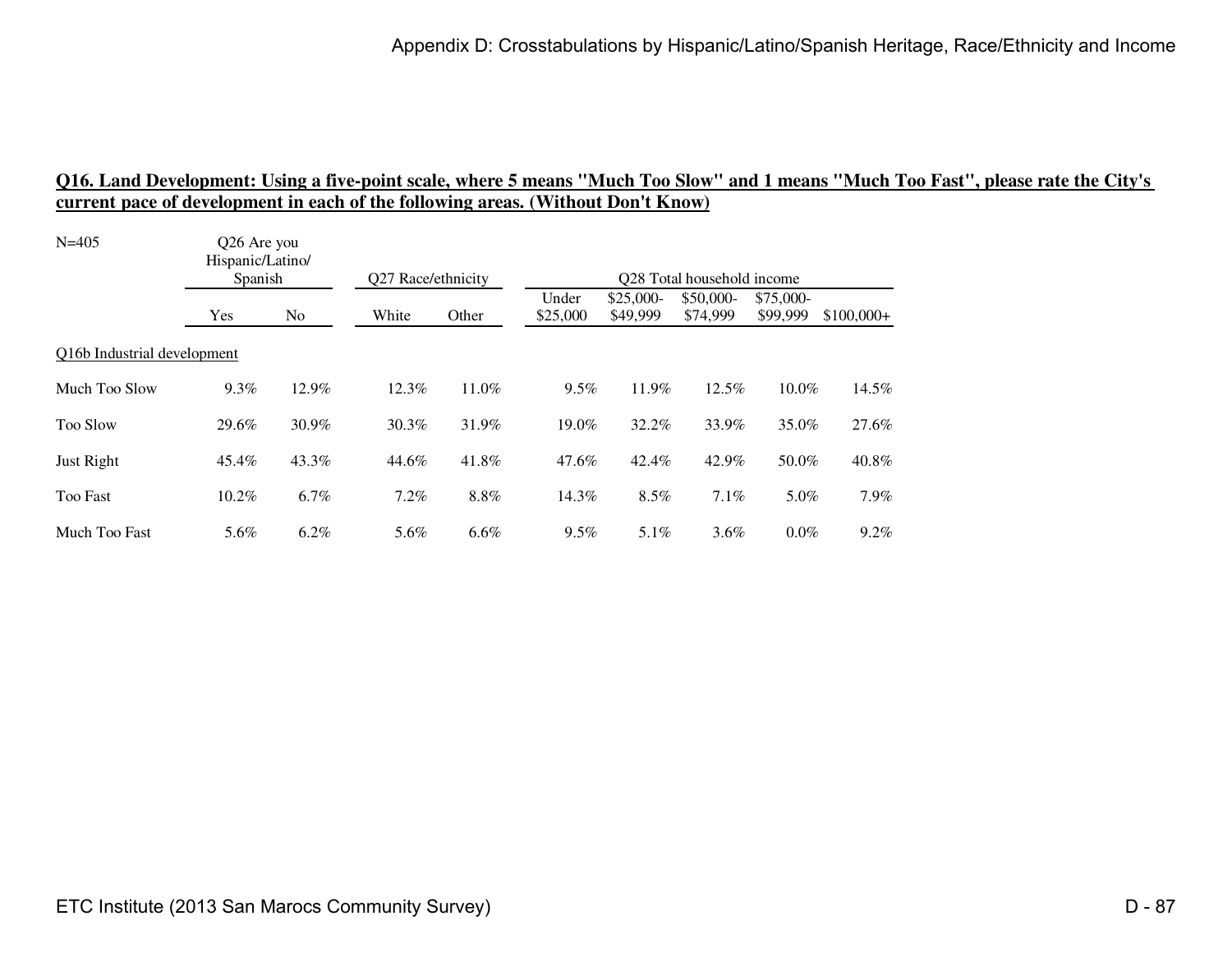| $N = 405$                             | Q26 Are you<br>Hispanic/Latino/<br>Spanish |       | Q27 Race/ethnicity |       | Q28 Total household income |                        |                       |                       |             |
|---------------------------------------|--------------------------------------------|-------|--------------------|-------|----------------------------|------------------------|-----------------------|-----------------------|-------------|
|                                       | Yes                                        | No.   | White              | Other | Under<br>\$25,000          | $$25,000-$<br>\$49,999 | \$50,000-<br>\$74,999 | \$75,000-<br>\$99,999 | $$100,000+$ |
| Q16c Multi-family residential develop |                                            |       |                    |       |                            |                        |                       |                       |             |
| Much Too Slow                         | $4.5\%$                                    | 3.9%  | 3.5%               | 5.4%  | 6.7%                       | 6.7%                   | 1.4%                  | $2.2\%$               | 3.6%        |
| <b>Too Slow</b>                       | $6.8\%$                                    | 3.9%  | 3.5%               | 8.0%  | 6.7%                       | 8.0%                   | 5.6%                  | 2.2%                  | 3.6%        |
| Just Right                            | 27.3%                                      | 15.9% | 16.6%              | 29.5% | 31.1%                      | 30.7%                  | $11.1\%$              | 13.0%                 | 16.7%       |
| <b>Too Fast</b>                       | 26.5%                                      | 23.7% | 25.3%              | 21.4% | 28.9%                      | 16.0%                  | $36.1\%$              | $26.1\%$              | 20.2%       |
| Much Too Fast                         | 34.8%                                      | 52.7% | 51.1%              | 35.7% | 26.7%                      | 38.7%                  | 45.8%                 | 56.5%                 | 56.0%       |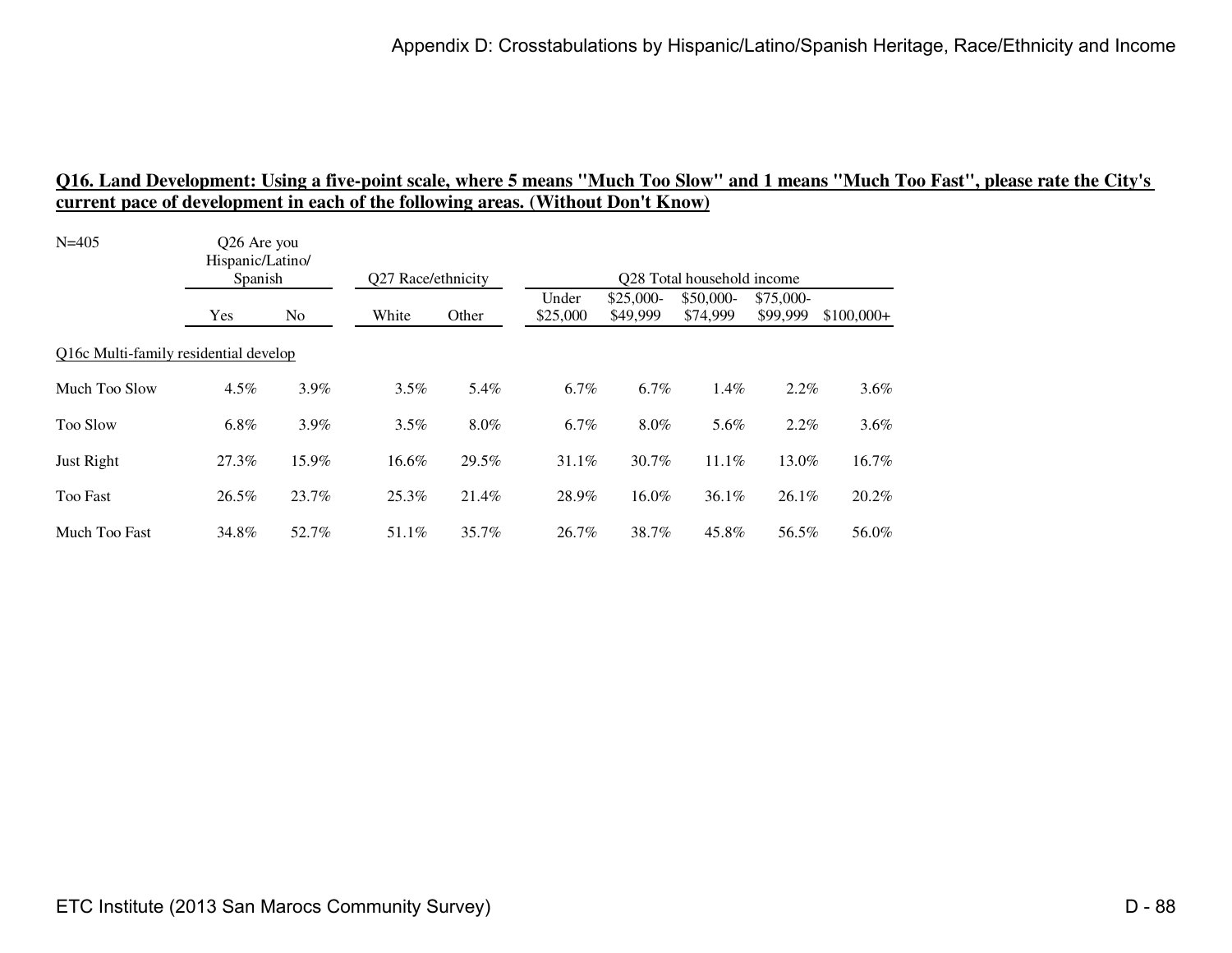| Hispanic/Latino/<br>Spanish |         | Q27 Race/ethnicity                                                |       | Q28 Total household income |                        |                       |                       |                                                |
|-----------------------------|---------|-------------------------------------------------------------------|-------|----------------------------|------------------------|-----------------------|-----------------------|------------------------------------------------|
| Yes                         | No.     | White                                                             | Other | Under<br>\$25,000          | $$25,000-$<br>\$49,999 | \$50,000-<br>\$74,999 | \$75,000-<br>\$99,999 | $$100,000+$                                    |
|                             |         |                                                                   |       |                            |                        |                       |                       |                                                |
| 16.9%                       | 17.3%   | 17.4%                                                             | 16.5% | 9.3%                       | 17.3%                  | 8.8%                  |                       | 27.5%                                          |
| 21.5%                       | 31.1%   | 28.0%                                                             | 25.7% | $30.2\%$                   | 21.3%                  | 33.8%                 |                       | 22.5%                                          |
| 44.6%                       | 29.6%   | 31.7%                                                             | 45.0% | 46.5%                      | 38.7%                  | 30.9%                 |                       | 31.3%                                          |
| $8.5\%$                     | 14.3%   | 14.7%                                                             | 5.5%  | $7.0\%$                    | 14.7%                  | $16.2\%$              |                       | 11.3%                                          |
| $8.5\%$                     | $7.7\%$ | 8.3%                                                              | 7.3%  | $7.0\%$                    | 8.0%                   | 10.3%                 |                       | 7.5%                                           |
|                             |         | O <sub>26</sub> Are you<br>Q16d Single family residential develop |       |                            |                        |                       |                       | 24.4%<br>26.7%<br>37.8%<br>$11.1\%$<br>$0.0\%$ |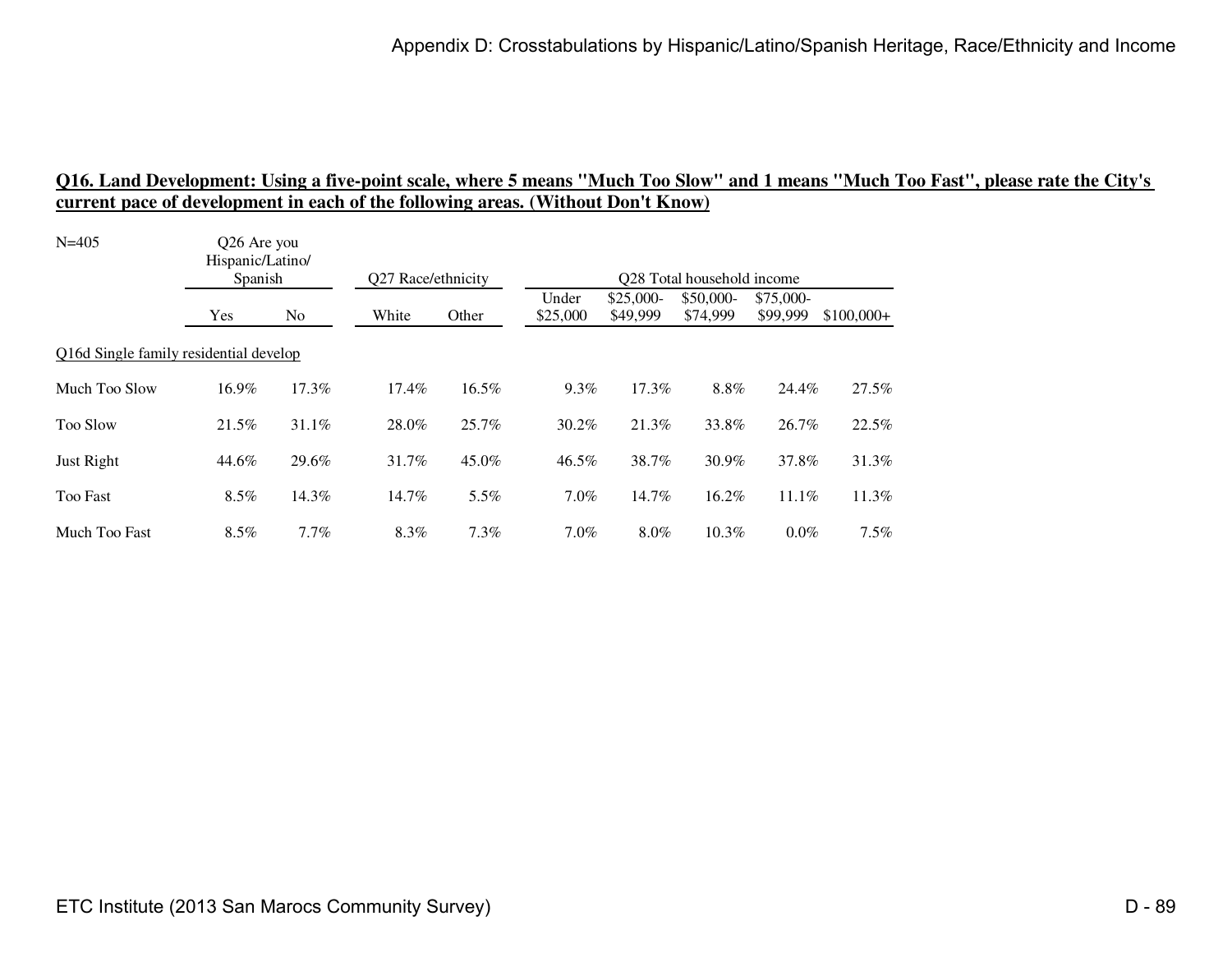| Hispanic/Latino/<br>Spanish |                | Q27 Race/ethnicity |         | Q28 Total household income |                        |                       |                        |                                            |
|-----------------------------|----------------|--------------------|---------|----------------------------|------------------------|-----------------------|------------------------|--------------------------------------------|
| Yes                         | N <sub>0</sub> | White              | Other   | Under<br>\$25,000          | $$25,000-$<br>\$49,999 | \$50,000-<br>\$74,999 | $$75,000-$<br>\$99,999 | $$100,000+$                                |
| Q16e Retail development     |                |                    |         |                            |                        |                       |                        |                                            |
| 3.3%                        | 4.7%           | $4.7\%$            | 2.8%    | 6.7%                       | 1.5%                   | $3.1\%$               |                        | 7.3%                                       |
| 22.0%                       | 19.7%          | 20.9%              | 20.6%   | 11.1%                      | 20.9%                  | 20.0%                 |                        | 24.4%                                      |
| 51.2%                       | 56.5%          | 55.9%              | 50.5%   | 51.1%                      | 62.7%                  | 60.0%                 |                        | 45.1%                                      |
| 17.1%                       | 11.9%          | 11.4%              | 18.7%   | 20.0%                      | 11.9%                  | $12.3\%$              |                        | 12.2%                                      |
| $6.5\%$                     | $7.3\%$        | $7.1\%$            | $7.5\%$ | 11.1%                      | $3.0\%$                | $4.6\%$               |                        | 11.0%                                      |
|                             |                | Q26 Are you        |         |                            |                        |                       |                        | 2.3%<br>18.2%<br>54.5%<br>20.5%<br>$4.5\%$ |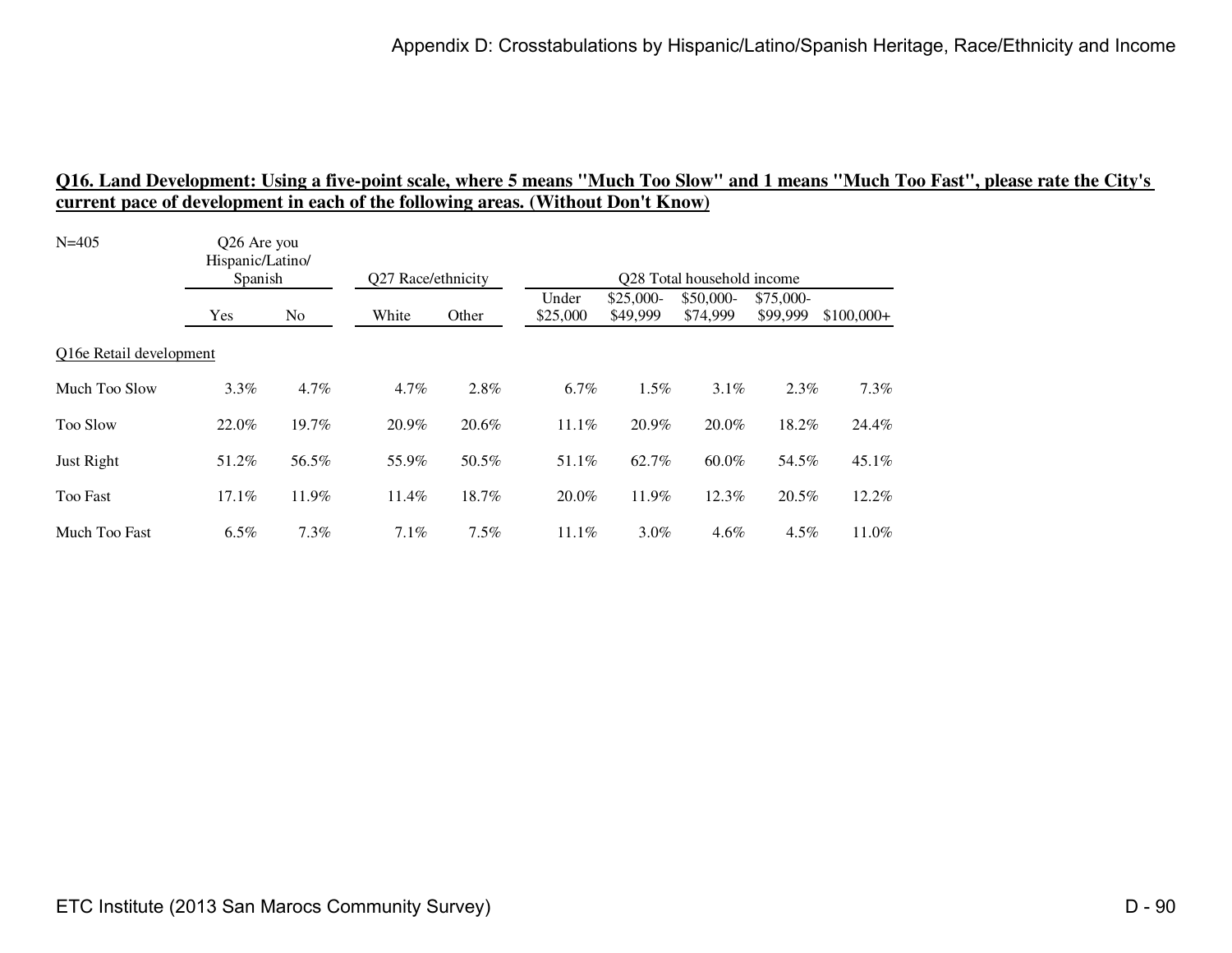| $N = 405$             | Q26 Are you<br>Hispanic/Latino/<br>Spanish |          | Q27 Race/ethnicity |       | Q28 Total household income |                        |                       |                       |             |  |
|-----------------------|--------------------------------------------|----------|--------------------|-------|----------------------------|------------------------|-----------------------|-----------------------|-------------|--|
|                       | Yes                                        | No       | White              | Other | Under<br>\$25,000          | $$25,000-$<br>\$49,999 | \$50,000-<br>\$74,999 | \$75,000-<br>\$99,999 | $$100,000+$ |  |
| Q17a Library services |                                            |          |                    |       |                            |                        |                       |                       |             |  |
| Much Higher           | 10.1%                                      | 5.7%     | 5.6%               | 10.3% | 15.7%                      | 7.8%                   | $6.9\%$               | $4.3\%$               | 4.8%        |  |
| Little Higher         | 23.9%                                      | $20.1\%$ | 20.7%              | 21.4% | 23.5%                      | 22.1%                  | 20.8%                 | $19.1\%$              | 19.0%       |  |
| Stay the Same         | 63.0%                                      | 73.7%    | 72.8%              | 65.0% | 56.9%                      | 70.1%                  | 72.2%                 | 76.6%                 | 72.6%       |  |
| Little Lower          | 1.4%                                       | 0.5%     | $0.9\%$            | 1.7%  | 0.0%                       | $0.0\%$                | $0.0\%$               | $0.0\%$               | 3.6%        |  |
| Much Lower            | $1.4\%$                                    | $0.0\%$  | $0.0\%$            | 1.7%  | 3.9%                       | $0.0\%$                | $0.0\%$               | $0.0\%$               | 0.0%        |  |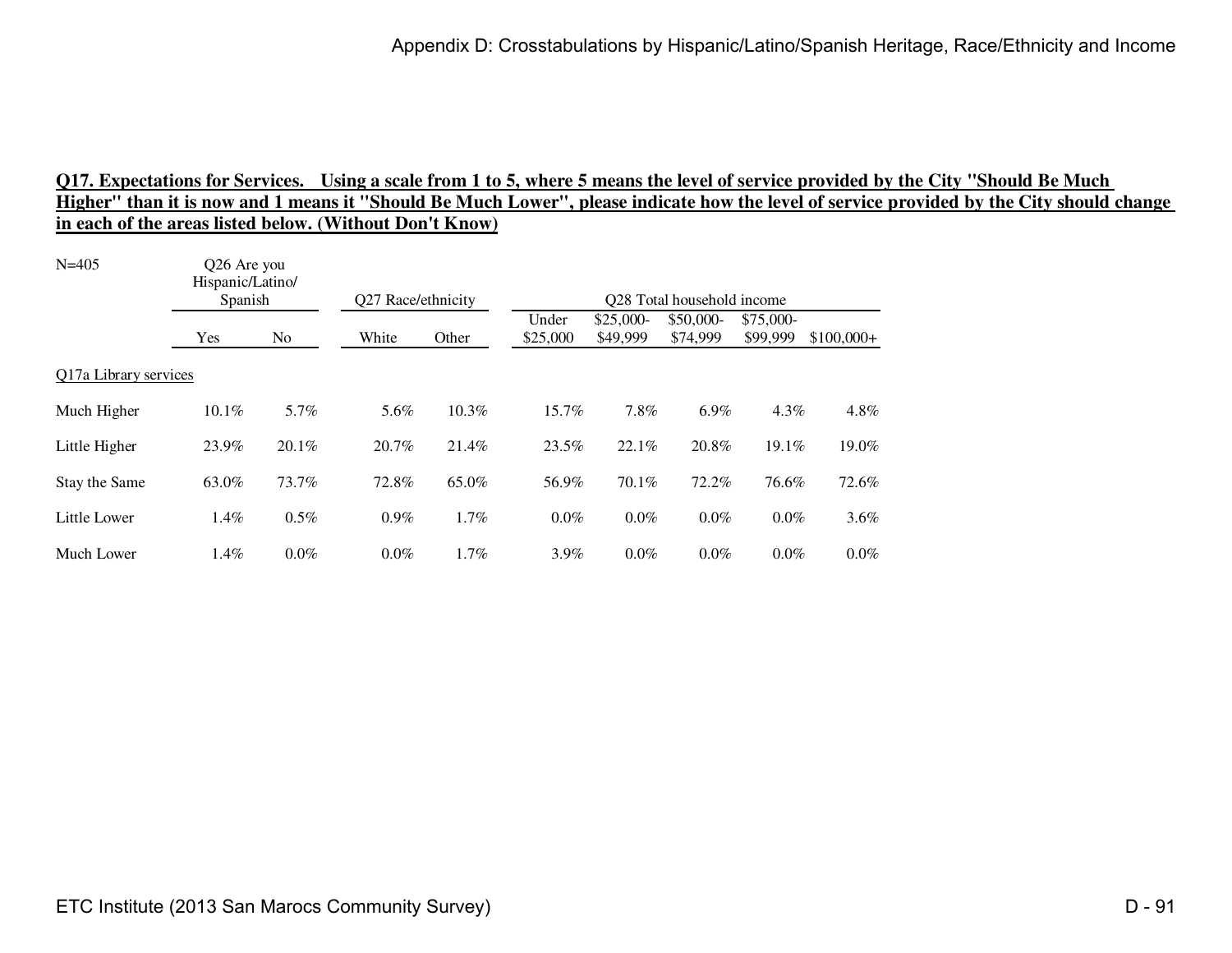| $N = 405$            |          | Q26 Are you<br>Hispanic/Latino/<br>Spanish |         | Q27 Race/ethnicity |                   | Q28 Total household income |                       |                       |             |  |  |
|----------------------|----------|--------------------------------------------|---------|--------------------|-------------------|----------------------------|-----------------------|-----------------------|-------------|--|--|
|                      | Yes      | No                                         | White   | Other              | Under<br>\$25,000 | \$25,000-<br>\$49,999      | \$50,000-<br>\$74,999 | \$75,000-<br>\$99,999 | $$100,000+$ |  |  |
| Q17b Law enforcement |          |                                            |         |                    |                   |                            |                       |                       |             |  |  |
| Much Higher          | $17.1\%$ | $8.1\%$                                    | 9.8%    | 14.7%              | 21.6%             | $9.1\%$                    | 12.0%                 | $10.6\%$              | 8.3%        |  |  |
| Little Higher        | 27.9%    | 27.5%                                      | 27.2%   | 29.3%              | 19.6%             | 27.3%                      | $30.7\%$              | 36.2%                 | 20.2%       |  |  |
| Stay the Same        | 49.3%    | 60.7%                                      | 58.3%   | 50.9%              | 49.0%             | 58.4%                      | 57.3%                 | 48.9%                 | 65.5%       |  |  |
| Little Lower         | 3.6%     | 2.8%                                       | $3.4\%$ | 2.6%               | $3.9\%$           | 5.2%                       | $0.0\%$               | $2.1\%$               | 3.6%        |  |  |
| Much Lower           | 2.1%     | 0.9%                                       | 1.3%    | 2.6%               | 5.9%              | $0.0\%$                    | $0.0\%$               | 2.1%                  | 2.4%        |  |  |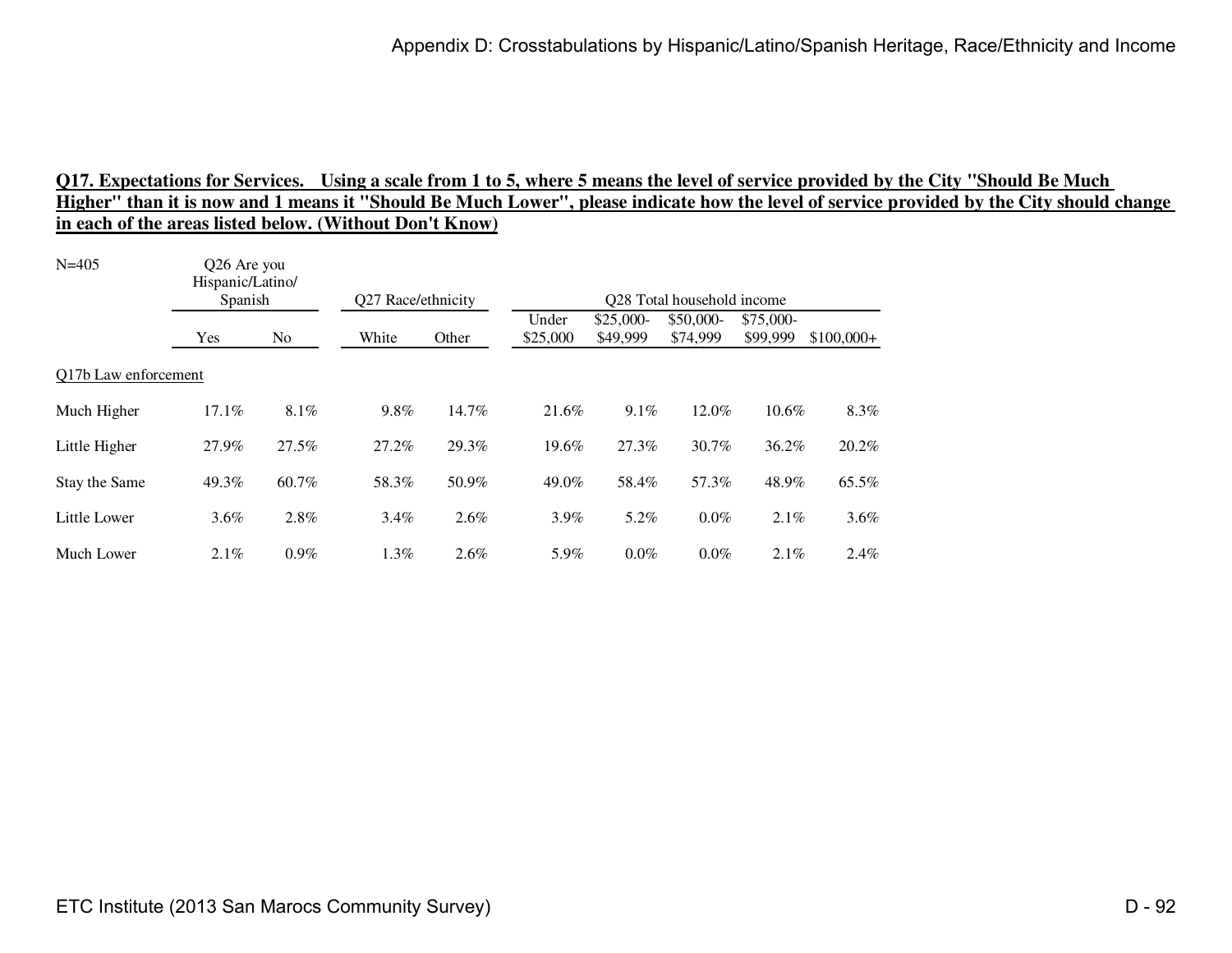| $N = 405$          | Q26 Are you<br>Hispanic/Latino/<br>Spanish |       | Q27 Race/ethnicity |       | Q28 Total household income |                       |                       |                       |             |  |
|--------------------|--------------------------------------------|-------|--------------------|-------|----------------------------|-----------------------|-----------------------|-----------------------|-------------|--|
|                    | Yes                                        | No    | White              | Other | Under<br>\$25,000          | \$25,000-<br>\$49,999 | \$50,000-<br>\$74,999 | \$75,000-<br>\$99,999 | $$100,000+$ |  |
| Q17c Fire response |                                            |       |                    |       |                            |                       |                       |                       |             |  |
| Much Higher        | 12.2%                                      | 3.6%  | $4.7\%$            | 11.2% | 18.4%                      | $4.2\%$               | $6.0\%$               | 4.9%                  | 3.8%        |  |
| Little Higher      | 22.9%                                      | 22.4% | 22.9%              | 21.5% | 16.3%                      | 22.2%                 | 28.4%                 | $19.5\%$              | 17.9%       |  |
| Stay the Same      | 61.8%                                      | 70.8% | 70.1%              | 62.6% | 61.2%                      | 72.2%                 | 64.2%                 | 70.7%                 | 73.1%       |  |
| Little Lower       | 1.5%                                       | 3.1%  | 2.3%               | 2.8%  | 0.0%                       | 1.4%                  | 1.5%                  | 4.9%                  | 5.1%        |  |
| Much Lower         | 1.5%                                       | 0.0%  | $0.0\%$            | 1.9%  | $4.1\%$                    | $0.0\%$               | $0.0\%$               | $0.0\%$               | 0.0%        |  |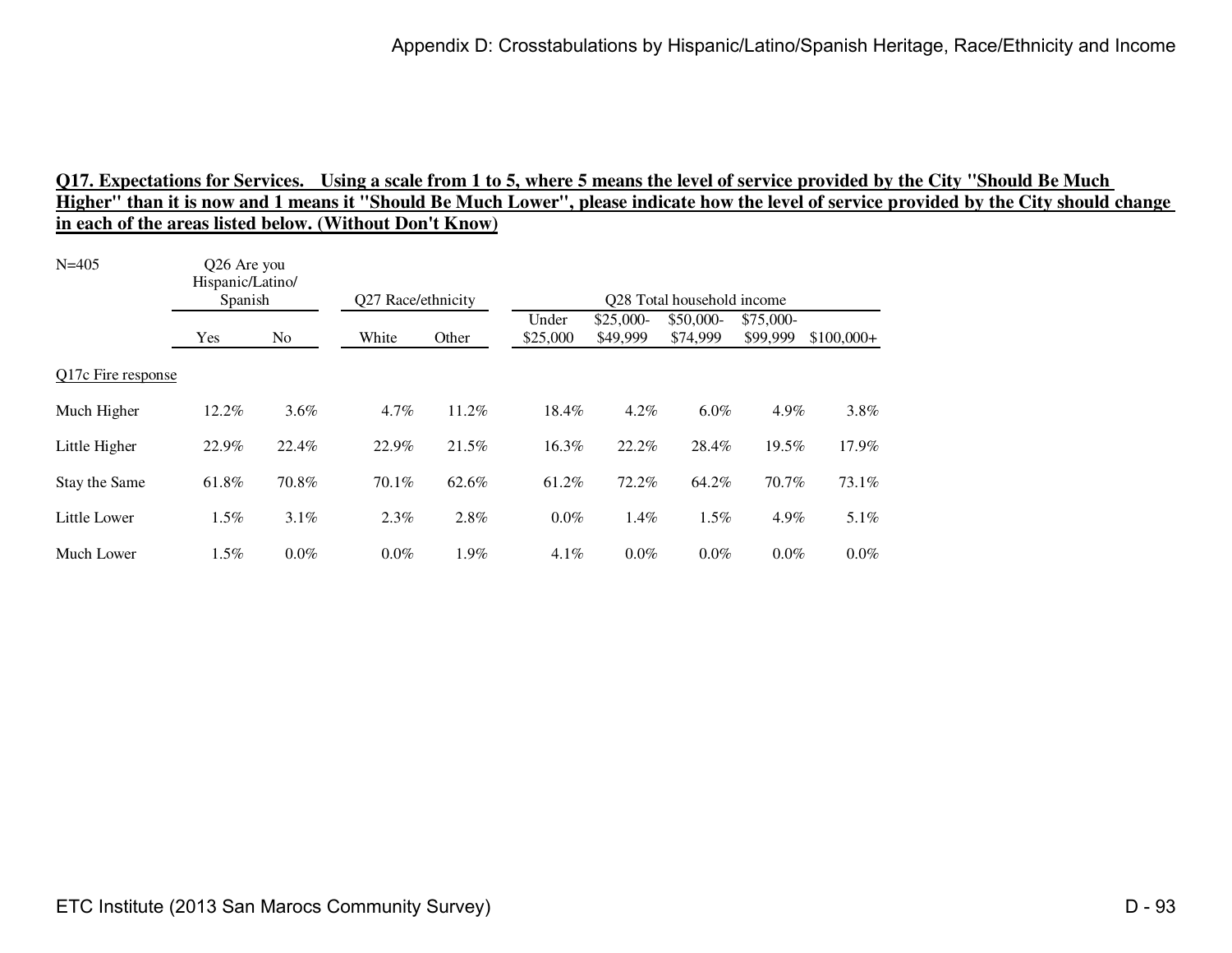| $N = 405$                       | Q26 Are you<br>Hispanic/Latino/<br>Spanish |                | Q27 Race/ethnicity |       | Q28 Total household income |                        |                       |                        |             |  |
|---------------------------------|--------------------------------------------|----------------|--------------------|-------|----------------------------|------------------------|-----------------------|------------------------|-------------|--|
|                                 | Yes                                        | N <sub>0</sub> | White              | Other | Under<br>\$25,000          | $$25,000-$<br>\$49,999 | \$50,000-<br>\$74,999 | $$75,000-$<br>\$99,999 | $$100,000+$ |  |
| Q17d Emergency medical services |                                            |                |                    |       |                            |                        |                       |                        |             |  |
| Much Higher                     | 16.0%                                      | 4.2%           | $6.5\%$            | 13.3% | 18.4%                      | 8.5%                   | 9.1%                  | $7.0\%$                | 4.0%        |  |
| Little Higher                   | 22.9%                                      | 27.4%          | 26.6%              | 22.9% | 24.5%                      | 26.8%                  | 30.3%                 | 14.0%                  | 21.3%       |  |
| Stay the Same                   | 58.8%                                      | 66.8%          | 65.4%              | 61.0% | 53.1%                      | 64.8%                  | 59.1%                 | 76.7%                  | 72.0%       |  |
| Little Lower                    | $0.8\%$                                    | 1.6%           | $1.4\%$            | 1.0%  | $0.0\%$                    | $0.0\%$                | $1.5\%$               | $2.3\%$                | 2.7%        |  |
| Much Lower                      | 1.5%                                       | $0.0\%$        | $0.0\%$            | 1.9%  | $4.1\%$                    | $0.0\%$                | $0.0\%$               | $0.0\%$                | 0.0%        |  |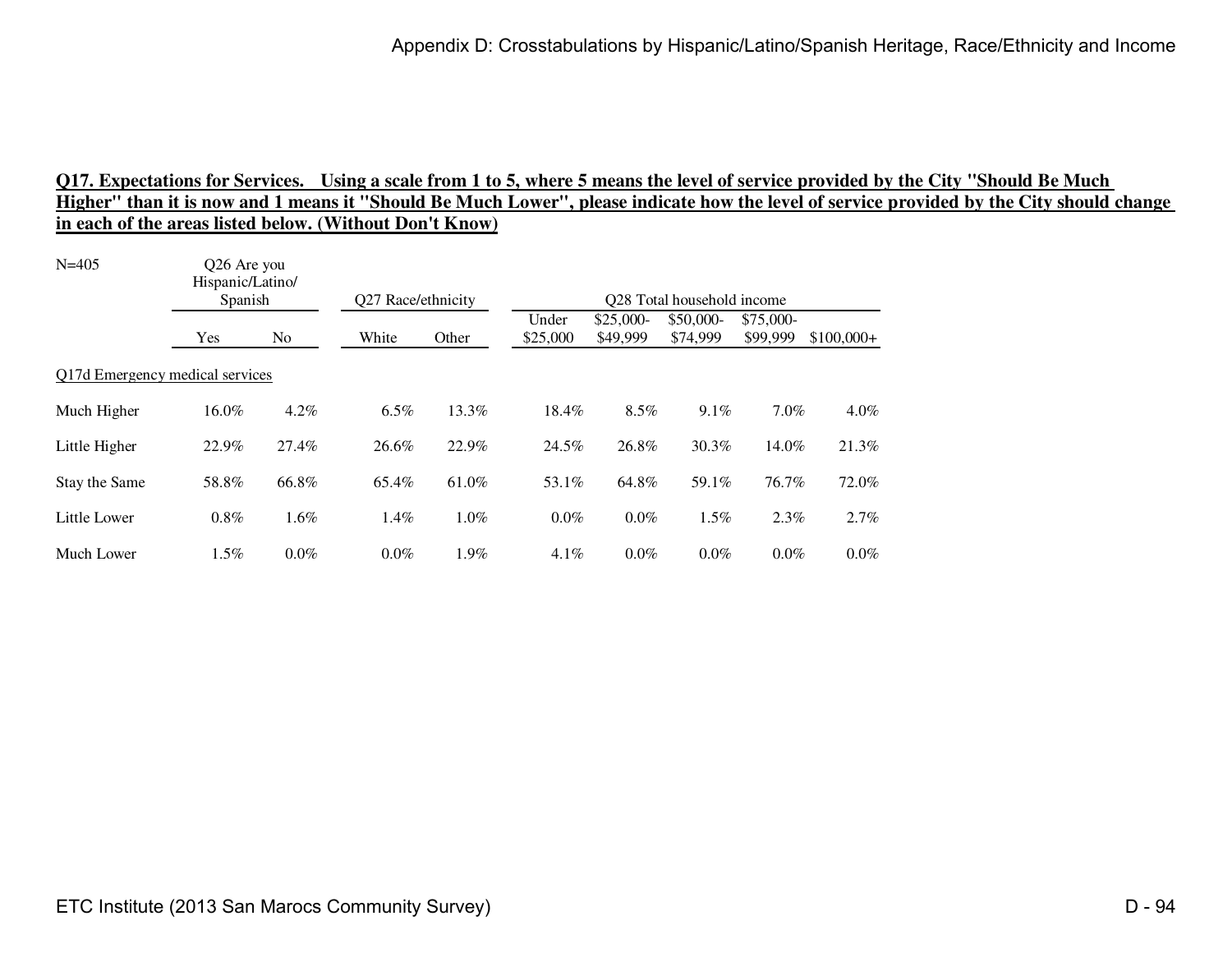| $N = 405$                 | Q26 Are you<br>Hispanic/Latino/<br>Spanish |                | Q27 Race/ethnicity |         | Q28 Total household income |                        |                       |                        |             |  |
|---------------------------|--------------------------------------------|----------------|--------------------|---------|----------------------------|------------------------|-----------------------|------------------------|-------------|--|
|                           | Yes                                        | N <sub>0</sub> | White              | Other   | Under<br>\$25,000          | $$25,000-$<br>\$49,999 | \$50,000-<br>\$74,999 | $$75,000-$<br>\$99,999 | $$100,000+$ |  |
| Q17e Parks and open space |                                            |                |                    |         |                            |                        |                       |                        |             |  |
| Much Higher               | 21.7%                                      | 12.3%          | 14.5%              | 17.4%   | 21.6%                      | 13.9%                  | 17.1%                 | 19.1%                  | 14.1%       |  |
| Little Higher             | 26.6%                                      | 34.0%          | 32.3%              | 26.4%   | 23.5%                      | 32.9%                  | 31.6%                 | 21.3%                  | 32.9%       |  |
| Stay the Same             | 46.9%                                      | 50.0%          | 49.8%              | 49.6%   | 47.1%                      | 45.6%                  | 47.4%                 | 59.6%                  | 49.4%       |  |
| Little Lower              | 2.8%                                       | 2.4%           | $2.1\%$            | $4.1\%$ | $3.9\%$                    | 3.8%                   | 3.9%                  | $0.0\%$                | 2.4%        |  |
| Much Lower                | $2.1\%$                                    | 1.4%           | $1.3\%$            | $2.5\%$ | $3.9\%$                    | 3.8%                   | $0.0\%$               | $0.0\%$                | 1.2%        |  |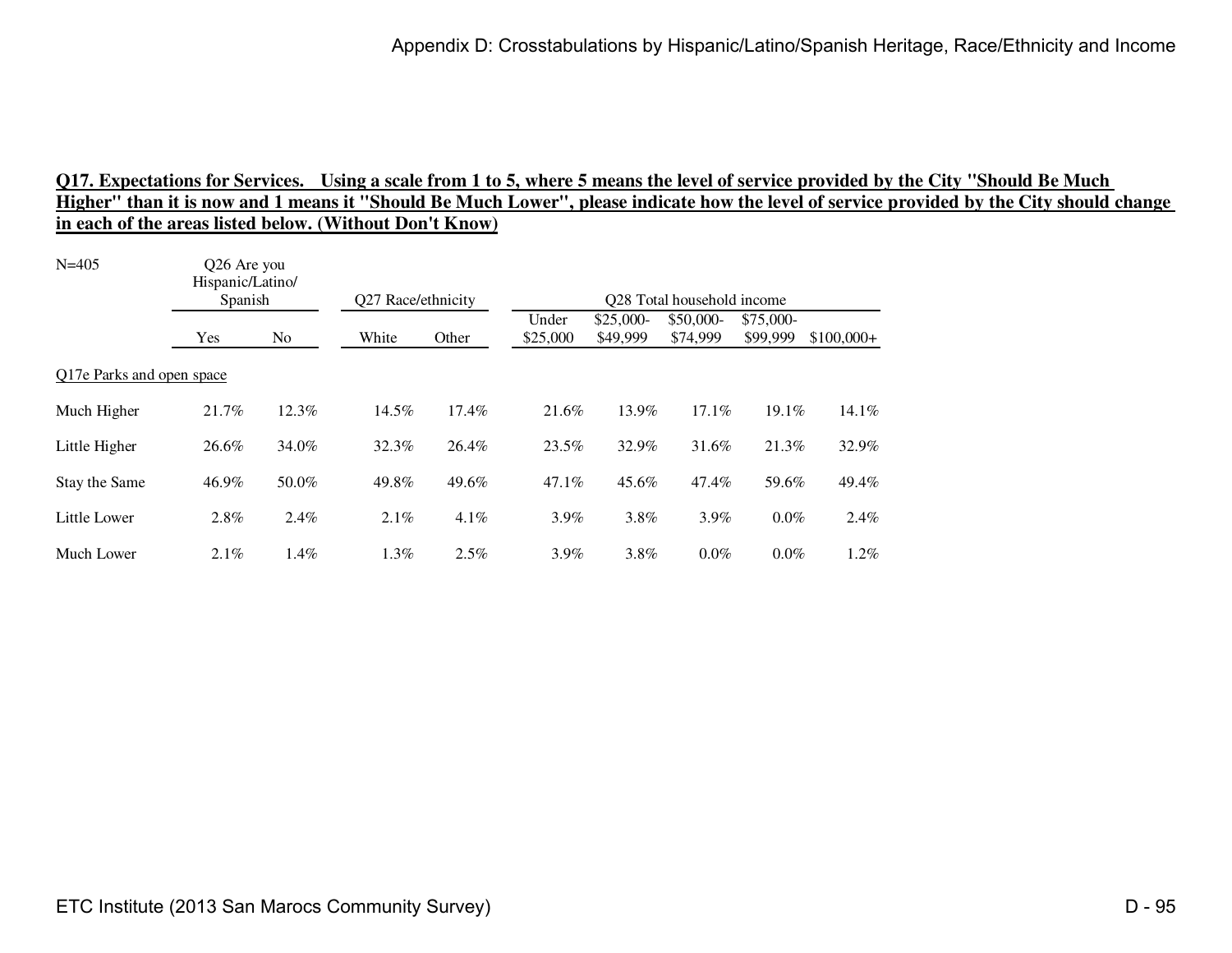| $N = 405$                         | Q26 Are you<br>Hispanic/Latino/<br>Spanish |         | Q27 Race/ethnicity |       | Q28 Total household income |                        |                       |                       |             |  |  |
|-----------------------------------|--------------------------------------------|---------|--------------------|-------|----------------------------|------------------------|-----------------------|-----------------------|-------------|--|--|
|                                   | Yes                                        | No      | White              | Other | Under<br>\$25,000          | $$25,000-$<br>\$49,999 | \$50,000-<br>\$74,999 | \$75,000-<br>\$99,999 | $$100,000+$ |  |  |
| <b>Q17f Recreation activities</b> |                                            |         |                    |       |                            |                        |                       |                       |             |  |  |
| Much Higher                       | 14.8%                                      | 8.4%    | 9.4%               | 12.2% | 20.4%                      | 9.6%                   | 8.5%                  | 10.9%                 | 8.4%        |  |  |
| Little Higher                     | 33.3%                                      | 31.0%   | 32.1%              | 31.3% | 24.5%                      | 32.9%                  | 39.4%                 | $30.4\%$              | 26.5%       |  |  |
| Stay the Same                     | 48.9%                                      | 58.1%   | 56.7%              | 52.2% | 51.0%                      | 50.7%                  | 52.1%                 | 58.7%                 | 62.7%       |  |  |
| Little Lower                      | $0.7\%$                                    | 1.5%    | $0.9\%$            | 1.7%  | 2.0%                       | 2.7%                   | $0.0\%$               | $0.0\%$               | 1.2%        |  |  |
| Much Lower                        | $2.2\%$                                    | $1.0\%$ | $0.9\%$            | 2.6%  | 2.0%                       | 4.1%                   | $0.0\%$               | $0.0\%$               | 1.2%        |  |  |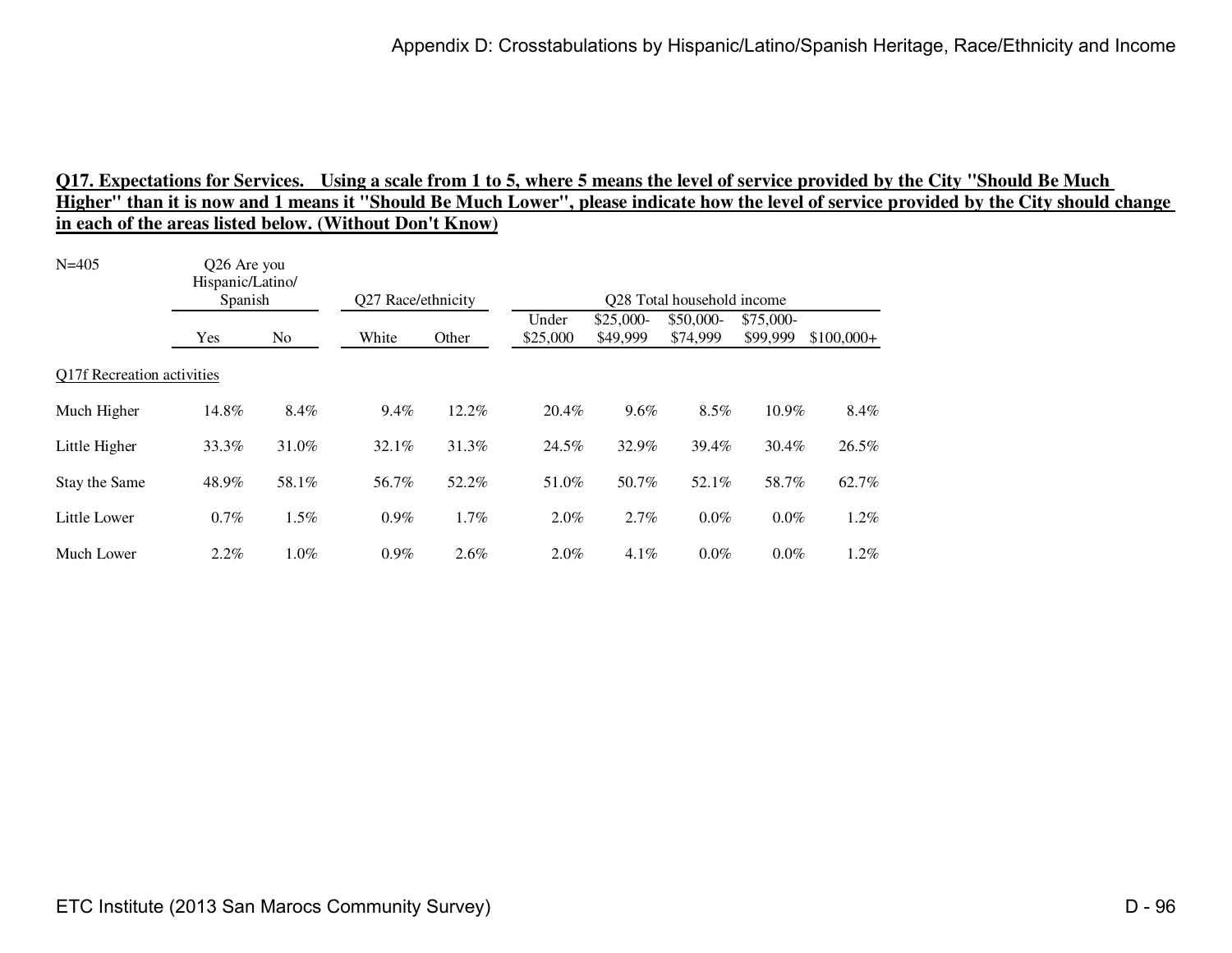### Q17. Expectations for Services. Using a scale from 1 to 5, where 5 means the level of service provided by the City ''Should Be Much<br>Higher'' than it is now and 1 means it ''Should Be Much Lower'', please indicate how the l **in each of the areas listed below. (Without Don't Know)**

| $N = 405$                          | Q26 Are you<br>Hispanic/Latino/<br>Spanish |         | Q27 Race/ethnicity |       | Q28 Total household income |                        |                       |                       |             |  |  |
|------------------------------------|--------------------------------------------|---------|--------------------|-------|----------------------------|------------------------|-----------------------|-----------------------|-------------|--|--|
|                                    | Yes                                        | No      | White              | Other | Under<br>\$25,000          | $$25,000-$<br>\$49,999 | \$50,000-<br>\$74,999 | \$75,000-<br>\$99,999 | $$100,000+$ |  |  |
| O17g Maintenance of infrastructure |                                            |         |                    |       |                            |                        |                       |                       |             |  |  |
| Much Higher                        | 36.4%                                      | 33.8%   | 32.0%              | 40.9% | 39.6%                      | 27.1%                  | 33.3%                 | 31.3%                 | 44.8%       |  |  |
| Little Higher                      | 38.4%                                      | 39.3%   | $40.6\%$           | 33.9% | 32.1%                      | 37.6%                  | $42.3\%$              | 35.4%                 | 37.9%       |  |  |
| Stay the Same                      | 21.2%                                      | 23.7%   | 23.8%              | 21.3% | 22.6%                      | $30.6\%$               | $23.1\%$              | 25.0%                 | 17.2%       |  |  |
| Little Lower                       | $2.6\%$                                    | 3.2%    | 3.7%               | 1.6%  | 1.9%                       | 3.5%                   | 1.3%                  | 8.3%                  | 0.0%        |  |  |
| Much Lower                         | $1.3\%$                                    | $0.0\%$ | $0.0\%$            | 2.4%  | 3.8%                       | $1.2\%$                | $0.0\%$               | $0.0\%$               | 0.0%        |  |  |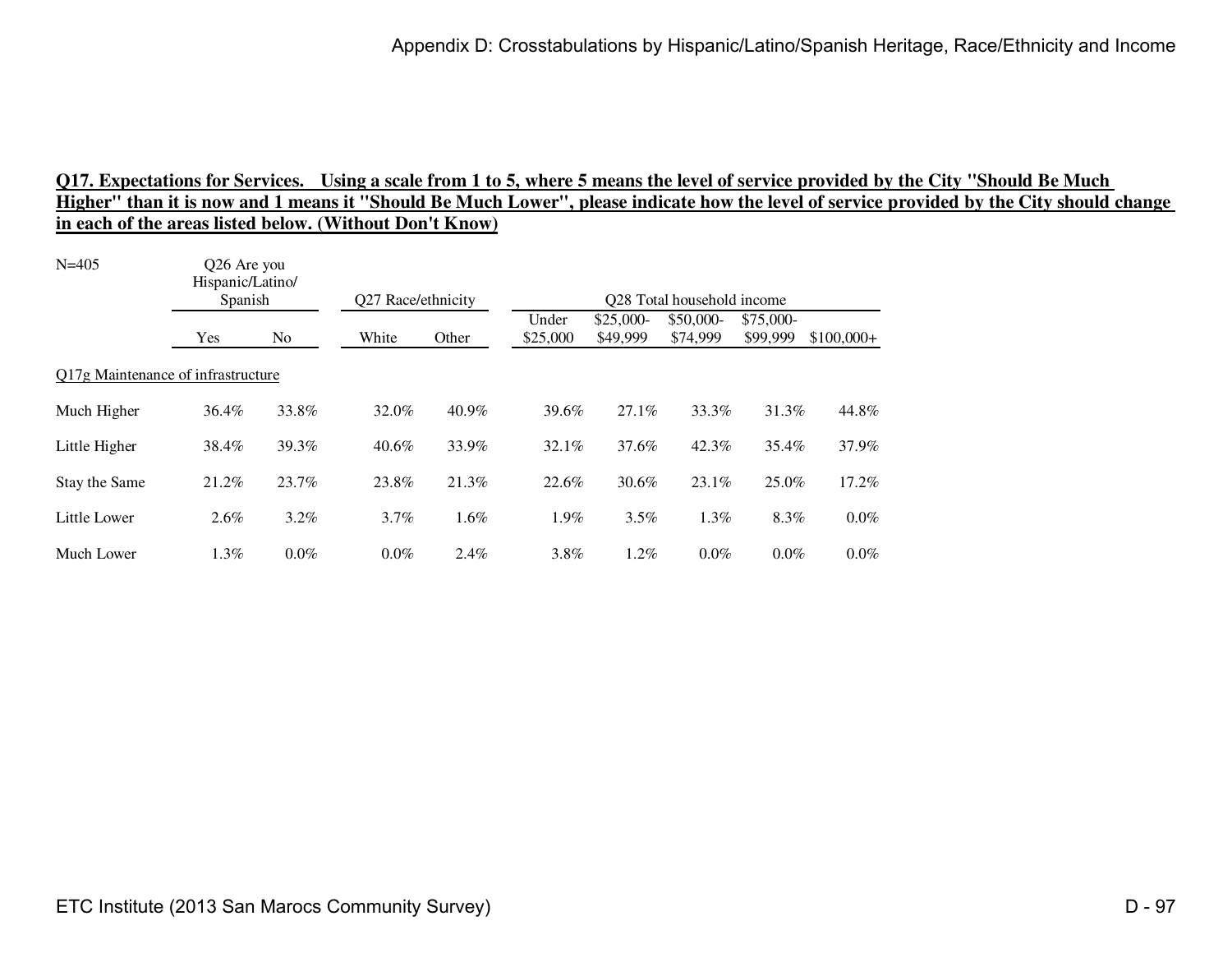|  |  |  |  |  |  | <b>Q18.</b> What do you think are the THREE biggest issues San Marcos will face within the next FIVE years? |  |  |
|--|--|--|--|--|--|-------------------------------------------------------------------------------------------------------------|--|--|
|  |  |  |  |  |  |                                                                                                             |  |  |

| $N = 405$                             | Q26 Are you<br>Hispanic/Latino/<br>Spanish |       | Q27 Race/<br>ethnicity |          | Q28 Total household income<br>Under \$25,000-\$50,000-\$75,000- |       |                                     |       |                  |
|---------------------------------------|--------------------------------------------|-------|------------------------|----------|-----------------------------------------------------------------|-------|-------------------------------------|-------|------------------|
|                                       | Yes                                        | No    | White                  | Other    |                                                                 |       | \$25,000 \$49,999 \$74,999 \$99,999 |       | \$100.<br>$000+$ |
| Q18 Biggest issue                     |                                            |       |                        |          |                                                                 |       |                                     |       |                  |
| Traffic                               | 74.0%                                      | 68.5% | 69.4%                  | 70.0%    | 72.6%                                                           | 70.0% | 72.8%                               | 64.7% | 67.4%            |
| Planning for rapid growth             | 44.8%                                      | 49.0% | 51.1%                  | 40.8%    | 37.1%                                                           | 44.4% | 55.6%                               | 45.1% | 55.4%            |
| Public schools                        | 23.4%                                      | 24.9% | 25.7%                  | 20.0%    | 24.2%                                                           | 16.7% | 29.6%                               | 21.6% | 26.1%            |
| Road repair/maintenance/<br>expansion | 44.2%                                      | 32.8% | 34.0%                  | $43.1\%$ | 35.5%                                                           | 38.9% | 30.9%                               | 45.1% | 38.0%            |
| Taxes/property taxes/finances         | 23.4%                                      | 20.3% | 20.5%                  | 23.1%    | 24.2%                                                           | 16.7% | 23.5%                               | 23.5% | 20.7%            |
| Public transportation                 | 12.3%                                      | 10.0% | 10.1%                  | 12.3%    | 11.3%                                                           | 12.2% | 16.0%                               | 7.8%  | 6.5%             |
| Crime                                 | 16.9%                                      | 15.4% | 16.8%                  | 13.8%    | 17.7%                                                           | 17.8% | 13.6%                               | 9.8%  | 15.2%            |
| Environmental issues                  | 14.3%                                      | 20.7% | 19.4%                  | 17.7%    | 19.4%                                                           | 22.2% | 16.0%                               | 27.5% | 12.0%            |
| Utility rates                         | 16.9%                                      | 12.9% | 11.2%                  | 23.8%    | 19.4%                                                           | 21.1% | 16.0%                               | 9.8%  | 8.7%             |
| Neighborhood preservation             | 23.4%                                      | 31.1% | 30.2%                  | 23.1%    | 12.9%                                                           | 24.4% | 34.6%                               | 43.1% | 27.2%            |
| Other                                 | 3.2%                                       | 10.4% | 8.6%                   | 5.4%     | 6.5%                                                            | 5.6%  | 4.9%                                | 3.9%  | 12.0%            |
| Don't Know                            | 1.9%                                       | 3.3%  | 3.4%                   | 1.5%     | 6.5%                                                            | 3.3%  | 2.5%                                | 0.0%  | 2.2%             |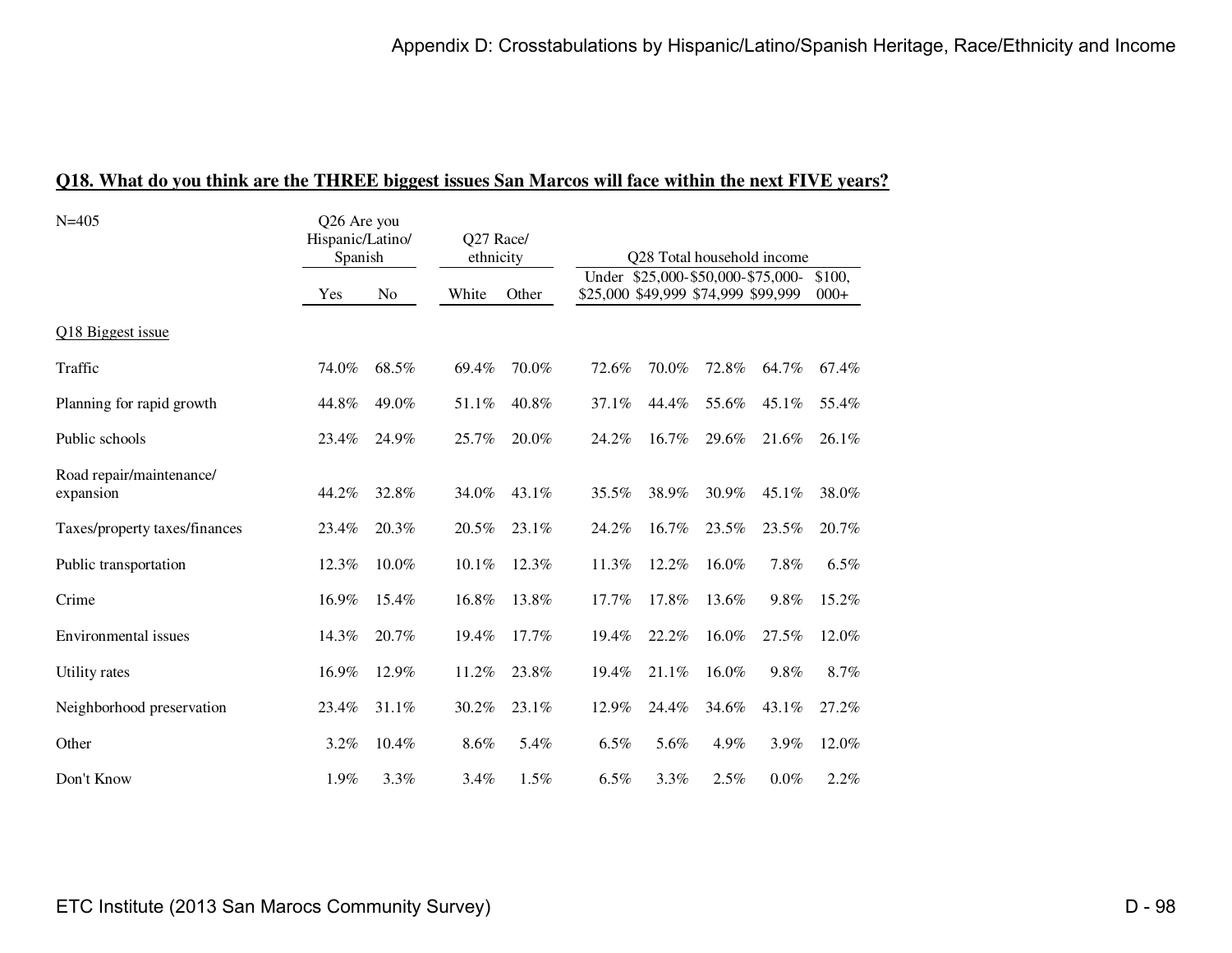| $N = 405$                                     | Q26 Are you<br>Hispanic/Latino/ |       |                    |       |                   |                        |                                        |                        |             |
|-----------------------------------------------|---------------------------------|-------|--------------------|-------|-------------------|------------------------|----------------------------------------|------------------------|-------------|
|                                               | Spanish                         |       | Q27 Race/ethnicity |       |                   |                        | O <sub>28</sub> Total household income |                        |             |
|                                               | Yes                             | No    | White              | Other | Under<br>\$25,000 | $$25,000-$<br>\$49,999 | \$50,000-<br>\$74,999                  | $$75,000-$<br>\$99,999 | $$100,000+$ |
| Q19a I have confidence in the City's finances |                                 |       |                    |       |                   |                        |                                        |                        |             |
| <b>Strongly Agree</b>                         | 8.4%                            | 5.5%  | 6.3%               | 7.4%  | 8.3%              | 8.1%                   | 9.5%                                   | 2.3%                   | 5.0%        |
| Agree                                         | 39.7%                           | 39.3% | $40.2\%$           | 38.0% | 22.9%             | 39.2%                  | 39.2%                                  | 45.5%                  | 43.8%       |
| Neutral                                       | 32.8%                           | 37.8% | 35.7%              | 38.0% | 41.7%             | 33.8%                  | 40.5%                                  | $34.1\%$               | 32.5%       |
| Disagree                                      | 12.2%                           | 13.9% | 14.3%              | 10.2% | 16.7%             | 14.9%                  | 5.4%                                   | 13.6%                  | 16.3%       |
| <b>Strongly Disagree</b>                      | $6.9\%$                         | 3.5%  | $3.6\%$            | 6.5%  | $10.4\%$          | $4.1\%$                | 5.4%                                   | $4.5\%$                | $2.5\%$     |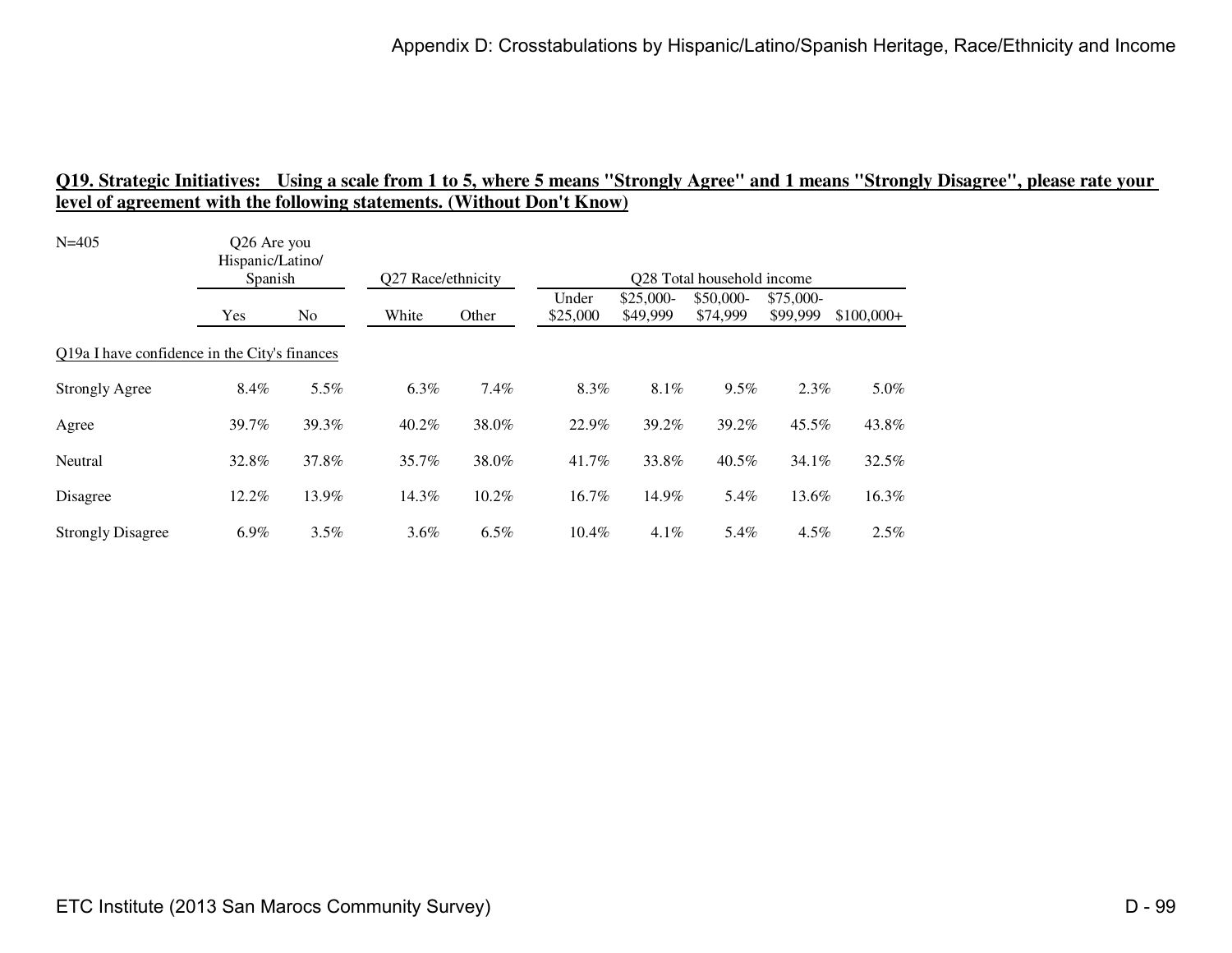| $N = 405$                                                                   | Q26 Are you<br>Hispanic/Latino/ |                |                    |       |                   |                        |                                        |                        |             |
|-----------------------------------------------------------------------------|---------------------------------|----------------|--------------------|-------|-------------------|------------------------|----------------------------------------|------------------------|-------------|
|                                                                             | Spanish                         |                | Q27 Race/ethnicity |       |                   |                        | O <sub>28</sub> Total household income |                        |             |
|                                                                             | Yes                             | N <sub>0</sub> | White              | Other | Under<br>\$25,000 | $$25,000-$<br>\$49,999 | \$50,000-<br>\$74,999                  | $$75,000-$<br>\$99,999 | $$100,000+$ |
| Q19b The City is ensuring that there is adequate long-term affordable water |                                 |                |                    |       |                   |                        |                                        |                        |             |
| <b>Strongly Agree</b>                                                       | $7.0\%$                         | $6.3\%$        | 5.6%               | 8.7%  | 10.2%             | 6.8%                   | 9.5%                                   | $4.7\%$                | $3.9\%$     |
| Agree                                                                       | 38.3%                           | 40.0%          | 40.2%              | 37.5% | 32.7%             | 45.9%                  | 36.5%                                  | 41.9%                  | 36.4%       |
| Neutral                                                                     | 32.8%                           | 25.3%          | 25.7%              | 33.7% | 30.6%             | 24.3%                  | 25.4%                                  | 32.6%                  | 32.5%       |
| Disagree                                                                    | 16.4%                           | 23.2%          | 23.4%              | 14.4% | 16.3%             | 18.9%                  | 22.2%                                  | 20.9%                  | 23.4%       |
| <b>Strongly Disagree</b>                                                    | $5.5\%$                         | 5.3%           | $5.1\%$            | 5.8%  | 10.2%             | 4.1%                   | 6.3%                                   | $0.0\%$                | $3.9\%$     |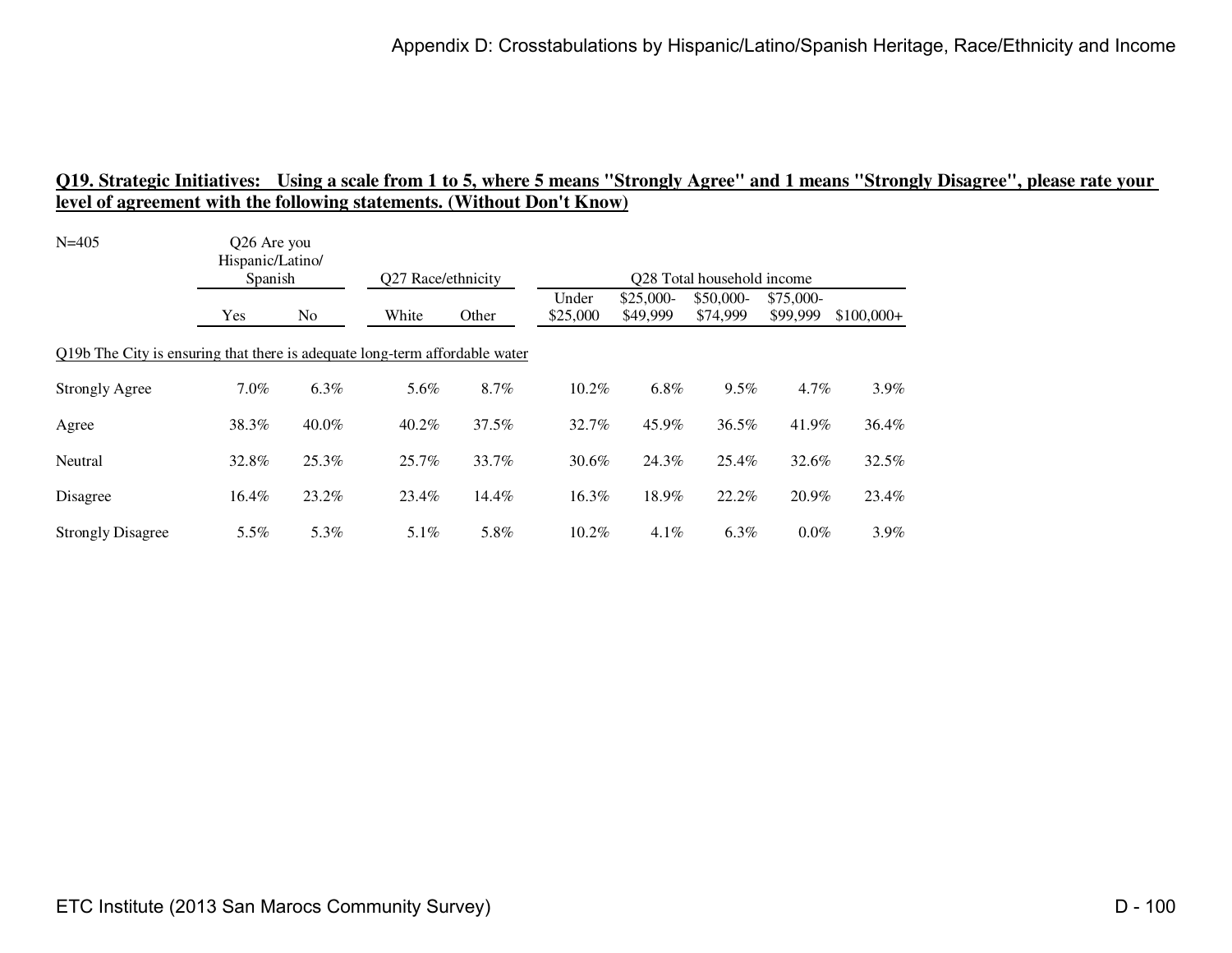| $N = 405$                                                                      | Q26 Are you<br>Hispanic/Latino/ |         | Q27 Race/ethnicity<br>Q28 Total household income |       |          |            |           |           |             |  |  |
|--------------------------------------------------------------------------------|---------------------------------|---------|--------------------------------------------------|-------|----------|------------|-----------|-----------|-------------|--|--|
|                                                                                | Spanish                         |         |                                                  |       | Under    | $$25,000-$ | \$50,000- | \$75,000- |             |  |  |
|                                                                                | Yes                             | No      | White                                            | Other | \$25,000 | \$49,999   | \$74,999  | \$99,999  | $$100,000+$ |  |  |
| Q19c The City is committed to creating a business friendly development process |                                 |         |                                                  |       |          |            |           |           |             |  |  |
| <b>Strongly Agree</b>                                                          | $10.6\%$                        | $8.1\%$ | $6.5\%$                                          | 13.9% | $11.5\%$ | $15.1\%$   | 7.6%      | $6.7\%$   | $3.8\%$     |  |  |
| Agree                                                                          | 41.7%                           | 37.9%   | 41.0%                                            | 38.3% | 44.2%    | $41.1\%$   | 40.9%     | 42.2%     | 33.8%       |  |  |
| Neutral                                                                        | 32.6%                           | 34.3%   | 35.0%                                            | 27.8% | 26.9%    | $30.1\%$   | 36.4%     | 26.7%     | 38.8%       |  |  |
| Disagree                                                                       | 8.3%                            | 14.6%   | 12.9%                                            | 12.2% | $7.7\%$  | 11.0%      | $9.1\%$   | 22.2%     | 15.0%       |  |  |
| <b>Strongly Disagree</b>                                                       | 6.8%                            | 5.1%    | 4.6%                                             | 7.8%  | $9.6\%$  | 2.7%       | 6.1%      | $2.2\%$   | 8.8%        |  |  |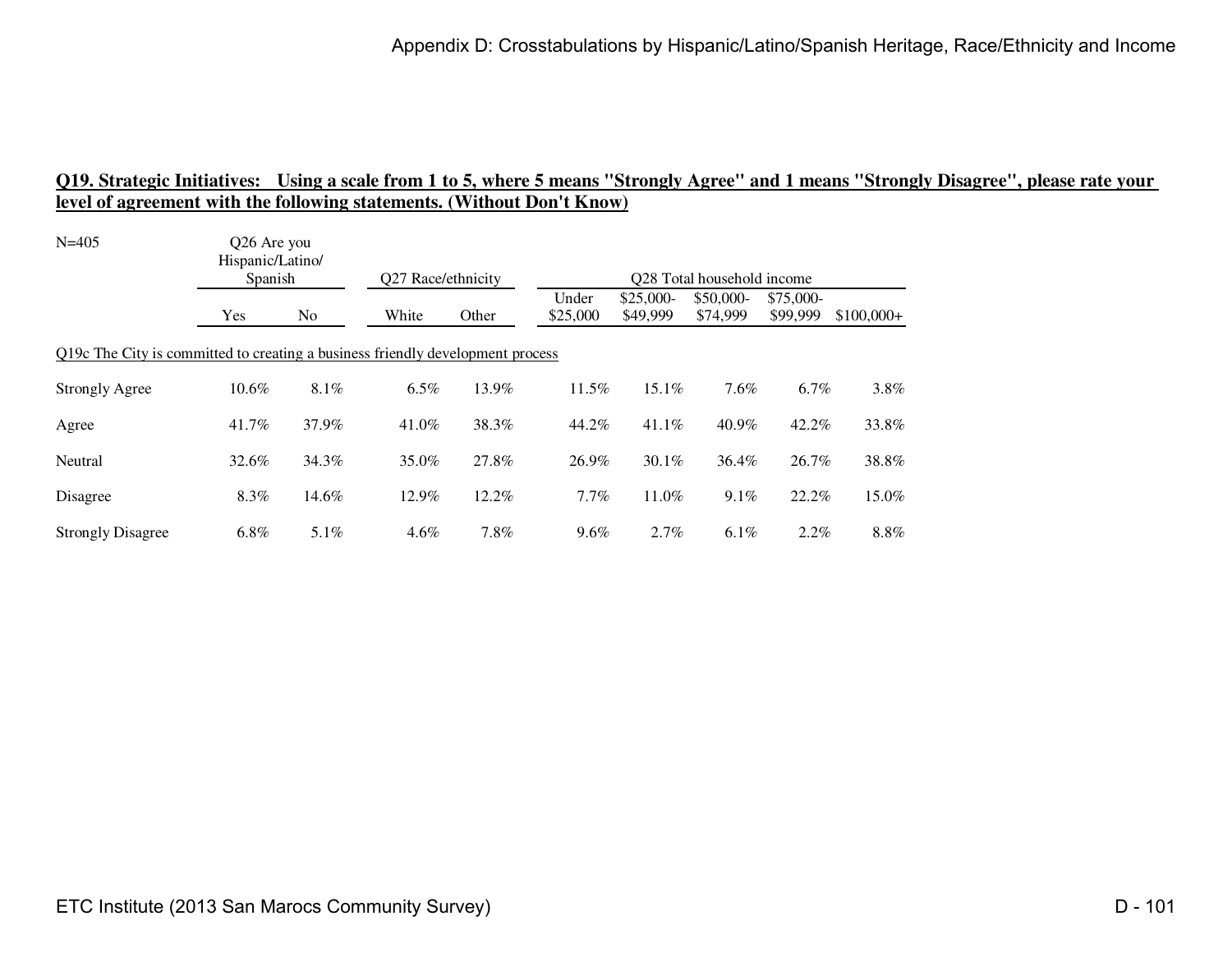| $N = 405$                                                                                                 | Q26 Are you<br>Hispanic/Latino/<br>Spanish |          | Q27 Race/ethnicity |          |                   |                        | Q28 Total household income |                        |             |
|-----------------------------------------------------------------------------------------------------------|--------------------------------------------|----------|--------------------|----------|-------------------|------------------------|----------------------------|------------------------|-------------|
|                                                                                                           | Yes                                        | No       | White              | Other    | Under<br>\$25,000 | $$25,000-$<br>\$49,999 | \$50,000-<br>\$74,999      | $$75,000-$<br>\$99,999 | $$100,000+$ |
| Q19d The City is doing a good job planning for current and future transportation and infrastructure needs |                                            |          |                    |          |                   |                        |                            |                        |             |
| <b>Strongly Agree</b>                                                                                     | 6.8%                                       | 1.5%     | 1.8%               | 7.4%     | 11.8%             | 5.4%                   | 3.0%                       | $0.0\%$                | $0.0\%$     |
| Agree                                                                                                     | 24.1%                                      | 17.1%    | 17.9%              | 23.1%    | 19.6%             | 23.0%                  | 28.4%                      | 13.6%                  | 13.4%       |
| Neutral                                                                                                   | 32.3%                                      | 35.7%    | 36.3%              | $30.6\%$ | 29.4%             | 39.2%                  | 31.3%                      | 43.2%                  | 34.1%       |
| Disagree                                                                                                  | 21.1%                                      | $29.1\%$ | 28.7%              | 21.3%    | 17.6%             | 18.9%                  | 22.4%                      | 34.1%                  | 32.9%       |
| <b>Strongly Disagree</b>                                                                                  | 15.8%                                      | 16.6%    | 15.2%              | 17.6%    | 21.6%             | 13.5%                  | 14.9%                      | $9.1\%$                | 19.5%       |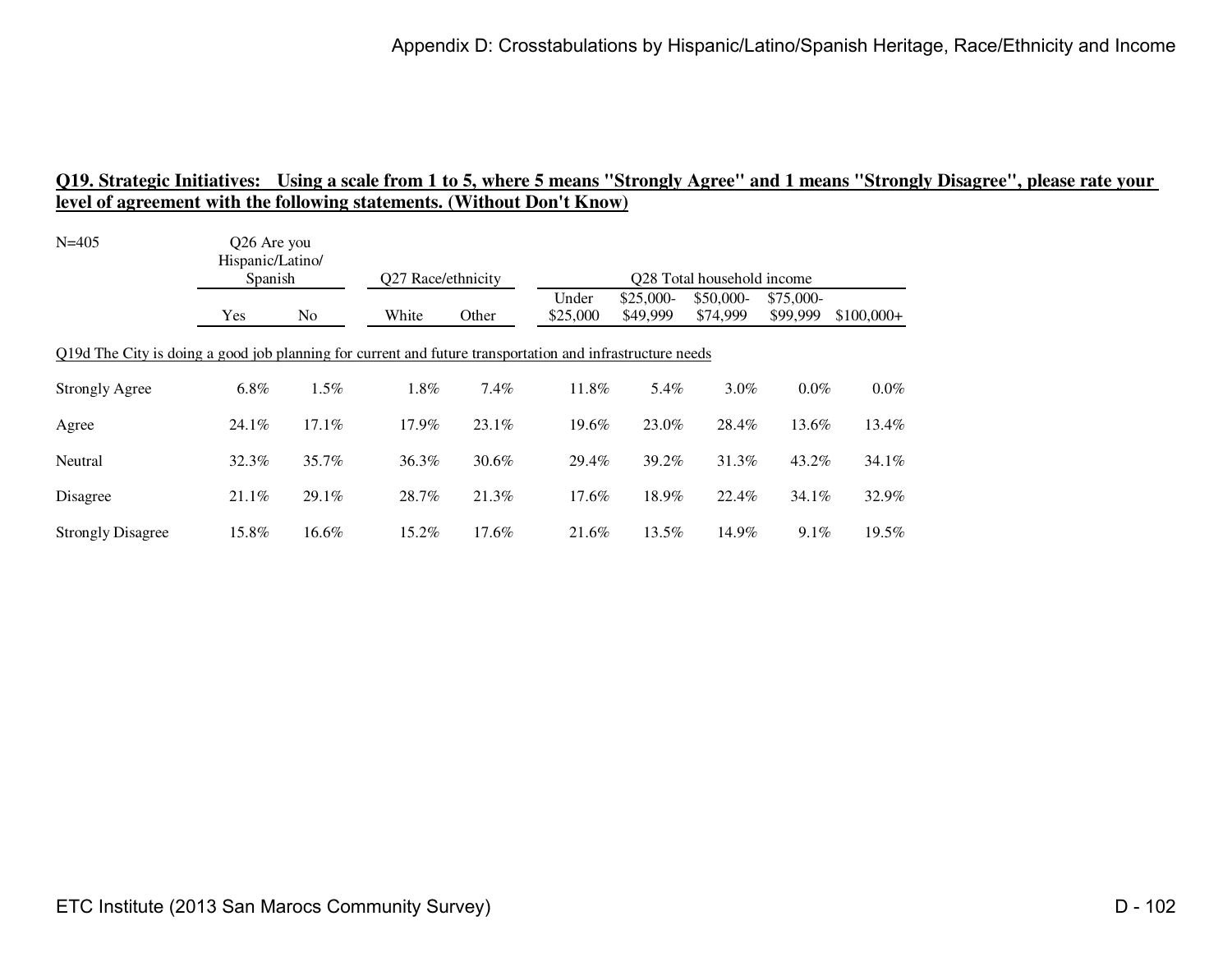| $N = 405$                                                                                                          | Q26 Are you<br>Hispanic/Latino/<br>Spanish |       | Q27 Race/ethnicity |          |                   |                        | Q28 Total household income |                        |             |
|--------------------------------------------------------------------------------------------------------------------|--------------------------------------------|-------|--------------------|----------|-------------------|------------------------|----------------------------|------------------------|-------------|
|                                                                                                                    | Yes                                        | No    | White              | Other    | Under<br>\$25,000 | $$25,000-$<br>\$49,999 | \$50,000-<br>\$74,999      | $$75,000-$<br>\$99,999 | $$100,000+$ |
| Q19e The City does a good job of protecting and maintaining the river, while providing for recreation on the river |                                            |       |                    |          |                   |                        |                            |                        |             |
| <b>Strongly Agree</b>                                                                                              | 11.0%                                      | 9.8%  | $9.1\%$            | 12.5%    | 16.1%             | 15.5%                  | 6.4%                       | $2.0\%$                | $9.3\%$     |
| Agree                                                                                                              | 43.4%                                      | 39.1% | $40.1\%$           | $42.5\%$ | 33.9%             | 42.9%                  | 47.4%                      | 50.0%                  | 36.0%       |
| Neutral                                                                                                            | 20.0%                                      | 22.7% | 23.8%              | $17.5\%$ | 19.6%             | 17.9%                  | 20.5%                      | 22.0%                  | 25.6%       |
| Disagree                                                                                                           | 16.6%                                      | 17.8% | 15.9%              | 20.0%    | 17.9%             | 17.9%                  | 16.7%                      | 18.0%                  | 15.1%       |
| <b>Strongly Disagree</b>                                                                                           | $9.0\%$                                    | 10.7% | $11.1\%$           | 7.5%     | $12.5\%$          | $6.0\%$                | $9.0\%$                    | 8.0%                   | 14.0%       |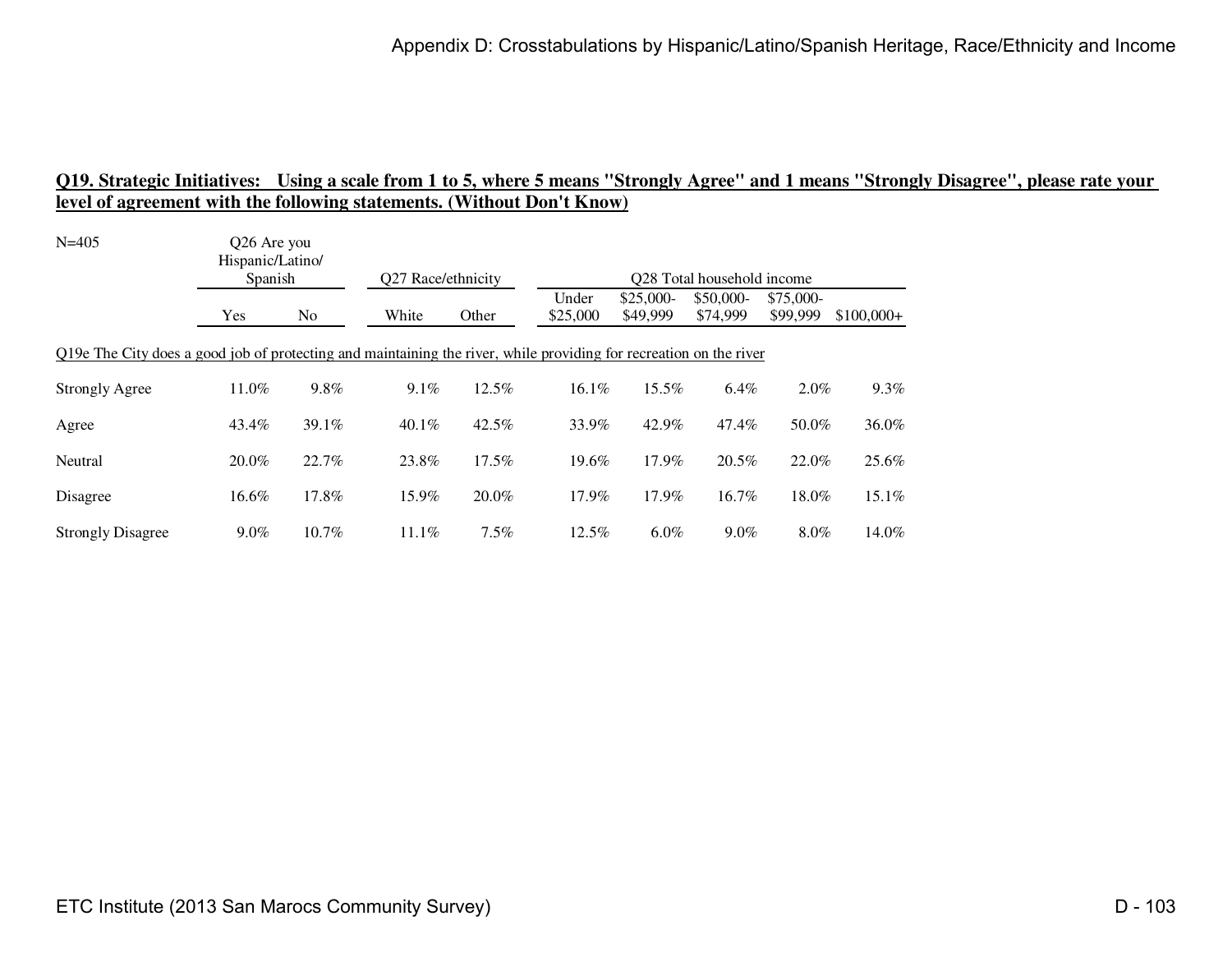| $N = 405$                                                             | Q26 Are you<br>Hispanic/Latino/ |         |                    |       |                   |                        |                            |                        |             |
|-----------------------------------------------------------------------|---------------------------------|---------|--------------------|-------|-------------------|------------------------|----------------------------|------------------------|-------------|
|                                                                       | Spanish                         |         | Q27 Race/ethnicity |       |                   |                        | Q28 Total household income |                        |             |
|                                                                       | Yes                             | No      | White              | Other | Under<br>\$25,000 | $$25,000-$<br>\$49,999 | \$50,000-<br>\$74,999      | $$75,000-$<br>\$99,999 | $$100,000+$ |
| Q19f The City is committed to the health and wellness of its citizens |                                 |         |                    |       |                   |                        |                            |                        |             |
| <b>Strongly Agree</b>                                                 | 11.7%                           | 5.3%    | 4.7%               | 14.3% | 13.0%             | $9.0\%$                | 7.0%                       | 6.3%                   | 6.2%        |
| Agree                                                                 | 38.0%                           | 38.9%   | 41.8%              | 32.1% | 38.9%             | 39.7%                  | 40.8%                      | 41.7%                  | 34.6%       |
| Neutral                                                               | 29.9%                           | 39.9%   | 37.9%              | 33.0% | 27.8%             | 30.8%                  | 40.8%                      | 33.3%                  | 43.2%       |
| Disagree                                                              | 15.3%                           | 9.1%    | 9.9%               | 14.3% | $7.4\%$           | 16.7%                  | 7.0%                       | $12.5\%$               | $9.9\%$     |
| <b>Strongly Disagree</b>                                              | 5.1%                            | $6.7\%$ | 5.6%               | 6.3%  | 13.0%             | 3.8%                   | 4.2%                       | 6.3%                   | 6.2%        |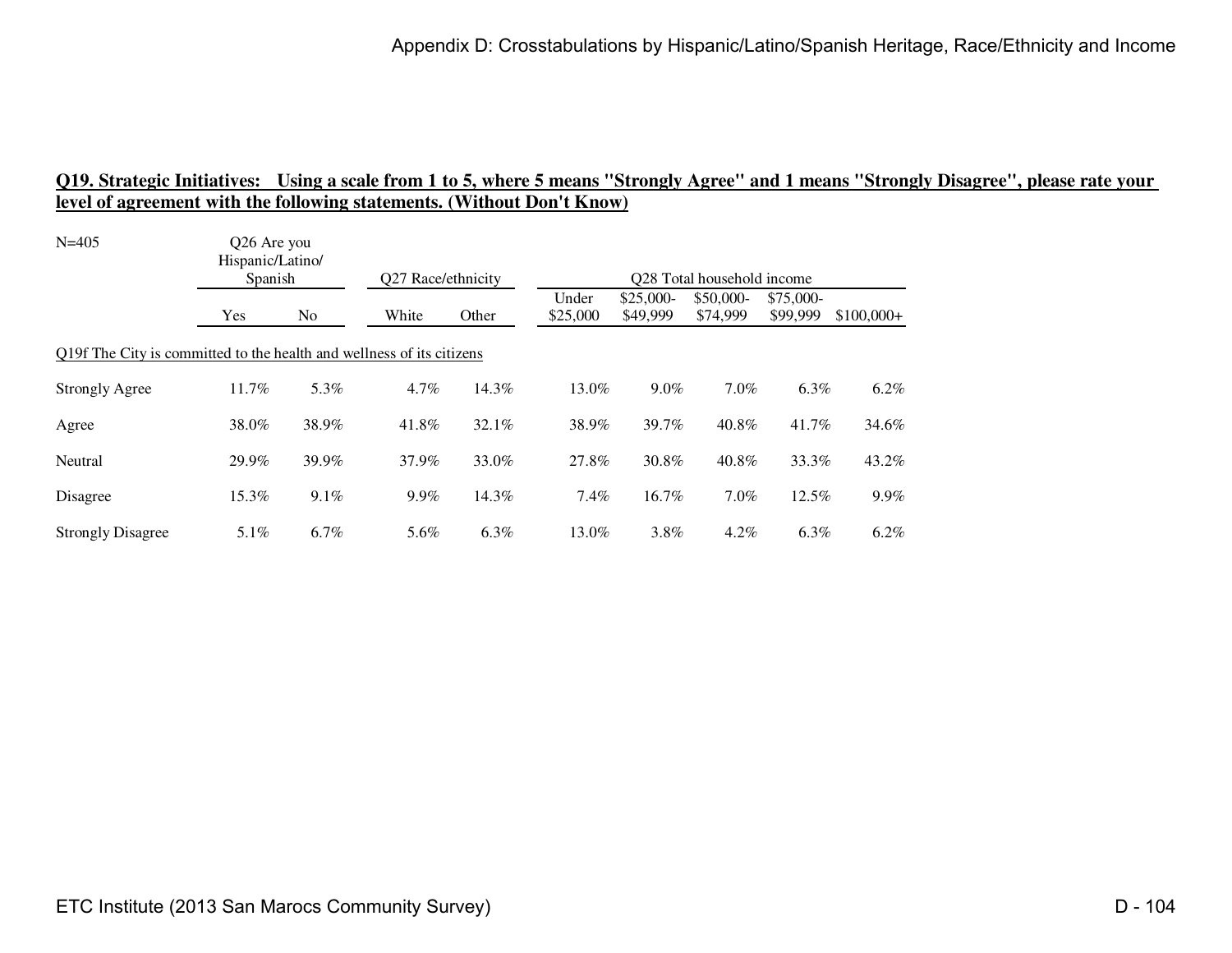| $N = 405$                                                                                                                          | Q26 Are you<br>Hispanic/Latino/<br>Spanish |                | Q27 Race/ethnicity |       |                   |                        | O <sub>28</sub> Total household income |                       |             |
|------------------------------------------------------------------------------------------------------------------------------------|--------------------------------------------|----------------|--------------------|-------|-------------------|------------------------|----------------------------------------|-----------------------|-------------|
|                                                                                                                                    | Yes                                        | N <sub>o</sub> | White              | Other | Under<br>\$25,000 | $$25,000-$<br>\$49,999 | \$50,000-<br>\$74,999                  | \$75,000-<br>\$99,999 | $$100,000+$ |
| Q19g The City is committed to economic development, a diversified job base, and more housing options to help grow the middle class |                                            |                |                    |       |                   |                        |                                        |                       |             |
| <b>Strongly Agree</b>                                                                                                              | 5.1%                                       | 2.5%           | 2.2%               | 6.1%  | 7.7%              | 1.3%                   | $4.3\%$                                | 4.2%                  | 2.4%        |
| Agree                                                                                                                              | 25.4%                                      | 23.6%          | 25.4%              | 22.8% | 23.1%             | 34.7%                  | 20.3%                                  | 20.8%                 | 21.4%       |
| Neutral                                                                                                                            | 25.4%                                      | 29.6%          | 29.4%              | 24.6% | 28.8%             | 22.7%                  | 31.9%                                  | 31.3%                 | 26.2%       |
| Disagree                                                                                                                           | $26.1\%$                                   | 32.0%          | 30.3%              | 27.2% | 17.3%             | $25.3\%$               | 34.8%                                  | 25.0%                 | 36.9%       |
| <b>Strongly Disagree</b>                                                                                                           | 18.1%                                      | 12.3%          | 12.7%              | 19.3% | 23.1%             | 16.0%                  | 8.7%                                   | 18.8%                 | 13.1%       |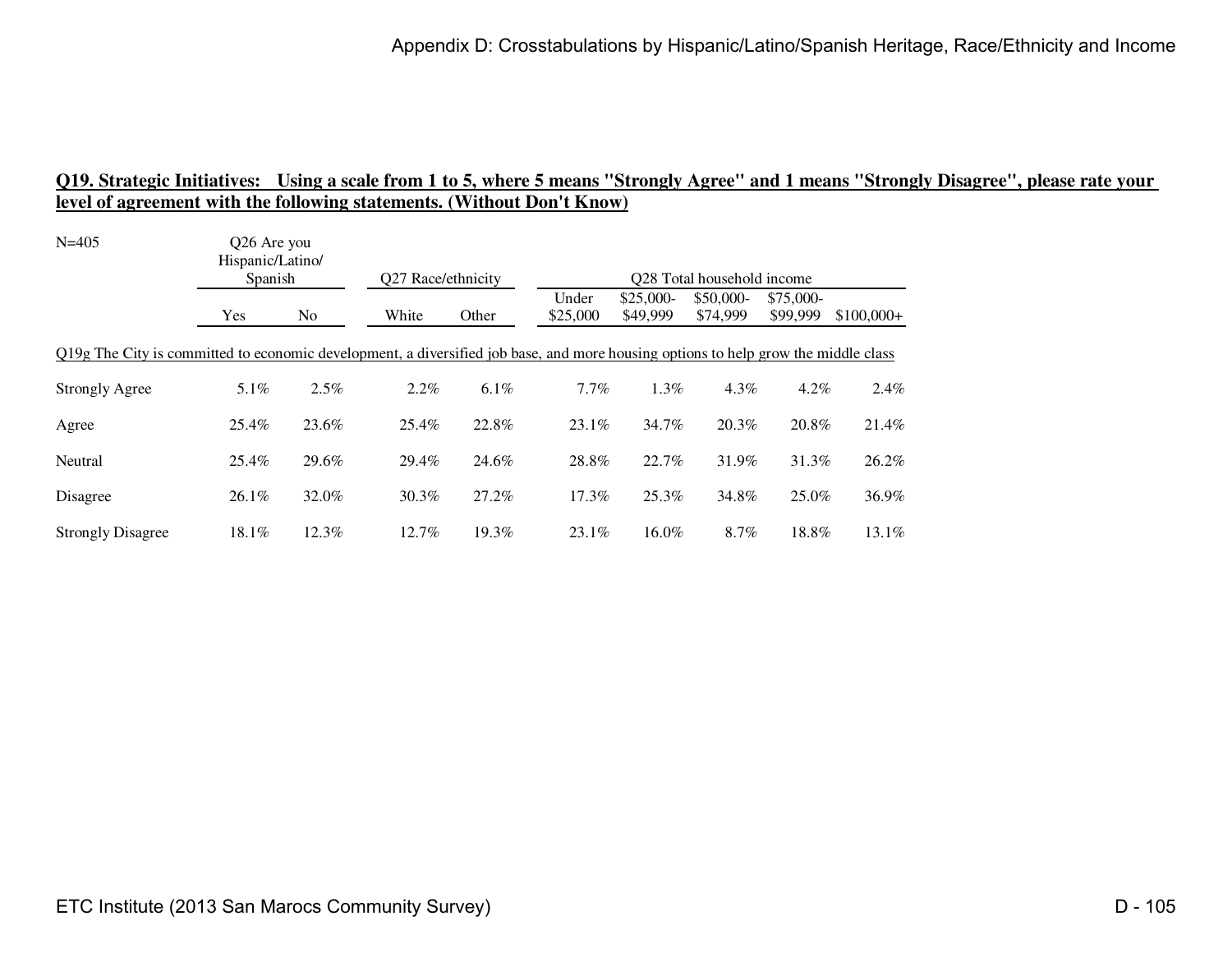| $N = 405$                                                                                                | Q26 Are you<br>Hispanic/Latino/<br>Spanish |       | O <sub>27</sub> Race/ethnicity |       | O <sub>28</sub> Total household income |                        |                       |                       |             |  |
|----------------------------------------------------------------------------------------------------------|--------------------------------------------|-------|--------------------------------|-------|----------------------------------------|------------------------|-----------------------|-----------------------|-------------|--|
|                                                                                                          | Yes                                        | No    | White                          | Other | Under<br>\$25,000                      | $$25,000-$<br>\$49,999 | \$50,000-<br>\$74,999 | \$75,000-<br>\$99,999 | $$100,000+$ |  |
| Q20a The City should invest tax dollars in economic development incentives for single-family residential |                                            |       |                                |       |                                        |                        |                       |                       |             |  |
| <b>Strongly Agree</b>                                                                                    | 24.5%                                      | 20.2% | 20.2%                          | 26.7% | 21.8%                                  | 21.5%                  | $20.5\%$              | 34.0%                 | 19.3%       |  |
| Agree                                                                                                    | 35.0%                                      | 28.7% | 29.4%                          | 33.3% | 34.5%                                  | 35.4%                  | 32.1%                 | 32.0%                 | 21.6%       |  |
| Neutral                                                                                                  | 21.7%                                      | 19.3% | 19.0%                          | 24.2% | 20.0%                                  | 26.6%                  | 17.9%                 | $6.0\%$               | 26.1%       |  |
| Disagree                                                                                                 | 11.9%                                      | 19.7% | 20.2%                          | 8.3%  | 14.5%                                  | 7.6%                   | 16.7%                 | 20.0%                 | 20.5%       |  |
| <b>Strongly Disagree</b>                                                                                 | $7.0\%$                                    | 12.1% | 11.3%                          | 7.5%  | 9.1%                                   | 8.9%                   | 12.8%                 | 8.0%                  | 12.5%       |  |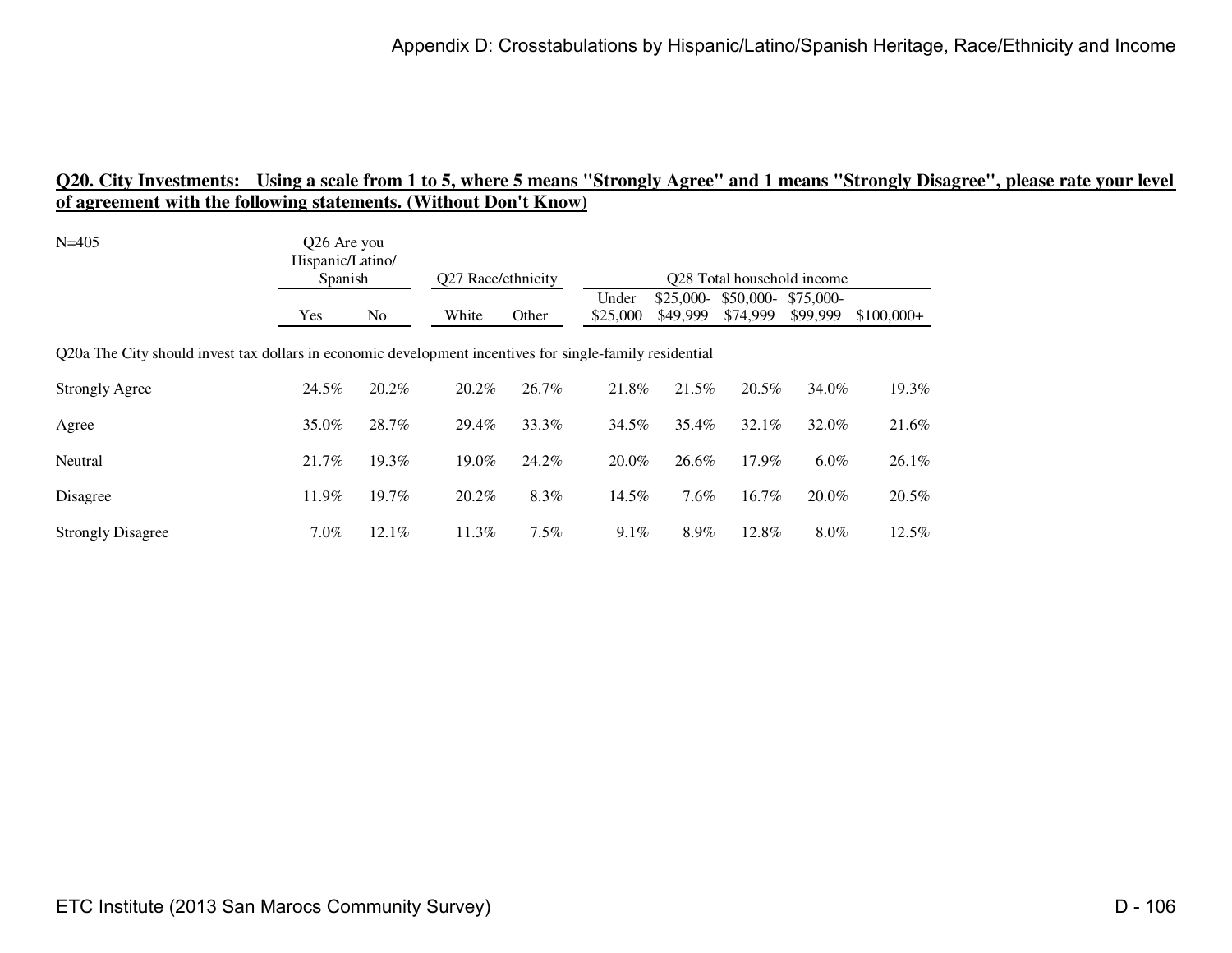| $N = 405$                                                                                               | Q26 Are you<br>Hispanic/Latino/<br>Spanish |       | O <sub>27</sub> Race/ ethnicity |       | Q28 Total household income |                        |                                  |          |             |
|---------------------------------------------------------------------------------------------------------|--------------------------------------------|-------|---------------------------------|-------|----------------------------|------------------------|----------------------------------|----------|-------------|
|                                                                                                         | Yes                                        | No    | White                           | Other | Under<br>\$25,000          | $$25,000-$<br>\$49,999 | $$50,000-$ \$75,000-<br>\$74,999 | \$99,999 | $$100,000+$ |
| Q20b The City should invest tax dollars in economic development incentives for multi-family residential |                                            |       |                                 |       |                            |                        |                                  |          |             |
| <b>Strongly Agree</b>                                                                                   | $8.5\%$                                    | 2.7%  | 3.2%                            | 8.4%  | 11.3%                      | $6.3\%$                | $5.1\%$                          | 2.0%     | $2.2\%$     |
| Agree                                                                                                   | 18.4%                                      | 10.2% | 10.8%                           | 18.5% | 18.9%                      | 25.3%                  | $9.0\%$                          | $6.0\%$  | 5.6%        |
| Neutral                                                                                                 | 20.6%                                      | 12.9% | 14.4%                           | 17.6% | 20.8%                      | 20.3%                  | $14.1\%$                         | $8.0\%$  | 15.6%       |
| Disagree                                                                                                | 24.8%                                      | 31.1% | 31.6%                           | 22.7% | 18.9%                      | 22.8%                  | 35.9%                            | 34.0%    | 26.7%       |
| <b>Strongly Disagree</b>                                                                                | 27.7%                                      | 43.1% | 40.0%                           | 32.8% | $30.2\%$                   | 25.3%                  | 35.9%                            | 50.0%    | 50.0%       |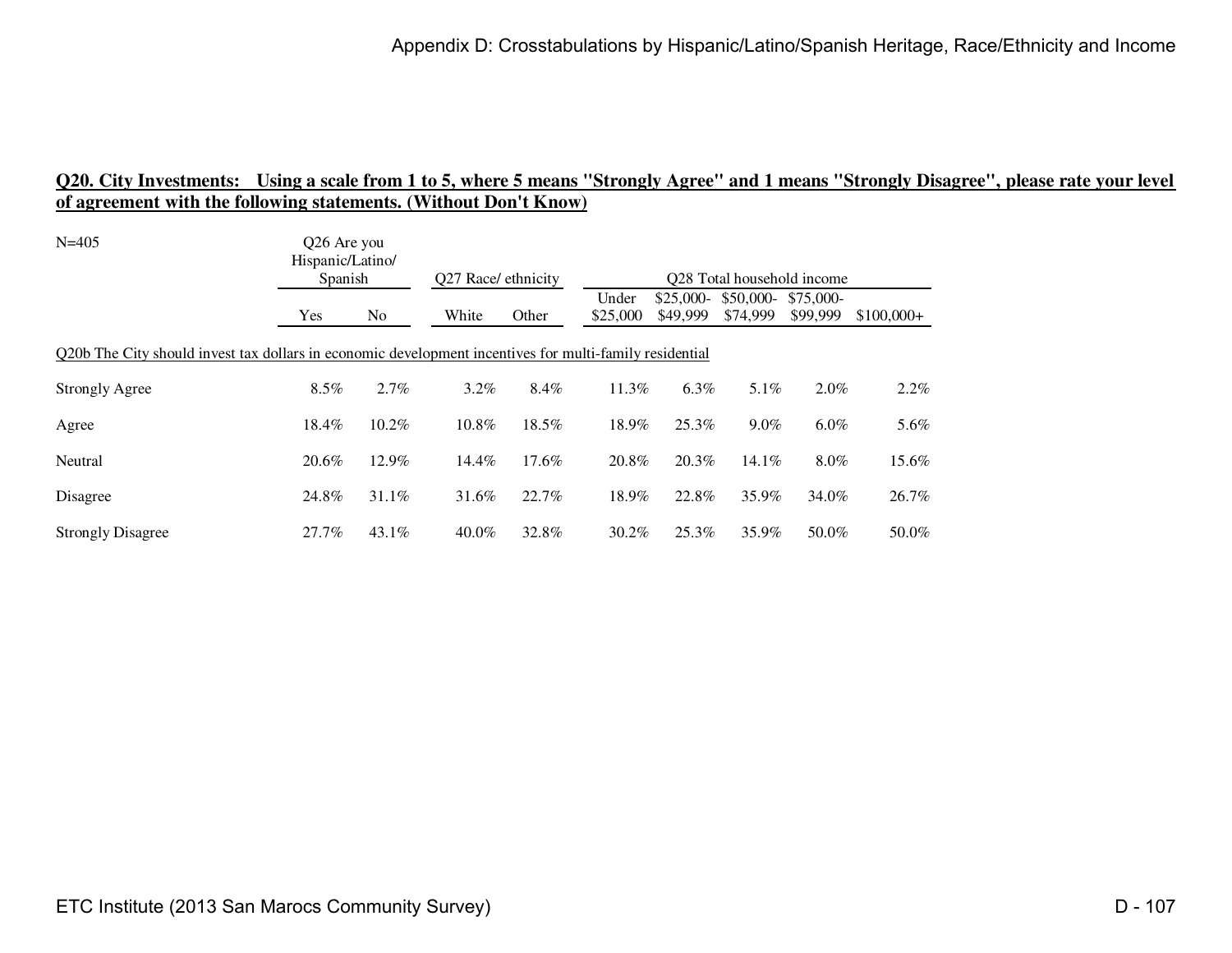| $N = 405$                                                                                             | Q26 Are you<br>Hispanic/Latino/<br>Spanish |         | Q27 Race/ ethnicity |       |                   | Q28 Total household income |                       |                       |             |  |  |
|-------------------------------------------------------------------------------------------------------|--------------------------------------------|---------|---------------------|-------|-------------------|----------------------------|-----------------------|-----------------------|-------------|--|--|
|                                                                                                       | Yes                                        | No      | White               | Other | Under<br>\$25,000 | $$25,000-$<br>\$49,999     | \$50,000-<br>\$74,999 | \$75,000-<br>\$99,999 | $$100,000+$ |  |  |
| Q20c The City should invest tax dollars in social services funding (to help non-profit organizations) |                                            |         |                     |       |                   |                            |                       |                       |             |  |  |
| <b>Strongly Agree</b>                                                                                 | 14.9%                                      | $6.2\%$ | 7.3%                | 14.0% | 20.0%             | 10.1%                      | 10.3%                 | 4.1%                  | 5.6%        |  |  |
| Agree                                                                                                 | $35.5\%$                                   | 36.9%   | 35.5%               | 37.2% | 27.3%             | $40.5\%$                   | 37.2%                 | 36.7%                 | 32.6%       |  |  |
| Neutral                                                                                               | 31.2%                                      | 29.8%   | 31.0%               | 29.8% | 25.5%             | 32.9%                      | 29.5%                 | 34.7%                 | $30.3\%$    |  |  |
| Disagree                                                                                              | $12.1\%$                                   | 14.7%   | 15.7%               | 10.7% | 20.0%             | 11.4%                      | $9.0\%$               | 18.4%                 | 15.7%       |  |  |
| <b>Strongly Disagree</b>                                                                              | $6.4\%$                                    | 12.4%   | 10.5%               | 8.3%  | $7.3\%$           | $5.1\%$                    | 14.1%                 | $6.1\%$               | 15.7%       |  |  |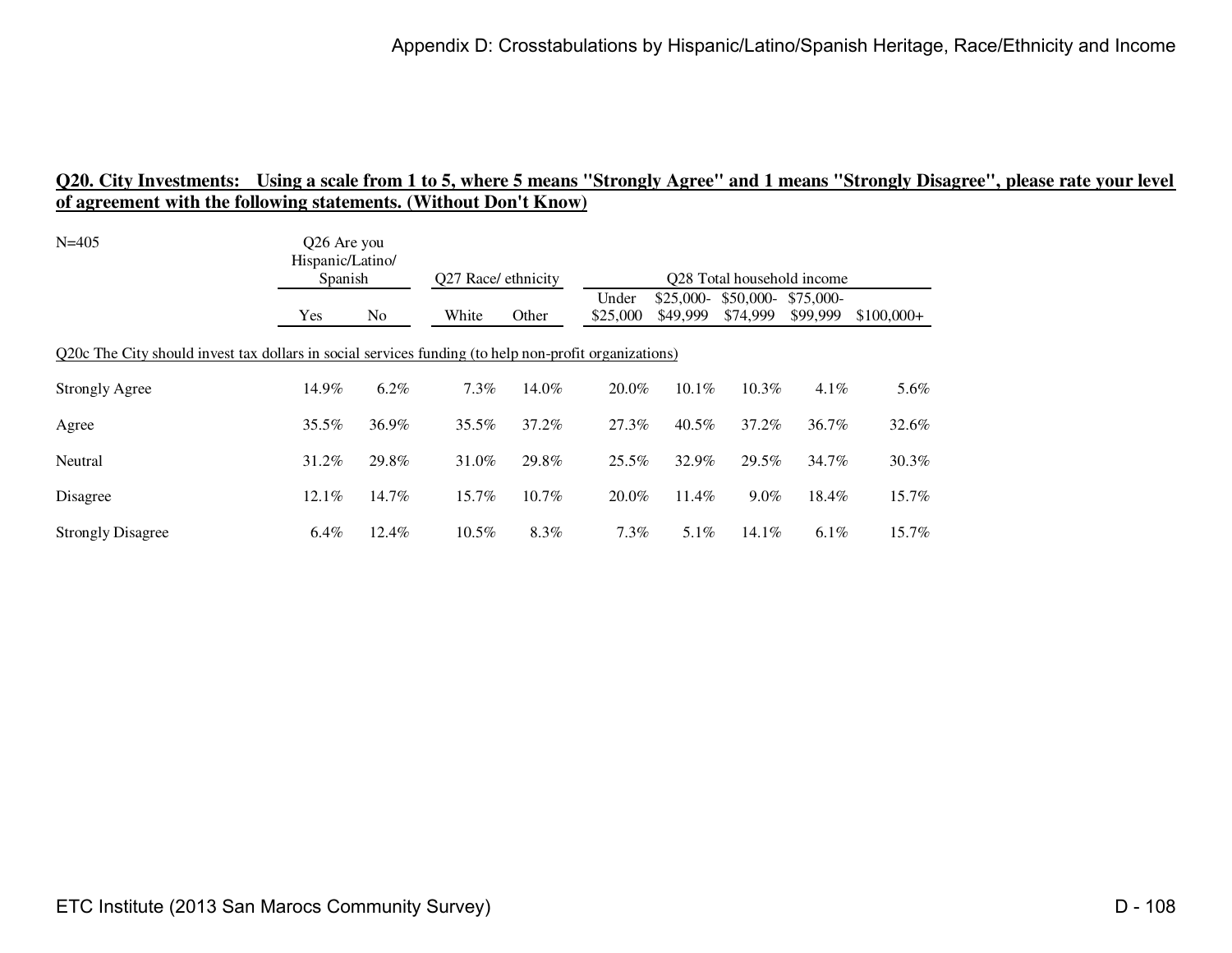| $N = 405$                                                          | Q26 Are you<br>Hispanic/Latino/ |         |         |                     |                   |                            |                        |                       |             |  |  |
|--------------------------------------------------------------------|---------------------------------|---------|---------|---------------------|-------------------|----------------------------|------------------------|-----------------------|-------------|--|--|
|                                                                    |                                 | Spanish |         | Q27 Race/ ethnicity |                   | Q28 Total household income |                        |                       |             |  |  |
|                                                                    | Yes                             | No      | White   | Other               | Under<br>\$25,000 | $$25,000-$<br>\$49,999     | $$50,000-$<br>\$74,999 | \$75,000-<br>\$99,999 | $$100,000+$ |  |  |
| Q20d The City should invest tax dollars in Downtown revitalization |                                 |         |         |                     |                   |                            |                        |                       |             |  |  |
| <b>Strongly Agree</b>                                              | 12.9%                           | 13.3%   | 12.3%   | 15.4%               | 14.8%             | 12.0%                      | $12.5\%$               | 15.7%                 | 13.5%       |  |  |
| Agree                                                              | $36.1\%$                        | 41.2%   | 40.7%   | 36.6%               | 31.5%             | 44.6%                      | 48.8%                  | 39.2%                 | 31.5%       |  |  |
| Neutral                                                            | 25.9%                           | 29.2%   | 29.2%   | 26.0%               | 22.2%             | 21.7%                      | 26.3%                  | 31.4%                 | $37.1\%$    |  |  |
| Disagree                                                           | 17.0%                           | 11.9%   | 12.6%   | 14.6%               | 22.2%             | 14.5%                      | 5.0%                   | 13.7%                 | $12.4\%$    |  |  |
| <b>Strongly Disagree</b>                                           | 8.2%                            | 4.4%    | $5.1\%$ | 7.3%                | $9.3\%$           | 7.2%                       | 7.5%                   | $0.0\%$               | 5.6%        |  |  |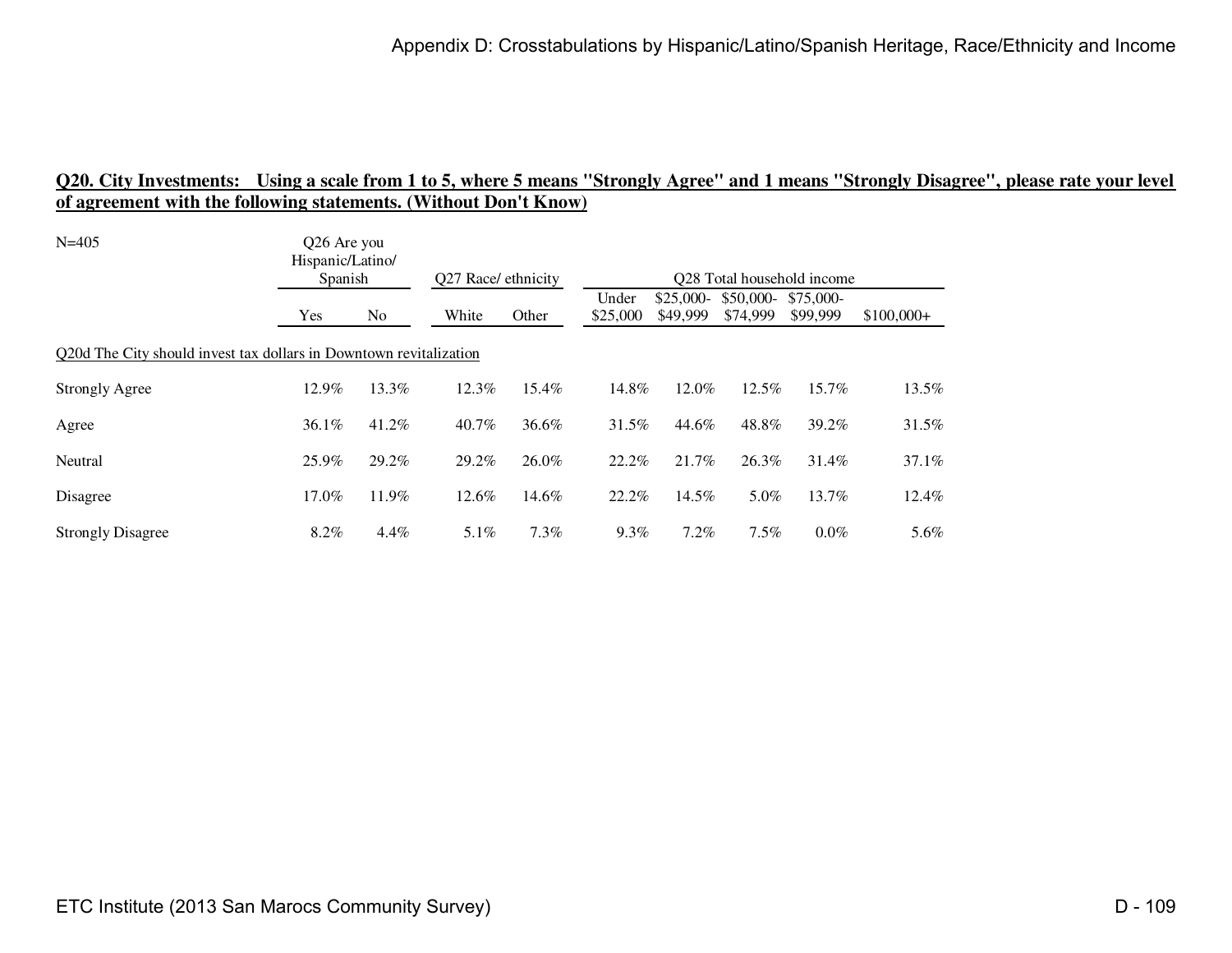| $N = 405$                                                   | Q26 Are you<br>Hispanic/Latino/ |       |          |                     |                   |                            |                        |                       |             |  |  |  |
|-------------------------------------------------------------|---------------------------------|-------|----------|---------------------|-------------------|----------------------------|------------------------|-----------------------|-------------|--|--|--|
|                                                             | Spanish                         |       |          | Q27 Race/ ethnicity |                   | Q28 Total household income |                        |                       |             |  |  |  |
|                                                             | Yes                             | No    | White    | Other               | Under<br>\$25,000 | $$25,000-$<br>\$49,999     | $$50,000-$<br>\$74,999 | \$75,000-<br>\$99,999 | $$100,000+$ |  |  |  |
| Q20e The City should invest tax dollars to help create jobs |                                 |       |          |                     |                   |                            |                        |                       |             |  |  |  |
| <b>Strongly Agree</b>                                       | 31.0%                           | 19.9% | 21.1%    | 31.7%               | 33.9%             | 29.6%                      | 22.8%                  | 20.0%                 | 19.3%       |  |  |  |
| Agree                                                       | 49.0%                           | 42.5% | 43.8%    | 44.7%               | 44.6%             | 48.1%                      | 48.1%                  | 42.0%                 | 36.4%       |  |  |  |
| Neutral                                                     | 11.7%                           | 20.4% | $19.1\%$ | 13.8%               | $16.1\%$          | 8.6%                       | 15.2%                  | 22.0%                 | 27.3%       |  |  |  |
| Disagree                                                    | 5.5%                            | 12.8% | 12.0%    | 6.5%                | 3.6%              | 6.2%                       | 11.4%                  | 12.0%                 | 12.5%       |  |  |  |
| <b>Strongly Disagree</b>                                    | 2.8%                            | 4.4%  | $4.0\%$  | $3.3\%$             | 1.8%              | $7.4\%$                    | 2.5%                   | $4.0\%$               | $4.5\%$     |  |  |  |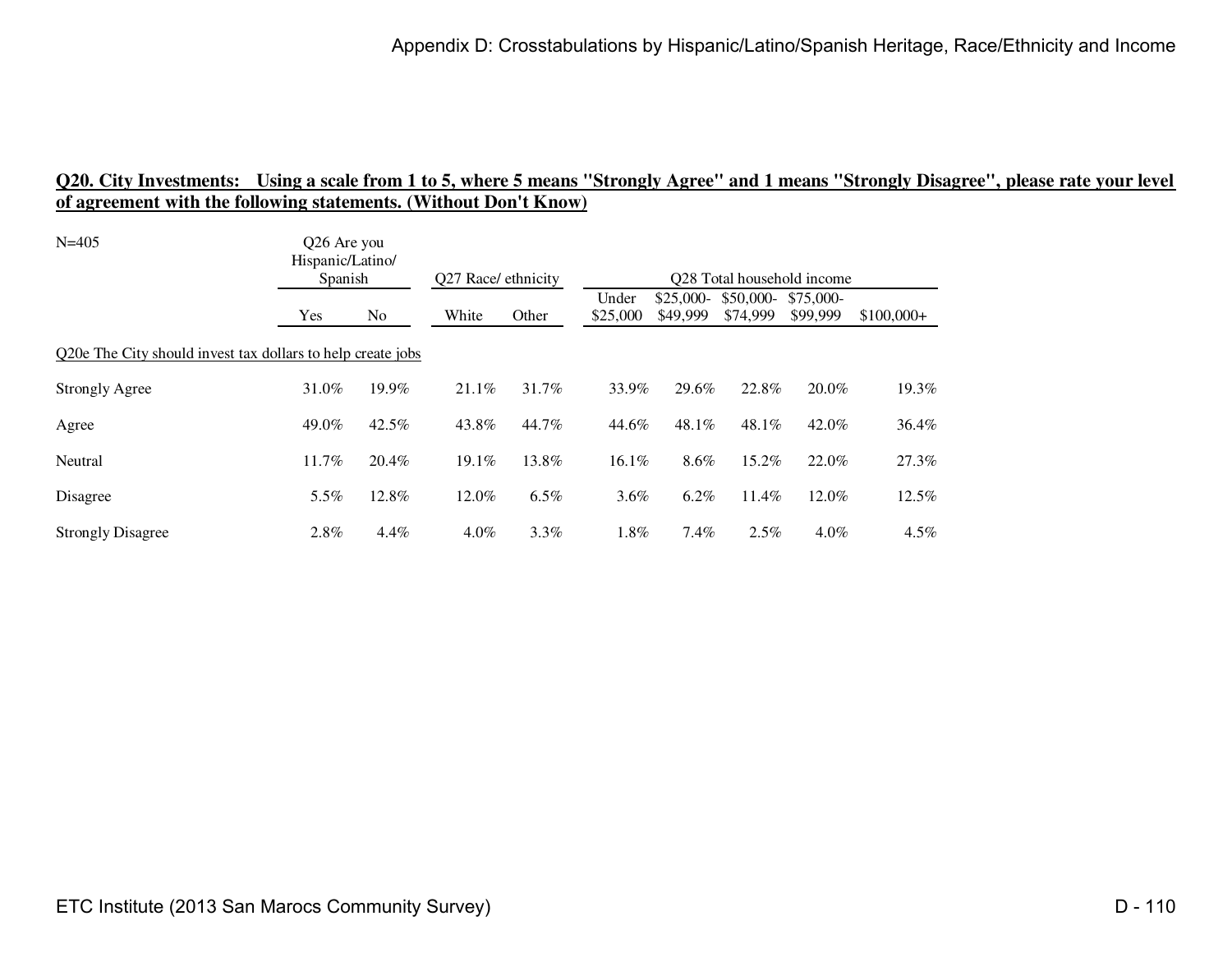| $N = 405$                                                                                                 | Q26 Are you<br>Hispanic/Latino/<br>Spanish |                | Q27 Race/ ethnicity |          | Q28 Total household income |                        |                       |                       |             |  |
|-----------------------------------------------------------------------------------------------------------|--------------------------------------------|----------------|---------------------|----------|----------------------------|------------------------|-----------------------|-----------------------|-------------|--|
|                                                                                                           | Yes                                        | N <sub>0</sub> | White               | Other    | Under<br>\$25,000          | $$25,000-$<br>\$49,999 | \$50,000-<br>\$74,999 | \$75,000-<br>\$99,999 | $$100.000+$ |  |
| Q20f The City should invest tax dollars in acquisition and development of additional parks and greenspace |                                            |                |                     |          |                            |                        |                       |                       |             |  |
| <b>Strongly Agree</b>                                                                                     | 20.8%                                      | 18.9%          | 18.8%               | 21.8%    | 21.1%                      | 22.9%                  | 17.9%                 | 26.0%                 | 16.9%       |  |
| Agree                                                                                                     | 36.9%                                      | 39.6%          | $40.0\%$            | 33.9%    | 29.8%                      | 30.1%                  | 43.6%                 | 36.0%                 | 44.9%       |  |
| Neutral                                                                                                   | 26.8%                                      | 20.7%          | 22.4%               | 23.4%    | 26.3%                      | 26.5%                  | 25.6%                 | 20.0%                 | 15.7%       |  |
| Disagree                                                                                                  | 8.7%                                       | 13.7%          | 12.9%               | $10.5\%$ | 14.0%                      | 13.3%                  | $7.7\%$               | 14.0%                 | 11.2%       |  |
| <b>Strongly Disagree</b>                                                                                  | $6.7\%$                                    | $7.0\%$        | 5.9%                | $10.5\%$ | 8.8%                       | 7.2%                   | 5.1%                  | $4.0\%$               | 11.2%       |  |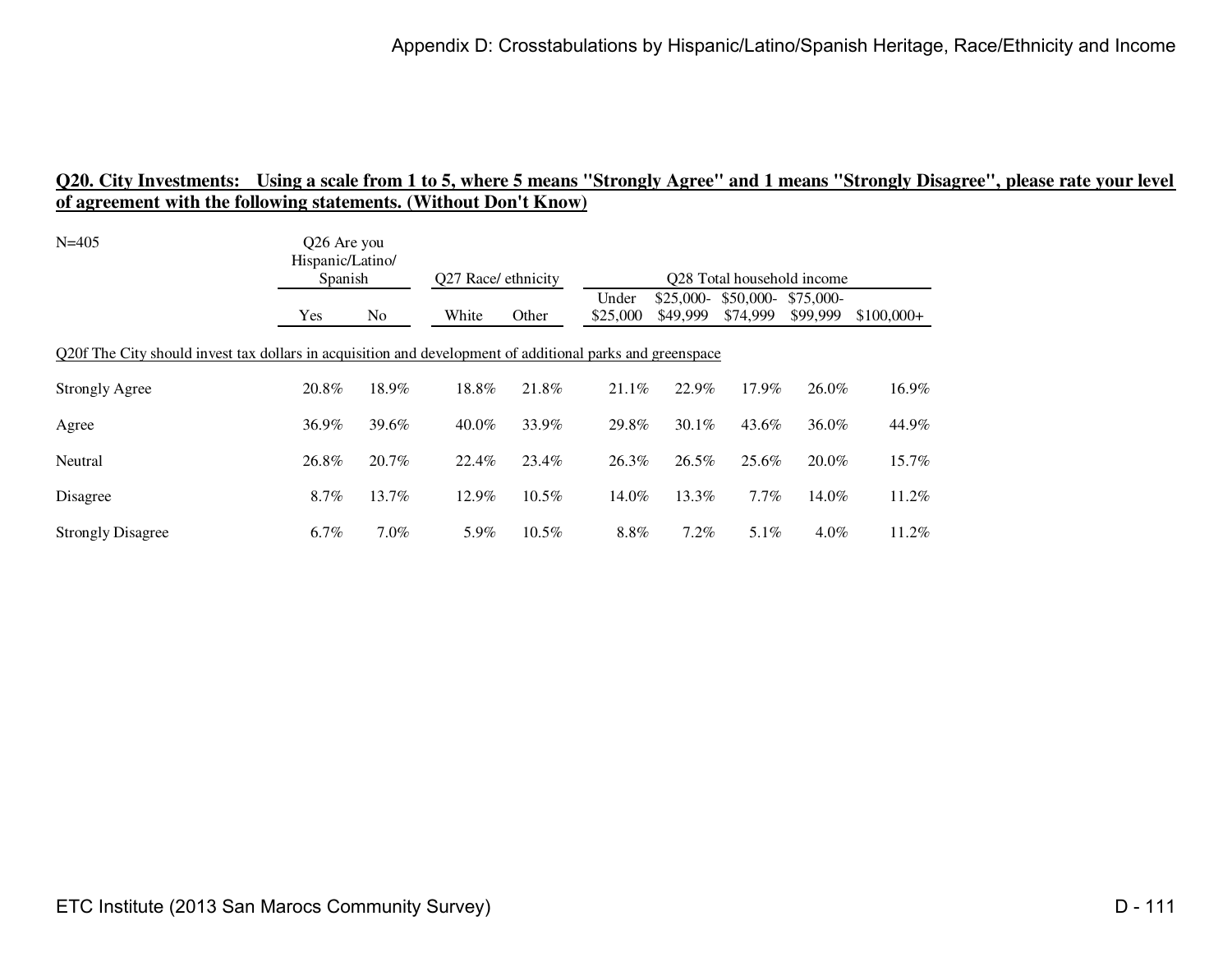| $N = 405$                                                                                                     | Q26 Are you<br>Hispanic/Latino/<br><b>Spanish</b> |                | Q27 Race/ ethnicity |       | O <sub>28</sub> Total household income |                        |                                  |          |             |  |
|---------------------------------------------------------------------------------------------------------------|---------------------------------------------------|----------------|---------------------|-------|----------------------------------------|------------------------|----------------------------------|----------|-------------|--|
|                                                                                                               | <b>Yes</b>                                        | N <sub>o</sub> | White               | Other | Under<br>\$25,000                      | $$25,000-$<br>\$49,999 | $$50,000-$ \$75,000-<br>\$74.999 | \$99,999 | $$100,000+$ |  |
| Q20g The City should invest City tax dollars in the public school education system (pre-K through 12th grade) |                                                   |                |                     |       |                                        |                        |                                  |          |             |  |
| <b>Strongly Agree</b>                                                                                         | 36.7%                                             | 30.0%          | $31.1\%$            | 35.7% | 36.2%                                  | $36.1\%$               | 30.4%                            | 36.0%    | 28.9%       |  |
| Agree                                                                                                         | 33.3%                                             | 29.5%          | 29.1%               | 34.9% | 31.0%                                  | 32.5%                  | 34.2%                            | 28.0%    | 24.4%       |  |
| Neutral                                                                                                       | 15.3%                                             | 18.5%          | 20.5%               | 11.9% | 13.8%                                  | 18.1%                  | 20.3%                            | 14.0%    | 17.8%       |  |
| Disagree                                                                                                      | $8.0\%$                                           | 12.3%          | 10.2%               | 11.9% | $6.9\%$                                | 7.2%                   | 11.4%                            | 18.0%    | 13.3%       |  |
| <b>Strongly Disagree</b>                                                                                      | 6.7%                                              | 9.7%           | $9.1\%$             | 5.6%  | 12.1%                                  | $6.0\%$                | 3.8%                             | $4.0\%$  | 15.6%       |  |